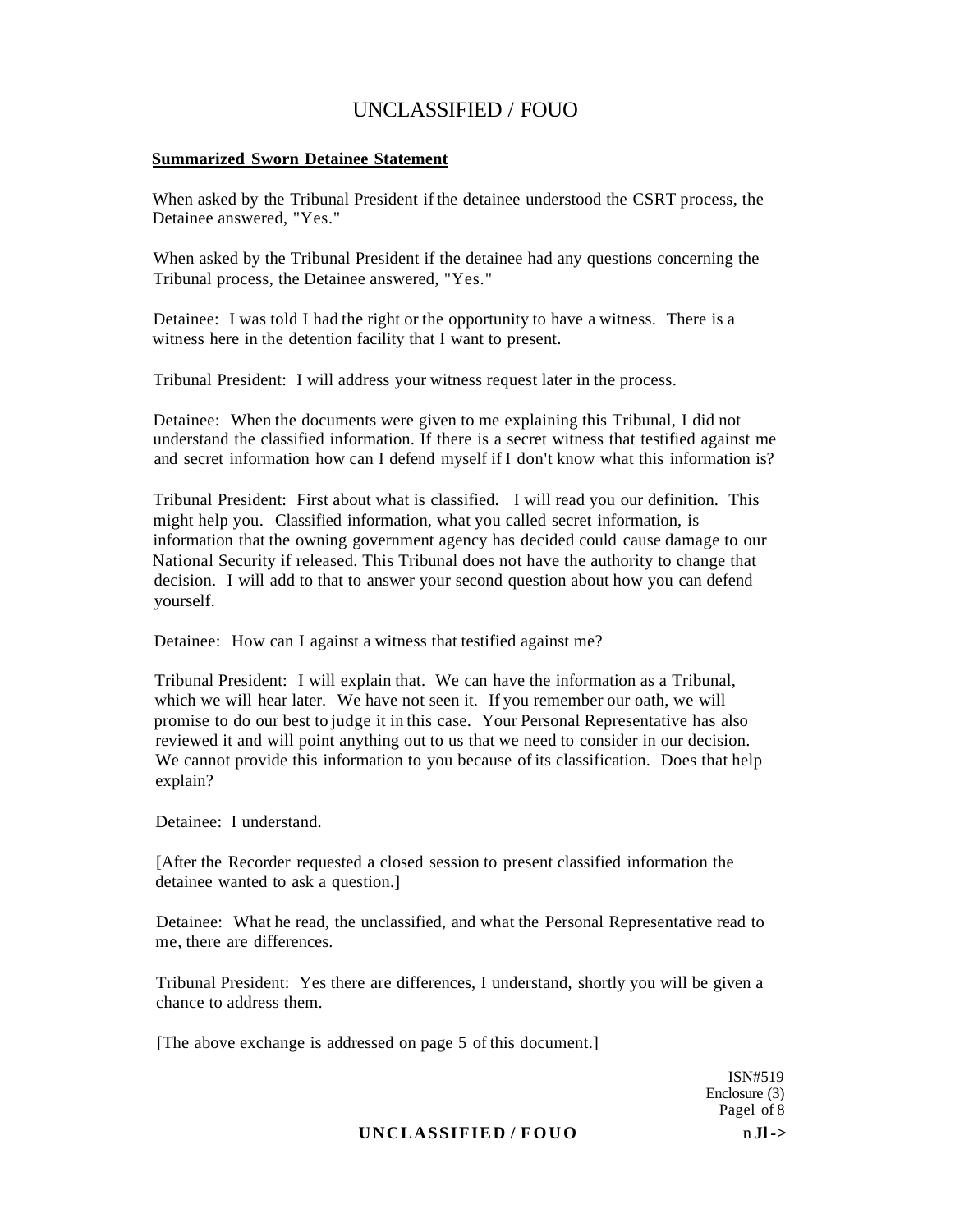Tribunal President: 1 notice from your election form that you requested a witness who was with you when you were fleeing Jalalabad into Tora Bora and was also with you when you were captured. It that correct?

Detainee: Yes.

Tribunal President: You also believe that the witness would testify that you did not distribute weapons and did not fight in Kandahar.

Detainee: The witness was going to testify that I was not in Tora Bora and mat I had no kind of weapon to distribute and that I was not fighting. There were no weapons in the area that I was staying in. This is important to me. Because I didn't know how to use a weapon, I did not carry a weapon, and this person was with me in Tora Bora.

Tribunal President: I have determined that the witness is not available to attend any of your open sessions. I have directed the Personal Representative to investigate available other information to present to this Tribunal in an appropriate session. That is my ruling on the availability of your witness at this session. The information may be available in another part of this hearing.

Detainee: To me it is not important that this witness is not here now, but it is important that you hear what this witness has to say.

Tribunal President: Do you wish to make a statement to this Tribunal?

Detainee: Yes.

Tribunal President: Would you like to make your statement under oath?

Detainee: Yes.

[The detainee was sworn using the Muslim oath.]

Tribunal President: You may now proceed.

Personal Representative: Do you wish to address each of the points as we did in our interview?

Detainee: Yes

Persona] Representative: 3,a.l. (The detainee left Mashad, Iran and headed to Afghanistan seven to eight days before the 11 September 2001 terrorist attacks in the United States.)

> 1SN#519 Enclosure (3) Page 2 of 8

UNCLASSIFIED / FOUO 0 0 2 1 4 6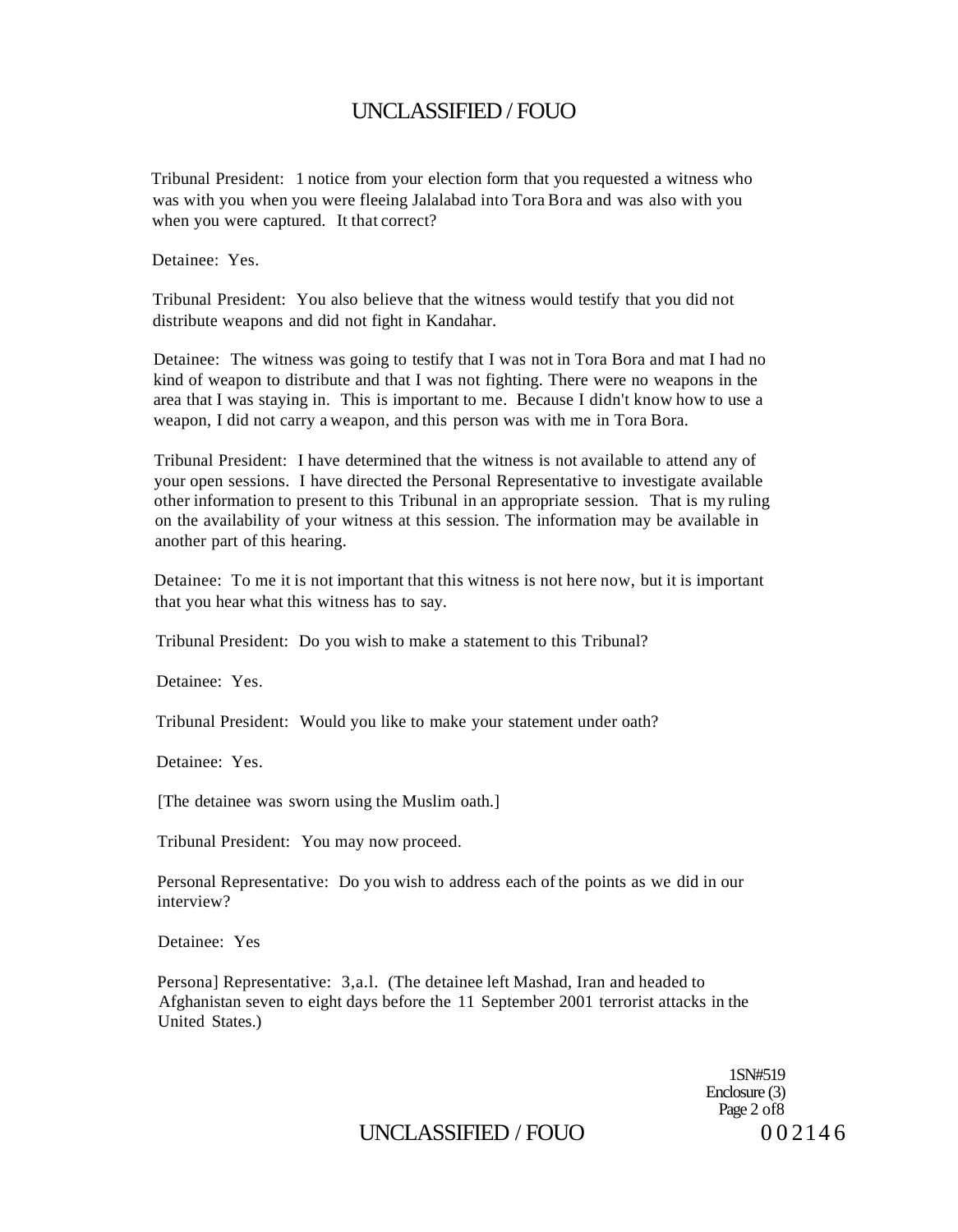Detainee: I went to Mashad, which is in Iran. I went from Mashad to Afghanistan seven to eight days before the incident. I am not a resident of Mashad. I went there ten days before I went to Afghanistan. The reason I went to Mashad was because I was going to Quetta city in Pakistan. There is a U.N. office in Quetta. I am Palestinian and I have a wife and two children and we don't have any official identification. I wanted to go to the U.N. to solve that problem. My children are growing up and they wilt soon need identification and official papers for school. I went to the U.N. to get the paperwork but the U.N. takes a lot of time before you can get an appointment. The time period was a problem for me for two reasons. Because my family has no identification or paperwork and I would have stayed in Iran or Pakistan any longer we would have had a problem with the government. For that reason I decided to stay in a place where there was not a problem if you did not have identification. That is why I chose to go to Afghanistan. I chose Jalalabad because I heard it was the quietest city with few problems. The second reason was to get a job so I could support my family. I looked for a job and a house. At that time the problems began happening and I was forced to go to Tora Bora.

Personal Representative: 3.a.2. (While in the Al-Farouq training camp in Afghanistan, the detainee was in charge of delivering food to caves,)

Detainee: 1 asked one of the detainees here that was at the Al-Farouq training camp to describe the camp to me. He said the camp did not have any caves. As far as food, the people gather in one place to eat. The people who give the food are cooks. The cooks are Afghani citizens. 1 asked the detainee who gave me the information about the camp to be a witness, but he told me no. He will not talk to anybody and did not attend bis Tribunal.

About the accusation that says I trained in the camp. I also asked the detainee about this and he said during the incident of 9/11 there was nobody at the camp training. It would be impossible for me to get training in seven or eight days.

Personal Representative: 3.a.3. (When Jalalabad was overrun by the Northern Alliance, the detainee fled into the Tora Bora mountain region.)

Detainee: Like I said before I was in Jalalabad. I had a job and when the coalition forces entered Jalalabad 1 was not fired and had no problems with the coalition forces. So why would I run away. The problem happened when the coalition forces accused the Arabs of killing Massoud. He was their top leader. They were looking for any Arabs. People said they were killing Arabs. For that reason I was afraid and ran away. If you look at a map, the coalition forces were coming from this direction so of course I am going to run the other way. And the way I ran was toward the Tora Bora Mountains. I was forced I had to go that way.

Personal Representative: I would like to go back to the second point. 3.a.2. (While in the Al-Farouq training camp in Afghanistan, the detainee was in charge of delivering

> ISN#519 Enclosure (3) Page3 of 8

#### UNCLASSIFIED / FOUO n n;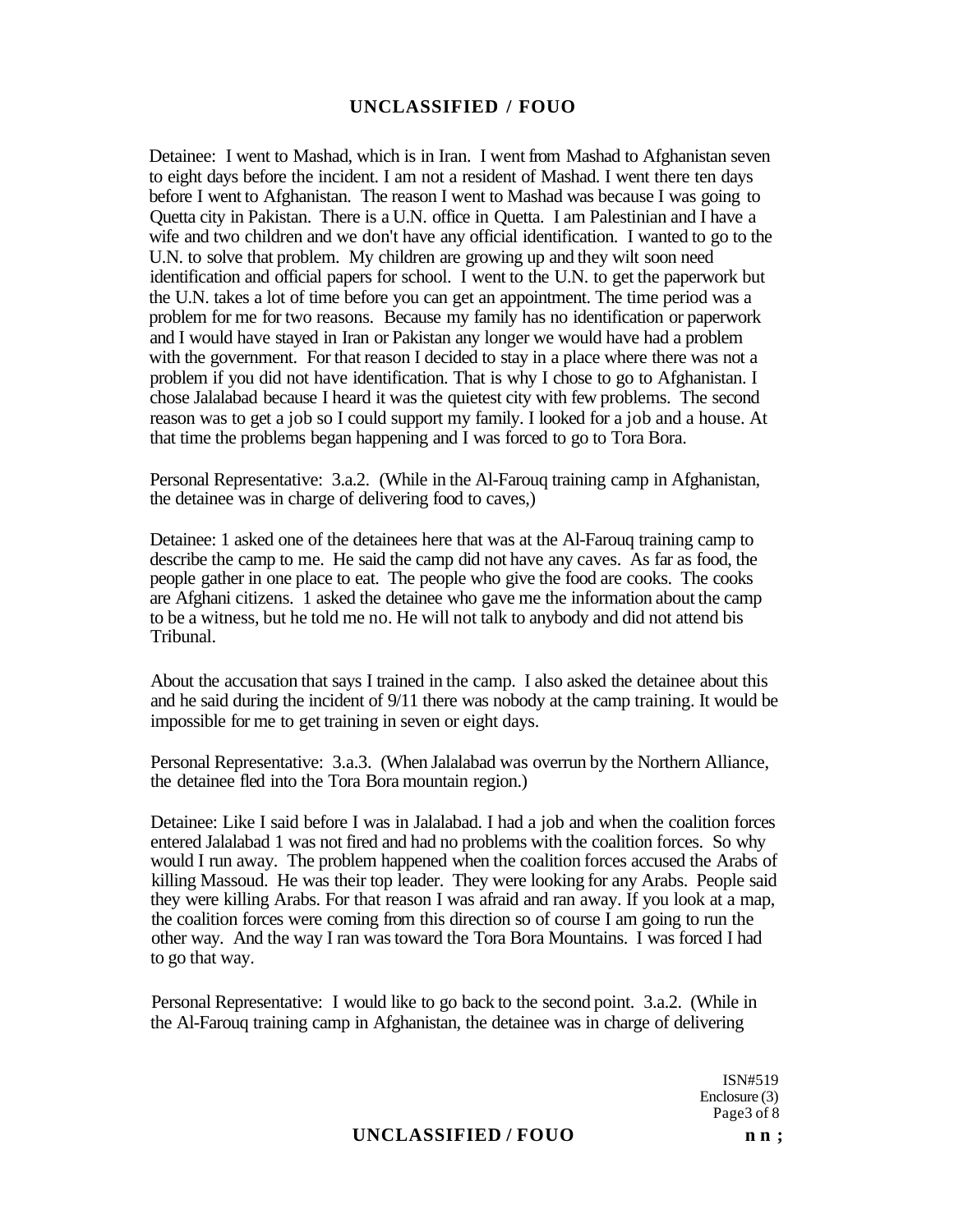food to caves.) You stated to me in our interview prior to coming here you had never heard of or knew of Al-Farouq, and that you never entered or went to Al-Farouq.

Detainee: Yes.

Personal Representative: 3.a.4. (The detainee admits that he was at the Tora Bora camp and was responsible for distributing supplies from the central supply point.)

Detainee: I would like to ask a question to clarify something. Can someone explain to me responsible? What do you mean by being responsible?

Tribunal President: All I have is what you have. I read this as you admitted to being responsible for distributing supplies. In charge of moving the supplies out We don't know what the supplies are. It could be anything,

Detainee: Responsible means two tilings to me. To me it means that I take this product and then I go to a place and give it to them and then go to another place and give them the same product. Or it could be that I was responsible for the paperwork.

If I was responsible for distributing a product from one place to another then I am not responsible for the product. I didn't know mis area so this wasnotmyjob. Theplacel was at had six Afghans that were responsible for distributing the food. So I wasn't responsible for distributing.

I was not responsible for the paperwork. A person by the name of Abdul Kadus was responsible for the paperwork. The paperwork came from a man for moving the product from one place to another. My only responsibility was to look at the paper and tell the Afghan to get only what was on the paper. When I went to the mountain I met with Abdul Kadus and he was responsible for the mountain. He asked me if I knew how to use a weapon, I told him I didn't know how to use any weapon. For that reason he sent me to where the food was at. The next day he told me I could stay there until they got me someone who could help me to the border of Afghanistan. There was no kind of weapons there.

Personal Representative: 3.a.5. (The detainee was trying to get to Pakistan and was captured by Northern Alliance forces as he fled Tora Bora, through Wazir village and on the way to Jaloalabad.)

Detainee: Kadus came and told me this Afghani will take you to the Pakistan border. The Afghani took me to a village called Wazir at night. We went to a house in the village where the Afghani spoke with the person from the house. I couldn't understand what they were saying. I stayed at the house with the family for about a week to ten days. One night an Afghani came to the house and told me he would take me to Jalalabad. He said he would take me there until they could get me to Pakistan. He had a pickup with two boxes. The person sitting next to the driver had a weapon. There were also six or seven

> ISNS5I9 Enclosure (3) Page 4 of 8

# UNCLASSIFIED / FOUO n n -: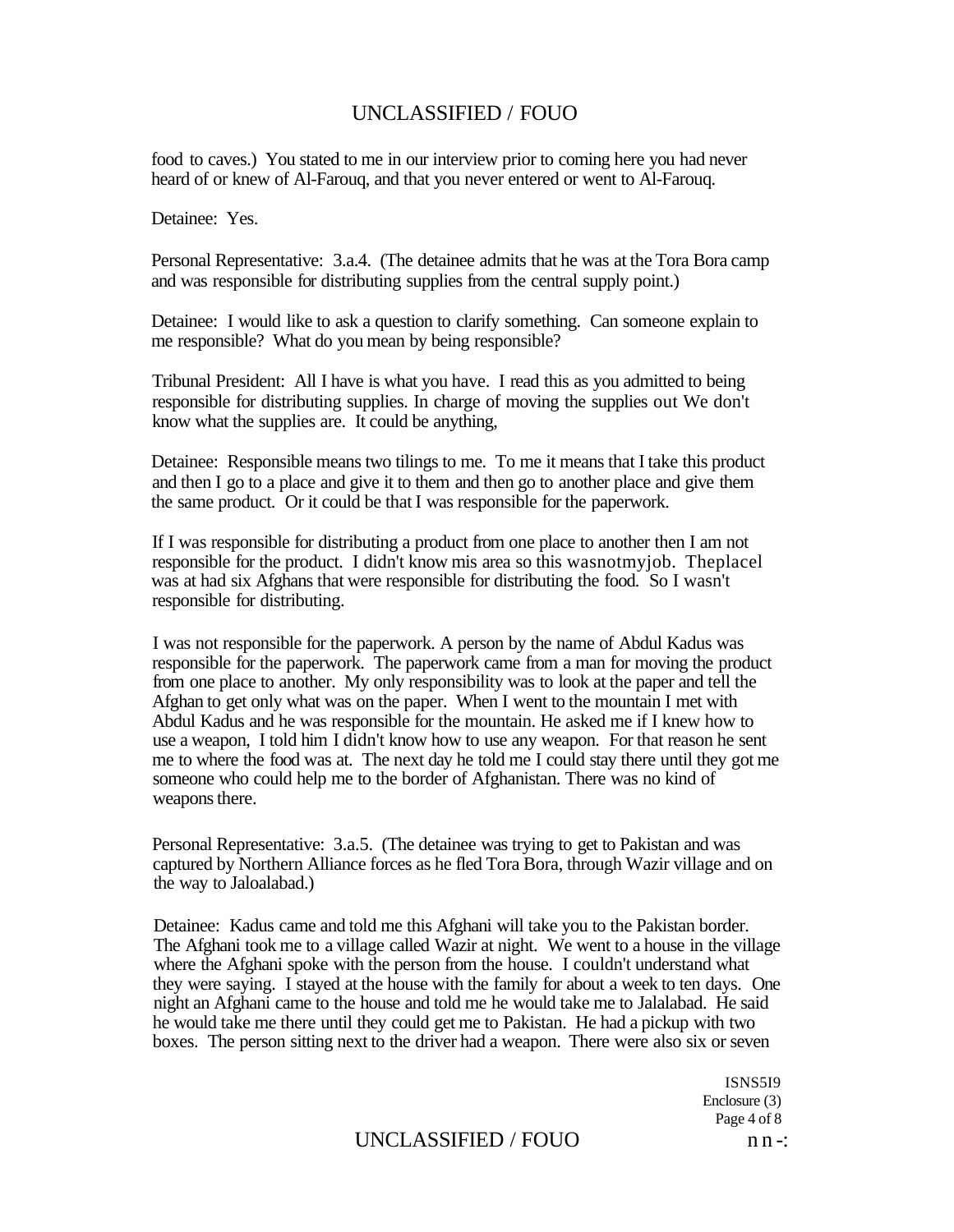Afghans in the back that had weapons. We were supposed to go secretly and I did not understand what they were doing and I couldn't do anything. When you first get to Jalalabad there is a security checkpoint. They stopped the vehicle and the driver and the passengers got out. Three people from the checkpoint came over to us said we were Arab and told us to come with them. They took us and the others got back in the vehicle and left. They took us to a prison. The next day the commander of the checkpoint told me they would get paid \$5000.00 for me. He said if I could pay him more than that he would release me. I didn't have any money. The next day vehicles came and they took me from Jalalabad to a Kabul prison. The commander of the prison told me they got paid \$10,000.00 for me. One month later I was given to the Americans in Bagram,

Personal Representative: Who was with you during the capture and on the mountain?

Detainee: Fouad Al-rabia he came down from the mountain with me. It was him, some Afghans and I. The same amount of money that was offered for me was also offered for him. We were given to the Americans in Bagram and I haven't seen him since.

Personal Representative: 3.b.l. (The detainee trained in hand weapons at AI-Farouq and later fought at Kandahar.)

Detainee: That is the difference from what I was read and what he (the Recorder) read before. What he read there says military action against the coalition forces or the United States. And it says I fought in Kandahar. To me this is very important because the word fight has no limit. The accusation against me is that I fought against the coalition forces in Kandahar?

Tribunal President: That's the allegation.

[Note: The Tribunal recognizes that the recorder's summary of the unclassified evidence may have confused the detainee in the hearing, specifically the reference to paragraph 3,b in general as compared to the specific subparagraphs under 3.b. The detainee recognized the difference as indicated in the transcript above and responds to the specific accusation of paragraph 3.b.l from exhibit R-l. After the hearing, the Personal Representative confirmed that he did not specifically address paragraph 3.b with the detainee but concentrated the detainee's attention to the specific accusations of the subparagraphs under 3.b. The Personal Representative stated that the entire Unclassified Summary was read to the detainee in the initial interview and that the detainee understood the allegations.]

Detainee: As far as the Al-Farouq training camp. I mentioned before I came to Afghanistan seven or eight days prior to the incident in the United States. From the information I got from the detainee about the camp in Kandaher. I asked the detainee to describe Kandahar. From what you have told me I trained for seven or eight days on weapons. Let's say the detainee was not telling the truth. The Americans start attacking Afghanistan about a month later. After the attack there was on one at the training camp

> tSN#519 Enclosure (3) Page 5 of8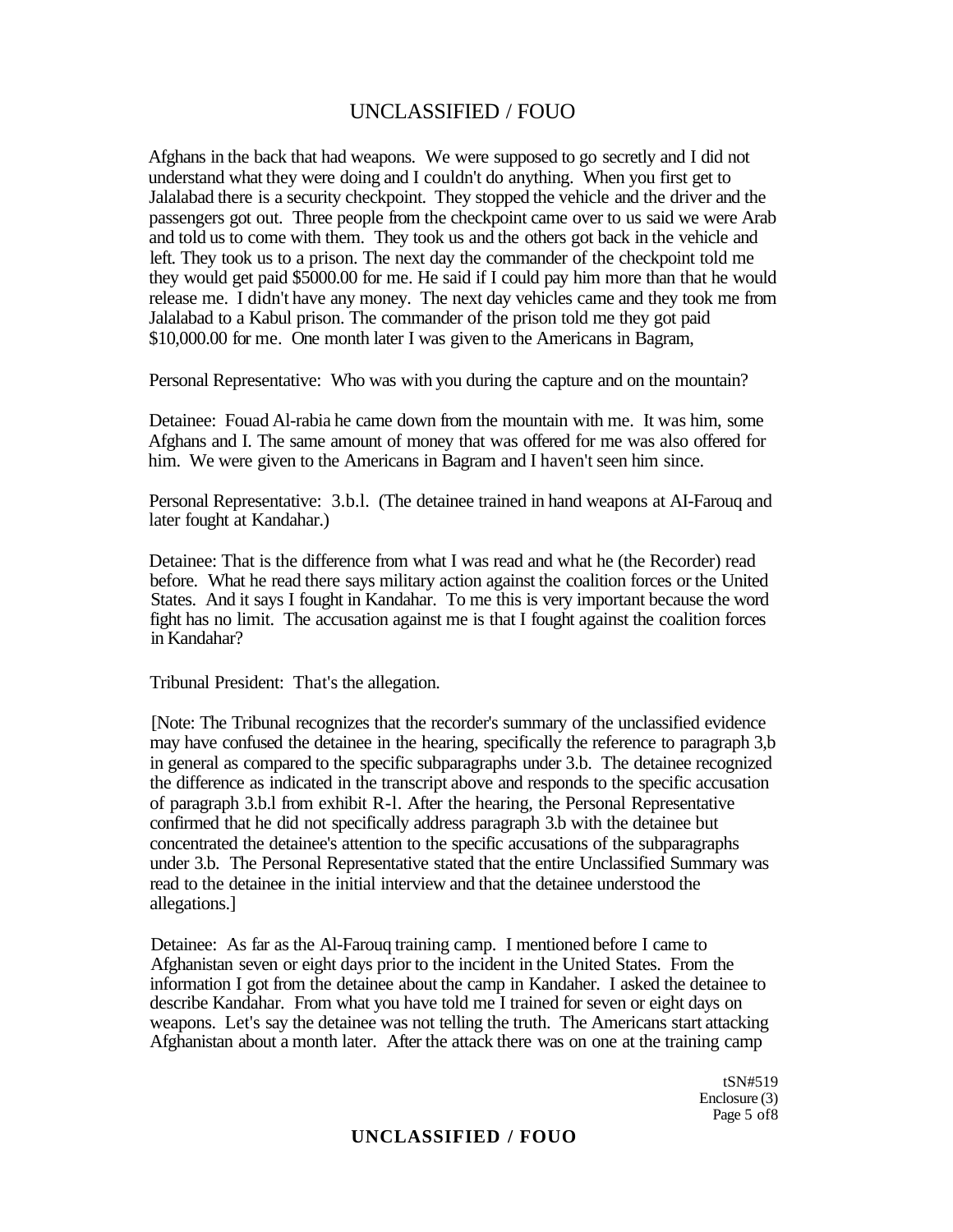because I am sure the Americans knew where it was. It would be attacked no one would be there. For that reason I would have about a month and seven days. Is this enough time for me to get trained and then distribute weapons?

There is something I would like to note in the accusations. They keep saying that L am responsible, responsible, and responsible. Is it possible for a person to be responsible after being in Afghanistan for only eight days?

About fighting in Kandahar. From the time I left Mashad to Jalalabad. I came from Mashad to Herat, to Kandahar, to Kabul, and then to Jalalabad. This is the way I traveled. So when I see Kandahar and Kabul and Jalalabad. Kabul is between Kandahar and Jalalabad. You know the first city to fall was Kabul, then Jalalabad, and then Kandahar. If I was at the attack in Jalalabad when the coalition forces entered I was in the Tora Bora Mountains. So when Jalalabad fell Kandahar had not. So when was it that I was fighting? Let's say that I was in Kandahar fighting the American forces. I was in Kandahar, it was the last city to fall. Then I was arrested in Kandahar because it was the last city to fall. But I was arrested at the beginning in Jalalabad.

Personal Representative: 3.b.2. (The detainee was at Tora Bora and had responsibility for distributing food and weapons supplies to Taliban and Al-Qaida soldiers throughout the Tora Bora area, and he often met with and talked on the radio with Usama Bin Laden,)

Detainee: There were no weapons in Tora Bora. In the investigation I was never accused of distributing weapons. They showed me a picture of a detainee here and told me he was responsible for distributing weapons in Tora Bora. They asked if I knew him and saw him on the mountain. There were no weapons and I didn't see this person. So why now am I being accused of distributing weapons? You can ask the witness I requested about the weapons. There was food only. I did not carry weapons.

Imagine the mountains being attacked twenty-four hours a day. Under these conditions I would be meeting with Usama Bin Laden whenever I want? And I was calling Usama BinLaden. You are military, you know what I am saying. If we used the radio, wouldn't the American forces know exactly where we were at. And they would hear his voice. Why did they come to the Tora Bora Mountains to hear me talk to Usama Bin Laden? There is no reason for me to call Usama Bin Laden. Usama Bin Laden is not stupid. You are in Afghanistan and you have not seen Usama Bin Laden. This proves that he is smart. He wouldn't he stupid and take a call from me. He is not stupid enough to have some one that has been in Afghanistan for only a few days at a level of that importance. If I had met him I would have used the way he did to escape. The accusations say I am a close friend of Bin Laden so why wouldn't 1 take the same way through Tora Bora. Why am I here handcuffed and Bin Laden is not.

Tribunal President: Personal Representative do you have any questions for the detainee?

ISN #519 Enclosure (3) Page 6 of *S* 

### **UNCLASSIFIED / FOUO** n n o i -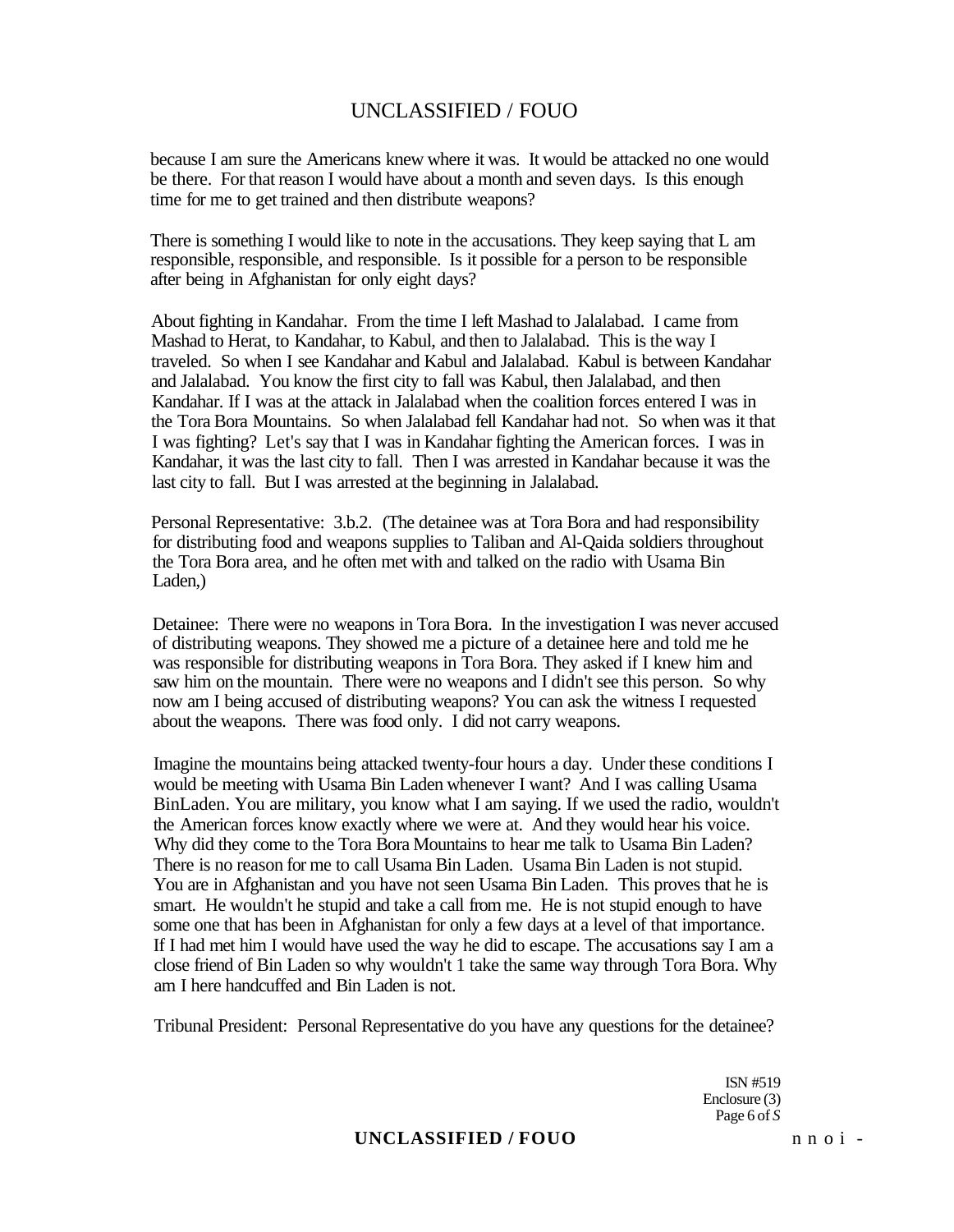### **Summarized Answers in Response to Questions by the Personal Representative**

- Q. The evidence says that you were in charge of delivering food, responsible for supplies and that you talked with Usama Bin Laden many times on the radio. I want this to be clear. The point you were trying to make to the Tribunal was how could you be so important in so many places and be in the position to be friends with Usama Bin Laden, if only in Afghanistan for approximately one month.
- A. It's impossible.

Tribunal President: Recorder do you have any questions for the detainee?

Personal Representative: No sir.

Tribunal President: Do the Tribunal Members have any questions for the detainee?

### **Summarized Answers in Response to Questions by the Tribunal Members**

- Q. Where was your family during your travels to Iran and then into Afghanistan?
- They were in Iran. **A**
- So they stay in Iran while you went to get the papers?  $\overline{O}$
- A They were in Iran and I was to go to Afghanistan and find a good place to live, a good job, and then I would bring them over.
- $\Omega$ You were not able to bring your family to Afghanistan yet?
- A Because of the pressure of not having a place to live or hard times, my family could not survive there alone.
- $\overline{O}$ Had you ever been in Afghanistan before this trip?
- A No.
- Q Were you ever in the Al-Farouq camp?
- A No.
- $\Omega$ You stayed in Jalalabad for a number of weeks, did you find a job there?
- A Yes.
- Q What was that job?

ISN #519 Enclosure (3) Page 7 of 8

# UNCLASSIFIED / FOUO 0 0 2 IS 1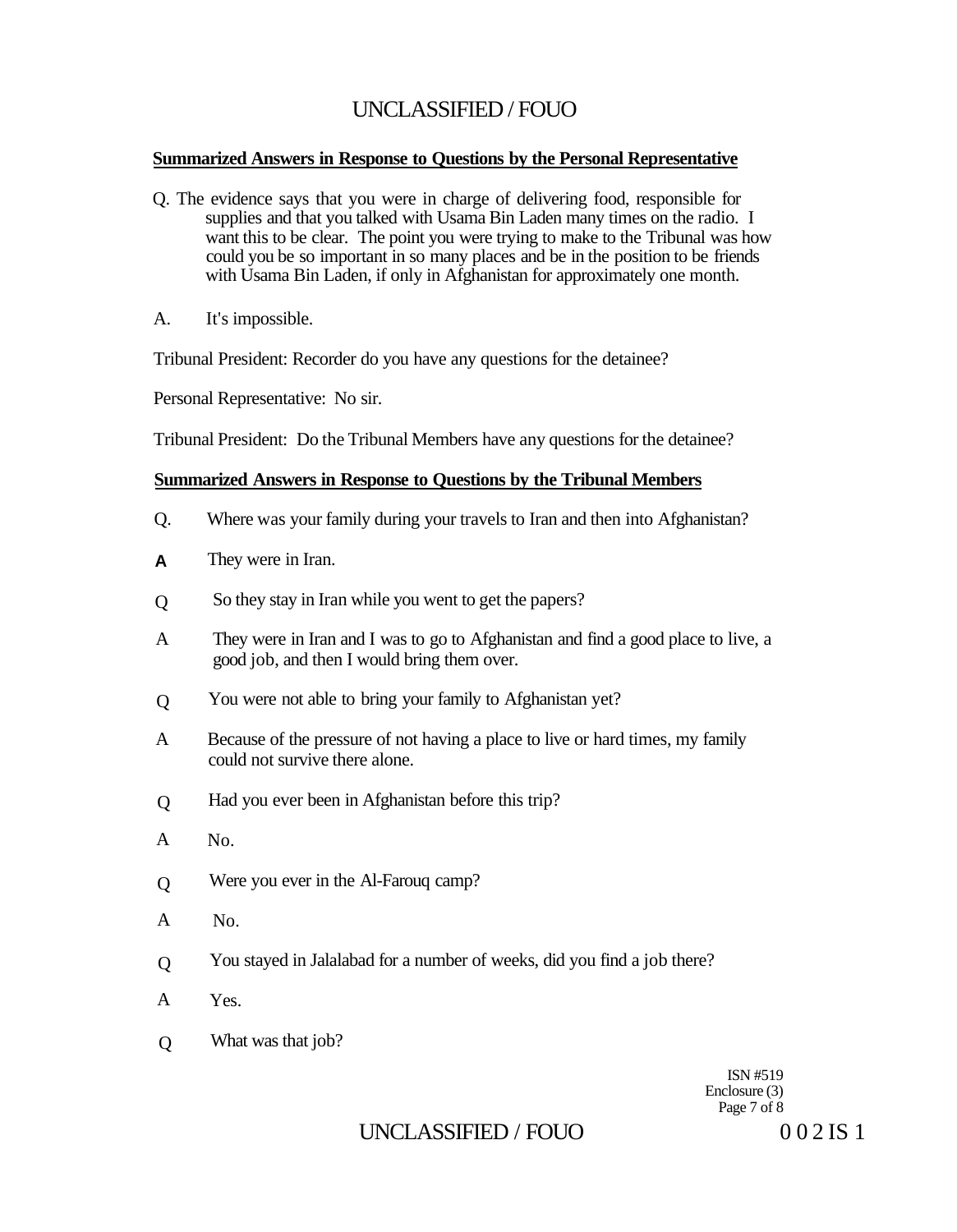- A. I met a person there and this person worked in sheep trading. He had an Afghani partner with him. I became the third partner. That was my job.
- Q. When you described your time in Jalalabad you said that people there accused the Arabs of killing an important person. Who was accusing? Were they coalition forces or Jalalabad leaders, Taliban, who?
- A. The Northern Alliance, which are the forces of Massoud, they were the ones that said it. When I was in the Kabul prison they tortured us for the month we were there.
- Q. You provided statements regarding your work in the Tora Bora Mountains. And if you would just confirm for me that you were in the Tora Bora Mountains and if you can explain a village or a place in the mountains. It is a very large area.
- A. Tora Bora is a mountain area. It is a group of mountains. When I went from Jalalabad to the mountains I met the person named Kadus, it was at night. From what I understand from walking the area was on a slope of the mountain. We walked for a long time. There were caves and we stayed in the caves.

Tribunal President: Do you have any other evidence you wish to present to this Tribunal?

Detainee: No.

# AUTHENTICATION

I certify the material contained in this transcript is a true and accurate summary of the testimony given during the proceedings.



ISN #519 Enclosure (3) Page 8 of8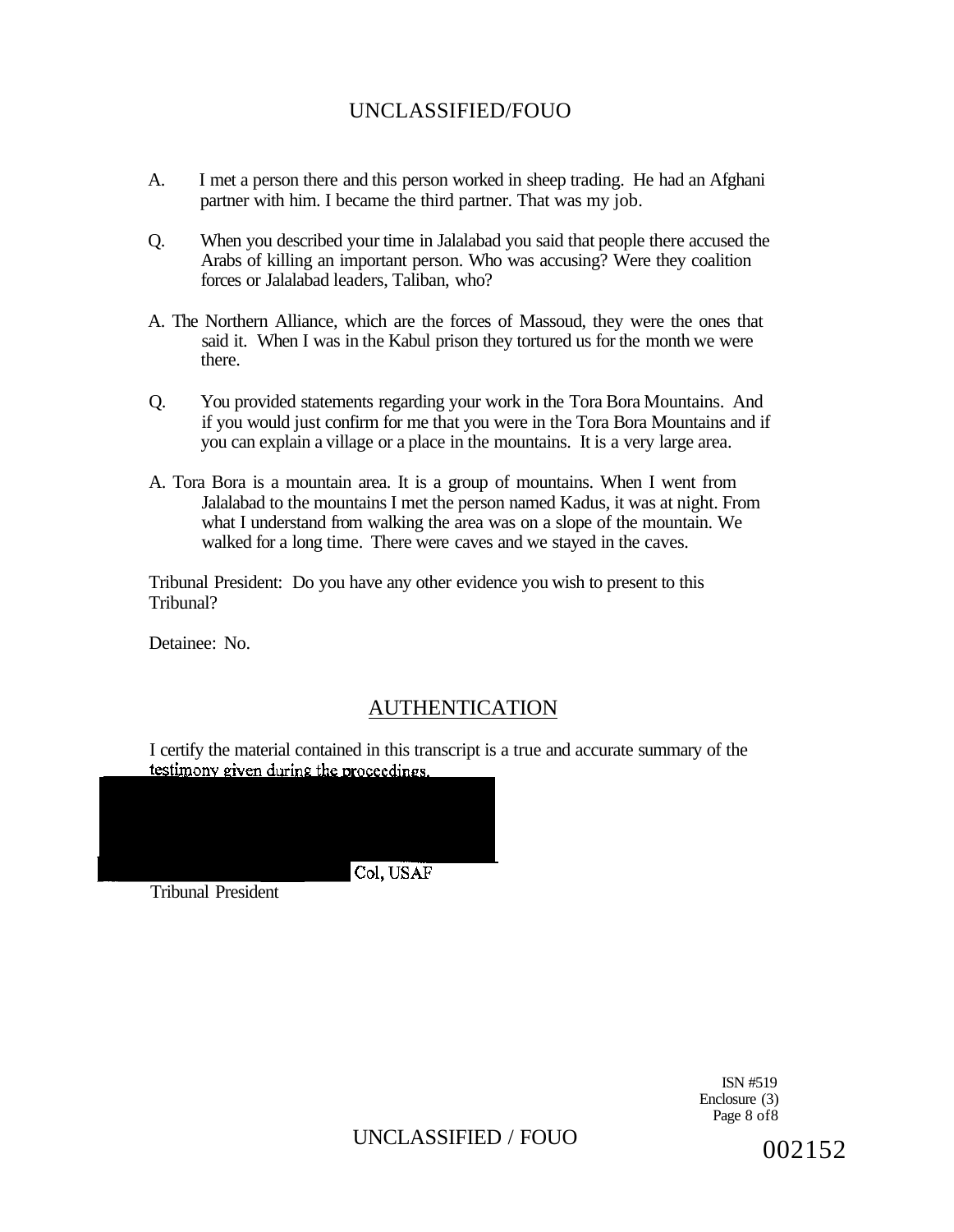#### **Summarized Detainee Statement**

When asked by the Tribunal President if he understood the CSRT Process, the Detainee answered, "yes."

[The Tribunal President requested a short recess to have a loud noise outside the Tribunal room squelched.]

After electing not to take an oath, the Detainee made the following statement with respect to the allegations on the Unclassified Summary of Evidence:

In regards to number one, [which reads, "The Detainee arrived in Afghanistan from Yemen via Pakistan."] I traveled officially from Yemen to Pakistan. I had an official passport from the government. I was given the visa by Pakistan to go from Yemen to Pakistan.

Number two, [which reads, "The Detainee traveled to Afghanistan for military training to prepare to fight."] I didn't travel to prepare for the fight. I went there to get married and for a change of environment.

Number four, [which reads, "The Detainee provided general information about an Al Wafa office in Kabul."] I had no relationship with Al Wafa or any other organization. To prove I have no relationship with the Al Wafa organization, the interrogators told me the President of Al Wafa is here at this prison. Go and ask him if I had any relationship with the organization or if I worked for them.

Number eight, [which reads, "The Detainee received mortar training while serving in the back lines."] I never received any mortar training. When I was in the Kandahar prison, the interrogator hit my arm and told me I received training in mortars. As he was hitting me, I kept telling him, no I didn't receive training. I was crying and finally I told him I did receive the training. My hands were tied behind my back and my knees were on the ground and my head was bleeding. I was in a lot of pain, so I said I had the training. At that point, with all my suffering, if he had asked me if I was Usama Bin Ladin, I would have said yes.

Regarding 3 .b, [which reads, "The Detainee participated in military operations against the coalition."] Two, three, four, and five are all related to the same thing. I had never been to Tora Bora. It is true I was injured in the American raid in Afghanistan, but it wasn't in Tora Bora. I had nothing to do with Tora Bora, and no one from here or anywhere else can tell me I was there.

What is my crime? Because of the United States, my hand is handicapped. I can't work. I can't do anything because of my hand. Am I an enemy of the United States? I never knew any Americans until I came to this prison. Americans should know who their real enemies are. What is my crime for being here for three years? That is all I would like to say.

> ISN #498 Enclosure (3) Page 1 of 3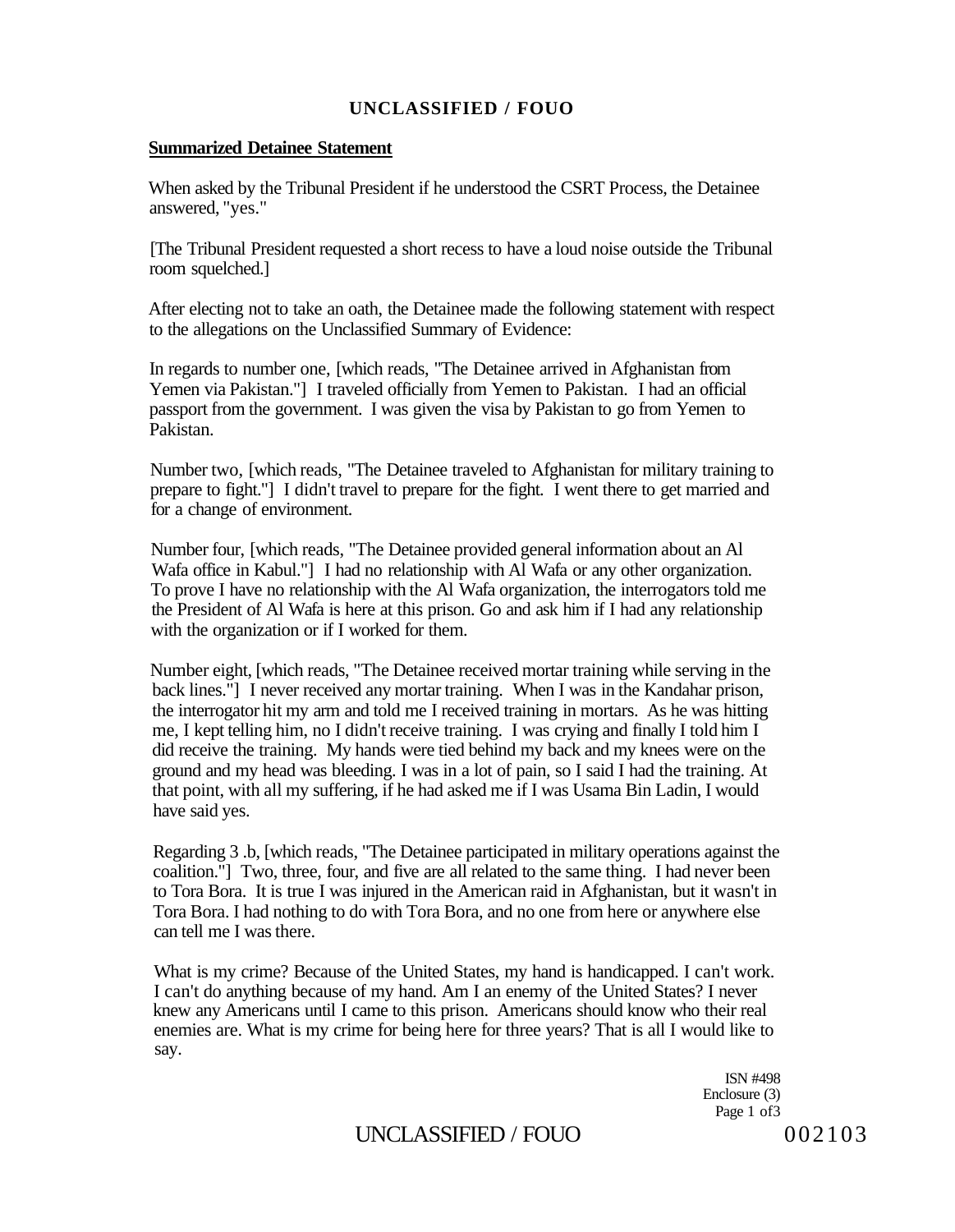### **Questions to Detainee by Tribunal Members**

- Q: You speak Arabic, correct?
- A: Yes.
- Q: You went to Pakistan for a wife?
- A: Yes, I did.
- Q: They speak Pashtu in Pakistan, correct?
- A: I don't know.
- Q: You didn't answer allegations in section a, numbers 3, 5, 6 and 7. Are those true?
- A: I'd rather keep silent.
- Q: You say the President of Al Wafa is here. If you know that, what is his name?
- A: I don't know.
- Q: How did you pay for your trip from Yemen to Pakistan?

Detainee: Am I free to answer or not?

Tribunal President: Yes.

Detainee: I already talked about this before.

Tribunal President: We are not privileged to any of the information that you may have given to interrogators. We need to have answers to these questions to make an appropriate decision.

Detainee: I can't answer.

Tribunal President: Are you willing to answer any other questions?

Detainee: I am complaining and holding the United States responsible for what happened to my arm. They threw things and shot at anyone that was on the ground. First, they have to know who was fighting them and who wasn't, not just bombarding and throwing bombs at everyone on the ground.

Tribunal President: Does that conclude your statement?

ISN #498 Enclosure (3) Page 2 of 3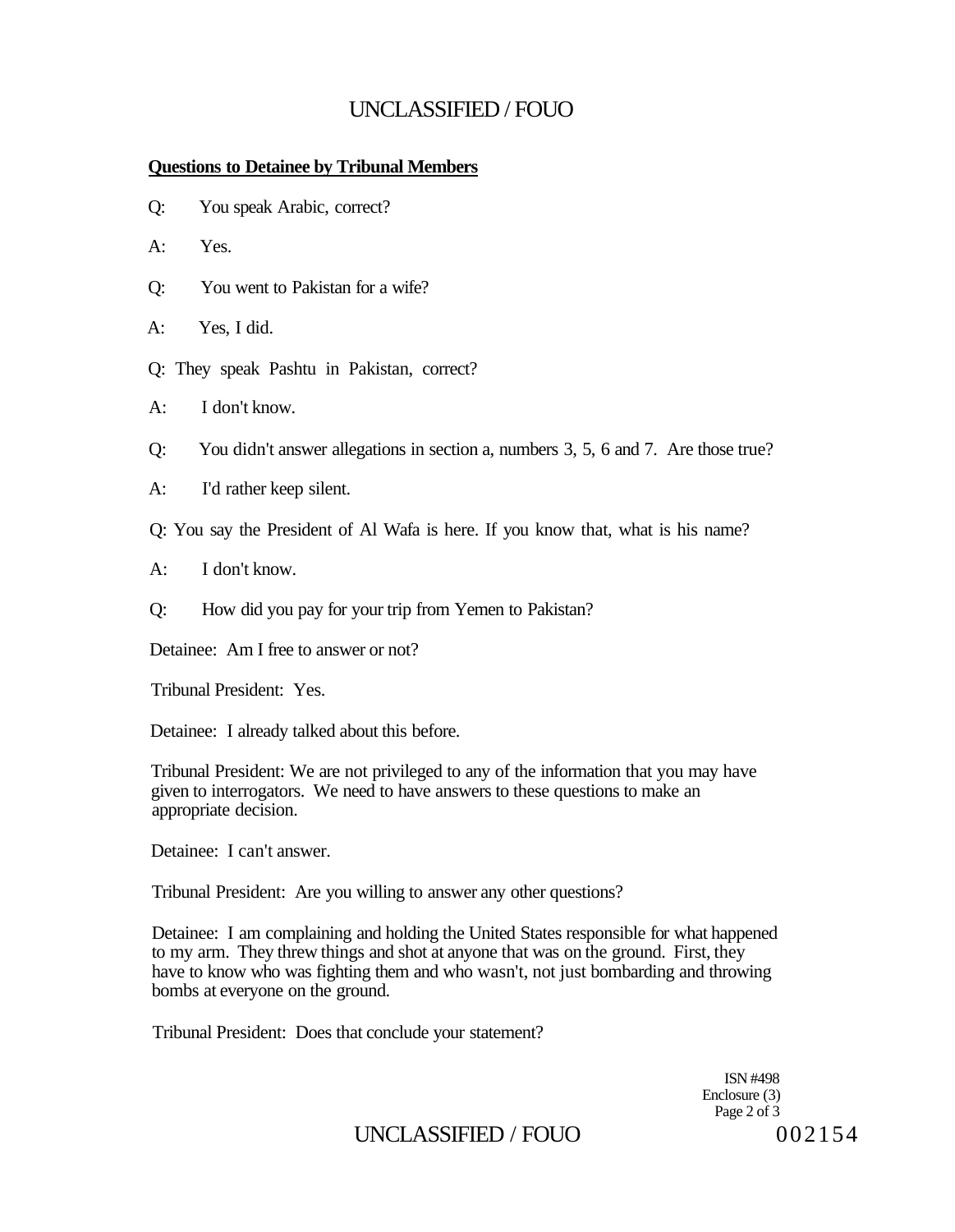Detainee: Yes, that is it.

Tribunal President: Would you like to answer some questions?

Detainee: No, I don't want to.

## **AUTHENTICATION**

I certify the material contained in this transcript is a true and accurate summary of the testimony given during the proceedings.

Colonel, U.S. Army Tribunal President

> ISN #498 Enclosure (3) Page 3 of 3

# **UNCLASSIFIED / FOUO**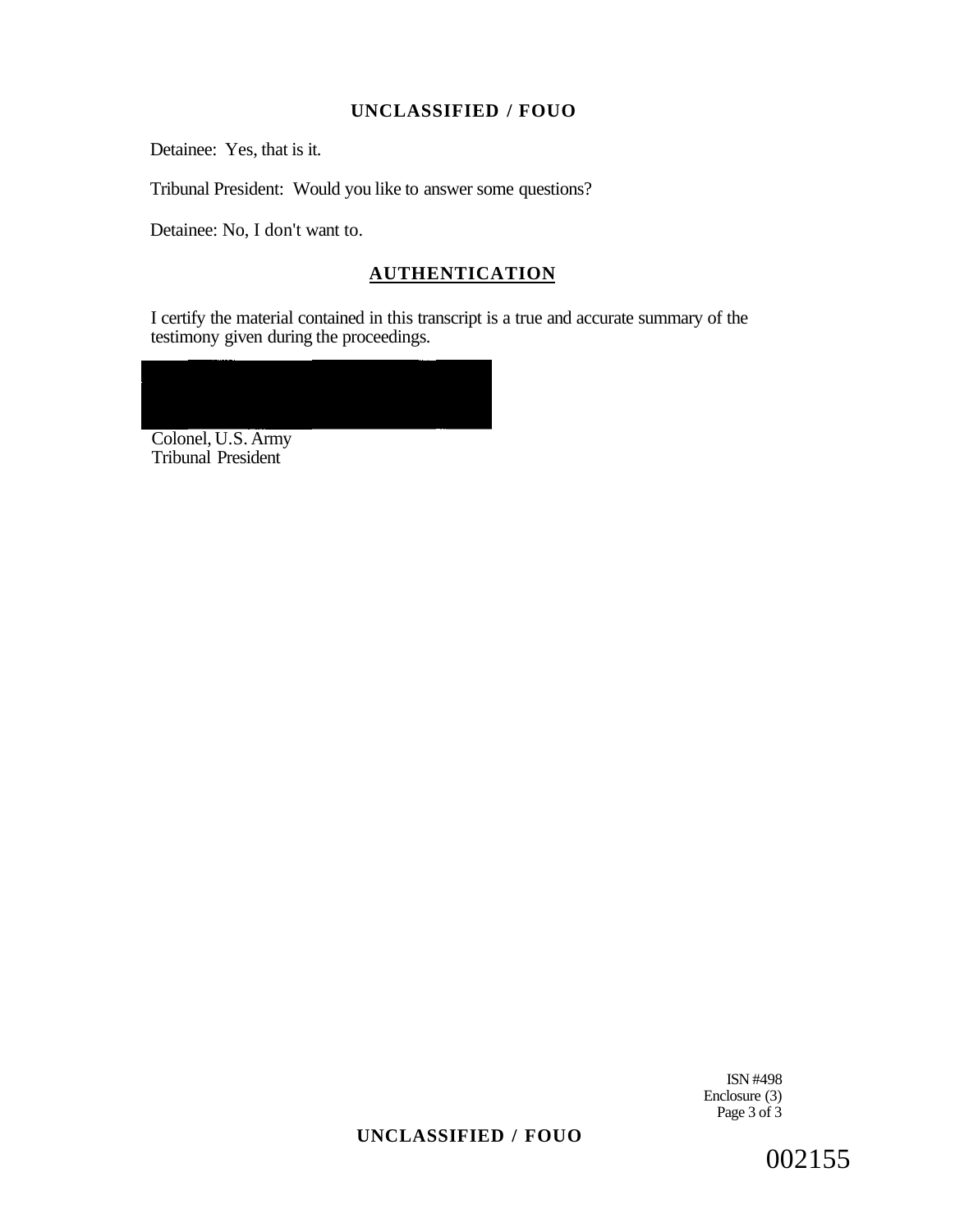#### **Summarized Unsworn Detainee Statement**

[The detainee elected not to be present at this Tribunal]

Tribunal President: Personal Representative I understand that you have information to present to the Tribunal on the detainee's behalf.

Personal Representative: Yes sir. After the detainee looked at the unclassified evidence we went over the individual points. I will be grouping some of the points together as many of them are related.

Personal Representative: On the first two points: 3 .a.l. (The detainee voluntarily traveled from Yemen to Afghanistan in November 2000 to fight the Jihad.)

3.a.2. (The detainee stayed at a Taliban guesthouse in Quetta, Pakistan during his travel to Afghanistan.)

Yes he did voluntarily travel from Yemen to Afghanistan. He noted that this was well before the September 11<sup>th</sup> 2001 attacks. He was there in November 2000 and he did admit that he went there to fight in the Jihad not against the Northern Alliance and against the Americans.

Regarding him staying in a Taliban guesthouse, Yes he did stay in a Taliban guesthouse. The Taliban was the recognized government by many countries prior to September  $11<sup>1</sup>$ .

Persona! Representative: 3.a.3 (The detainee stayed at an AE-Qaida guesthouse in Kandahar, Afghanistan.) He did stay at a guesthouse in Kandahar but had no idea or purpose or understanding that it was an Al-Qaida guesthouse. He stated many Arabs stayed there. It was before 2001 and there was no sign stating it was an Al-Qaida guesthouse.

Personal Representative: On 3.a.4. through 3.a.9. all relating to the training, I will group those together:

3 .a.4. (The, detainee trained at the Al-Farouq training camp.)

3 .a.5. (While at the Al-Farouq camp; the detainee was trained on the Kalashnikov rifle, PK machinegun, Makarov pistol, and Rocket Propelled Grenades RPG's).)

3.a.6. (The detainee was also trained in trench digging, disguise, mountain climbing, map reading, and orienteering at Al-Farouq.)

3.a.7. (The detainee returned to the Al-Farouq camp for advanced training, which consisted of preparation for fighting and reconnaissance techniques.)

> ISN #840 Enclosure (3) Page 1 of 3

## UNCLASSIFIED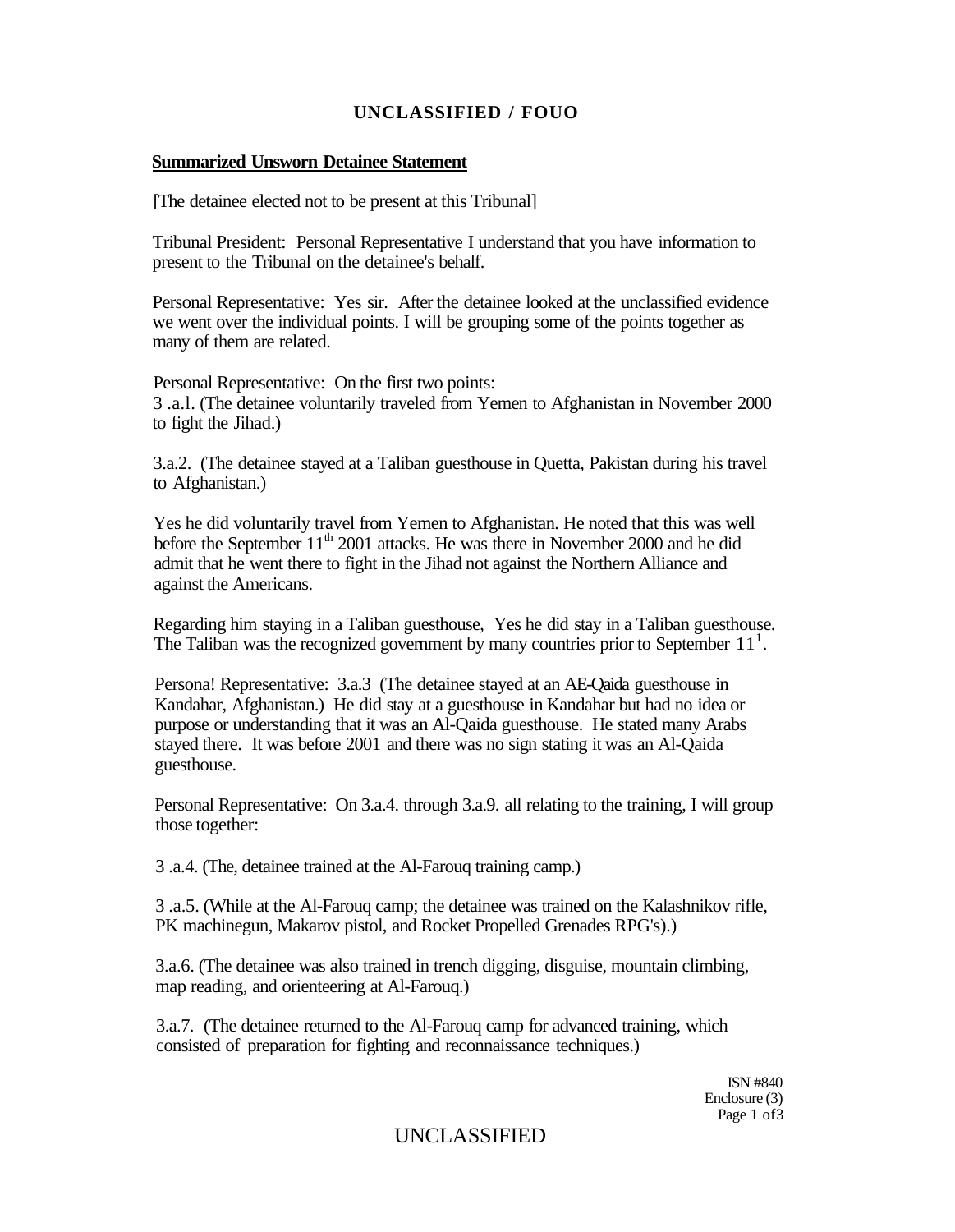3.a.8, (The detainee was at Al-Farouq on the separate occasions when Usama Bin Laden lectured.)

3.a.9. (The detainee also received training at the Kandahar airport. This training was in personal security, survival skills, how to obtain a passport without drawing attention to one's self and how to get through customs.)

The detainee stated that when he was captured and brought to the Karachi prison lots of people were being tortured. The detainee had his papers and passport going into prison. He was told that he would go home. He was taken to a prison known as the prison of darkness. At that prison, there was very bad torture conducted on people in there to include the detainee. He said his testicles were disfigured to the point where they cannot be repaired and he showed me some dark scar marks on his face and said they would never heal. He said the torture was so bad that he knew by making up and agreeing to the training that it would stop the torture. When he was first brought to the United States he was terrified thinking he would be tortured. Later he found out that he would not be hurt or tortured. This was true. As a result of the lessening of the fear he told the interrogators the truth about when he was in Afghanistan.

Personal Representative: On 3,a.l0. through 3.a.l3.

3.a.l0. (The detainee assisted the Taliban on the front lines near Kabul, Afghanistan.)

3.a. 11. (The detainee stated that he fought on the front lines for one week.)

3.a. 12. (The detainee was in Afghanistan during the fall of Kabul.)

3.a.l3. (The detainee was arrested in a guesthouse in Karachi, Pakistan on 11 September 2002.)

The detainee stated he was in Afghanistan for one week. He was only on the front lines for one week. He had no military experience therefore he was not put on the line permanently. There was no action or no fighting and he was there out of curiosity and to stand guard.

Tribunal Member: Did he say when this was roughly?

Personal Representative: He said he went to the front line in 2000. In 3.a.l0., he said yes, but he had no experience, he was at the back of the lines and his functions were to bring supplies back and forth. He assisted with bringing the supplies and went to the front line for a one-week period. But he did not fight.

In 3.a. 11., it states that he fought on the front lines, The detainee stated that he did not. There was no fighting but he was given a weapon.

> ISN #840 Enclosure (3) Page 2 of 3

**UNCLASSIFIED**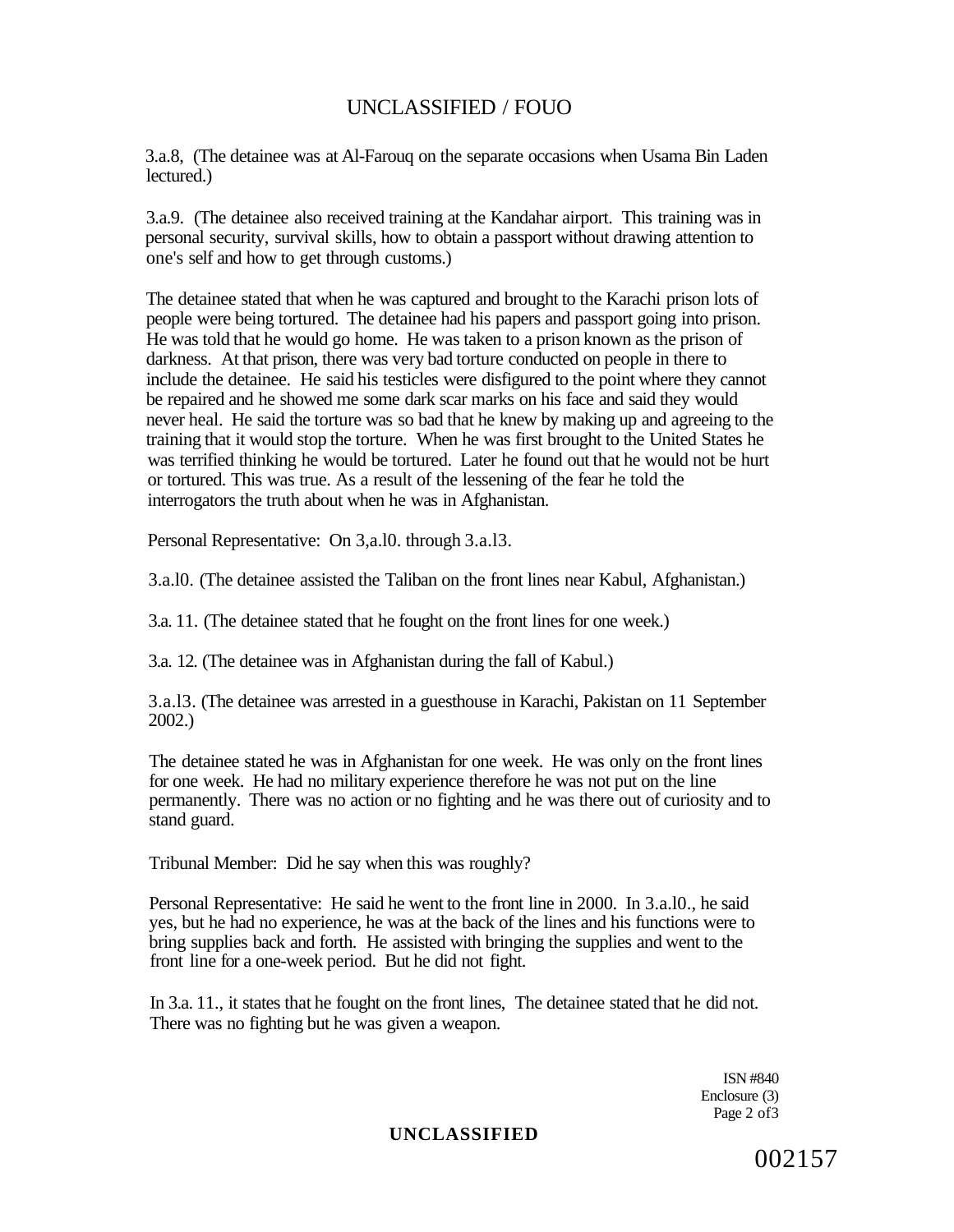On 3.a.l2., yes he was in Afghanistan during the fall of Kabul and was subsequently arrested in Karachi Pakistan on 1J September 2002.

# **AUTHENTICATION**

I certify the material contained in this transcript is a true and accurate summary of the testimony given during the proceedings.



ISN #840 Enclosure (3) Page 3 of3

# UNCLASSIFIED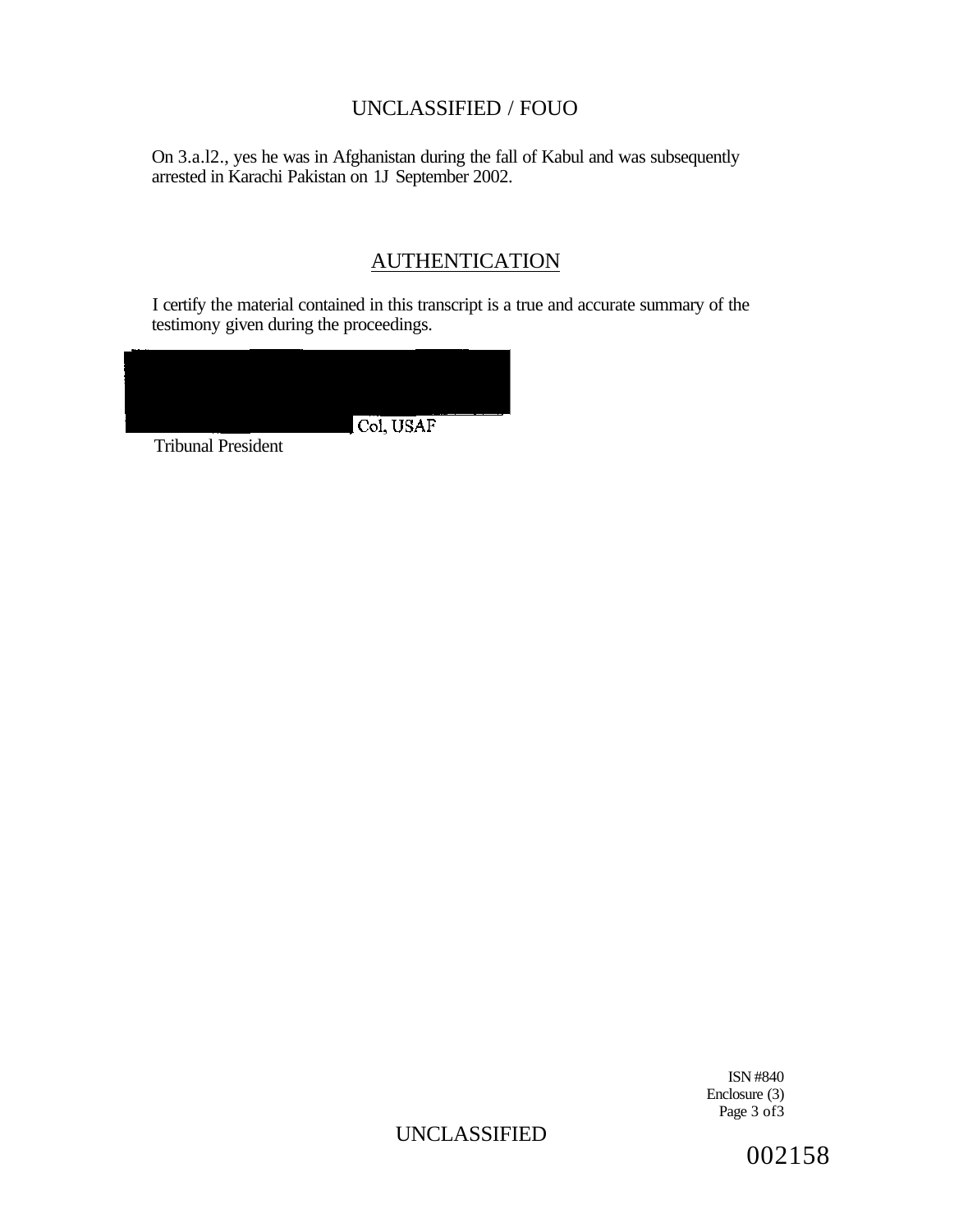### **Summarized Sworn Detainee Statement**

*The Tribunal President read the hearing instructions to the detainee. The detainee confirmed that he understood the process and had no questions.* 

Tribunal President: The detainee election form states you want to participate in the Tribunal. It also identifies you requested 3 witnesses; this Tribunal approved your request for witnesses. We made a request to the Department of State to contact your embassy of Afghanistan. The Afghanistan Embassy was to locate your Brothers. We didn't get a response from the Embassy. We have not heard from the witnesses. Do you understand?

Detainee: Yes, I understood, I live close to where the American forces are. Americans can even take it to them.

Tribunal President: I understand but if we don't have cooperation from the Afghanistan Embassy then we cannot do anything without their authorization. Do you understand?

Detainee: Yes.

*The Recorder presented Exhibits R~l into evidence and gave a brief description of the contents of the Unclassified Summary of Evidence (Exhibit R-l).* 

*The Recorder confirmed mat he had no further unclassified evidence or witnesses and requested a closed Tribunal session to present classified evidence.* 

*The Tribunal President states to the detainee he may now present any evidence/information to the Tribunal with the assistance of his Personal Representative.* 

Detainee: About these allegations, the Personal Representative talked to me about them. These allegations are not based on the truth; they are lies. It was in the evening when Afghan and American forces came to my door and....

Tribunal President: Before you continue would you like to make your statement under oath?

*The Detainee took the Muslim oath.* 

Tribunal President: Would you like the Personal Representative to read the allegations one by one; then you respond to the allegations. You will then have the opportunity to add any statement after that.

Detainee: Yes

ISN#1075 Enclosure (3) Page 1 of5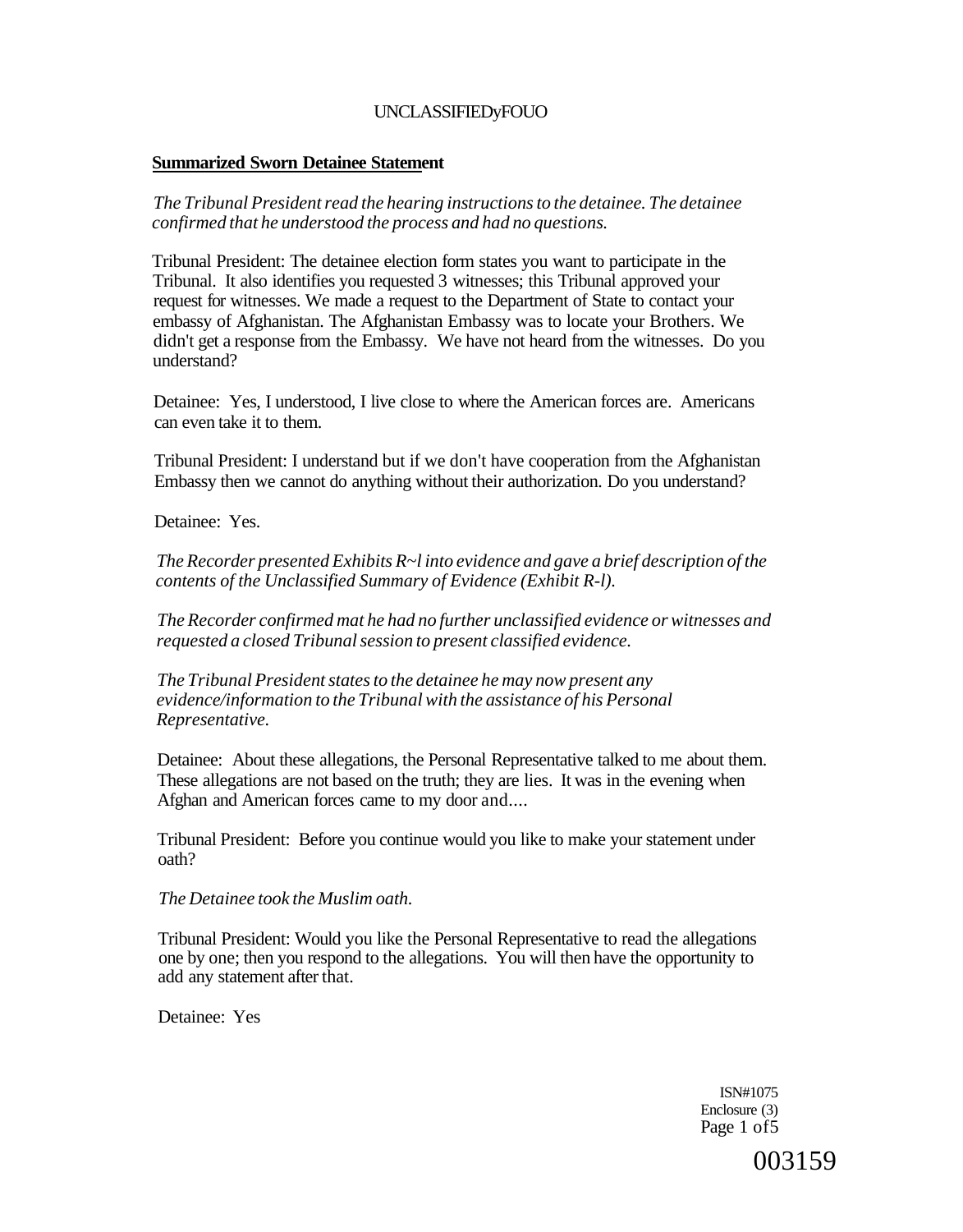*3.a. 1. The detainee purchased explosives from an individual who is known to sell high explosives to anti~coalition militants.* 

Detainee: This is all not correct.

*3.a.2. The detainee is art anti-coalition militia member.* 

Detainee: This is all not correct

*3.a.3. The detainee purchased a Kalashmkov rifle, six magazines, two hand grenades and one American Bolt-Action Clip-Fed rifle from a shop in Kabul.* 

Detainee: This is a lie that I bought this from Kabul. I bought it in Gardey2, and that was a long time ago - when the mujahideen were fighting against Russia.

*3.b. 1. The detainee is responsible for a rocket attack on the Gardeyz Firebase.* 

Detainee: This is not completely correct.

Tribunal President: Would you like to add any additional information.

Detainee: I am innocent. Why have I been here for two years? Well not two years, but one year and a few months. I am innocent. Why are you keeping me here? This is my statement: if someone has proof on me; they have to bring it forward. Otherwise, they don't have to keep me in here; it's a waste of time.

### *Personal Representative Questions.*

Q. The weapons you had, do you remember what year you got them.

A. I bought the Kalashnikov when the mujahideen were fighting the Russians. The rest of them I bought at that time. I am not sure of the year.

Q. Why did you buy the gun?

A. We were scared; the location of my house is out alone. This was for our protection, for the house.

Q. Was the gun bought or did your father give it to you?

A. The gun was from the United States; it was bought by my father. I purchased the rest of them.

### *Neither the Personal Representative nor the Recorder had any further questions.*

ISN#1075 Enclosure (3) Page 2 of 5 002160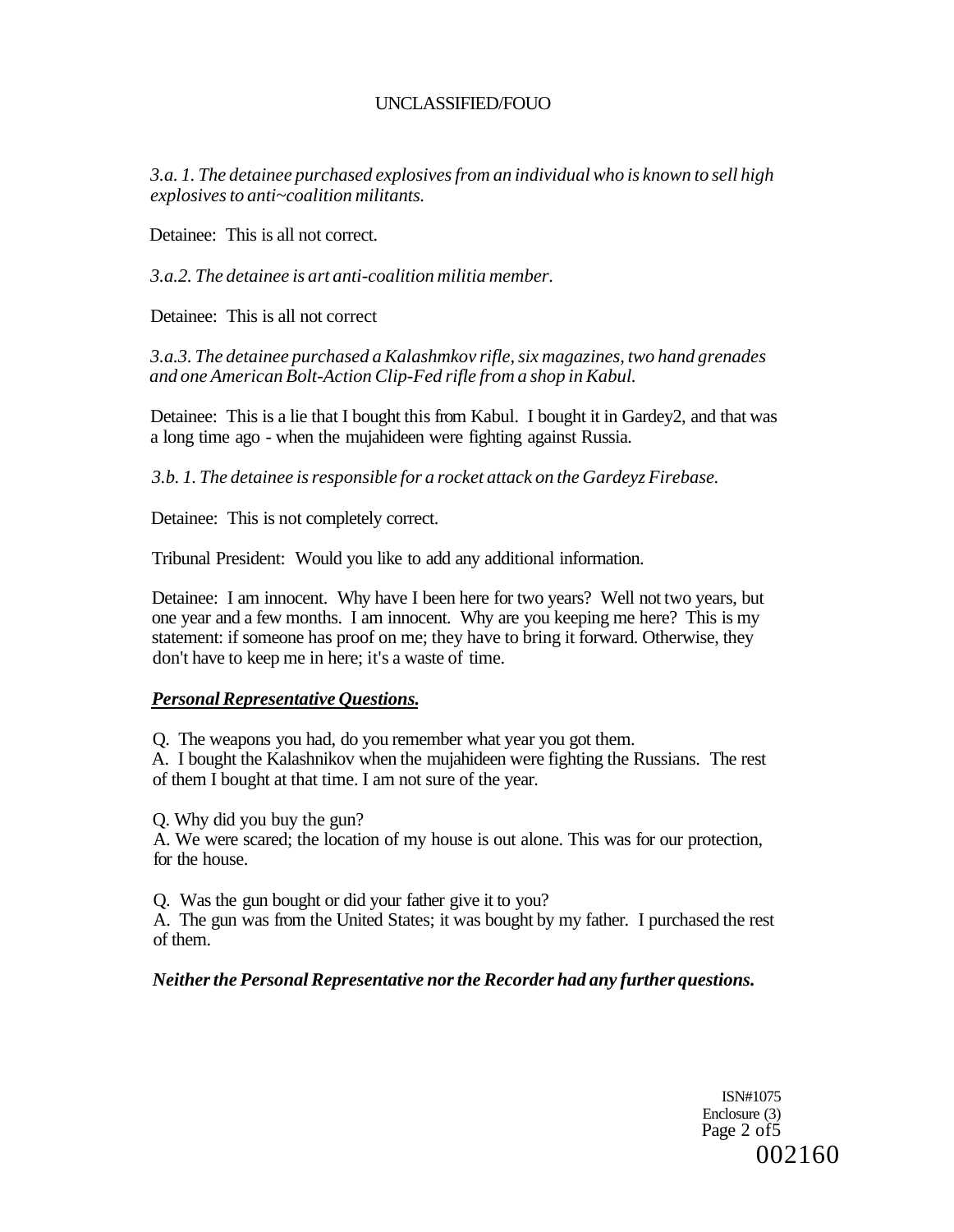## UNCLASS1FIED/F0U0

### *Tribunal Members' Questions.*

Q. Did you ever buy hand grenades? A. Only 2 of mem.

Q. Did you ever use them?

A. No.

Q. What is your occupation?

A. My father was a jeweler, and I knew a httle about it. My father was a cattleman and sheep farmer, and that is what I like to do. I would also take them to the center to sell them.

Q. What province are you from?

A. Gardeyz.

Q. When you were arrested, was anyone with you or were you alone?

A. My brother was with me.

Q. Just one of your brothers?

A. Yes, only one.

Q. Did you have any weapons when you were arrested?

A. No, it was at my house.

Q. Not with you?

A. No.

Q. As far as you know, is your brother still in custody? Or, was he released?

A. When I asked the translator, he said that my brother was released.

Q. Did you know about the attack at the Fire Base?

A. No.

Q. Did you hear rockets or grenades going off in the distance?

A. Yes, sometimes I could hear the sounds of guns.

Q. Why did you have hand grenades?

A. When I bought that gun, the owner told me if I want them he would give them to me.

Q. Did you ever tell anyone that you were responsible for a rocket attack on a firebase? A. No, I didn't.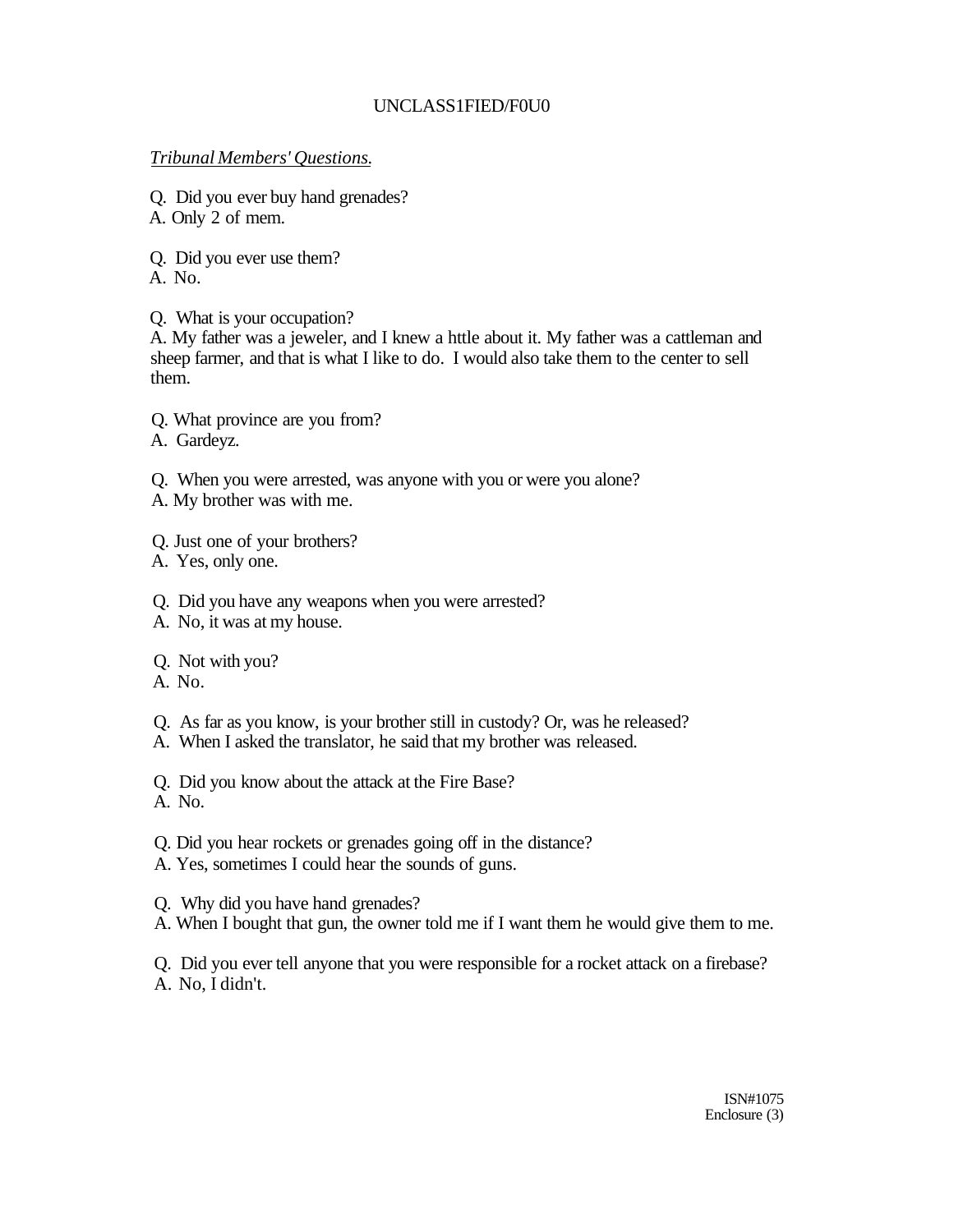Q. Do you know if anyone has reason to lie about you?

A. Ijustknowthat, when they broughtme here, they askedme: why are youhere? Itold them I didn't know why. They asked me if I used rockets against the military place, and I said, "No". They asked me about my enemies. Do I have animosity with anyone? Itold them "Yes".

Q. Do you have enemies who made up these allegation against you?

A. When I was interrogated, I said the names of two people. Then, later on, I thought that maybe it wasn't them,

Q. Have you ever fought with Taliban against anyone?

A. I have never fought in my life.

Q. Do you have any association with anyone from al Qaida?

A. No, I swear to God I didn't know what al Qaida was. When I came to the camp, they described them to me. I thought all Taliban was supposed to be al Qaida.

#### *Tribunal President's Questions.*

Q. Did you use the weapon that you purchased?

A. No, only one time at a wedding party. I used two magazines.

- Q. Were you ever approached to join the Taliban or al Qaida?
- A. No. Why should I do that? I was too busy working.

Q. Are there groups of Taliban in your province?

A. I swear I don't know anybody in our area. Weonlyhave lOto 12 houses over there. The rest of the people from those houses went to Pakistan as refugees. Most of them left when Russia attacked.

- Q. Is anyone in your town a Taliban soldier?
- A. Yes. At the checkpoint, not too far from us, they are there.
- Q. Did they have any control of the area?
- A. Only the checkpoint.

Tribunal President: Is there any other comments you want to add?

Detainee: No I have said all I wanted to say. I am innocent

*The Tribunal President confirmed that the detainee had no further evidence or witnesses to present to the Tribunal* 

> ISN#1075 Enclosure (3) Page 4 of 5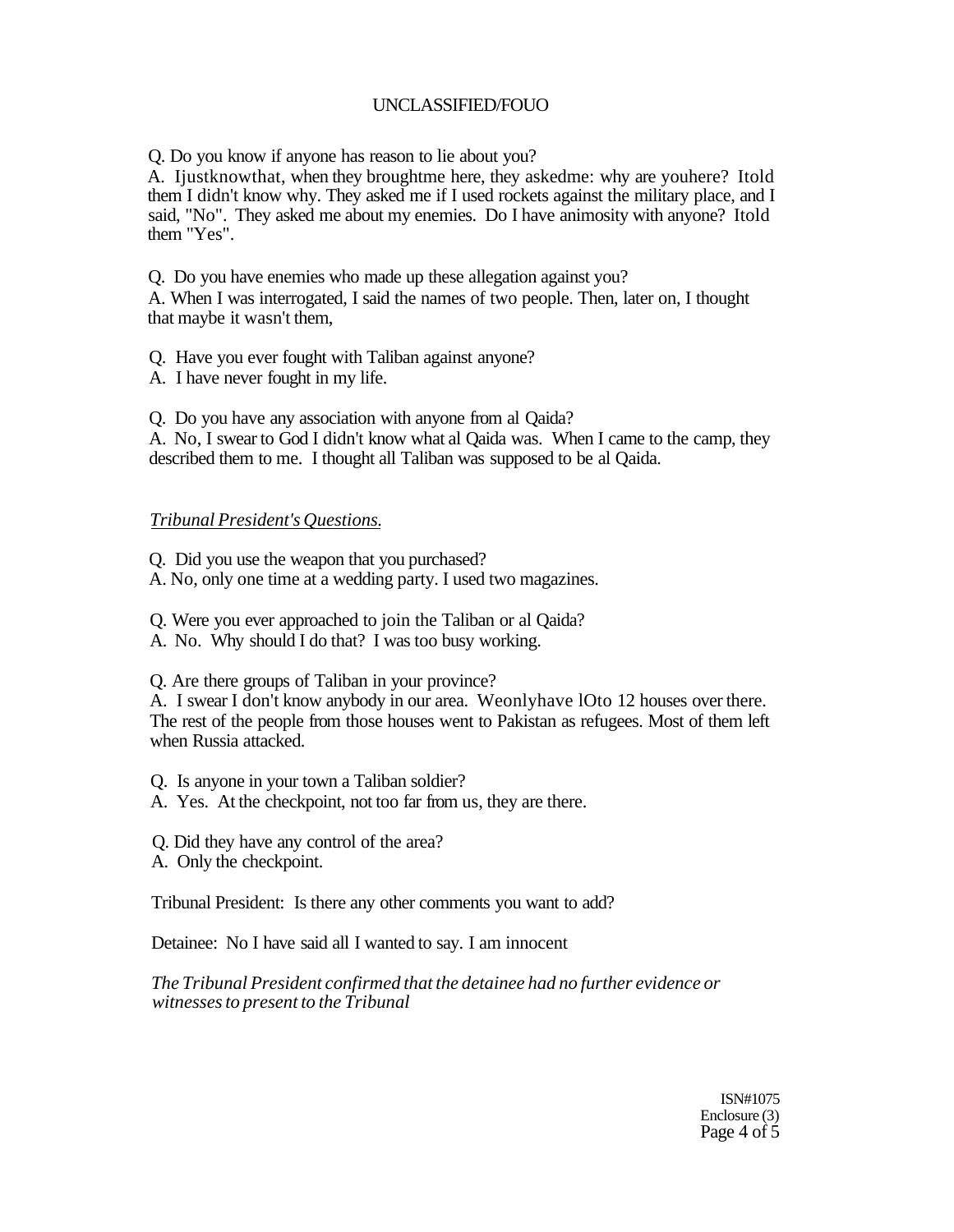*The Tribunal President explained the remainder of the Tribunal process to the detainee and adjourned the Tribunal.* 

# **AUTHENTICATION**

I certify the material contained in this transcript is a true and accurate summary of the testimony given during the proceedings.

Colonel, United States Army Tribunal President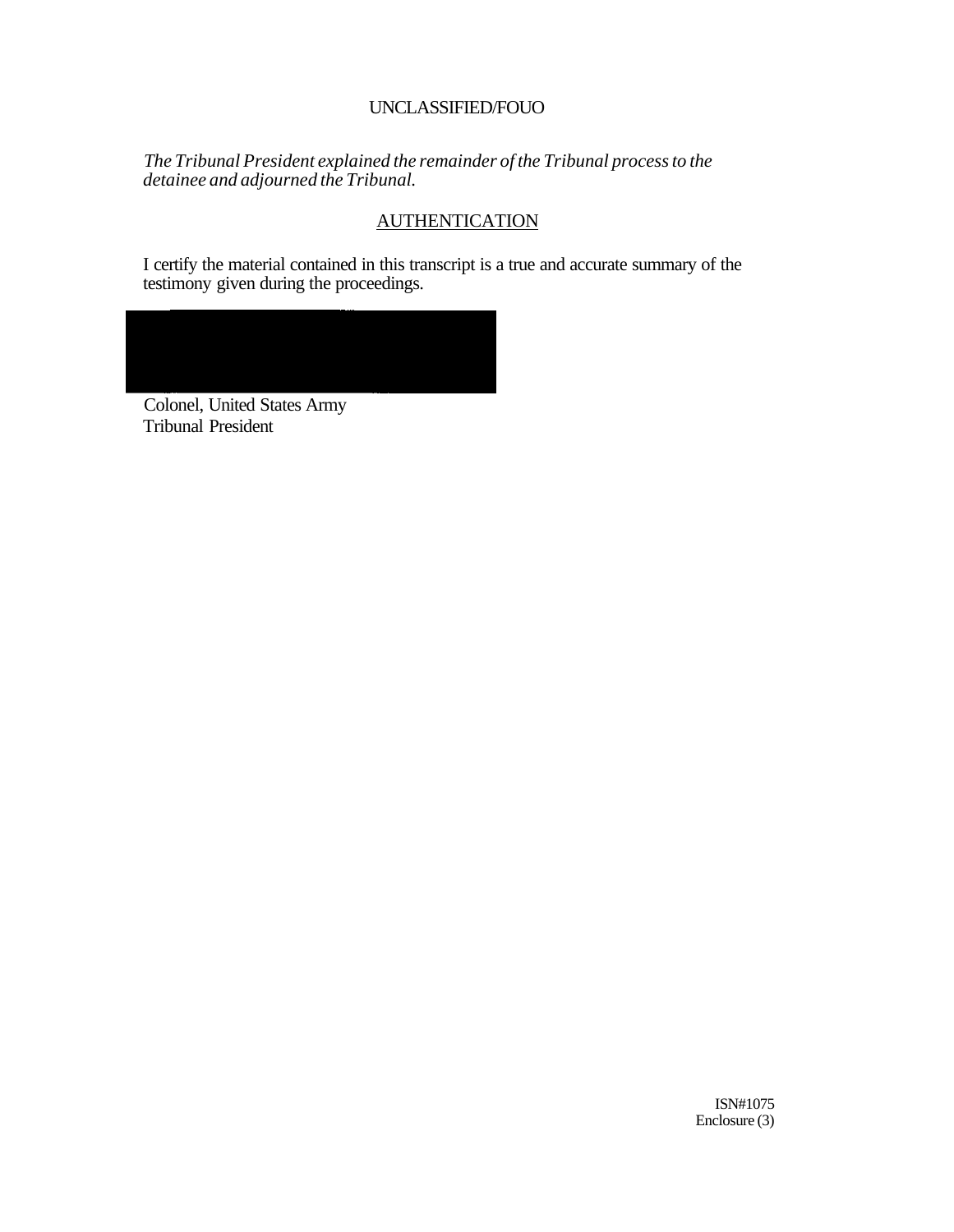#### **Summarized Detainee Statement**

Tribunal President: Hani Abdul Muslih Al Shulan, you may now present any evidence you have to the Tribunal and you have the assistance of your Personal Representative in doing so.

Tribunal President: Do you wish to present information to this Tribunal and would you like to make your statement under oath?

Detainee: I do not wish to take the oath, but I will answer the questions.

Tribunal President: Good, you may begin.

**In response to allegation 3a, Detainee supported the Taliban and allegation 3a(l), the Detainee arrived in Afghanistan in approximately July 2001, from Yemen via Pakistan.** 

Detainee: Please repeat that information.

#### **Personal Representative read the allegations to the Detainee again,**

Detainee: I do not recall the date that I arrived in Pakistan.

### **In response to allegation 3a(2), the Detainee resided in Taliban safe houses during his travel to and within Afghanistan.**

Detainee: I had to stay in a place that was safe.

Tribunal President: 1 would just like to remind everyone to speak up, so that the reporter can hear it on the tape.

Detainee: Do you speak Arabic?

Tribunal President: No, but we have to record everything.

Detainee: Fine.

**In response to allegation 3a(3), the Detainee traveled to Afghanistan in response to** *a*  **fatwa for the purpose of fighting coalition forces.**  Detainee: I did not say that during the interrogation.

Personal Representative: Do you have more to add to mat?

ISN #225 Enclosure (3) Page 1 of8

UNCLASSIFIED//FOUO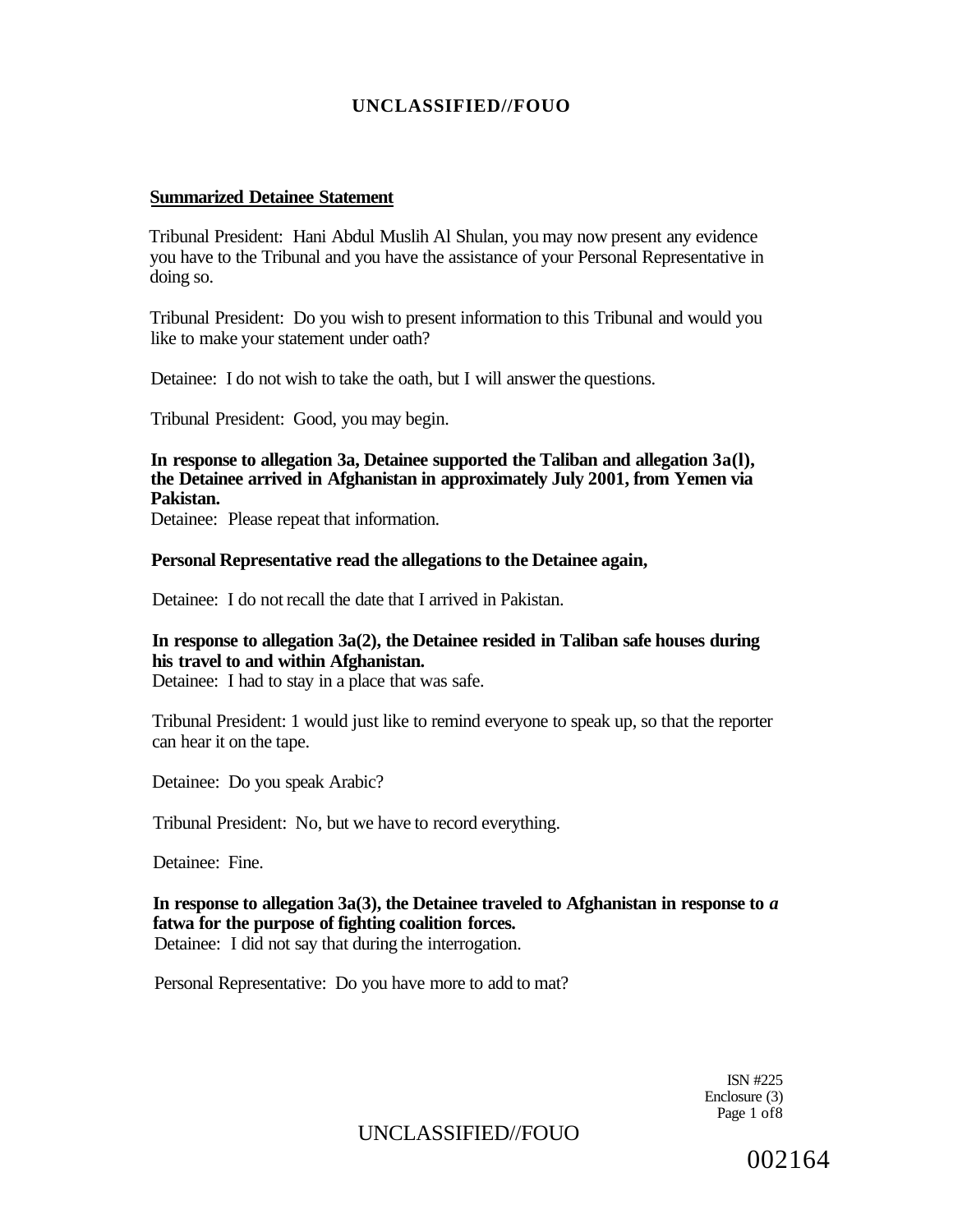Detainee: I did not go for the fatwa purpose. An interrogator asked me that question, there are other people that go for the purpose of fatwa but I did not go there for that purpose.

**In response to allegation 3a(4), the Detainee had in his possession at capture a Casio watch, model # A159W, which has been used in bombings linked to al Qaida.**  Detainee: I had a Casio watch but don't know the number. Please present **the** evidence that I used it as an explosive device.

**In response to allegation 3a(5), the Detainee was proficient with a Kalashnikov rife.**  Detainee: Everybody uses that particular weapon.

**In response to allegation 3b, the Detainee engaged in hostilities against the United States and its coalition partners and allegation 3b(l), the Detainee was armed with an AK-47 rifle.** 

Detainee: I said that I had this type of weapon,, but it's not for any enemy activities or to fire at the coalition.

#### **In response to allegation 3b(2), the Detainee was present in the Tora Bora region during the U. S. air campaign.**

Detainee: That's not true, I left that place. To leave Afghanistan or exit Afghanistan there was no other way for me to leave except for that place. I did not stay in the mountain.

#### **In response to allegation 3b(3), the Detainee was captured in Pakistan near the Afghanistan border by Pakistani forces.**

Detainee: They did not capture me. I turned myself over to them, so I can exit

Personal Representative: Do you have any final statements you want to tell the Tribunal about the information that says you are a Taliban and that you engaged in hostilities against the United States?

Detainee: I was not doing that.

Personal Representative: That was all there is.

Detainee: That's all I got.

Tribunal President: Would you be willing to answer questions for us?

Detainee: As long as it is related to these accusations I have no problem with that.

Tribunal President; Thank you.

1SN #225 Enclosure (3) Page 2 of 8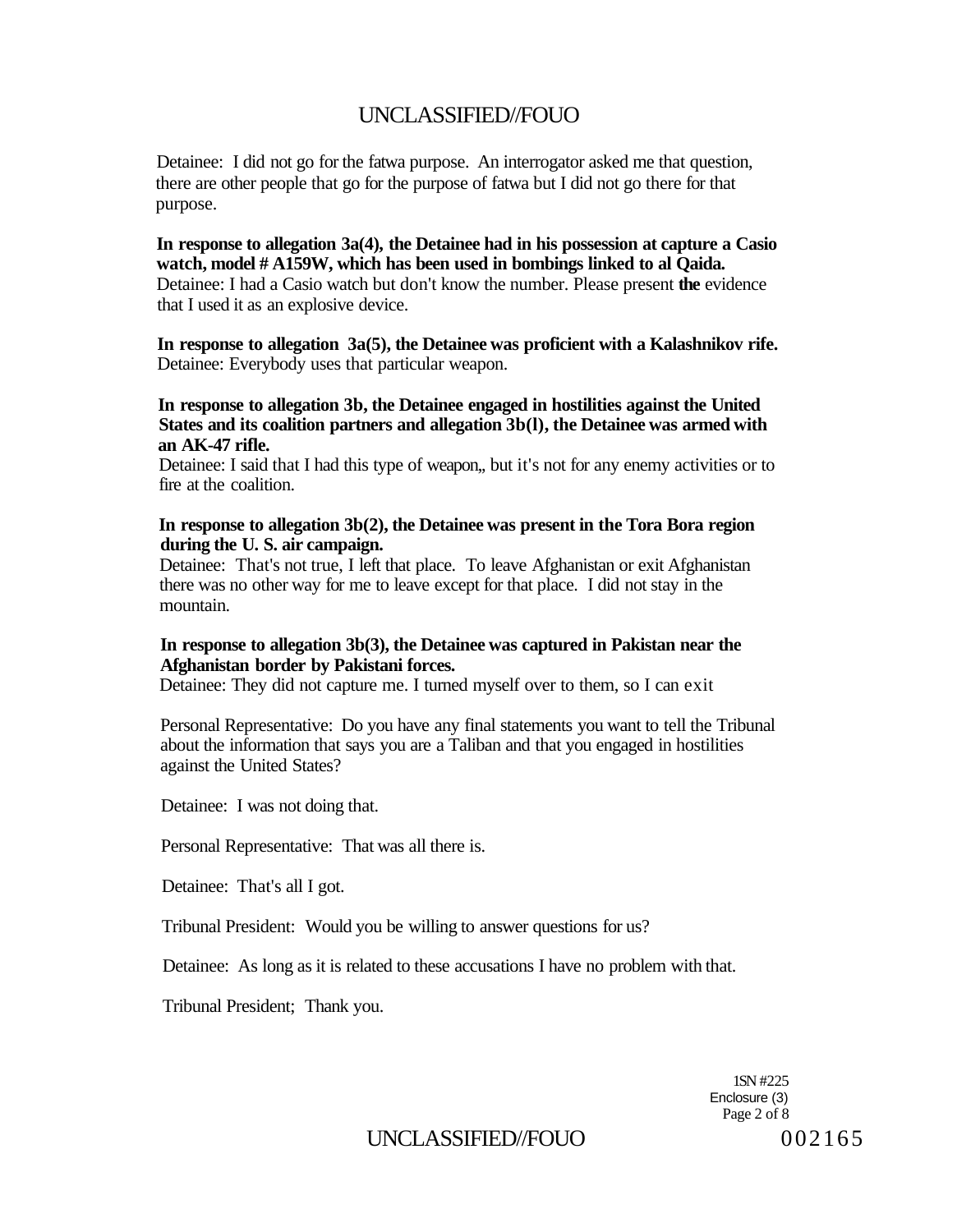Tribunal President: Personal Representative, do you have any questions for the Detainee?

Personal Representative: No, ma'am.

Tribunal President: Recorder, do you have any questions for the Detainee?

Recorder: No, ma'am.

Tribunal President: Do any Tribunal members have any questions for the Detainee?

Member: Yes, ma'am. Could you please tell us what your purpose was in going to Afghanistan?

Detainee: To get employment and save money.

Member: Who paid for your travel to Afghanistan?

Detainee: 1 took the money from my father.

Member: Are you a Yemeni citizen?

Detainee: Yes, I am.

Member: And what was your usual occupation in Yemen?

Detainee: I was not employed; I was a student.

Member: Did you ever have military training?

Detainee: No, I did not.

Member: In the houses you stayed in Afghanistan did you see any members of the Taliban or al Qaida?

Detainee: I don't know which one of these people I saw, al Qaida or Taliban. I did not hear about al Qaida until I was put in jail.

Member: Did you travel with anyone when you went through Tora Bora on your way out of Afghanistan?

Detainee: There were a lot of people.

Member: Were any of them armed?

ISlsl #225 Enclosuie (3) Page 3 of8

UNCLASSIFIED//FOUO 00216 B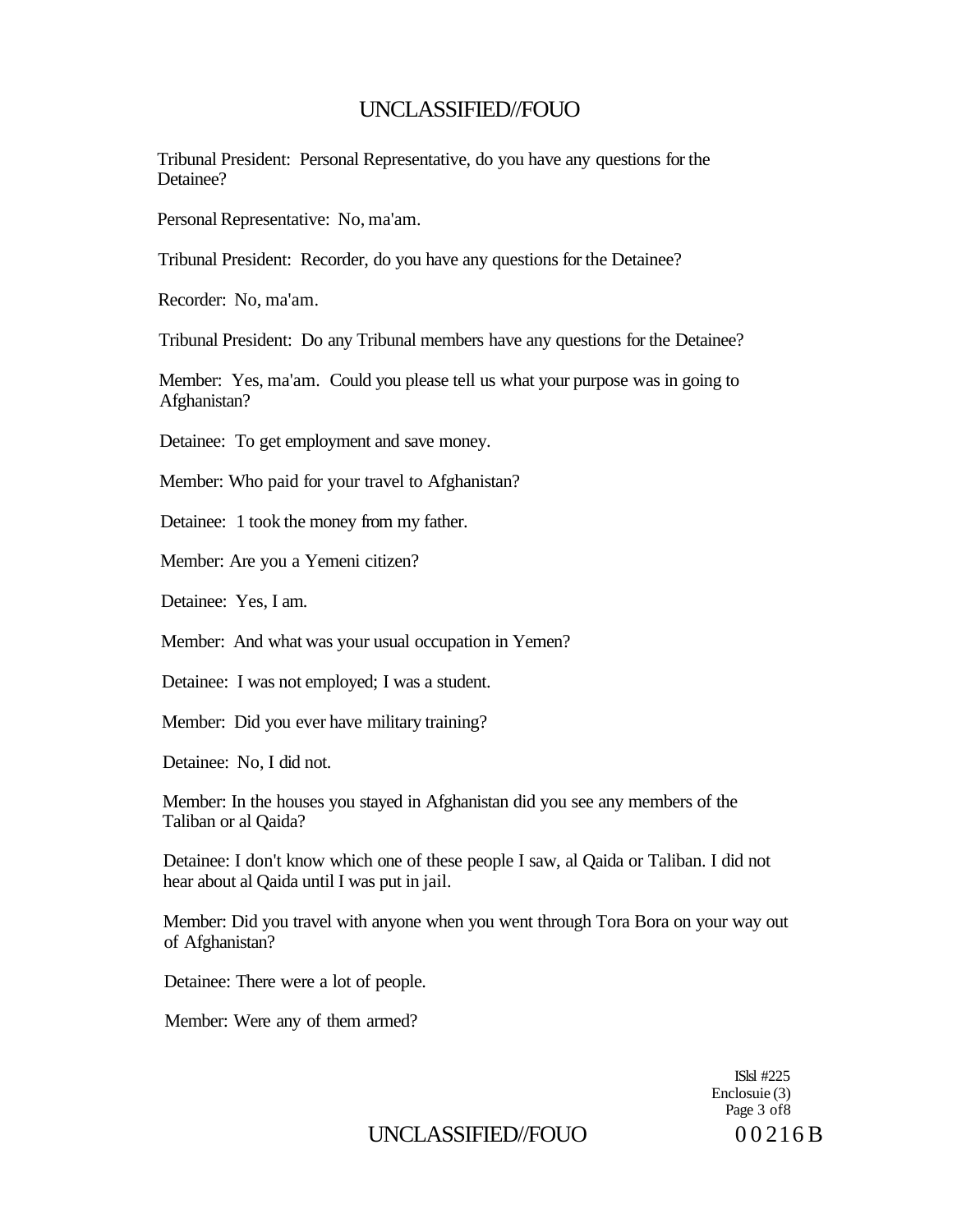Detainee: Some of them, they were carrying weapons.

Member: Were you carrying one at tbe same time?

Detainee: Yes, I was.

Member: Did you receive any injuries while you were in Afghanistan?

Detainee: No, I did not.

Member: That's ail the questions I have; thank you.

Member: I have questions ma'am. Who told you that there were jobs in Afghanistan?

Detainee; Nobody told me I went there on my own.

Member: So you did not know if there were jobs there, but you went anyway?

Detainee: I wanted to go to any city or state where I could get a job.

Member: Why did you pick Afghanistan?

Detainee: Because I did not need residence or visas.

Member: How did you know where to go when you reached Pakistan or Afghanistan?

Detainee: There was a man who gave me directions and was guiding me how to get there.

Member: Where did you meet this man?

Detainee: In Yemen.

Member: Who is this man?

Detainee: The name of that man was Saleh Al Raeni.

Member: Was Saleh Al Raeni associated with any mosque?

Detainee: Yes, for sure.

Member: Do you recall the name of the mosque?

Detainee: I meet him at a mosque called Al Forkan.

ISN#225 Enclosure (3) Page 4 of 8

### UNCLASSIFIED//FOUO f] |12 I fi 7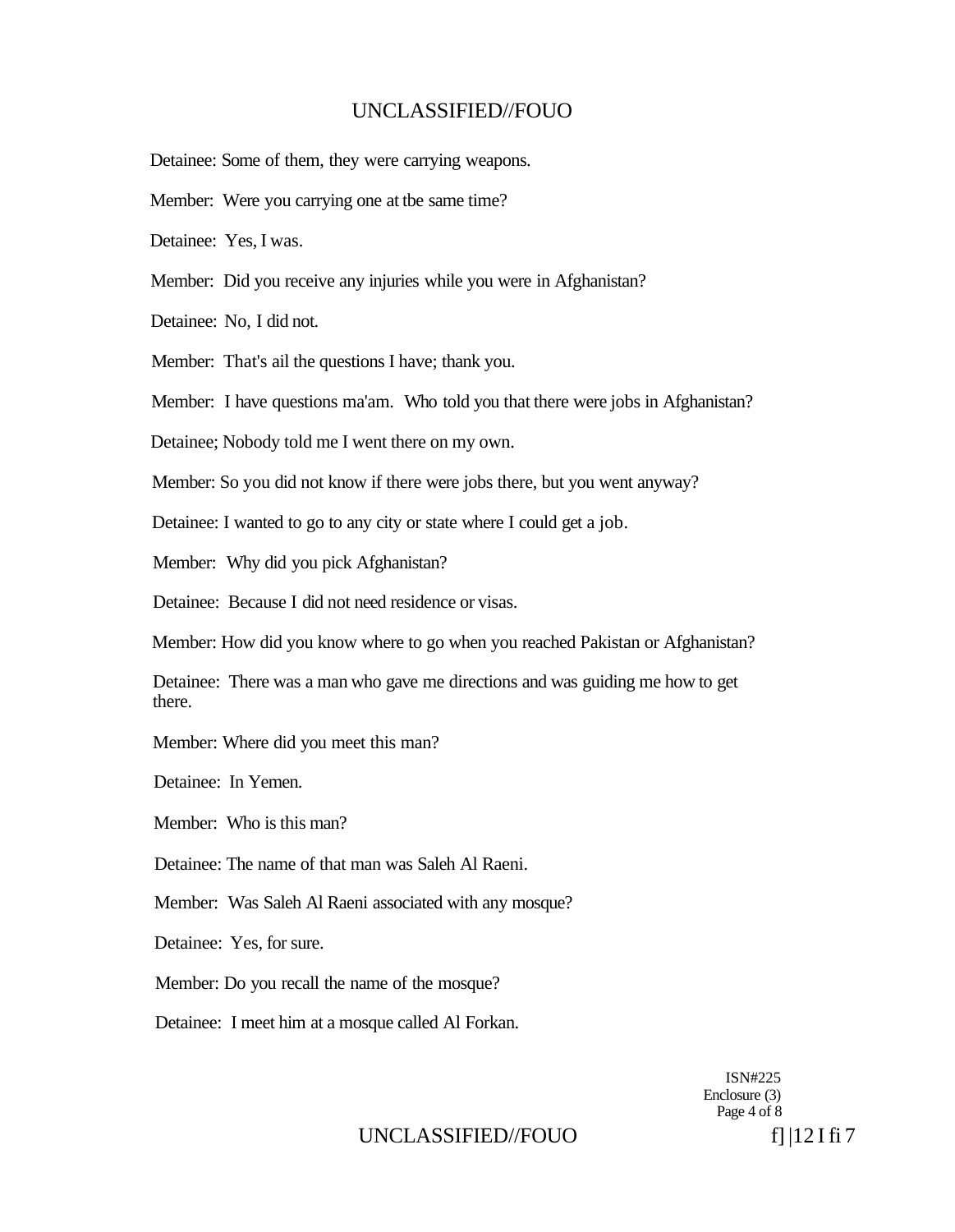Member: Do you believe in jihad?

Detainee: That is not included in my unclassified evidence.

Member: Did you go to Afghanistan to fight jihad?

Detainee: The first question was why 1 went to Afghanistan. I have already answered that question.

Member: I have no further questions.

Tribunal President: Where did you go once you arrived in Afghanistan?

Detainee: I went to Quetta before Afghanistan.

Tribunal President: And then where did you go?

Detainee: And then I went to Kandahar.

Tribunal President: Were you successful in finding employment?

Detainee: In Kandahar I was not successful in getting employment.

Tribunal President: Did you go somewhere else then to go and find work?

Detainee: Yes, I did.

Tribunal President: And where was that?

Detainee: I went to Kabul.

Tribunal President: And you found employment there?

Detainee: No, I did not,

Tribunal President: Did you move on from there?

Detainee: Yes, 1 did.

Tribunal President: Okay. Where was your next stop?

Detainee: I went past Kabul to a place I can't remember the name.

Tribunal President: I guess long and short of it is, did you find employment ultimately?

)SN #225 Enclosure (3) Page 5 of 8

## UNCLASSIFIED//FOUO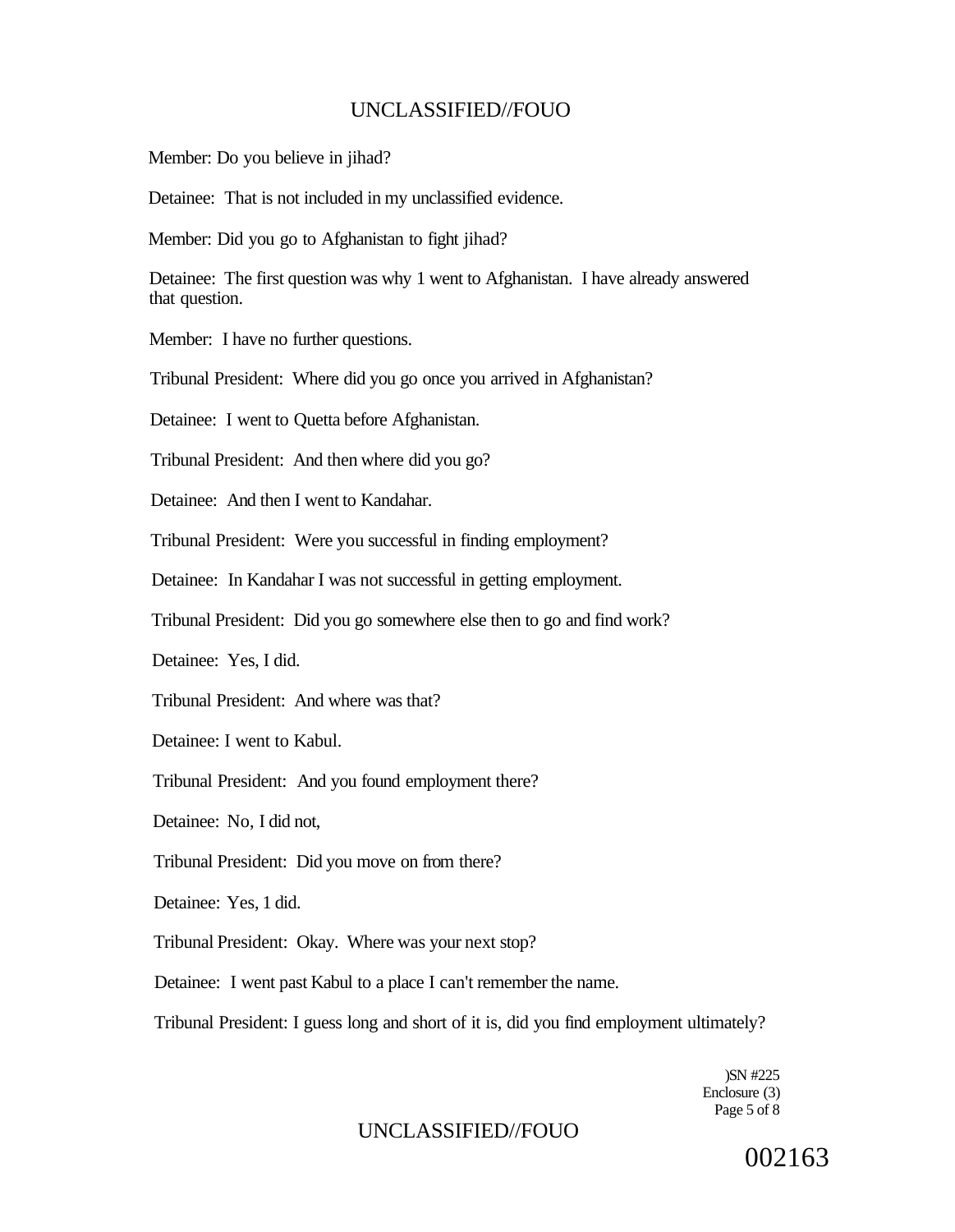Detainee: Yes, I did.

Tribunal President: Okay, and where did you finally find employment at?

Detainee: In the place past Kabul.

Tribunal President: North of Kabul?

Detainee: 1 do not know, north of Kabul or south Kabul.

Tribunal President: Okay. And what type of work did you finally find?

Detainee: I was a chefs assistant.

Tribunal President: Okay. If you found work, then what caused you to want to leave Afghanistan?

Detainee: All the problems that had taken place between the States and I had no intention of getting involved.

Tribunal President: How did you go, leaving from the area around Kabul headed out of Afghanistan?

Detainee: I took the car.

Tribunal President: Okay. You said that you did go through the Tora Bora region?

Detainee: Yes, I did.

Tribunal President: What was your destination? Was it to go to Pakistan?

Detainee: I wanted to go back to Pakistaa

Tribunal President; According to this, I understand you didn't make it out of Afghanistan?

Detainee: Can you repeat the question?

Tribunal President: It is my understanding you did not make it out of Afghanistan. You were captured in and surrendered-

Detainee: I turned myself over to the Pakistani.

Tribunal President: In Afghanistan?

ISN #225 Enclosure (3) Page 6 of 8

## TJNCLASSIFIED//FOUO

0U216U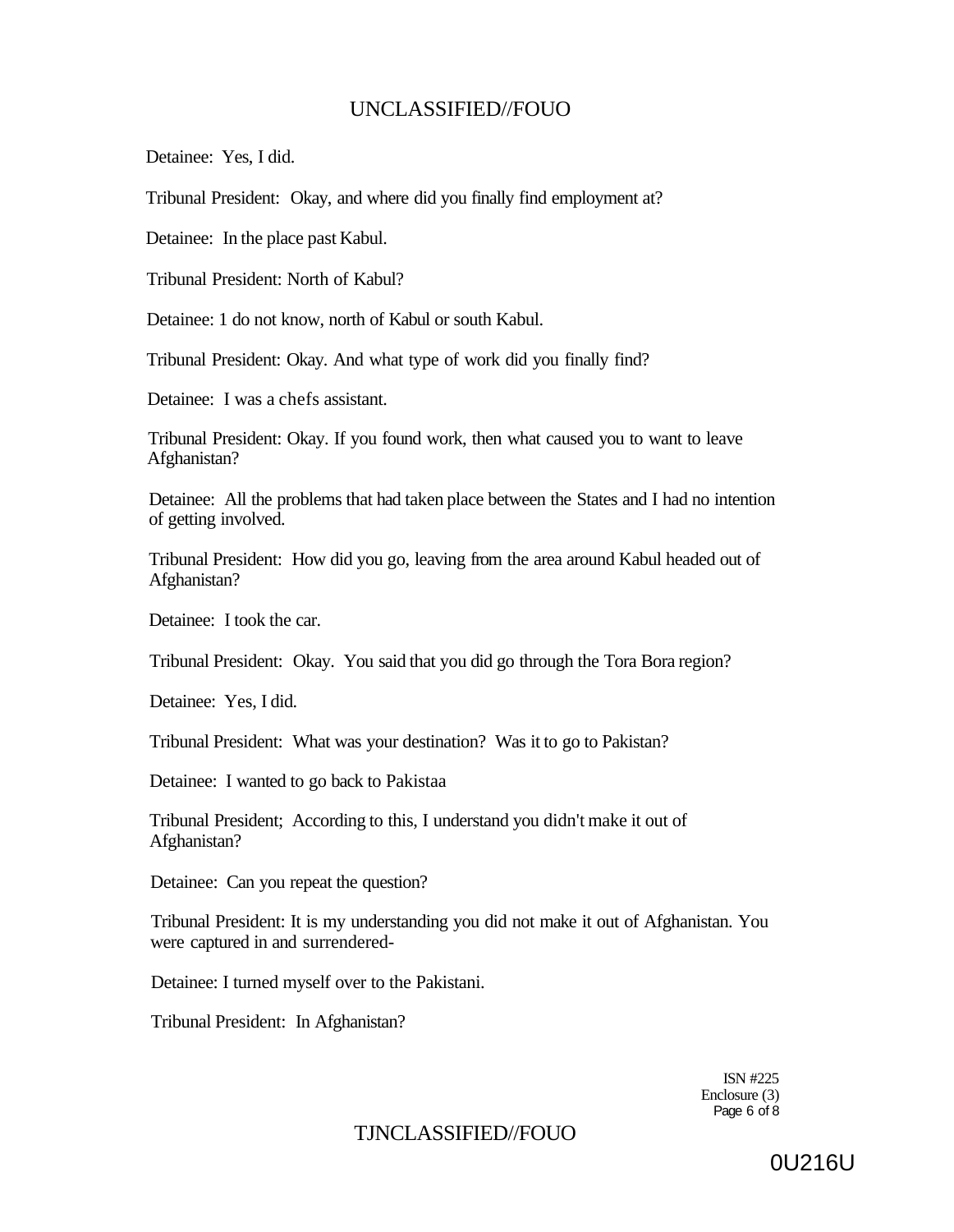Detainee: Not in Afghanistan.

Tribunal President: In Pakistan.

Detainee: In Pakistan.

Tribunal President: Can you remember when you were captured?

Detainee: Augusts"<sup>1</sup>.

Tribunal President: Can you tell us what year?

Detainee: I don't remember the year, but it is the same year I turned myself over.

Tribunal President: I want to thank you for participating in this Tribunal today. Hani Abdul Muslih Al Shulan, do you have any other evidence to present to this Tribunal?

Detainee: I have no further questions or statement to make, but do you have any proof to support these allegations that you presented to me?

Tribunal President: The only thing that we have seen at this point is the unclassified summary. That's all the information that we have.

Detainee: On what basis do you accuse me of all these allegations?

Tribunal President: This was prepared for us. So until we see the other documents we have no idea.

Detainee: Fine.

Tribunal President: Personal Representative, do you have any other evidence or does the Detainee have previously approved witnesses to present to the Tribunal?

Personal Representative: No, ma'am.

ISN #225 Enclosure (3) Page 7 of8

TJNCLASSIFIEDtfFOUO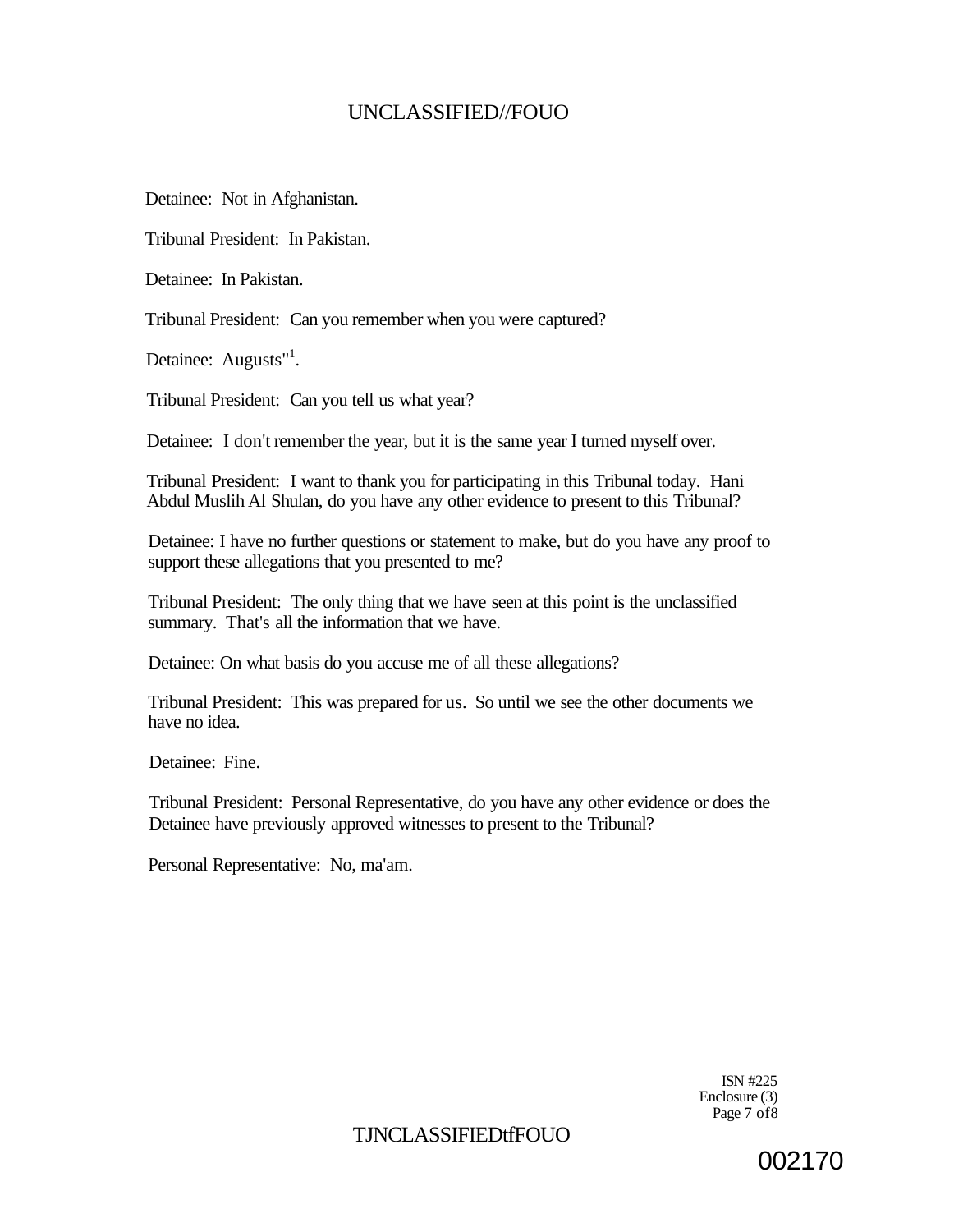Tribunal President: All unclassified evidence having been provided to the Tribunal, this concludes this Tribunal session.

## AUTHENTICATION

I certify the material contained in this transcript is a true and accurate summary of the testimony given during the proceedings.

Colonel, US Army Tribunal President

> ISN #225 Enclosure (3) Page 8 of 8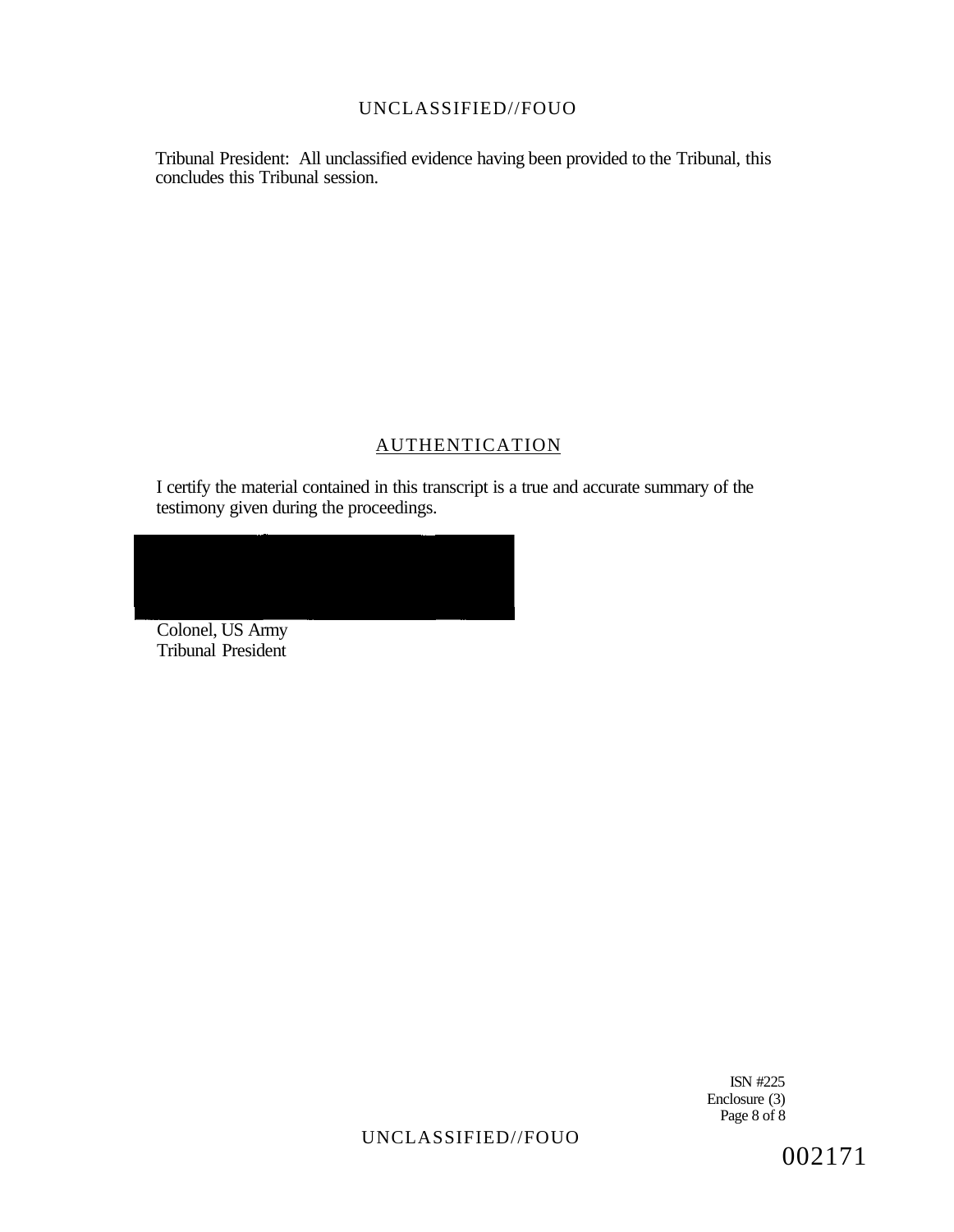### **Summarized Detainee Statement**

*The Tribunal President read the Hearing Instructions to the Detainee. When asked if he understood the process the Detainee made the following statement:* 

Detainee: I know that these people are gathered together here.

Tribunal President: Do you understand the process that you are getting ready to go into?

Detainee: I don't understand. I know that you are asking me questions.

Tribunal President: Yes that is correct. We will ask you questions. You will also have the opportunity to respond to any of the allegations that are read to you today. Do you have any questions?

Detainee: I don't have any questions.

Tribunal President: Personal Representative, please provide the Tribunal with the Detainee Election Form.

*The Personal Representative presented the Detainee Election Form (Exhibit D-A) to the Tribunal* 

*The Recorder presented Exhibits R-l through R~3 into evidence and gave a brief description of the contents of the Unclassified Summary of Evidence (Exhibit R-l).* 

Tribunal President: Faiz, you will have an opportunity to respond to these questions a little later. Do you understand?

Detainee: I don't understand what's going on with the Taliban and Gulbuddin.

Tribunal President: We will go through it in just a moment.

Detainee: Can I talk now?

Tribunal President: In just one moment.

*The Recorder confirmed that he had no further unclassified evidence or witnesses and requested a closed Tribunal session to present classified evidence.* 

*The Tribunal President opened the Tribunal to the Detainee to make his statement and asked if he would like to make his statement under oath.* 

> *VSm* 919 Enclosure (3) Page 1 Of 10

UNCLASSIFIED//FOUO  $U\ Y?M'$ ?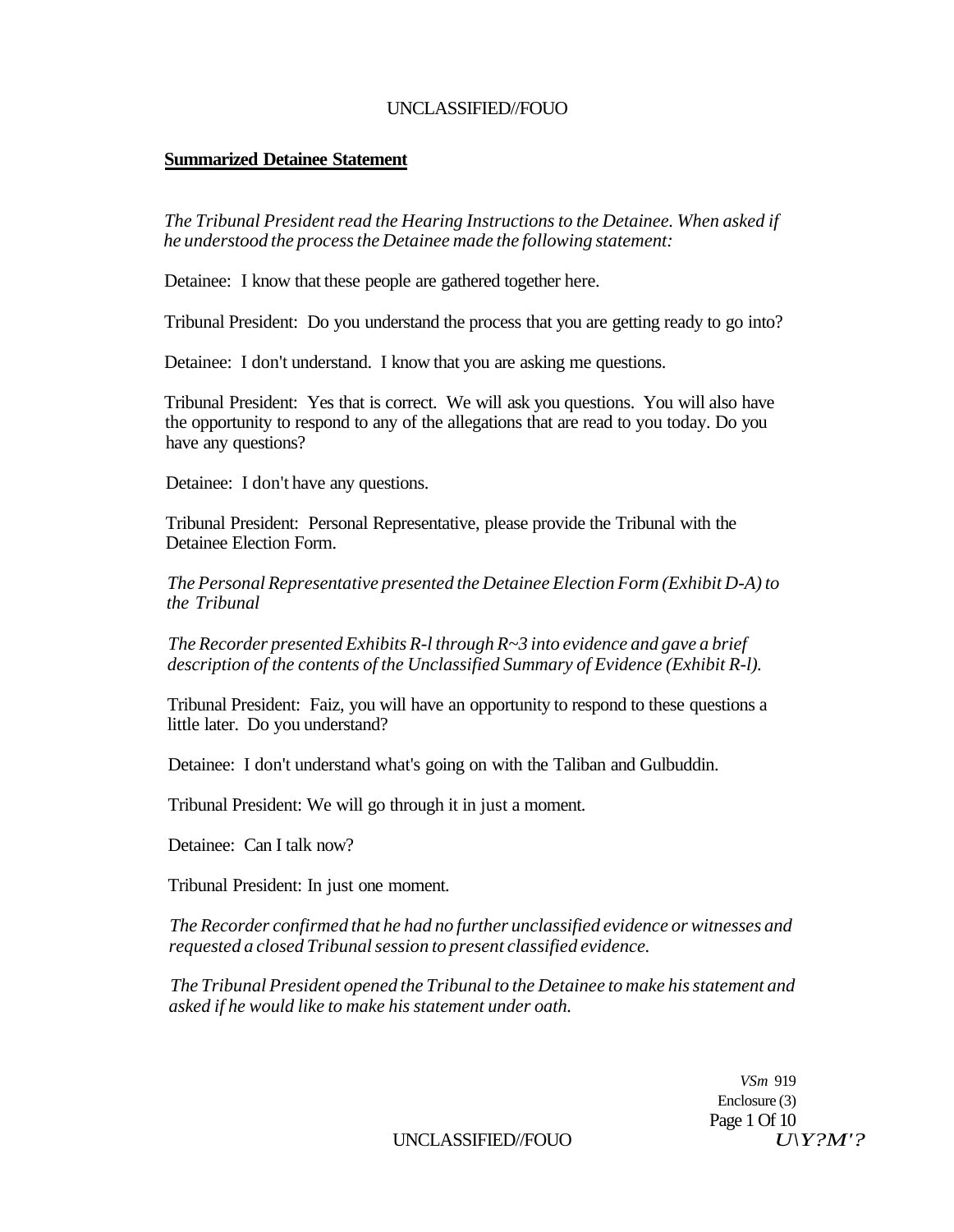Detainee: First, I will say hello to yon. I don't know the story about Gulbuddin. I don't know the story about Taliban. I am a poor person. I have not gone toKhamard, if I had gone to Khamard it was because the commander of security asked me to go.

Tribunal President: Just one moment. Would you like to make your statement under a Muslim oath?

Detainee: It'suptoyou. I don't understand. I am a poor person. It'suptoyou. If you want I will swear. Taliban, they killed my uncle they killed my son they killed my sister's husband. They burned our houses. It's up to you people.

Tribunal President: Faiz, let's administer the Muslim oath and then you can continue your comments.

Detainee: I will swear. I am innocent lam innocent and being that I am innocent it's up to you. Even in here I have been beaten they have thrown urine on me and even in this place here. We were all happy, male and female, that America came and gave us security and it was calm.

Tribunal President: Let's administer. Recorder, please administer the Muslim oath.

#### *The Recorder administered the Muslim oath to the Detainee.*

Tribunal President: Would you like to respond to the allegations?

Detainee: Yes.

Tribunal President: Personal Representative would you assist us with that please?

*3.a.l. U.S. forces raided a compound associated with the H1G commander in November 2002.* 

Detainee: How do I know this story? How do I know this attack? Mr. Translator, I don't understand these allegations.

Tribunal President: Okay. We will go on.

Personal Representative: I can read from my notes what we discussed if he would like.

Detainee: Yes.

Personal Representative: He says he is not Taliban. The Taliban killed his uncle and brother in law. In his area the Taliban killed several hundred Shia'as. He has heard of HIG (Hizb-1 Islami Gulbuddin), He thinks they killed his mother.

> ISN#919 Enclosure (3) Page 2 of 10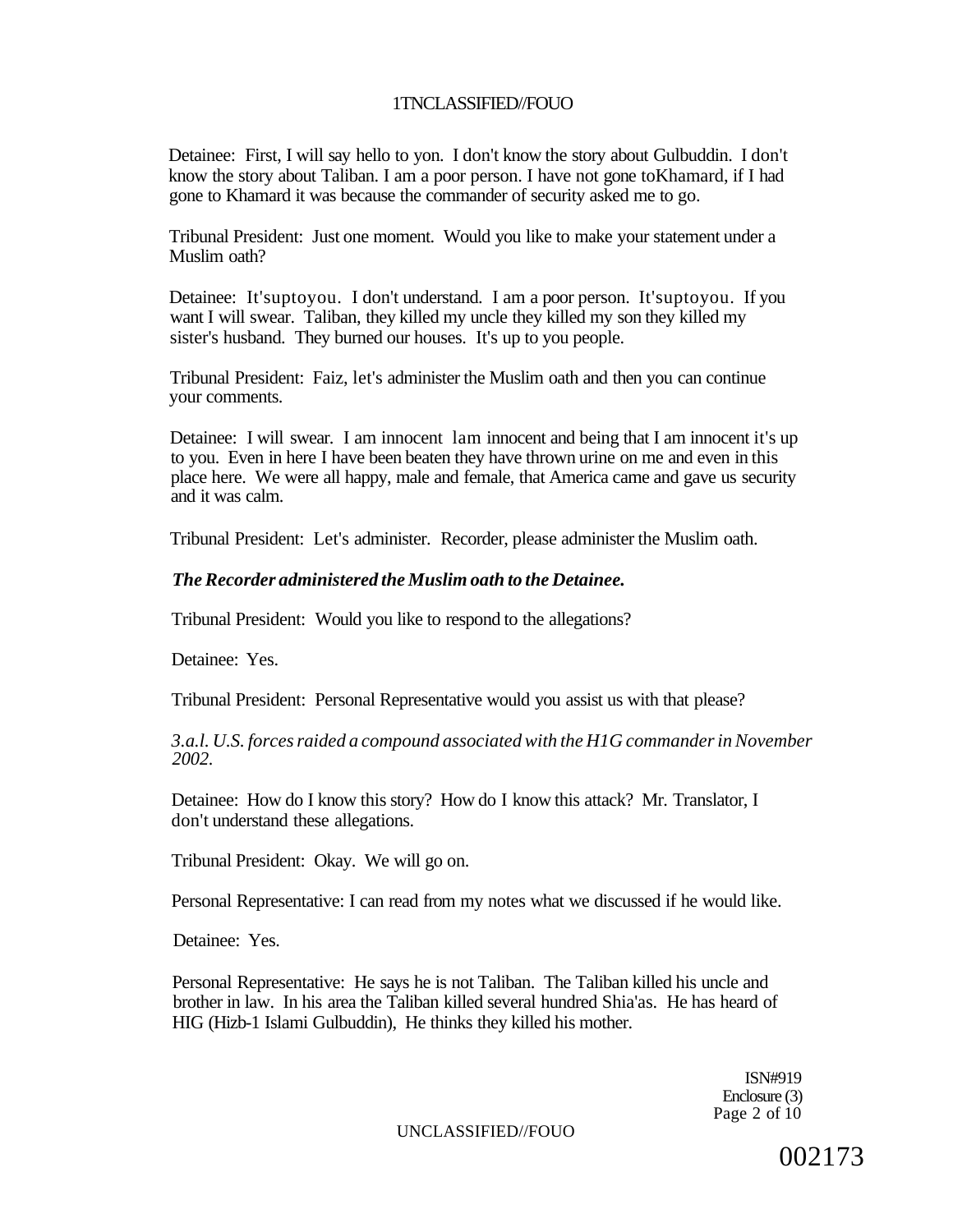Detainee: They took our land. They killed my mother. You can ask. This is true information. They killed my family. My wife said they came with a weapon and drew it on her. I asked the Red Cross to go and investigate if this was true or not. Ask my family.

#### *S.a.2. The Hizb-l Islami Gulbuddin (HIG) has been identified as an organization which sponsors terrorism.*

Detainee: Mr. Translator, I do not understand this Hizb-l Islami Gulbuddin which is partly of Islamic (inaudible). If the Americans didn't come to Afghanistan they [Taliban] would have killed all of us. You people [Americans] you are the ones who helped us to be alive. Even in here they beat me, spit at me, and throw urine at me. You can ask that these Arabs and the rest, they won't even speak to me. You can ask.

Personal Representative: Then further from the notes. The HIG took the land deeds from the people. His family fled and became refugees.

Detainee: Yes.

#### *3.a.3. The Detainee is associated with a commander in the Hizb-l Islami, Hitlbuddin (HIG).*

Detainee: No, No. You think about it. When they killed my mother, when they don't like me and even in here they spit at me and when the confiscate my land you can think for yourself. It's up to you to decide.

### *3.a.4. The Detainee was found carrying messages for a HIG commander and Taliban intelligence agent at the time of his capture.*

Detainee: Mr. Translator, the note that was with me was for Marlim Mahurdam (ph). The note that was with me was for Marlim Mahurdam (ph) and Zahir Isar (ph) and Abdul Arhim (ph) and Padam Hussen (ph) the other names I have forgotten. They had asked for apologies. It's not like this and it's up to you. The reason that I have this (inaudible) was because the commander of security was my friend. I went to get the documents for my land hack. If I didn't do this, the commander of security would have captured me himself. For a year and half my house was very close to a location where Americans were staying. The American forces, they dropped food and everything for us. They would help us. I don't know all this. I don't really understand this question. There is one person over there, his name is Shir Alrah (ph) he is friends with Kalele (ph). When Kalele (ph) was in Bamian, I was detained for ten days. Before the Taliban they detained me for eleven days. The reason was that Shir Alrah (ph) was interested in marrying my sister. That's why he made up these allegations, I told him that it was up to my sister who she wants to marry. I cannot force her to marry a person that she doesn't want. I have respect for you because you saved our lives. If you people didn't come, they would have killed us all. From my village, plus or minus two hundred Shia'as were killed. You

> ISN#919 Enclosure (3) Page 3 of 10

UNCLASSIFIED//FOUO ,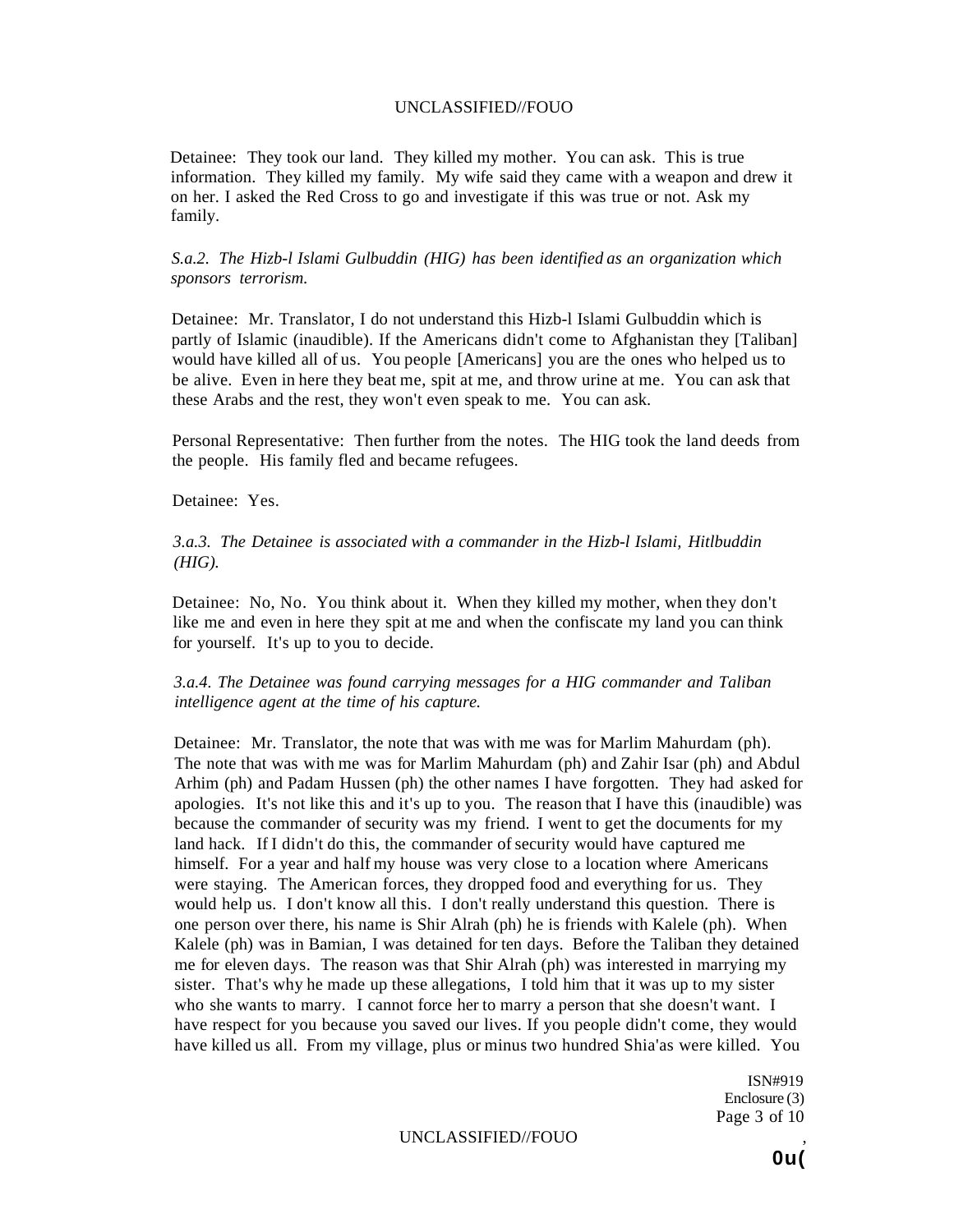can ask yourself, This is not a lie. If you people weren't here to come and help us, we would have all died of hunger because you give us food. At our house we didn't have evenalittlebit of oil. You can ask. Even my children were barefoot I am a poor person and I don't understand all this stuff. We thought America came over there and brought security for us. I went with the commander of security to get the documents to get roy land back. Four American vehicles came and took the weapons from the person. When people saw the American vehicles, they were very happy and they came to greet them. After the vehicles came to Bamian, Shir Alrah's (ph) brother and his uncle were going to apologize to the Governor. Because (inaudible) they forced me to go and do this. They give me this letter and I brought it back. Now my poor family have no food, they don't have anything, and I was detained. I took the letter to Shir Alrah's (ph) room. They told us that they were sending me to the office of security and I told them I would go in the morning. I stayed at my uncle's house and rested. Americans came and asked where is Fas Alah (ph)? They showed me the letter and I told them to go investigate the names of the people in the letter, I am a poor person. They told me and up until today I don't understand what happened and what didn't happen. I don't know what happened to my family. I don't know what happened to my children. Fas Alah (ph) went through a lot of trouble. God knows that for one or two years the only thing we ate was bread made out of rye. You know yourself.

### *3.b. The Detainee participated in military operations against the United States or its coalition partners:*

Detainee: You think about it yourself. I don't understand this. People know where I was and what I did.

### *3.b.l. The Detainee laid mines for the Taliban andhas laidmines in Madr, Afghanistan for the H1G and Taliban force in the Khamard Valley.*

Detainee: God knows that I don't know how to do all of this. My hands are scarred by sickles, you can see my hands. My hands are a farmer's hands, marked by sickles. I don't know how to do all of that. I wasn't a big person. I didn't have all that power. You think about it yourself. When they beat us and they took our land. If the Americans hadn't come, they would have killed us all. At home we don't have fuel. In this country, look at the food we are given. If we could find fuel, then we couldn't find salt; we find salt, we can't find oil or we couldn't find matches. You can ask about my life, what can I say? You can think about it yourself. Even in here the Taliban doesn't like me. Even in here they throw water on me they throw urine on me and they beat me. If the Americans hadn't come, they would have killed us. They took our land. You cannot find one Hazara (ph) who is a supporter of Taliban or Gulbuddin. I said that we have to respect these people [Americans], they have served us. It's up to you.

*3. b. 2. The Detainee was suspected of traveling to Bamian, Afghanistan with the intent to conduct or coordinate mining operations against the United States Special Forces.* 

> ISN#919 Enclosure (3) Page 4 of 10

UNCLASSIFIED//FOUO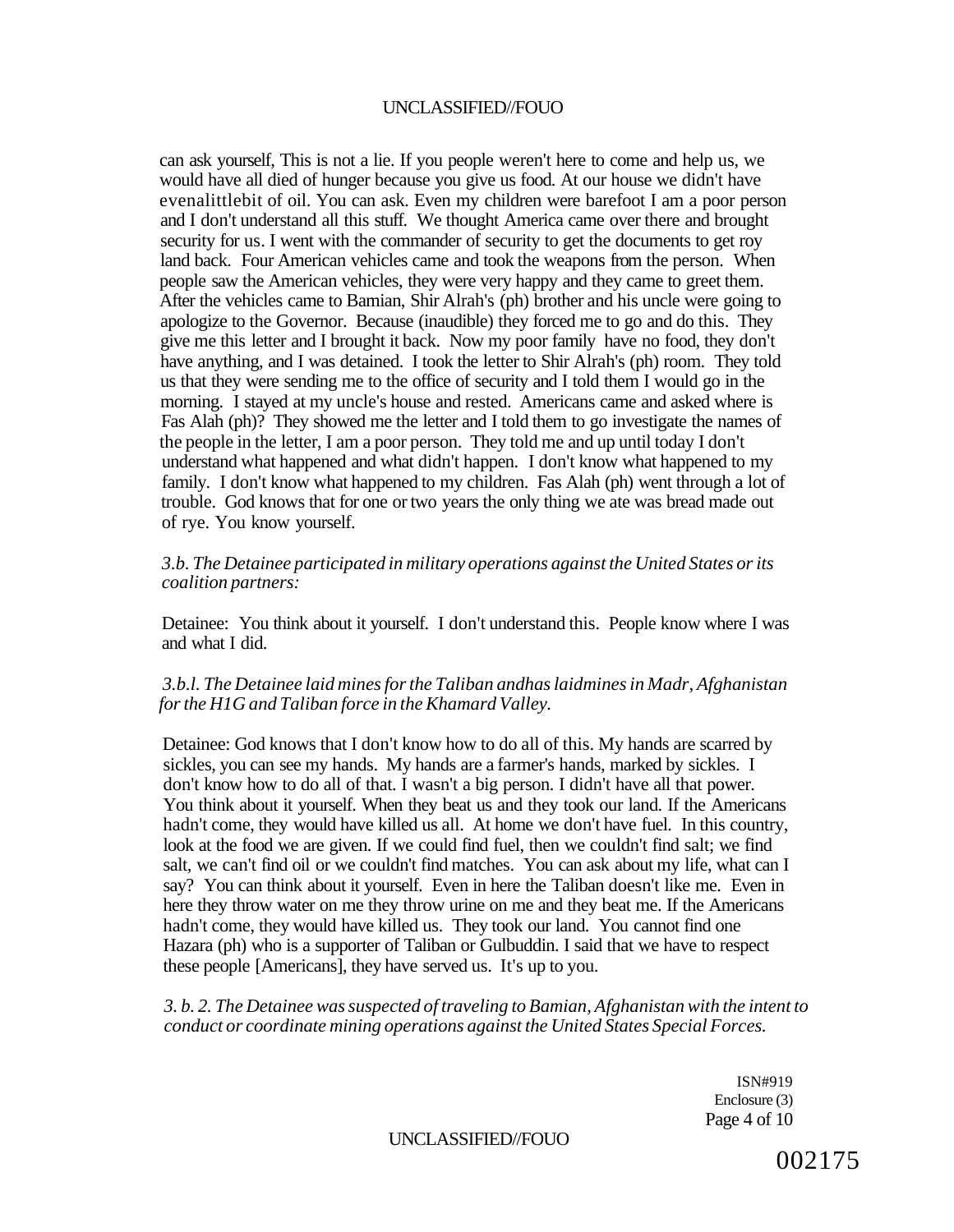Detainee: Forayearandahalf, I was very close to Americans. I didn't do anything. Do I travel far to do anything like that? I loaned land to them for so much wheat. There is one organization and the name of it is Solidarity and every year they give me one hundred forty units of wheat.

Tribunal President: The organization again is what?

Detainee: Solidarity. The same as you [translator] said it.

Translator: I don't know what he said... It's the same as you [translator] said it.

Tribunal President: You said?

Translator: Solidarity.

Detainee: Solidarity. Yes.

Translator: May I ask my fellow Afghan linguist if she knows?

Tribunal President: We'll just go with what he said. Faiz, do you have any other comments that you would like to add to the allegations?

Detainee: I don't have anything else to say. You can think yourself.

Tribunal President: Does this conclude your statement?

Detainee: I am a poor person and it's known for you.

Tribunal President: Does this conclude your statement?

Detainee: Yes. I don't have anything else to say. It's up to you.

Tribunal President: Personal Representative, do you have any questions for the Detainee?

Personal Representative: No ma'am.

Tribunal President: Recorder, do you have any questions for the Detainee?

Recorder: No ma'am

Tribunal President: Do any Tribunal members have any questions for the Detainee?

Tribunal Members' questions

ISN#919 Enclosure (3) Page 5 of 10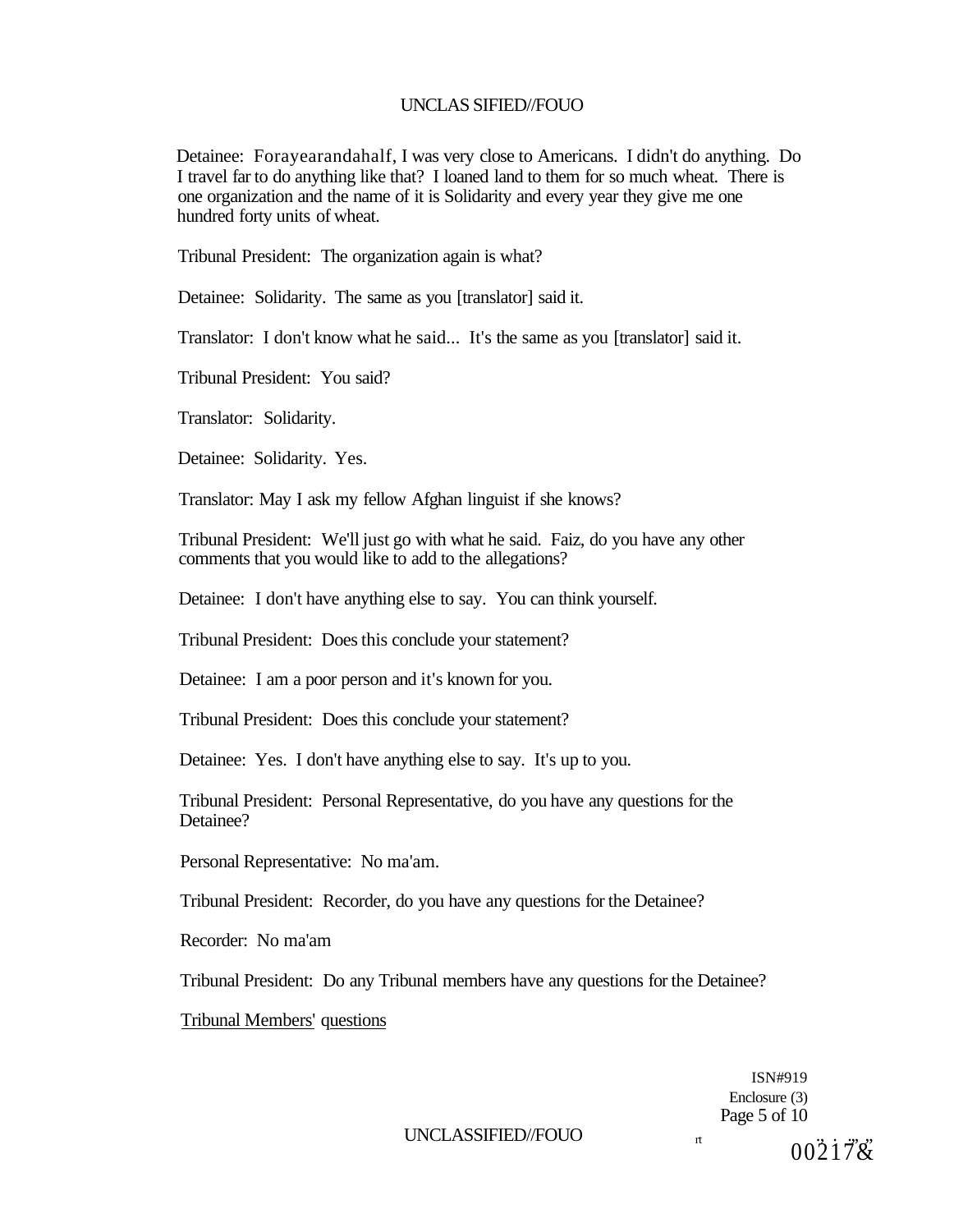- Q. Can you tell me what the name of your village was?
- A. I lived in two different places. One village is Mader in the district of Kamald. One is the village of Sarasiab in center of Bombia (ph).
- Q. Where did you own the land that you lost?
- A. That land was in the district of Kamald village of Mader. This was 15 drad (ph), that is a unit of land.
- Q. Where were you apprehended or arrested?
- A. The center of Bamain in the village of Sarasiab.
- Q. You say that you were carrying a note from the commander of security. Commander of security for what?
- A. Bamian is veTy cold and they had burned our houses and I had fixed the house. The Bamian security office they are the ones who gave me the note.
- Q. Did you travel to Bamian to get this note?
- A. I was going from Bamian to Kamald.
- Q. But you got the note in Bamian?
- A. I took the letter from Bamian to Kamald.
- Q. Just to clarify; you were handed the letter by the commander of security?
- A. The chief of security of Bamian and his deputy.
- Q. Did you see the letter, did you see what it said?
- A. No. They told me to send a picture and the registration number for the weapon. Ten days later, the Americans came and took his weapons. Adel who was the deputy commander of security said we going to come to Kamald to collect the weapons. That's when the Americans came with four vehicles. People were very happy. They greeted them. IsawShir Alrah's (ph) brother and his uncle. They wanted to go and apologize to the Governor, so I brought the letter. I brought the letter to Shir Alrah (ph) and I went to my uncle's house. Then they came and arrested me. That's the story.
- Q. Were you armed when they arrested you?

ISN# 919 Enclosure (3) Page 6 of 10

UNCLASSIFIED//FOUO 00217 V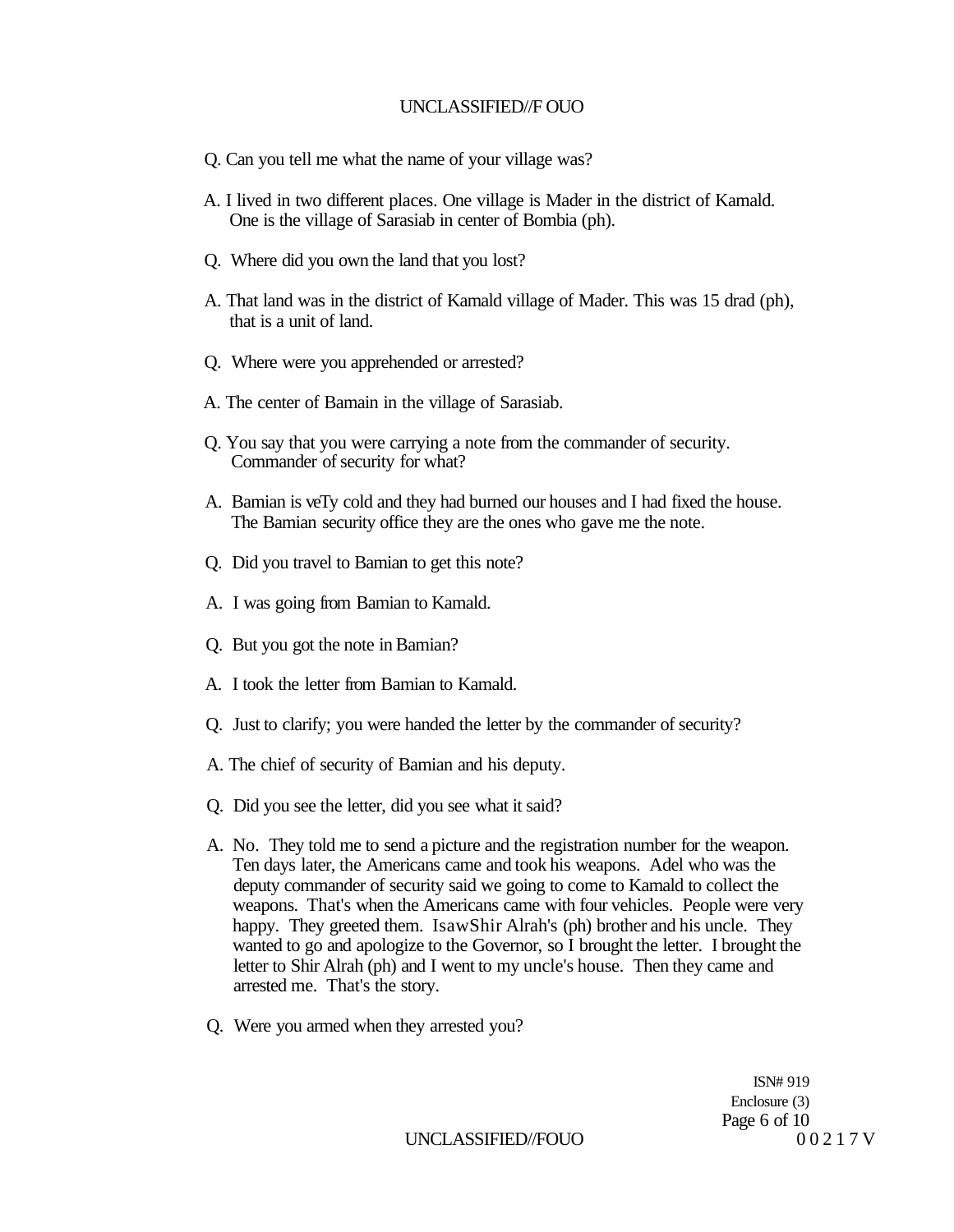- A. Where would I get a weapon?
- Q. Do you have any training in how to use weapons?
- A, No. God knows I don't understand.

Detainee: Even during Miger Halidin (ph) I was still poor and didn't do anything. All my hfe there was only one time [ had a weapon. There was one time a guy came from Kabul to Bamian. We were in the service and they gave a weapon to me and when I saluted with the weapon they beat me and threw me on the ground. All my life, the only thing I remember from the military is that.

- Q. What province are you from in Afghanistan?
- A. I'm from Bamian.
- Q. Was Shir Alrah Taliban or Gulbuddin?
- A. He was with Kalele (ph)? Before Taliban Kalele (ph) was in Bamian in Afghanistan. I don't know what he is.
- Q. You said before that you were beaten and they threw urine on you. You are talking other Detainees here correct?
- A, In here they did.
- Q. Other Detainees?
- A. The Detainees asked for translators. My back still hurts and the doctors gave me injections. The doctor gave me medication. Still my back hurts. They threw urine at me. They spit at me. Right now I'm close to the MPs and they see me and I am comfortable and nobody bothers me. I don't know any other language except Farsi. I Wish I knew other languages. Two years here and I didn't learn any. I wanted to go to classes to learn words like MP and cup. If I learn some of these English words then my problem is solved.
- Q. And you have never had any experience with landmines, anti-personnel mines, anti-vehicle mines?
- A, God knows I don't know anything about that Now I hear these stories. Now I hear these allegations.

Tribunal President's questions

ISN#919 Enclosure (3) Page 7 of 10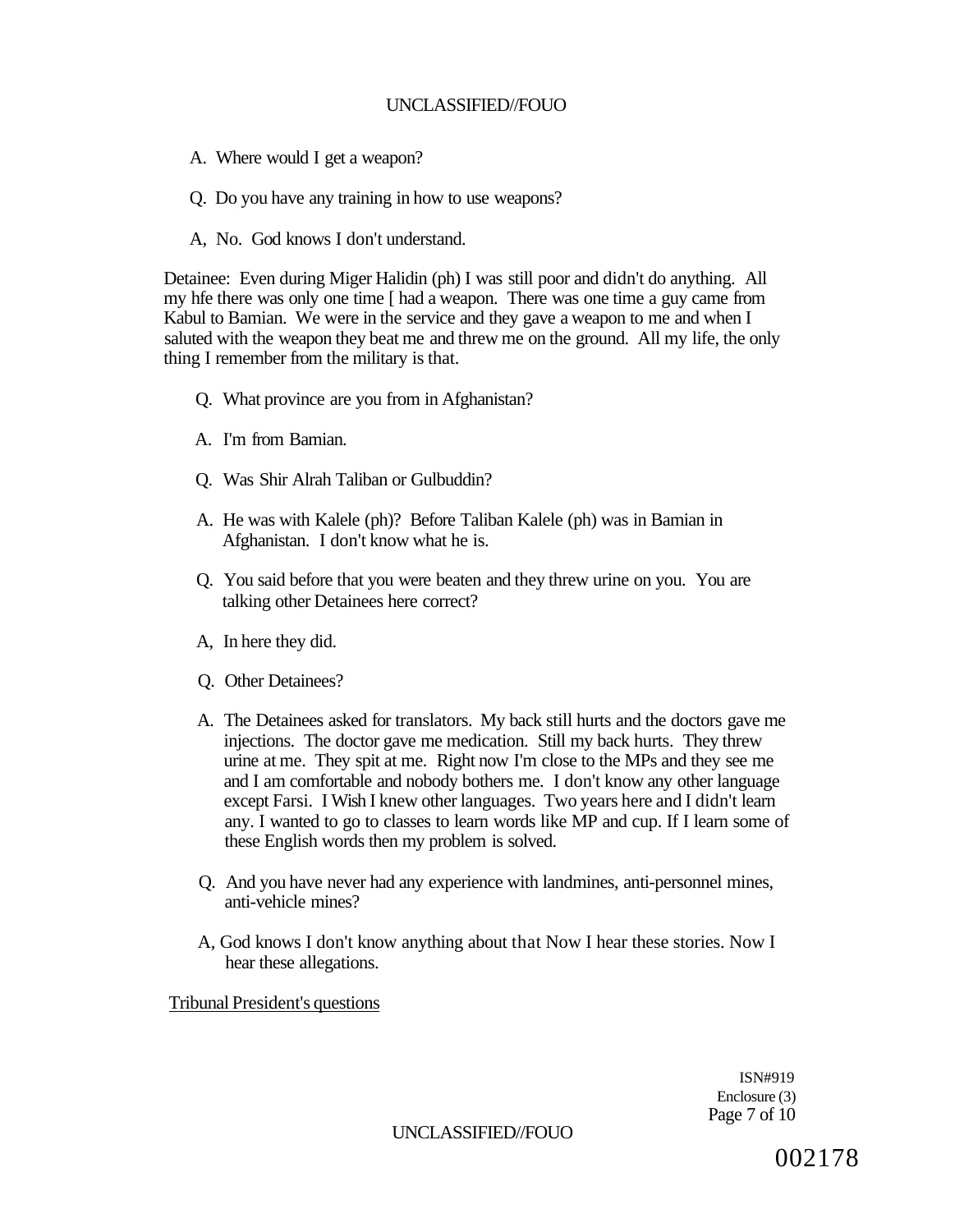- Q. Earlier you said that you think Shir Alrah (ph) made some allegations against you. What allegations?
- A. I told you that he was interested in marrying my sister. Kalele (ph) also had put me in prison for eleven days. Then Padam Hussen (ph) had taken our land. I couldn't go to Kabul. I went to get the deed for my land. It's tough to obtain these documents because there are two types of documents. In the Khamard region there's five to ten Shia'a families. During the Taliban they came in and stole our belongings. They treated us very badly, with cruelty. I wanted Shir Alrah's (ph) help because Shir Alrah (ph) knew the governor so he could help me to get my land back. I was resting when they came and got me. Everybody knew that I didn't do anything wrong. Day and night I was very close to Americans. They gave us food. We were very happy to see the American presence over there.
- Q. The question was, you accused him allegations. Was there a specific allegation or were there any allegations on this unclassified summary that you thought Shir Alrah (ph) had developed?
- A. During the Kalele (ph inaudible) I know that the governor knew him. God knows and he himself knows. Whoever has treated me bad God will take care of that. Here as a Detainee we are treated good. We are like guests here. They give us good food. They give us good clothing.
- Q. Do you know name of the commander of security?
- A. No. I know his Deputy. His name is Adel. I knew him from school. 1 saw him also in the Loya Jirga. TheLoya Jirga is a commission of people who set laws. I told him that these people were mean to us and they were cruel to us. Because in the strip of Khamard people grow opium and there is not enough water for us. The deputy commander of security told us to give him the names of people who grow opium. After that I ended up here. They have killed my mother and what can I do?
- Q. Who actually arrested you?
- A. The Americans. He was American. He couldn't speak Farsi. There was one translator. Where we were is close to where Americans were staying.
- Q. Did you support the Taliban or U.S. at any time?
- A. I was a refugee. The Americans came and previously they had burned our houses. We came over there to Faut (ph) in Bamian. One help organization gave us enough wood to build a house. Because the weather was so cold and my wife was pregnant and Bamian was cold we decided to go to Khamard. I didn't have any wood, we didn't have anything. They gave us twenty pieces of lumber so we

ISN#9J9 Enclosure (3) Page 8 of 10

UNCLASSIFIED//FOUO ,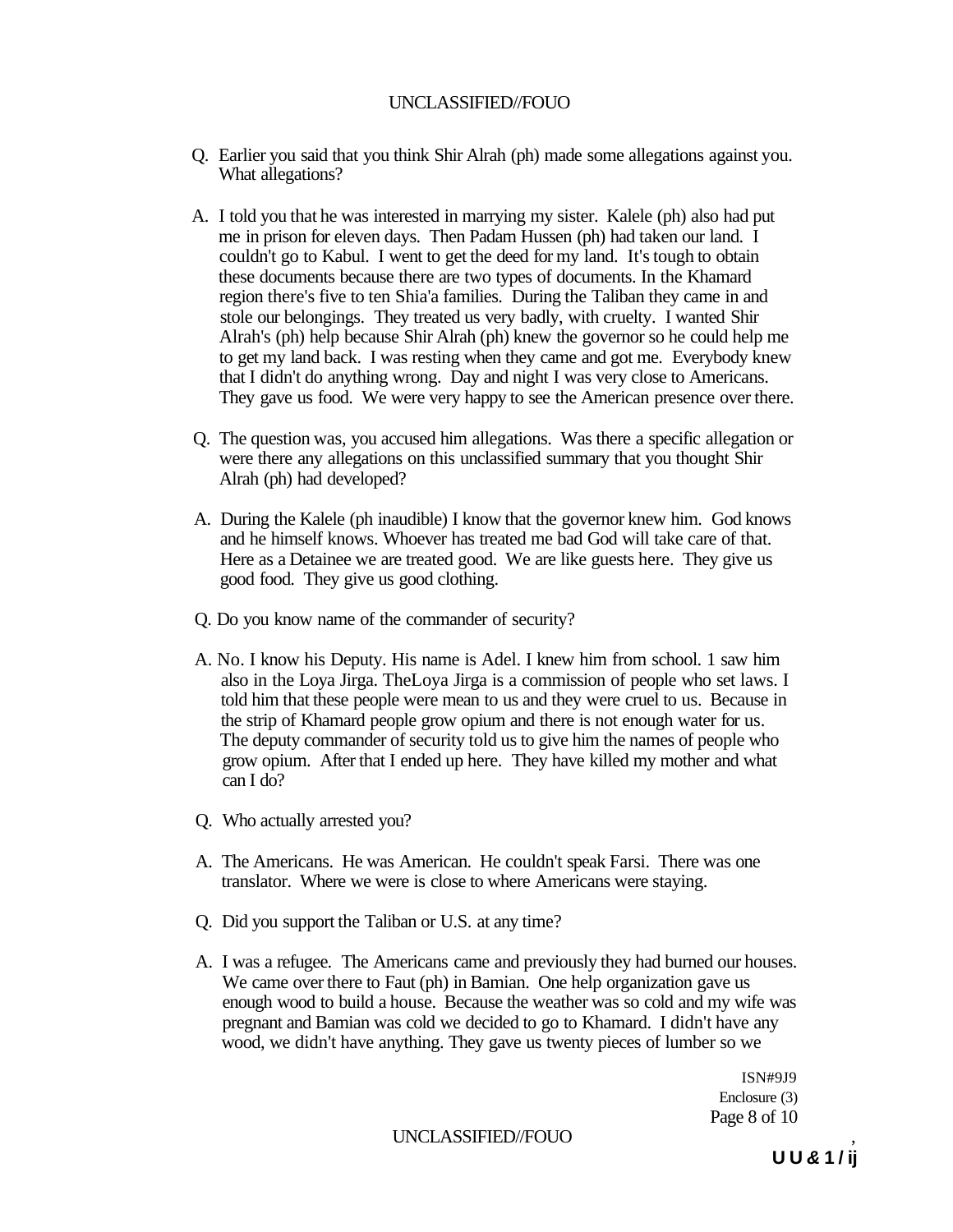covered die house. The help organization had given a door to me and I haven't even put the door in. I covered the house and the door was at the house of the husband of my sister. In wintertime it gets cold and it's freezing. When they make bread, the heat heats the house. When Taliban burned the houses, we didn't have equipment to make bread with.

- Q. Earlier you said that there were people in your village that had weapons. Why did they have weapons?
- A. They said Padam Hussen (ph) has weapons. The relatives of Padam Hussen (ph) were the ones who had taken our land. The person who had taken my land was named Bis Malah (ph). Aldin (ph) came and told me he was going to take some of these weapons and I was happy. I saw four American cars come, with a translator. I told them to come have tea with us. It was the month of Ramadan. They told me that they had their own food, They stayed there until dinnertime and then they left for Bamian.
- Q. Did you have the weapons with you?
- A. No.
- Q. Were there weapons in the house that you were in?
- A. No.

Tribunal President: Any other Tribunal members have questions?

- Q. Before you left, while you were in Afghanistan, were you very religious, medium? How often did you go to the mosque?
- A. I'm from Khamard and mosque is one hour away from me. The Sunni, they tried to teach us how to pray and everything and tried to teach me something but I didn't learn it. Once a year there is a special place that we pray. Once a year we go to that special place and pray. The Taliban had killed the mullah. His name was Salabarfph). We don't have anything.

*The Tribunal President confirmed that the Personal Representative had no further evidence to present and that the Detainee no previously approved witnesses to present to the Tribunal and (dosed the open session.* 

> ISN#919 Enclosure (3) Page 9 of 10

#### UNCLASSIFED//FOUO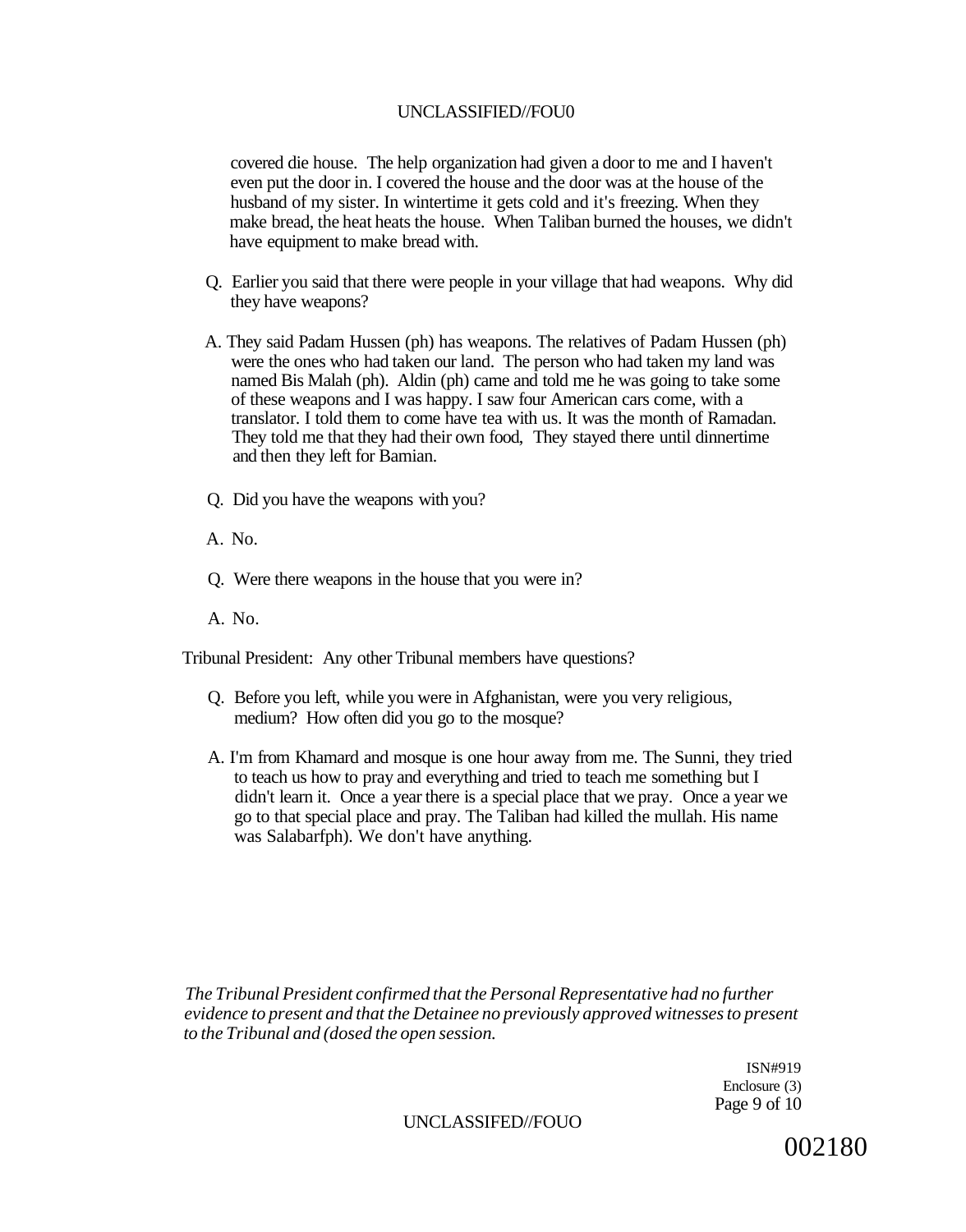*The Tribunal President explained the remainder of the Tribunal process to the Detainee and adjourned the open session.* 

# **AUTHENTICATION**

I certify the material contained in this transcript is a true and accurate summary of the testimony given during the proceedings.

Colonel, U.S. Army Tribunal President

> ISN# 919 Enclosure (3) Page 10 of 10

UNCLASSIFED//FOUO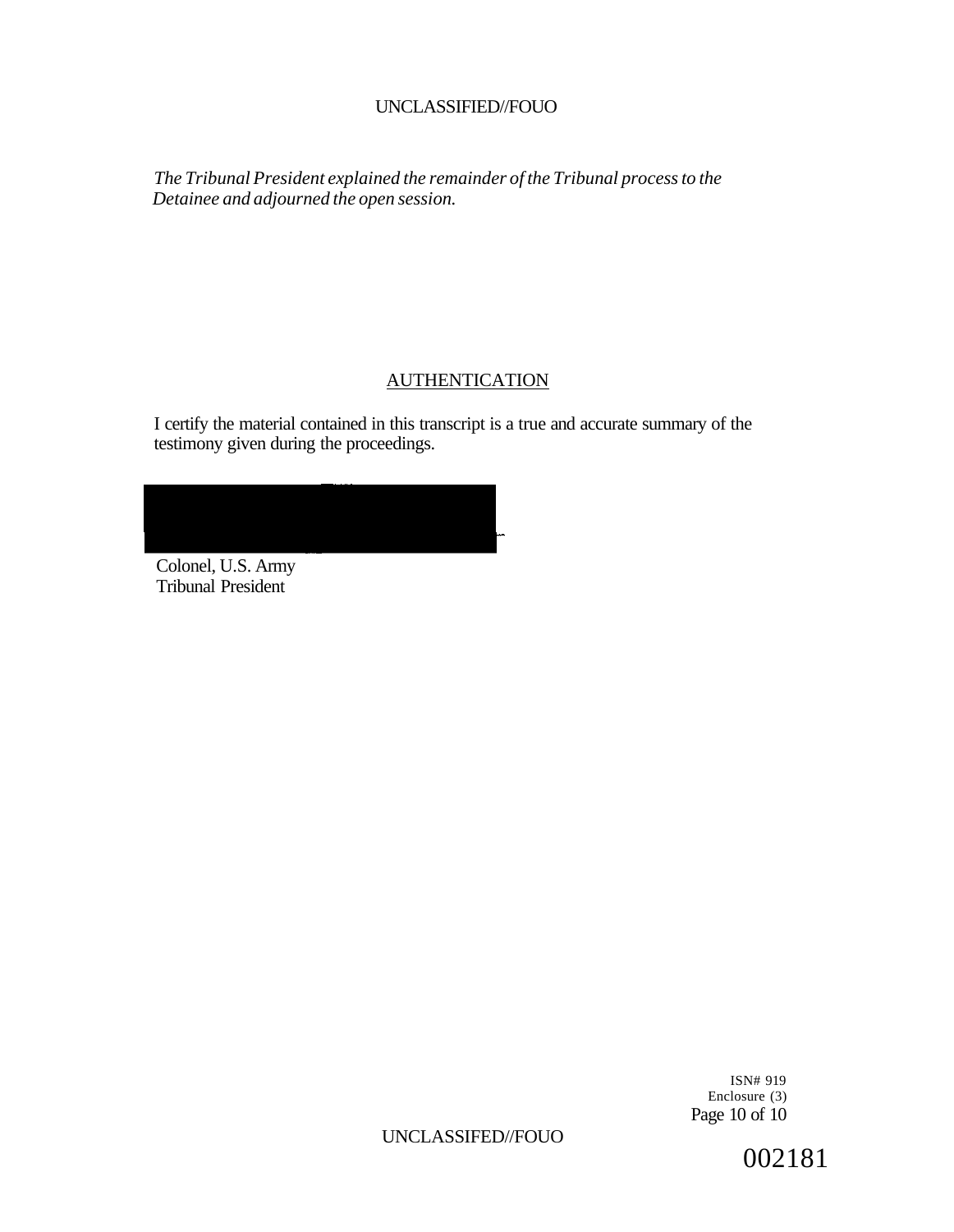### **Summarized Unsworn Detainee Statement**

*The Tribunal President read the Hearing Instructions to the Detainee. The Detainee confirmed that he understood the process by answering as follows:* 

Detainee: So so.

Tribunal President: Do you have any questions concerning the Tribunal process?

Detainee: I don't have any questions.

Tribunal President: If you have any questions as we go along, please feel free to ask them.

Detainee: I just wanted to find out if whatever I'm going to say to the Tribunal, is it going to be considered as refuting the evidence against me? Will it have any weight?

Tribunal President: I'll tell you that we look at two things when we come to this Tribunal. We look at the evidence that the Recorder presents to us and we listen to what you have to say in your oral statement.

*The Recorder presented the Unclassified Summary of Evidence (Exhibit R-l) to the Tribunal.* 

*The Recorder presented Exhibit R-2 into evidence and gave a brief description of the contents of the Unclassified Summary of Evidence (Exhibit R-l).* 

*The Recorder confirmed that he had no further unclassified evidence or witnesses and requested a closed Tribunal session to present classified evidence.* 

*The Personal Representative assisted the Detainee by reading each point on the Unclassified Summary of Evidence and giving the Detainee the opportunity to reply.* 

*The Detainee stated that he would like to make his statement under oath* 

*The Recorder administered the Muslim oath.* 

*3.a.l. The Detainee traveled from Yemen to Afghanistan.* 

Detainee: That is true. There is no law that prevents any person from traveling to any city or state. The Taliban is a Muslim state. Because I am Muslim person, I can travel to any Muslim country. If having gone to the Taliban makes me an Enemy; that means that all of the Afghanistan people are accused of being Enemy Combatants. Because the

> **ISNff 255** Enclosure (3) Page 1 of9

UNCLASSIFIED//FOUO newsletch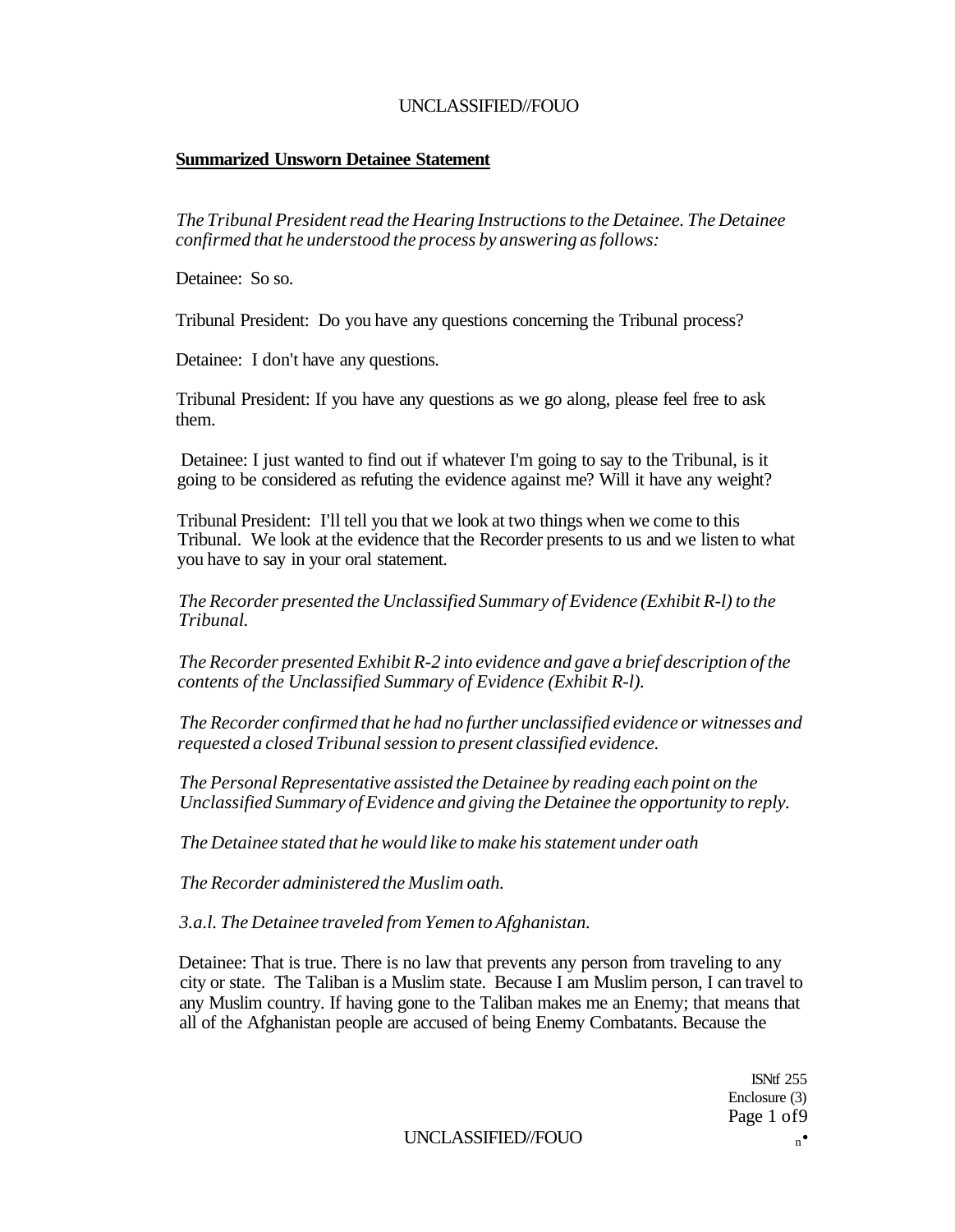### UNCLASS1FIED//F0U0

Taliban was the governing authority there and they were just following their orders. That's unreasonable.

*3.a.2. The Detainee trained at al Farouq camp.* 

Detainee: That's true.

*3.a.3. While at al Farouq, the Detainee was trained on the Kalashnikov rifle, rocket propelled grenade (RPG) and pistol.* 

Detainee: That's also true. It's my right to learn anything as long as I do not hurt other people or hurt myself. Also, when I went to ai Farouq camp, I did not know anything about that camp. All I knew about it is that it is a charity camp. I told that to the interrogator during my interrogations.

*3.a.4. The Detainee stayed at a Taliban house in Afghanistan.* 

Detainee: That's also true. Because I am a foreigner, it's necessary for me to establish some kind of rapport or some kind of connection with the government there. I was dealing with the government in a lawful way.

*3.a.5. The Detainee was in Kabul during the U.S. bombing campaign.* 

Detainee: That's also true but that's beyond my control.

*3.b. 1. The Detainee spent three -weeks on the lines in Kabul.* 

Detainee: That's true. I did spend three weeks but I was not in the front lines.

*3.b.2, The Detainee delivered food to the soldiers on the front lines -who were fighting against the Northern Alliance. .* 

Detainee: For those who know about the front lines, they know that food is not made in the front line. I did not distribute the food. I was in the car that was distributing the food. I also told that to the interrogators during my interrogations. I'm not sure if they translated it properly.

*3,b.3. The Detainee was apprehended by the Pakistani Police in the mountains near the border.* 

Detainee: I do not know what is meant by the mountain. I was in a village and I turned myselfover.

Tribunal President: Do you have any other statements you would like to make at this time.

> ISN# 255 Enclosure (3) Page 2 of9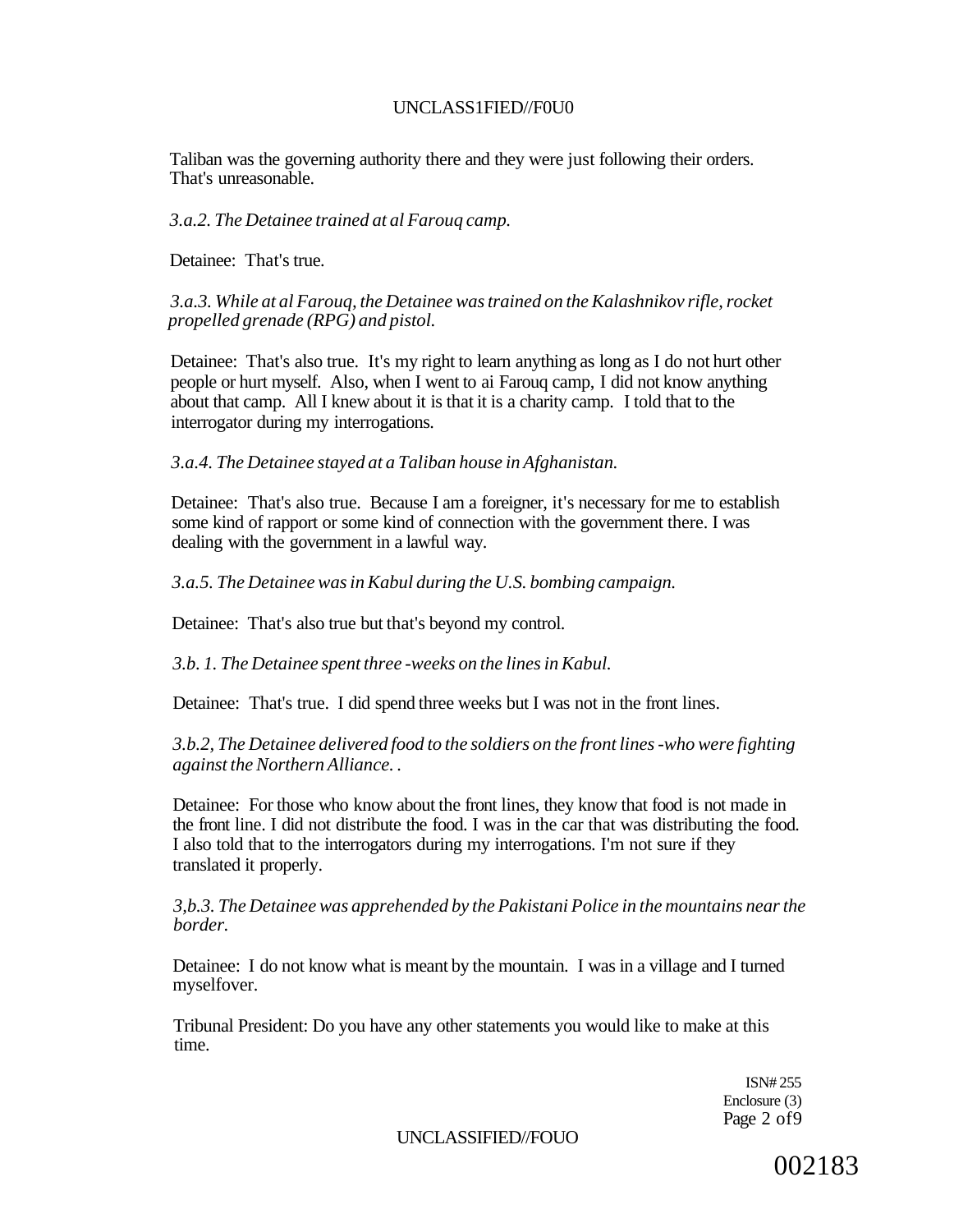Detainee: What about the information in part number four.

### *The translator read the contents of part number four of the Unclassified Summary to the Detainee.*

Tribunal President: Does that conclude your statement or would you like to share any other information with us?

Detainee: I want to discuss part B.

### *3.b. The Detainee participated in military operations against the United States or its coalition partners:*

Detainee: I never knew that any one of these days that I would be fighting against the United States. I also did not even know what the Northern Alliance was. If you are referring to the Northern Alliance in Afghanistan... When I was in Afghanistan the Northern Alliance did not even have anything going with the United States. If there was any agreement between the United States and the Northern Alliance, until after September  $11<sup>th</sup>$  and during that time I was not in the front line, I was on the front line a few months before that time.

Tribunal President: Does that conclude your statement?

Detainee: Yes it does.

Tribunal President: Would you be willing to answer some questions that we may have?

Detainee: I have no problem answering the questions.

Tribunal President: Thank you.

### *The Tribunal President confirmed that neither the Personal Representative nor Recorder had any further questions for the Detainee.*

Tribunal Members' questions

- Q. Are yon a Yemeni citizen?
- A. Yes I am.
- Q. What is your age?
- A. Exactly 29 years old.

ISN# 255 Enclosure (3) Page 3 of 9

### UNCLASSIFIED//FOUO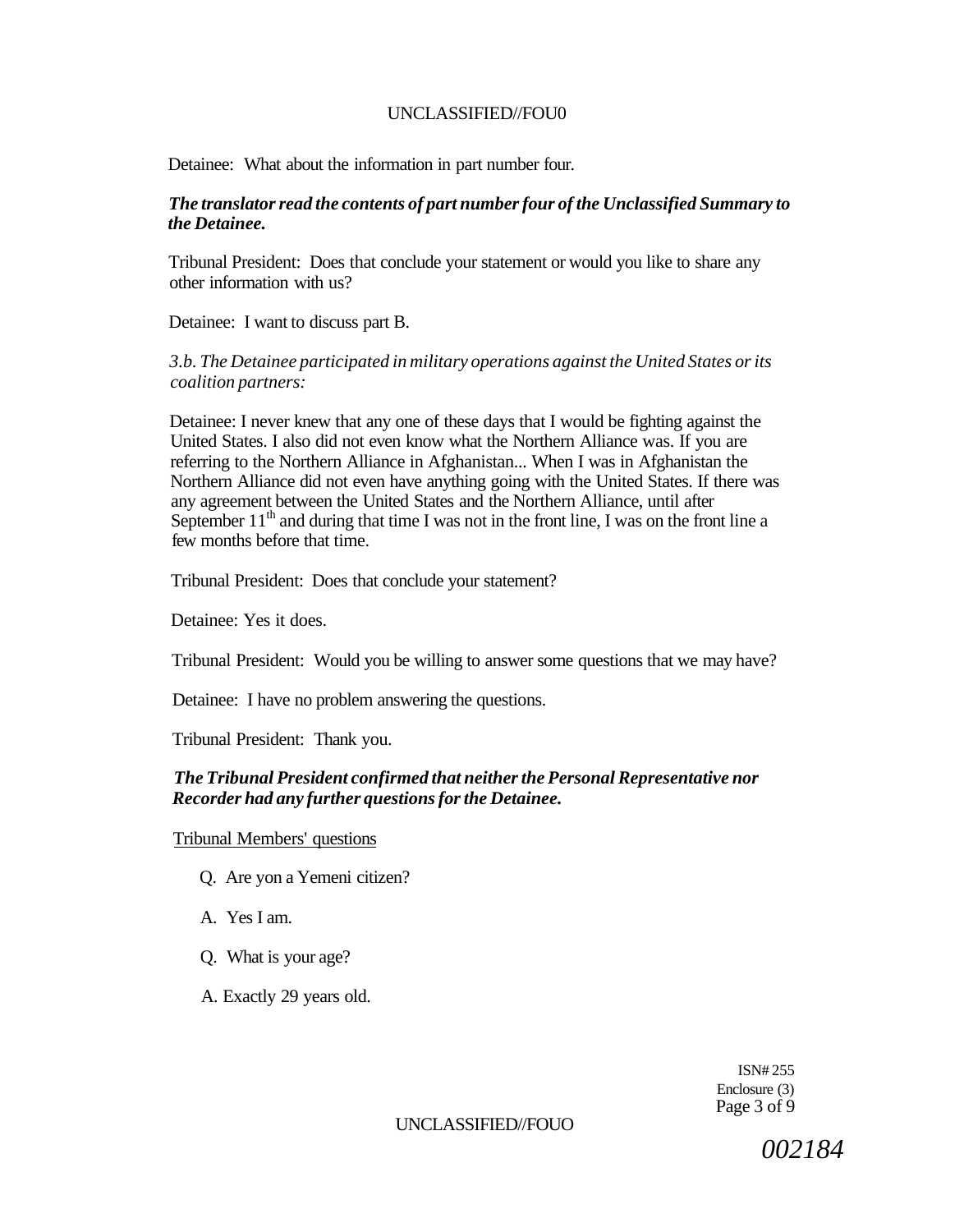- Q. Would you describe for us your education? How far did you progress in your studies.
- A. I was a student at the University but I did not finish my studies.
- Q. What was your usual occupation in Yemen?
- A. I was only going to school.
- Q. Did you have military training in Yemen?
- A. Yes I did.
- Q. Please describe that.
- A. After high school, there is a one year compulsory training going into the army. That's the only year that I have training.
- Q. I'd like to ask you now about your travel into Afghanistan. First, when did you leave Yemen to proceed to Afghanistan?
- A. I do not remember the exact date.
- Q. Was it before the events of September 11\* or after?
- A. Five to seven months before that.
- Q. What was your purpose in going to Afghanistan?
- A. As I told you before, it's a Muslim state. I heard there was a lot of justice in that part of the world. Another reason there was some Choshyn (ph) problem there. There was a way for rae to go from Afghanistan to the Choshyn (ph).
- Q. Explain, I'm not familiar with Choshyn (ph) what is the Choshyn (ph).
- A. It's another state that was involved with the Russians.
- Q. Oh, Chechnya.
- A. I was not sure about the name.
- Q. How did you travel? Describe your travel route, plane, car...
- A. I went from Yemen to Pakistan and Pakistan to Afghanistan.

ISN#255 Enclosure (3) Page 4 of 9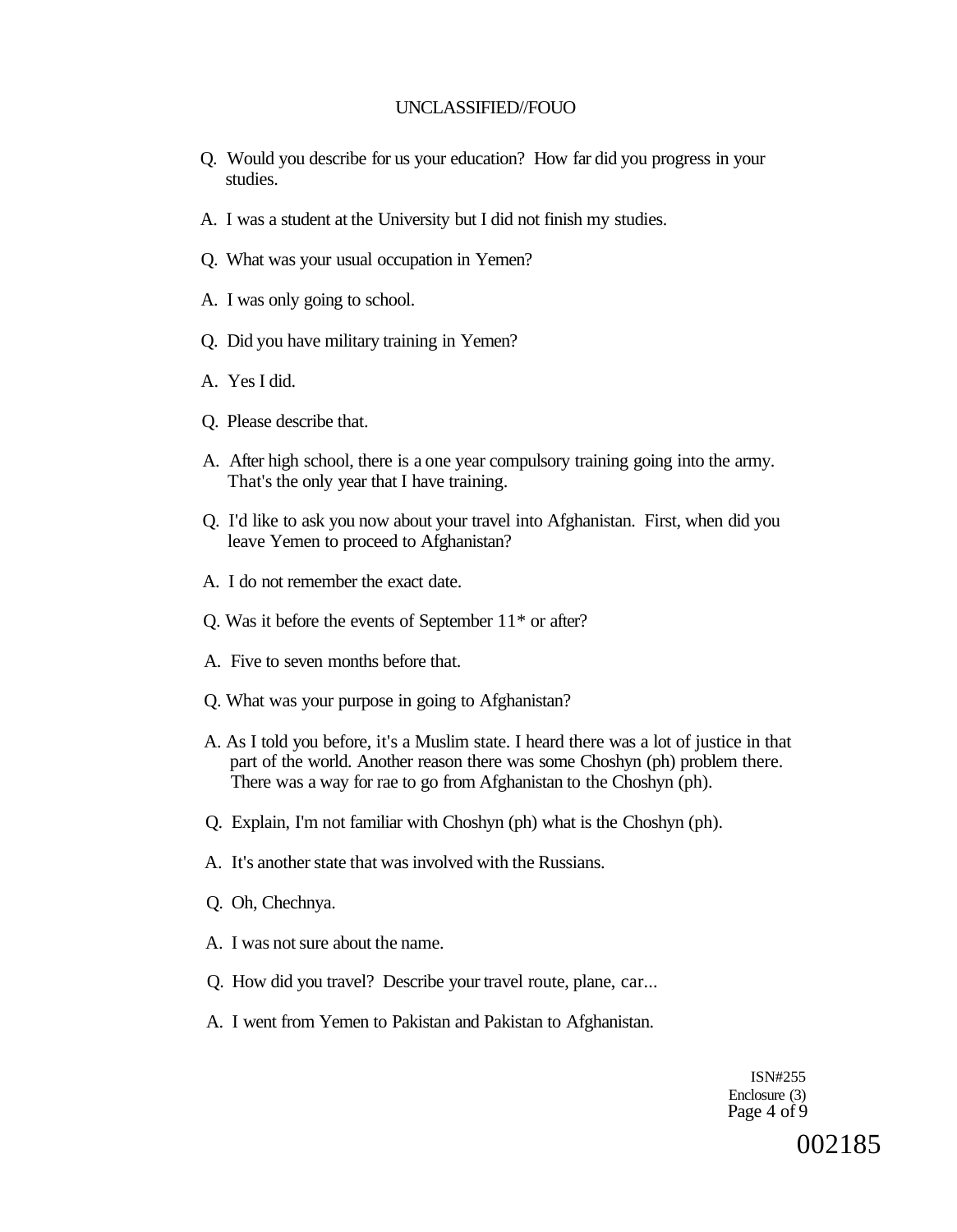- Q. Did you fly from Yemen to Pakistan and then drive into Afghanistan?
- A. Yes I did.
- Q. Did you travel alone or did you have companions?
- A, There was another guy with me.
- Q. He traveled as the same purpose as you?
- A. No, he lived there. His house and family were there.
- Q. When you were in Afghanistan, September  $11<sup>th</sup>$  happened and you were still training and working with the Taliban at that time?
- A. No I was not.
- Q. Please tell us what you were doing then.
- A. During that time I was in Kabul. I was trying to get married,
- Q. How were supporting yourself then while you 3n Kabul?
- A. I had some money on me, There were some people there that would help you find houses to be in and food.
- Q. So after September  $11<sup>th</sup>$ , you were living in Kabul looking for a wife and just supporting yourself?
- A. Yes I was.
- Q. Did you go to bring food after September  $11<sup>th</sup>$  or before September  $11*$ ?
- A. I was not in the front line but way in the back. Something like relaxing there. When 1 decided to go to the front line to visit, I hopped in the car that was carrying the food. Then I came back with the same car at the end of the day.
- Q. Your training with al Farouq, did that end before September  $11<sup>th</sup>$  or after September  $11^{th}$ ?
- A. A few months before that.
- Q. I'd like to ask you now about your surrender to the Pakistanis. Were you alone at the time or were you traveling with companions?

ISN# 255 Enclosure (3) Page 5 of9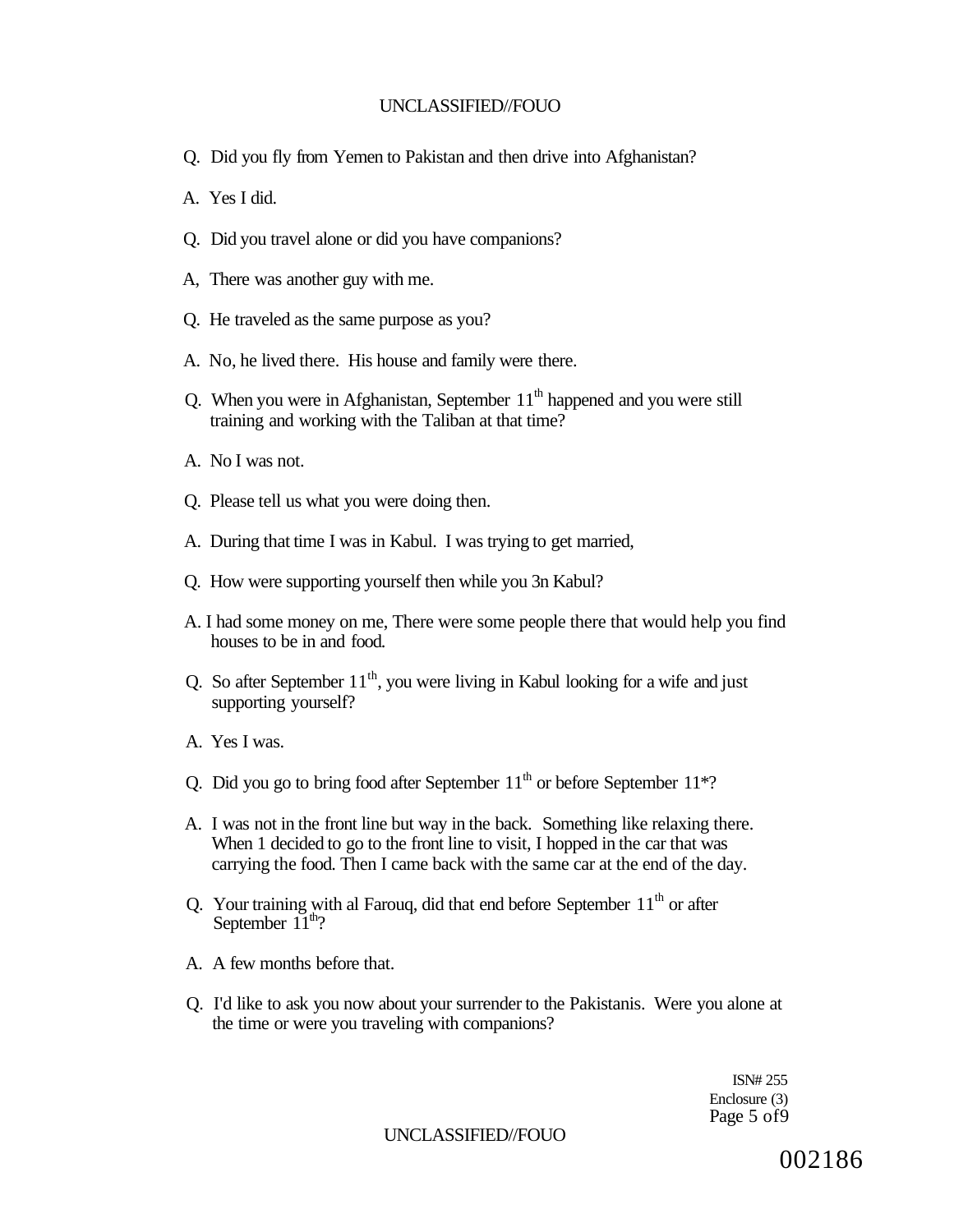- A. There were some Afghanis or Pakistanis with me in the same car.
- Q. Were there any other Arabs?
- A. I was the only one.
- Q. Did you have your passport with you at the time?
- A. I didn't have my passport with me.
- Q. You'd given it to somebody at the Taliban safe house?
- A. No, I had it with somebody, an Arabic individual there.
- Q. Did you have a weapon with you at the time of your surrender?
- A. I didn't have any weapons. You can't carry weapons with you when you're in the city.
- Q. What was the approximate date of your surrender to the Pakistanis?
- A. Gregorian dates I'm not familiar with. The Muslim month is Shaban and that equals harvest.
- Q. So you surrendered before September  $11<sup>th</sup>$  to the Pakistanis?
- A. What year?
- Q. Just to make it easy, did you surrender before of after the attacks of September ll\*?
- A. After.
- Q. Who invited you to al Farouq?
- A. I arrived to the house there were some Arabs there and I'm new in the area and know nothing about the town. They were going to the al Farouq camp and because I'm new I wanted to find out more about this Farouq camp and I went with them.
- Q. Did you train on anything else besides the Kalashnikov rifle, rocket propelled grenade, and pistol?
- A. Yes I did.

ISN#255 Enclosure (3) Page 6 of 9

UNCLASSIFIED//FOUO n n p i c •;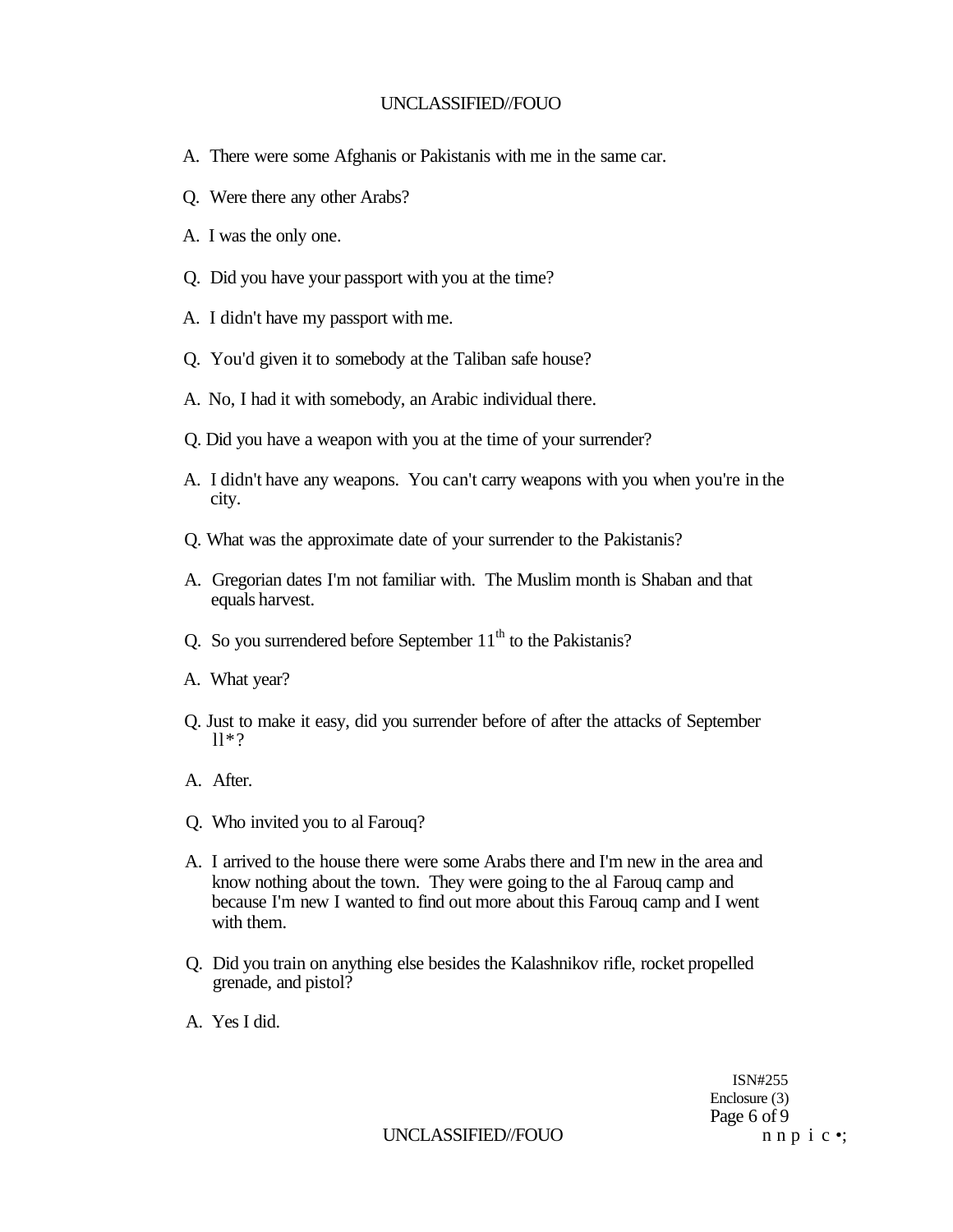- Q. What was the purpose for this training?
- A. I'm a new person in the area and I wanted learn something new. Other people have certain hobbies, mine is weapons. You have plenty of time and you're not going to lose anything, you can pick up any kind of weapon. In the al Farouq camp, nobody is going to tell you what to do there. Whatever your desire is if you pick up a gun and say I want to learn this, you learn it,
- Q. Do you feel that you could have walked out at any time?
- A. Yes.
- Q. Why did you not hold on to your own passport?
- A. I cannot keep it on my person all the time, because I might lose it or it might become torn. I kept it in the house where I was living.
- Q. Why did you not bring it with you when you went to Pakistan?
- A. The passport is a simple matter. When you turn yourself over to the Pakistani government and once you've been turned over to the Yemeni government, I can get a new passport over there.
- Q. How did you pay for your travels? How did you have extra money ifyou did not have a job?
- A. It's true that I didn't have any work but I was able to get money from my brothers my father, from other people.
- Q. Did anyone or any Fatwa motivate you to go to Afghanistan?
- A. There were a lot of reHgious people and they talked about Afghanistan being one of the best countries for the Muslim to be in. There was encouragement to go there.
- Q. Was this someone in Yemen that encouraged you to go?
- A. Yes.
- Q. Do you remember who this person was?
- A. Sometimes they were just advertising it on the radio or talking about it on T.V... encouraging people to go to Afghanistan.
- Q. How long did you stay in the Taliban house?

ISM# 255 Enclosure (3) Page 7 of 9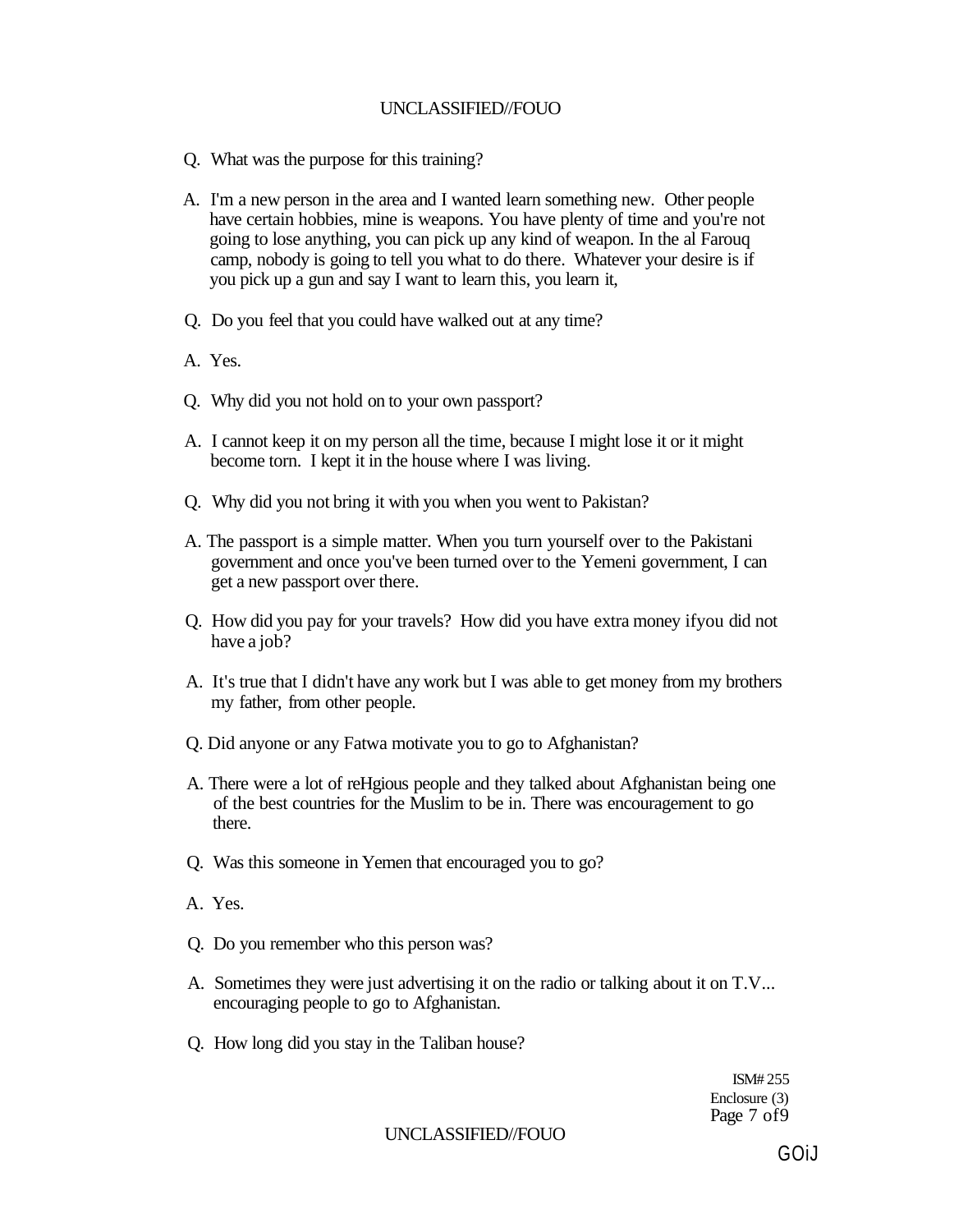- A. I spent a great deal of time at different houses. With the Taliban for at least a month.
- Q. What would you do at these houses?
- A. 1 used to spend my time reading. I also used to go to the market. Sometimes I was playing soccer.
- Q. So the Taliban allowed you to stay for free? They asked for nothing in return?
- A. I don't know what you mean when you say the Taliban house. All I know is that it's a house.
- Q. Okay, did you have to pay any rent?
- A. No, 1 did not.
- Q. So therefore at this house, you did not have to do anything, they allowed you to stay for free the entire time?
- A. They treated me as a guest
- Q. Did you drive the car that distributed the food to the front line?
- A. I was not driving. I am new. They will not allow me to drive that car.
- Q. Then why did you go to the front line in this car?
- A. I wanted to visit the front line to see what it was like.
- Q. Last question. What was this other person that you traveled with during in Yemen?
- A. 1 do not know what's his reason for being in Yemen. In Afghanistan he used to own some kind of perfume shop. I believe he may have the same thing going on in Yemen.

#### Tribunal President's questions

- Q. How long did you plan to stay when you went to Afghanistan?
- A. I was not sure but I was thinking if I like it I'd stay there.
- Q. What did your family think about that?

ISN# 255 Enclosure (3) Page 8 of9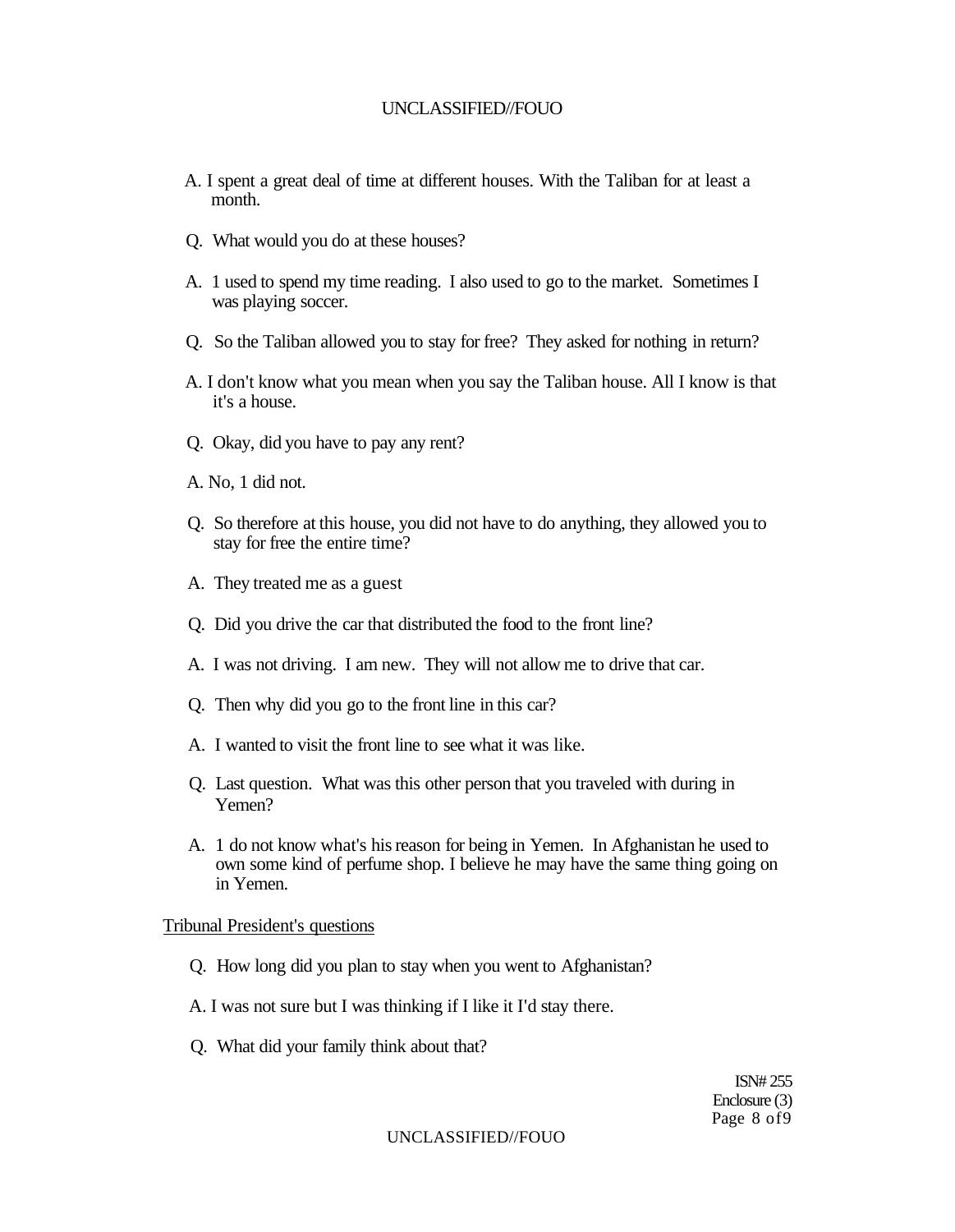- A. My family knew about that.
- Q. When you left to go into Afghanistan what was your destination? Where were you headed to?
- A. I went to Saana to Pakistan and then Afghanistan.
- Q. My question is, once you entered Afghanistan where were you headed for?
- A. For sure I wasn't, I didn't know.
- Q. Where did you go when you were in Afghanistan?
- A. I knew that Afghanis like Arabs and 1 could find somebody to help me out if I'm looking for a house for food.
- Q. We knew you went to Kabul, did you go to any other large cities?
- A. No, just Kabul.

Tribunal President: I want to thank you for participating in this Tribunal today.

*The Tribunal President confirmed that the Detainee had no further evidence or any additional statements to present to the Tribunal* 

*The Tribunal President confirmed that the Personal Representative had no further evidence or previously approved witnesses to present to the Tribunal* 

*The Tribunal President explained the remainder of the Tribunal process to the Detainee and adjourned the open session.* 

# AUTHENTICATION

I certify the material contained in this transcript is a true and accurate summary of the testimony given during the proceedings.



Colonel, United States Army Tribunal President

> ISN# 255 Enclosure (3) Page 9 of9

UNCLASSIFIED//FOUO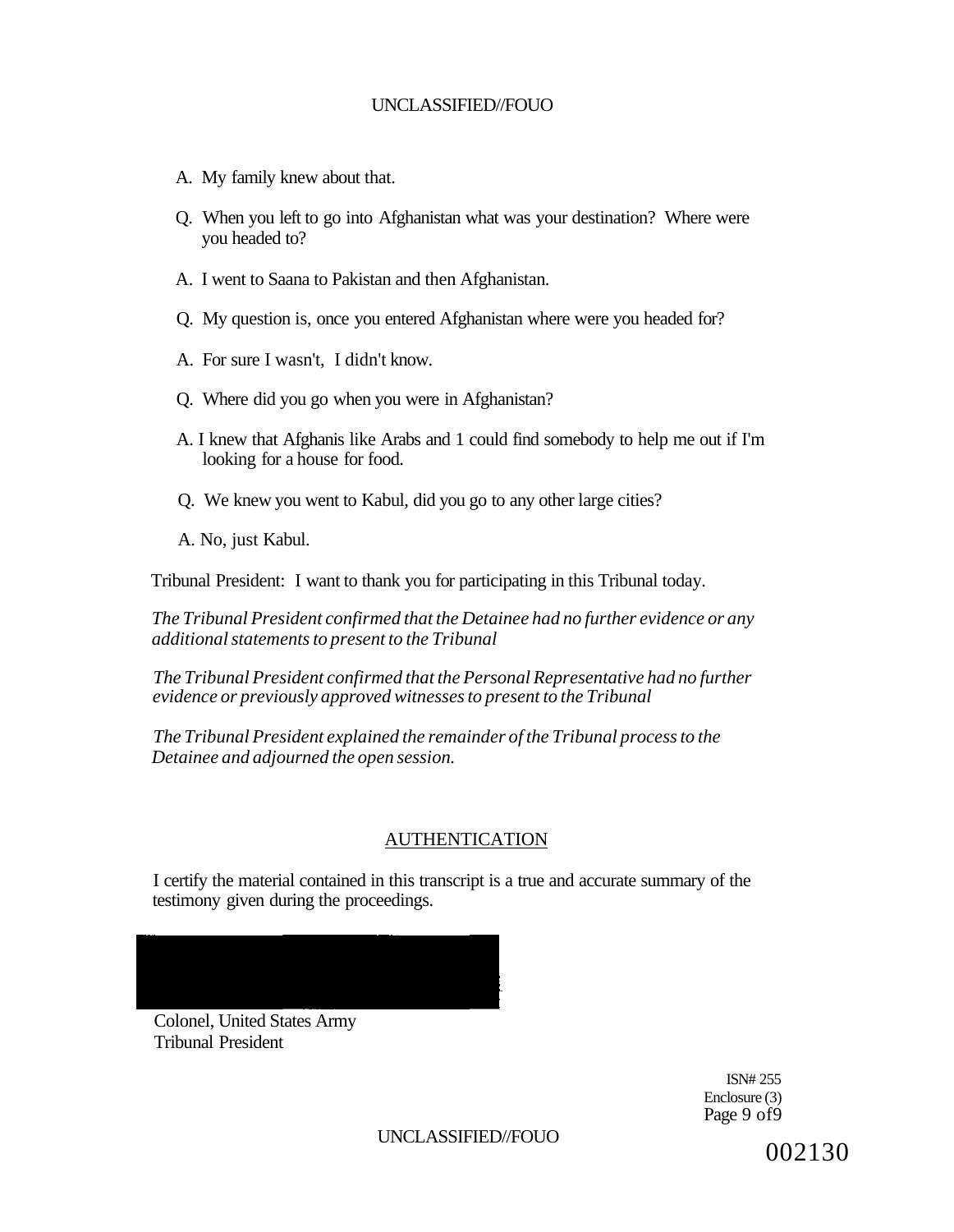#### **Summarized Unsworn Detainee Statement**

*The Tribunal President read the Hearing Instructions to the Detainee. The Detainee confirmed that he 'understood the process and had no questions.* 

*The Recorder presented the Unclassified Summary of Evidence (Exhibit R-l) to the Tribunal.* 

*The Recorder presented Exhibit R-2 into evidence and gave a brief description of the contents of the Unclassified Summary of Evidence (Exhibit R-l).* 

*The Recorder confirmed that he had no further unclassified evidence or witnesses and requested a closed Tribunal session to present classified evidence.* 

*The Personal Representative assisted the Detainee by reading each point on the Unclassified Summary of Evidence and giving the Detainee the opportunity to reply.* 

*The Detainee stated that he would like to make a statement but did not wish to take the oath.* 

Persona! Representative: If Imay ma'am. Onthe  $25<sup>th</sup>$  of October the two ofus (the Personal Representative and the Detainee) met for the initial interview. The meeting lasted approximately 70 minutes. At the meeting we discussed how we would present the information to the Tribunal. We reviewed each of the four pieces evidence presented on the Unclassified Summary and I have taken written notes based upon the things that he stated. We will present the evidence by, I will review each of the points with the Detainee and he will respond to each piece of evidence and if there is anything additional to add, I will do that based upon my notes. Is that still okay with you (to Detainee)?

Detainee: Yes.

*3(1) The Detainee yoluntarily traveled from Saudi Arabia to Afghanistan in November 2001.* 

Detainee: I traveled from August until about the  $29<sup>th</sup>$  of September that was the length of my travel. The purpose for my visit was because 1 was a tourist going to visit the area and visit the refuge camps.

Personal Representative: Just for clarification. Could you please tell us why did you actually go into Afghanistan?

Detainee: I did not go to Afghanistan.

ISN# 343 Enclosure (3) Page 1 of 6

UNCLASSIFIED//FOUO

00^191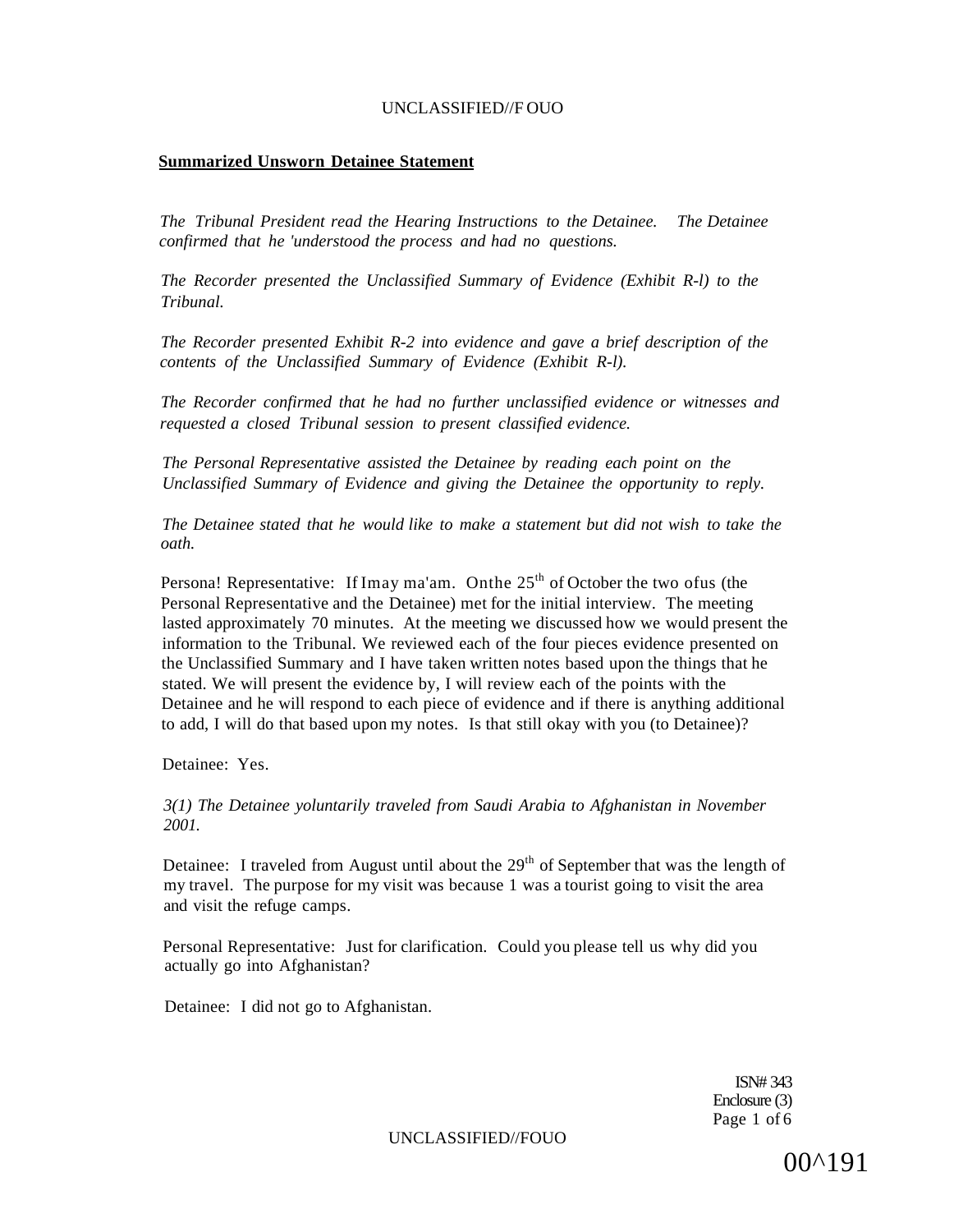Personal Representative: The evidence states that he traveled from Saudi Arabia to Afghanistan, He stated to me and he's reiterating to you that he did not go to Afghanistan. You (to the Detainee) told me you were arrested in Pakistan and as he stated the purpose of his visit was to visit refuge camps in Pakistan.

#### *3(2) The detainee traveled and shared hotels rooms with an Afghani*

*3(3) The Afghani the Detainee traveled with is a member of the Taliban Government.* 

Detainee: He was not Afghani. He's Iranian, 1 traveled with him to refuge camps in Pakistan. From Iran to Pakistan.

*3(4) The Detainee was captured on 10 December 2001 on the border of Pakistan and Afghanistan.* 

Detainee: I did not go to any border city between Afghanistan and Pakistan. I went to a city called Chaman.

Personal Representative: Some additional notes on our meeting I would like to provide. You say that you were gone on your whole trip from your country to Pakistan for about five weeks? The man that you met was not an Afghani but was an Iranian. You told me that you met him in a store in Iran. You had no previous knowledge of this man. You got acquainted with him in the store and one time you asked him where the refuge camp was. He said he would take you there. I think you also stated that from Iran to Pakistan you did not need a Visa. In most of the five weeks you were gone were not spent in Pakistan but in Syria and Bahrain and that you not arrested you were captured You also stated that the Pakistanis were capturing every Arab after September 1  $1<sup>th</sup>$ . Ma'am, that's the best of my recollection on the notes regarding our meeting on the  $25<sup>th</sup>$  of October.

Tribunal President: Would you like to add anything else to that or does that conclude your statement?

Detainee: No I don't.

#### *The Tribunal President confirmed that the Personal Representative had no questions for the Detainee.*

*The Tribunal President confirmed that the Recorder had no questions for the Detainee.* 

#### Tribunal Members' questions

- Q. Are you a citizen of Saudi Arabia?
- A. Yes I am.
- Q. Have you had Military training?

ISN# 343 Enclosure (3) Page 2 of6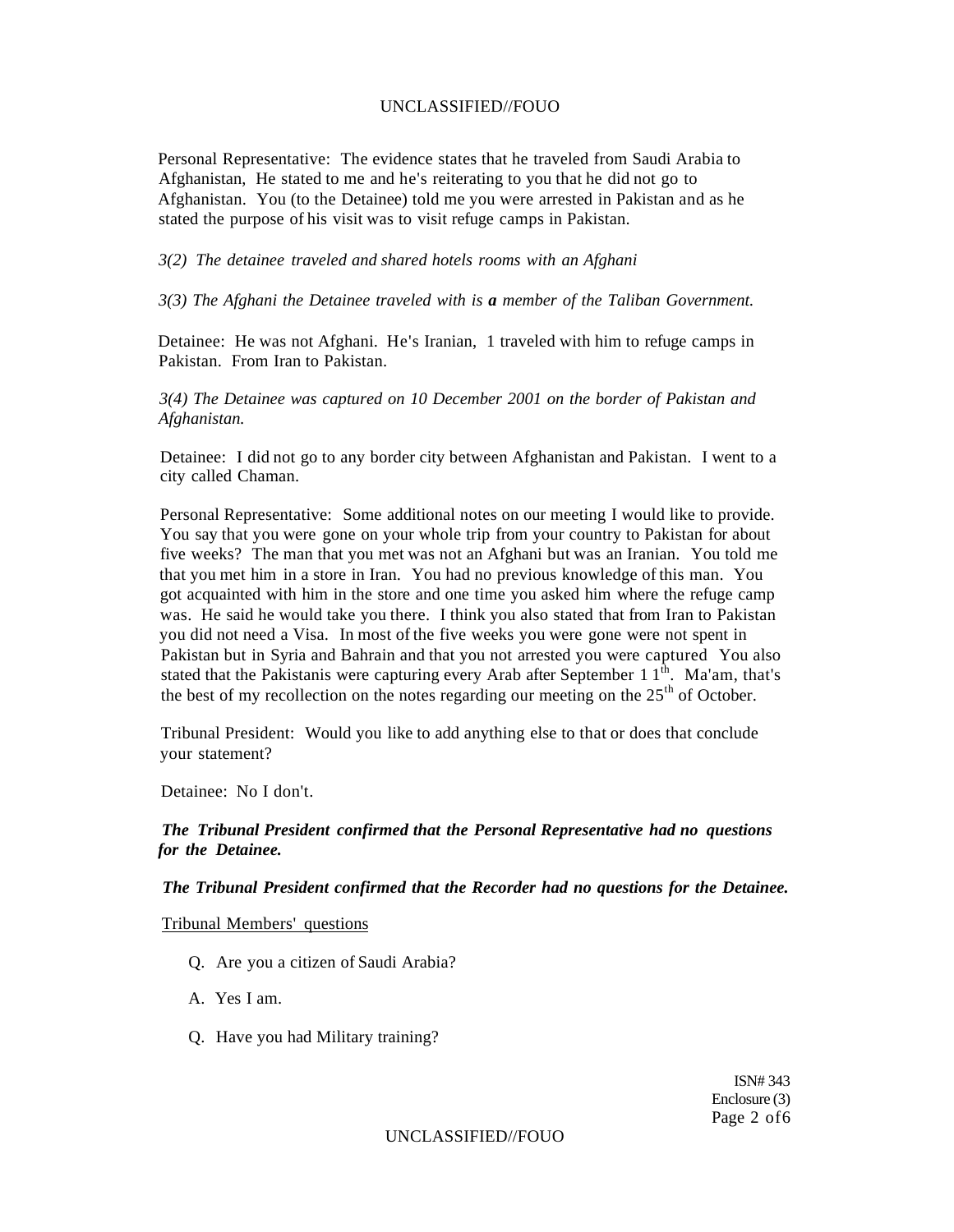#### UNCLASSIF1ED//F0U0

- A. No I did not
- Q. What is your usual occupation in Saudi Arabia?
- A. Cleaning supervisor.
- Q. Would you please tell us how much education you've had?
- A, Ninth grade.
- *Q.* Did you have a Saudi passport?
- A. Yes I did.
- Q. Were you captured with that passport?
- A. The passport was not with me when I got captured.
- Q. It was not with him when he captured. Was anyone else with you when you got captured?
- A. No I was by myself.
- Q. Did you have any weapons with you at the time?
- A. No I didn't have any weapons.
- Q. Did you carry a weapon with, you at anytime while you in Pakistan?
- A. No I didn't have any weapons on me.
- Q. You told us the man you traveled with was an Iranian but was he never the less a member of the Taliban government to your knowledge?
- A. No, 1 don't think so because I don't know him very well.
- Q. Where were you during the attacks against the United States?
- A. In the house.
- Q. In Saudi Arabia?
- A. Yes, in Saudi Arabia.
- Q. How long after the attacks before you traveled to Pakistan?
- A. 1 don't recall the exact date but it was sometime thereafter. My trip lasted for about one month approximately.

ISN# 343 Enclosure (3) Page 3 of6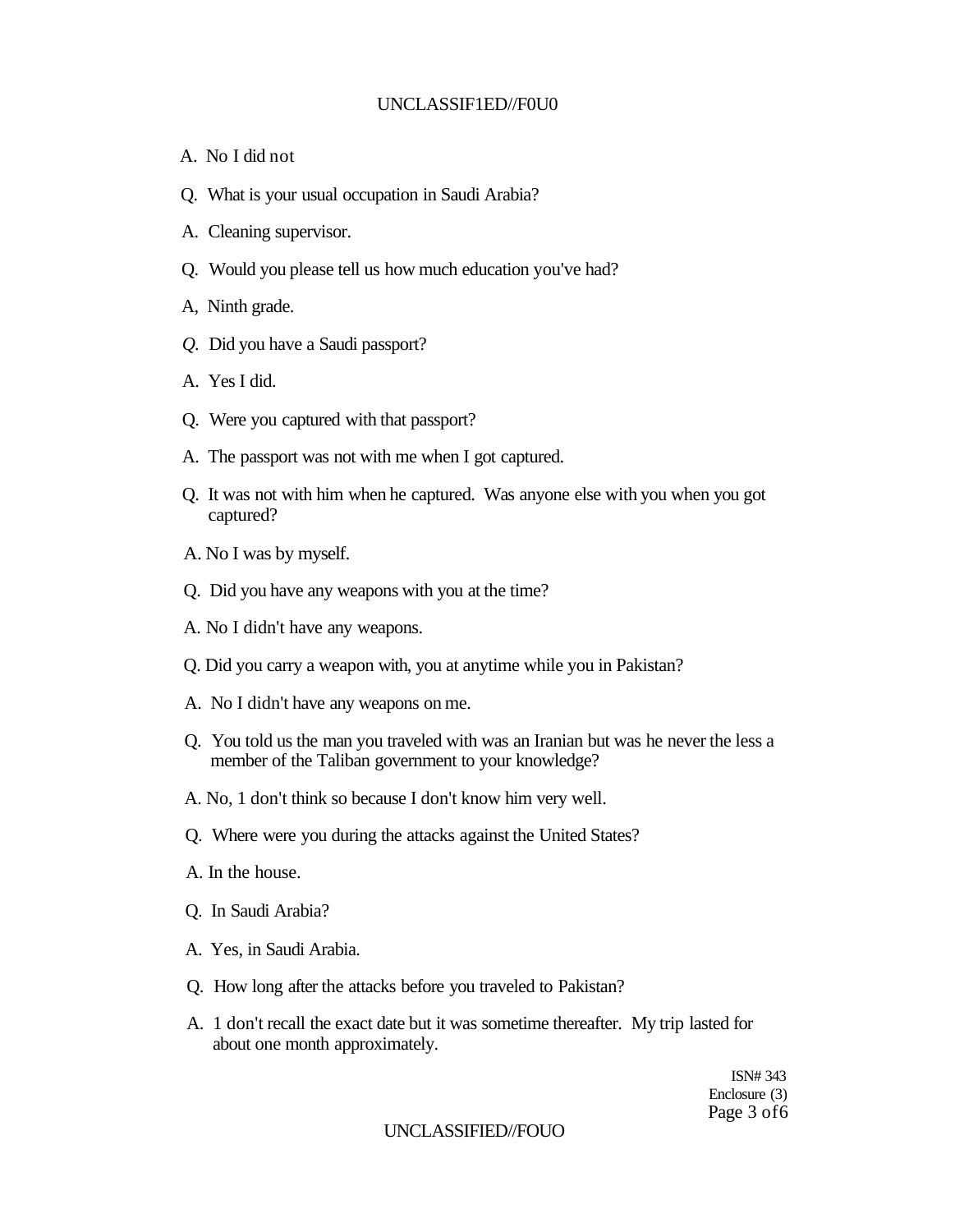- Q. Explain your travel route. How did you get from Saudi Arabia to Pakistan?
- A. I went from my hometown Kohbai to Bahrain and then from Bahrain's airport to Syria. I stayed in Syria and (hen from I went to Iran. I stayed in Iran and then from I went Pakistan.
- Q. Did you fly, drive, take a bus, take a cab?
- A. To Bahrain I took the car. From Bahrain to Syria I took the plane. From Syria to Iran I took another plane. Then from Iran to Pakistan I used a car.
- Q. Why did you not go direct to Pakistan from Bahrain?
- A. I was touring.
- Q. I take it you were by yourself up to Iran? Did you travel by yourself?
- A- I traveled initially by myself and then I met some other people during my travel.
- Q. Other people, one, two, three?
- A. One.
- Q. Where did you meet this person?
- A. I met the guy because he was the man who was carrying the people to different locations.
- Q. Did you meet him in Syria?
- A. He was going to Syria himself.
- *Q.* So you met him in Bahrain?
- A. I didn't stay in Bahrain; I went to Bahrain just long enough to hop on the bus and get a taxi to get to where I was going.
- Q. When did you get together with this Iranian?
- A- In Iran.
- *Q.* Where in Iran?
- A. Do you want the city?
- Q. Yes.
- A. In Zahedan.

ISN# 343 Enclosure (3) Page 4 of 6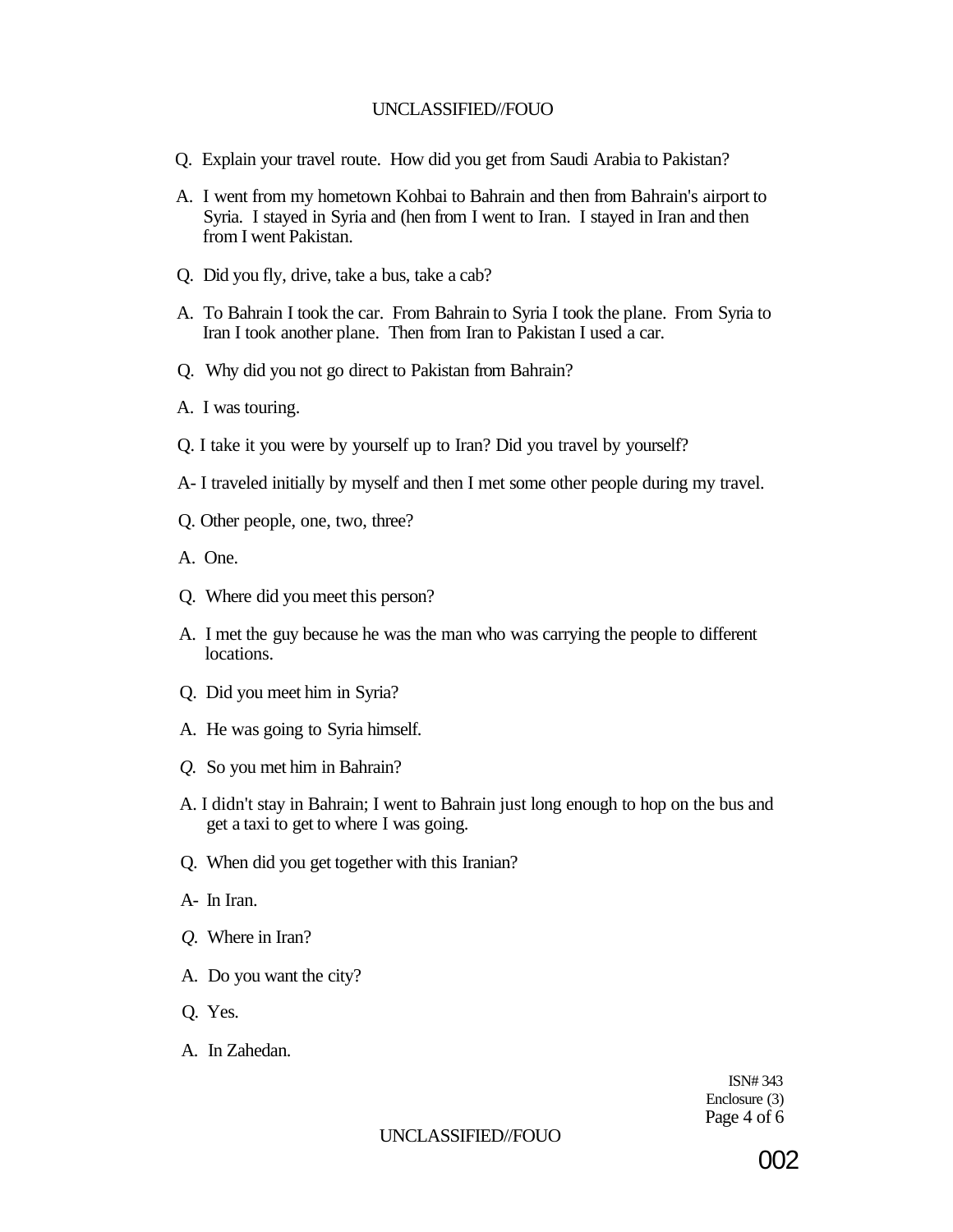### UNCLASSIF1ED//F0U0

- Q, Is this where you landed when you flew from Syria to Iran?
- A. No. I landed in Tehran, Then from Tehran I went to Zahedan.
- Q. How far away, one hour, two hour, or three hour drive?
- A. I took the plane.
- Q. Took a plane from Tehran to Zahedan, Iran?
- A. Yes.
- Q. How did you meet this man? Did you know Mm? Was he at the airport?
- A. In the market He had a store in the market. I went to the market and that's where I met him.
- Q. What motivated you to travel to Pakistan?
- A. I wanted to visit the camp, the refuge camp.
- Q. Did any fatwa motivate you to go to Pakistan?
- A. No.
- Q. Who paid for your travels?
- A. I paid it myself.
- Q. What happened to your passport?
- A. I lost it when I got captured.
- Q. Lost prior to being captured?
- A. My passport was in the car. When they captured rae they asked me to get out of the car and told the taxi to takeoff.

#### Tribunal President questions

- Q, Typically, when you stayed places during your trip you said you stayed in certain places, where did you stay? Did you stay in hotels or private homes?
- A. In a hotel.
- Q. You said that you were going to visit the refuge camps, was this still sight seeing or were looking for someone or were you going to provide help?

ISN# 343 Enclosure (3) Page 5 of 6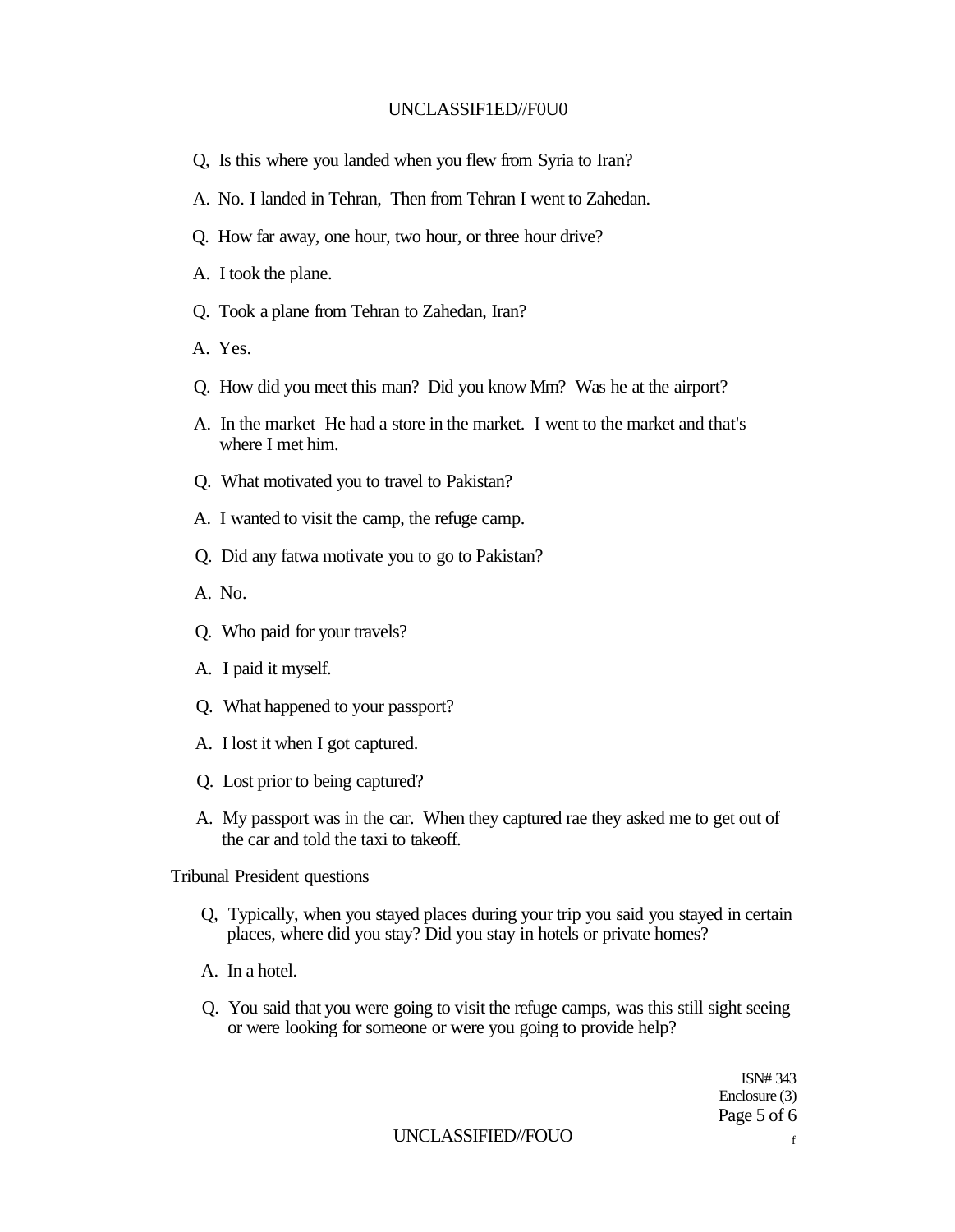A. I went there to visit. I didn't have a lot of money but if I found out that their conditions were bad, I would help them in the future.

*The Tribunal President confirmed that the Detainee had no further evidence or any additional statements to present to the Tribunal.* 

*The Tribunal President confirmed that the Personal Representative had no further evidence or previously approved witnesses to present to the Tribunal The Personal Representative stated that he had no further evidence but made the following statement:* 

Personal Representative: He had told me that he went to the camp out of curiosity to see ifhe could help with the return back to Saudi Arabia. Ijustwanttherecord to reflect the content of our meeting. No more additional evidence.

*The Tribunal President explained the remainder of the Tribunal process to the Detainee and adjourned the open session.* 

# **AUTHENTICATION**

I certify the material contained in this transcript is a true and accurate summary of the testimony given during the proceedings.

Colonel, United States Army Tribunal President

> ISN# 343 Enclosure (3) Page 6 of6

UNCLASSIFIED//FOUO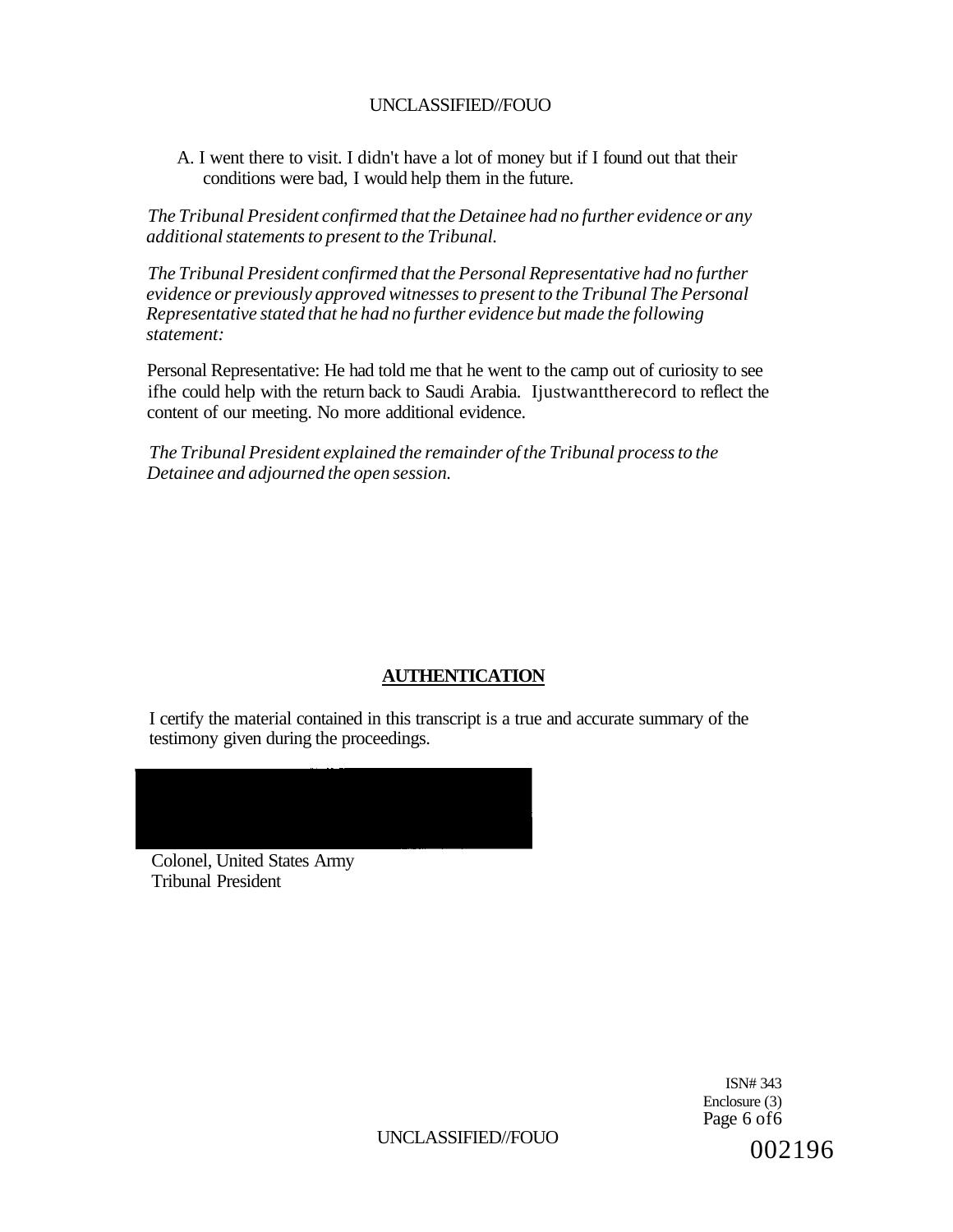### **Summarized Unsworn Detainee Statement**

*The Tribunal President read the Hearing Instructions to the Detainee. The Detainee understood the process but posed the following question:* 

You said that I have been advised that whatever follows in this Tribunal is going to affect me. You said that I am hereby advised that the following applies during the hearing.

*The Tribunal President answered the Detainee and clarified how the Tribunal would be structured. The Detainee answered that he was satisfied with the answer by stating that everything was fine.* 

*The Tribunal President informed the Detainee that she was aware that he would like to participate in the Tribunal process and would be speaking on his own behalf.* 

*The Tribunal President asked the Detainee if he would like to make his statement under oath.* 

If the decision is going to be yes or no, go home, then I will swear. If it's going to be, take it to the next level and do this back and forth meetings and follow ups then I'm not going to swear.

*The Tribunal President advised that until all the evidence was viewed the decision couldn 't he made and that he could make his statement without being sworn.* 

I don't like to take the oath because it is very sacred.

*The Personal Representative asked the translator to inform the Detainee that taking the oath now to affirm that what he is about to say is true in an effort to clarify why he was being asked to take the oath.* 

Yes. I understand that. If you are going to let me go home, I will take the oath. If not, I will not take the oath. All the information and statements that I am going to make to the Tribunal are true and nothing but the truth. Once you make the final decision that you are ready to let me go home, I will take the oath.

### *Addressing the third point of the Unclassified Summary the Detainee was prepared to make his statement but first asked the Tribunal to confirm that:*

If I tell my story and make a statement that I will not be subjected to any torture or any mistreatment when I go back to my cell.

*The Tribunal confirmed that everything done in the Tribunal was administrative in nature and there was no punishment value.* 

> ISN#112 Enclosure (3) Page 1 Of 11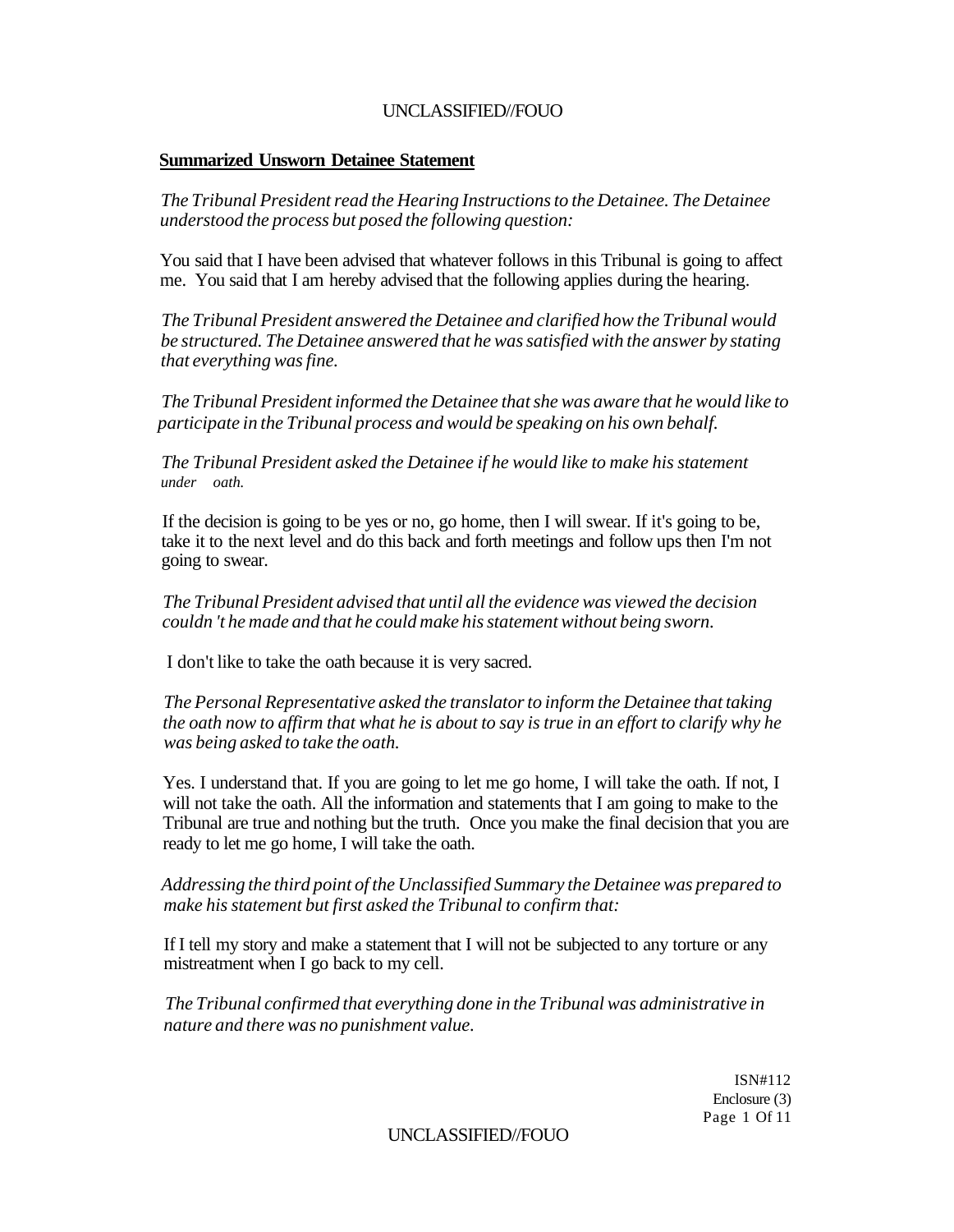#### UNCLASSIF1ED//F0U0

I made that statement because during my interrogation, 1 was farced to say certain things to avoid torture.

*The Tribunal President confirmed that there would be no torture as a product of what he says to the Tribunal* 

#### *The Detainee read part three of the Unclassified Summary.*

This is based on information possessed by the United States. Is that information based on my information or from somebody else? I'm trying to find out if the information that based your decision on me as an Enemy Combatant; was it from information from me or somebody else.

*The Tribunal President stated that the only information that the board has seen is what is in the Unclassified Summary,* 

I'm saying this because during the interrogation, my name, number, and picture... all that information should have been my name but it was somebody else's. That happened and I spoke with the interrogators a number of times and the same thing still existed. The name, number, and picture of the wrong individual were still there but they (the interrogators) to referred me. They took me to another camp and had some kind of an I.D. The I.D. and the picture did not match me.

#### *The Tribunal President informed the Detainee that all they could do was base their decision on what was viewed in the Tribunal that day.*

I am concerned that they have taken my name and my number, the other Detainees over there they don't know the picture that was shown to them rather it was my picture or somebody else's picture. They are saying that such and such individual is number such and such and that's his picture. In reality it was not my picture and people (other Detainees) say oh yes, that's him.

Any information that was given to the interrogator that you based all these accusations on is infonnation from me but I was being threatened and tortured. Whatever information, that was given to the interrogator was under duress. It was physical torture and psychological as well. My brother is here with me here in camp. Whenever they wanted to get some information from me they go to my brother or separate us or create movement. They separated two brothers for a period of two years. The letters I used to get from back home were never given to me and that affected me psychologically. The thing you based your judgment on to arrive at this evidence and these accusations are not accurate.

*The Detainee's response to paragraph S.a of the Unclassified Summary.* 

1SN# 112 Enclosure (3) Page 2 of 11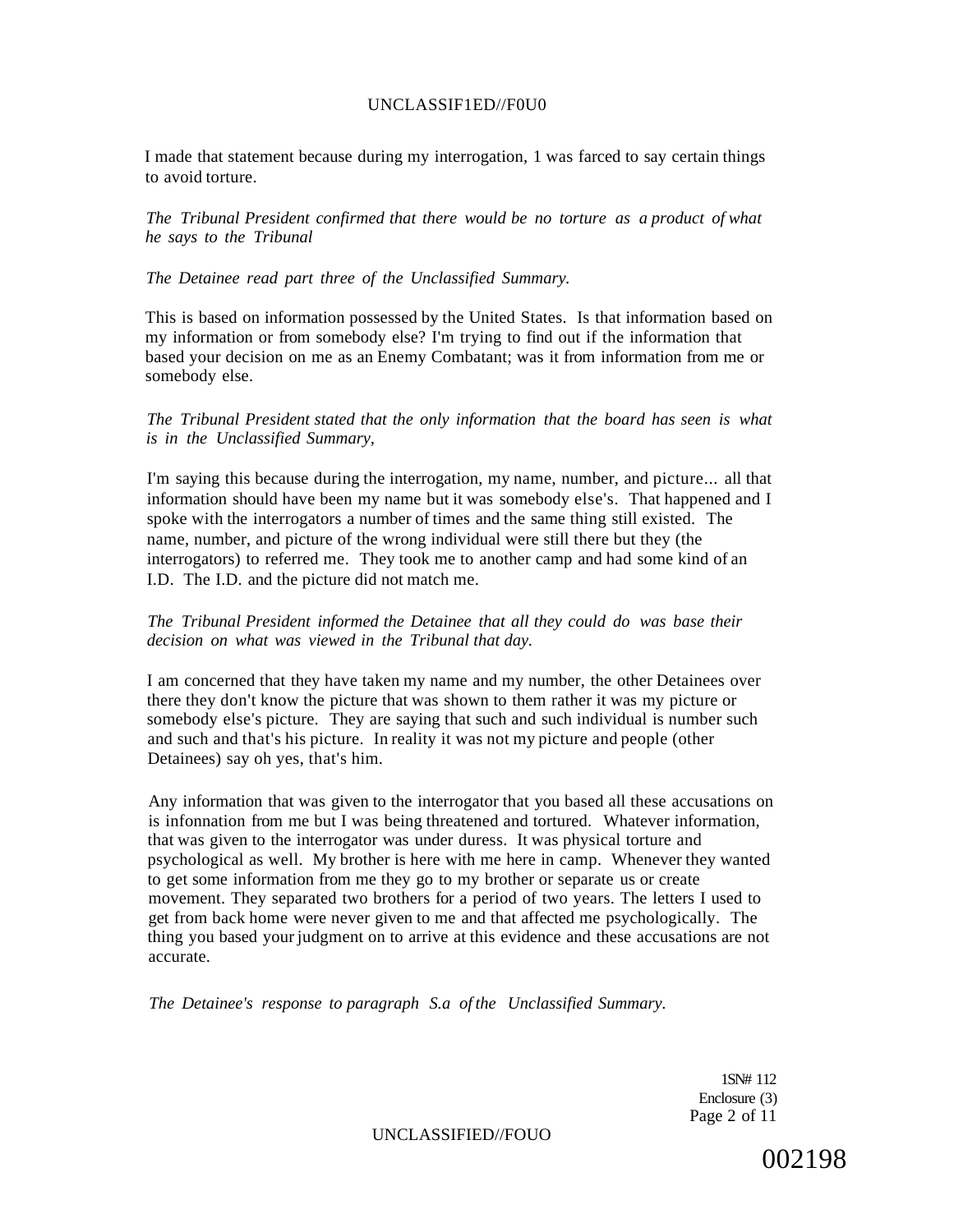I never attend, known, or seen anybody from the al Qaeda organization. I never even associated myself with them.

### *The Detainee responses to paragraph 3aJ and 3 a. 2,*

- 1. Yes I did leave after September  $11<sup>th</sup>$ . My departure had nothing to do with the attacks or anything political that was happening. My whole purpose for going to Afghanistan was to meet my brother who was there and convince him to go back to Saudi Arabia. My intent was to go to Afghanistan before September 11<sup>th</sup> but what delayed me was taking my final at the university. I had my final exam on the 23rd of September. After I took my on exam after the 23 of September that's when I left to go to Afghanistan which was after the attack. Therefore, ray leaving Saudi Arabia and going to Afghanistan had nothing to do with what was happening on the  $11<sup>th</sup>$  of September. To summarize, my goal and main purpose is to bring my brother back to Saudi Arabia from Afghanistan. My delay was because of my final examination at the university.
- 2. I didn't even know about this guest house until I was faced with all these accusations. I went to that guest house because there was available space at the hotels or some place where I could either rent a house or rent a room. The taxi that took me that place told me that the Taliban made the house and specified that the house was free for anybody that wanted to come to it, As far as I am concerned I was at the guest house and was paying for all my food and drinking and all expenses and it was like I was a guest. I did not have any training on weapons in the guest house. I saw someone who was an Afghani and I asked him what he was carrying and I was told it was a Kalishnakoy (audio)(2099).

### *The Detainee responses to paragraph 3b*

1 am a civilian and I did not participate in anything that has to do military or anything else.

### *The Detainee responses to paragraph 3b.l; 3b.2; 3b.3; 3b.4*

- *\.* I never carried any weapon in my lifetime. I never went anywhere on the battlefield.
- 2. The fact that I am a civilian I was never able to go to the front lines or anyplace where they were fighting. I didn't have positions on the front line or on the back line or anywhere. I met my brother in the city Khawajah Ghar but it's not a battlefield,

Enclosure (3) Page 3 of 11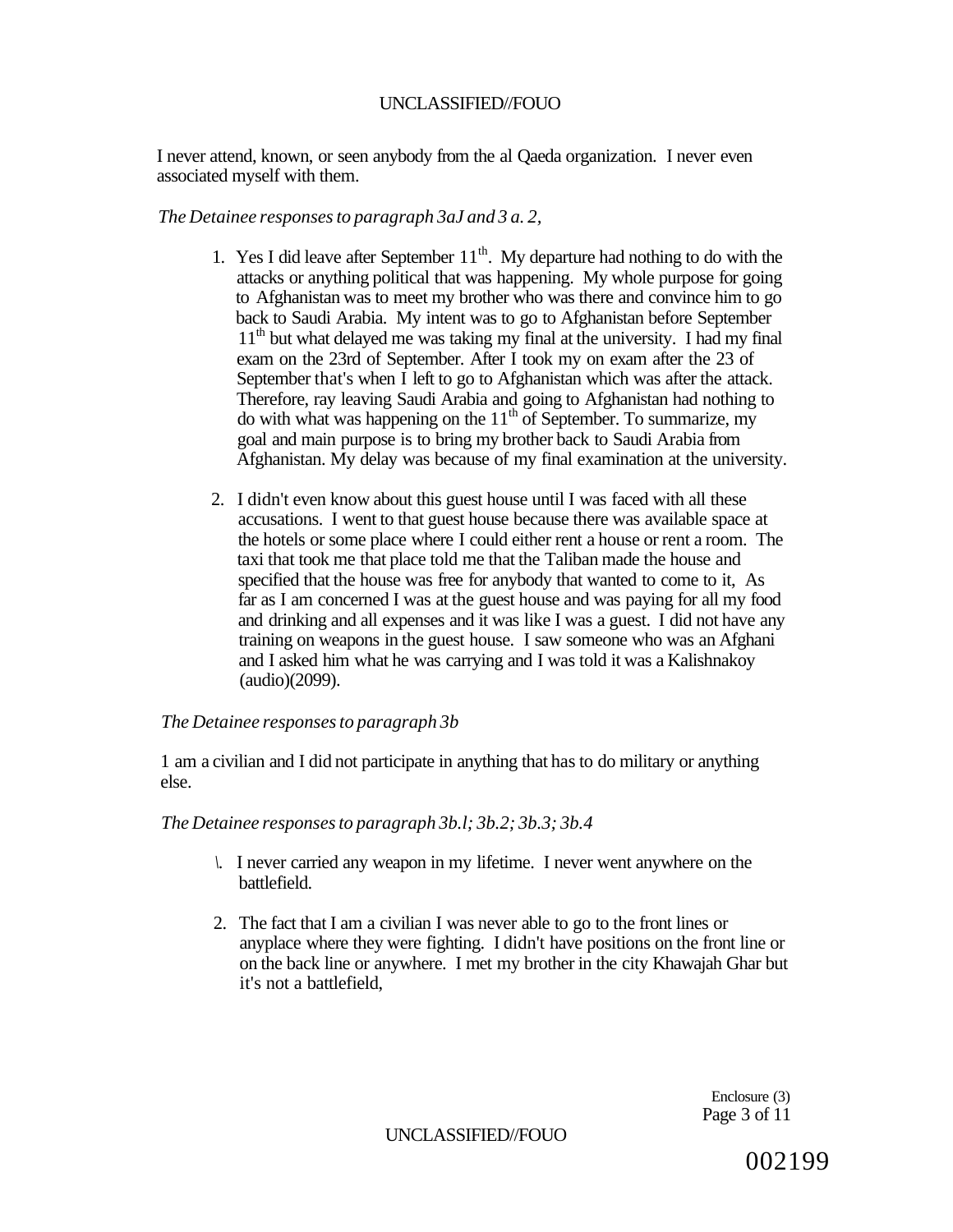- 3. I was not detained or captured but J went there myself to turn myself over. So they could take me to safer places where I could exit Afghanistan. It was during the time specified here (25 to 28 November 2001).
- 4. I went to Northern Alliance and found myself being tied down and taken with other detainees. You are talking about the uprising. They called it an uprising and it's not; it's some kind of massacre. I was even wounded when I was there. 1 was even wounded when I was there.

I have answered alt the accusations and evidence and I have some more points I would like to bring to your attention. Repeating the same thing, my goal for going to Afghanistan was to bring home my brother from Afghanistan to Saudi Arabia. Nobody received me there and nobody sent me from Saudi Arabia. Again, I paid all my expenses, from my own finances. I did not speak against the United States or its Coalition partner or any other organization against the United States. When I looked at the definition of an Enemy Combatant, it didn't say anything to me about me because I am not an Enemy Combatant. If I am tortured after this Tribunal I will just withdraw all these statements; I will deny them. I am just giving you all this information based on the fact you that are telling me that there will be no torture and not on the interrogations.

*The Tribunal President confirms that the Detainees statement has concluded and asks if he is witling to answer questions from the Tribunal regarding his statements.* 

If it's pertaining to my situation, yes.

*The Tribunal President confirms that neither the Personal Representative nor the Recorder has further questions for the detainee.* 

### Tribunal Member questions

- Q. How old is the Detainee?
- A. Approximately 25 years old.
- Q. What was your occupation in Saudi Arabia before you traveled to Syria to Afghanistan?
- A. 1 was a student at the university.
- Q. Did you travel with anyone when you went to find your brother?
- A. Yes I did.
- Q. Who were they?

*ism* 112 Enclosure (3) Page 4 of 11

### UNCLASSIFIED//FOUO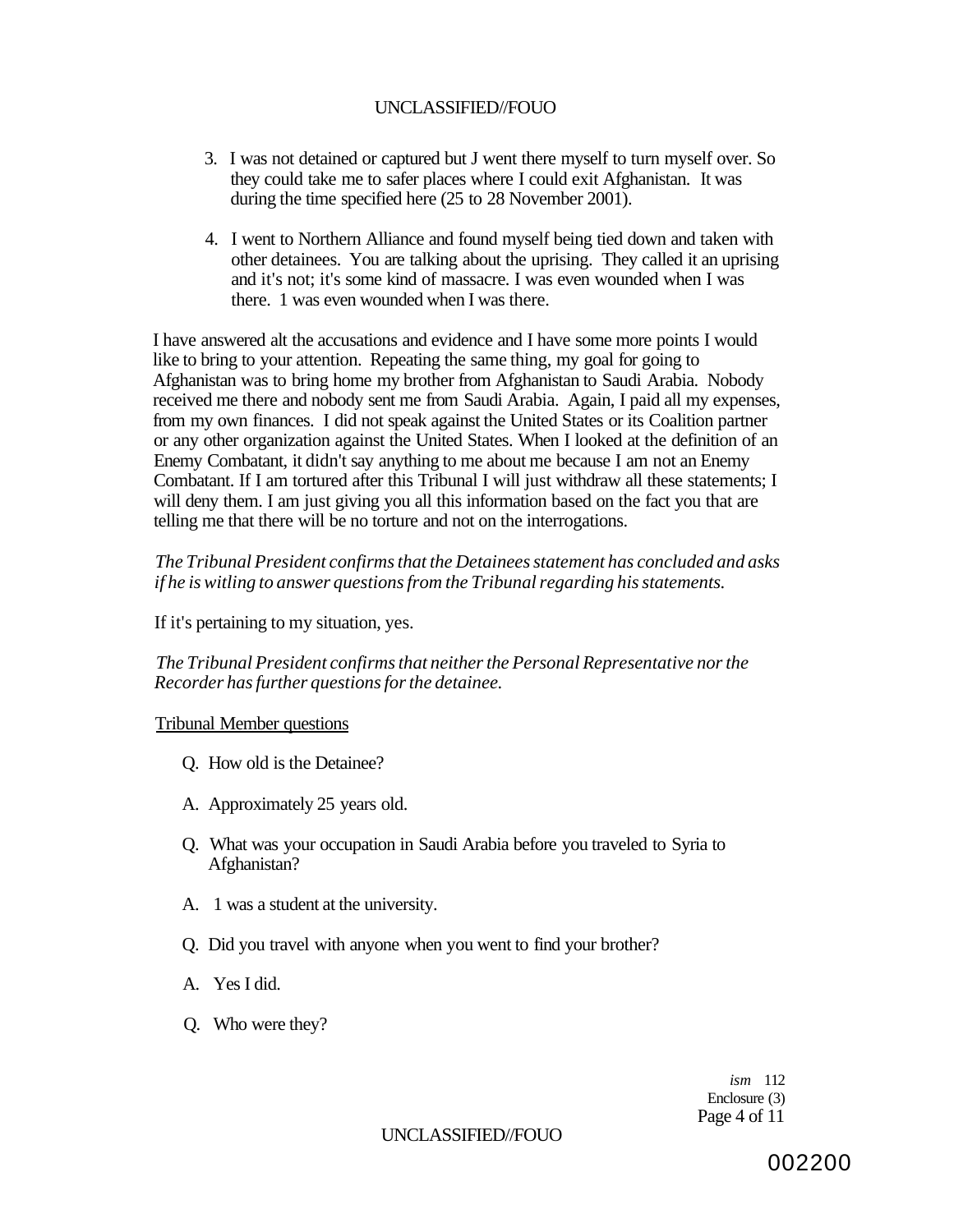- A. The university gives rae a monthly a monthly allowance, 150 Saudi Rivals. And any odds and ends jobs that I could do. Whatever money I earned from that I saved.
- Q. What was name of his University?
- A. Al-Imam Mohamed ibn Saud Islamic University.
- Q. Did he have a passport in his possession when he traveled?
- A. Yes.
- Q. What country issued it? From Saudi Arabia?
- A. Yes.
- Q. And that was with the name that he told us today?
- A. The name that's in the Unclassified Summary is missing one of the family names... Abdul Aziz Sa' ad Alfaldi(ph 3012). Maybe they have it recorded in the passport department, maybe they didn't. Some documents carry last name (audioX3042) other documents did not.
- Q. You told us that you were going to attempt to bring your brother back from Afghanistan. Why was your brother in Afghanistan?
- A. I don't know why my brother went to Afghanistan but my brother is here in the detention and anybody can ask him.
- Q. You told us that you believe that your identity has been mistaken by us.
- A. Yes.
- Q. Who do you think we are confusing you with?
- A. Maybe with somebody else that has bigger beard, larger beard, I don't know.
- Q. Who is that person's name, if he knows it?
- A. I never looked the pictured very closely hut if you bring that picture again I can identify if it's the same guy or not.
- Q. Just to be clear. The brother that he went to bring back from Afghanistan is the same that is in the camp with him?

ISN# 112 Enclosure (3) Page 6 of 11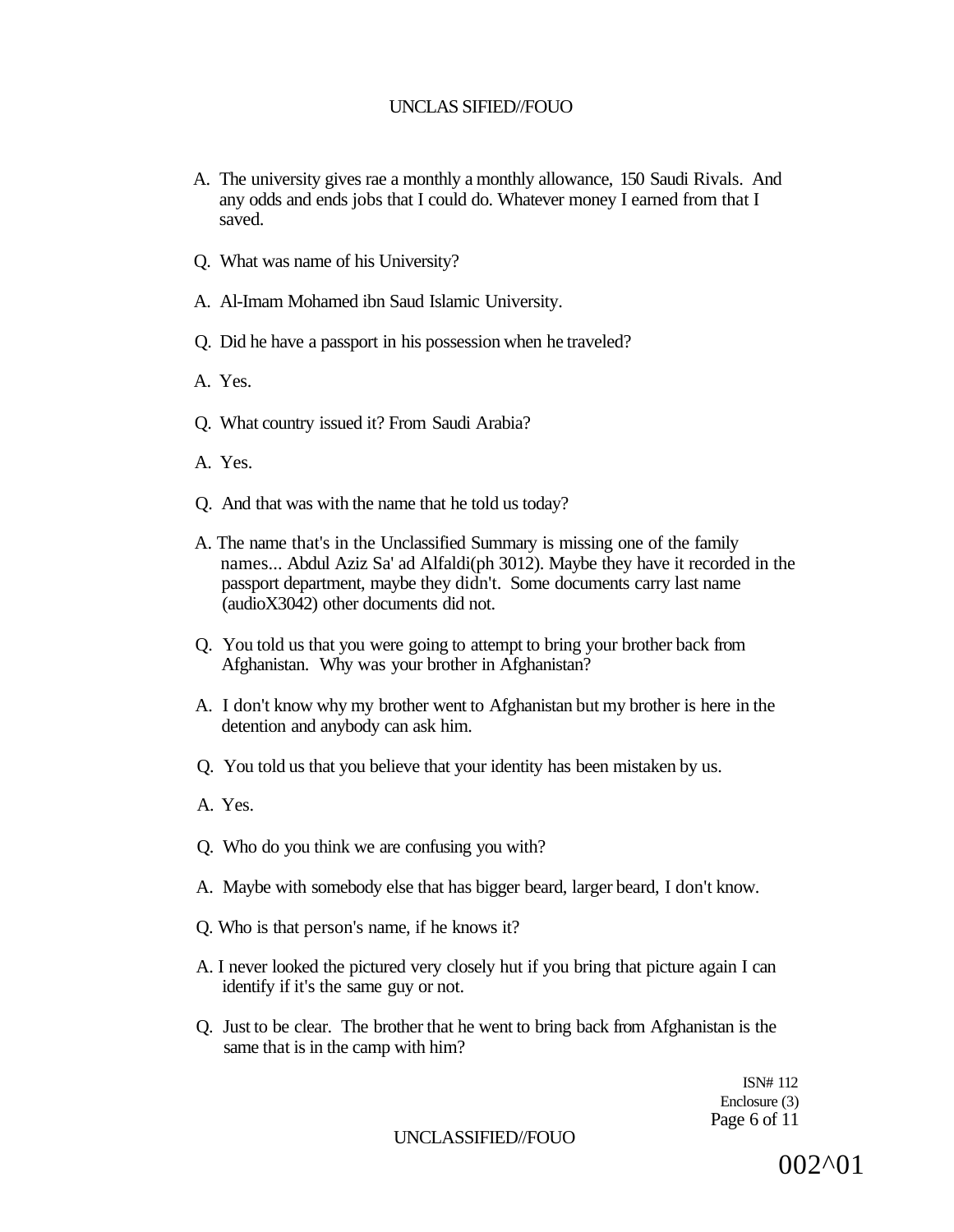- A. I was accompanied by a guy named Ulsir Yumani (ph 2705).
- Q. Was he a Saudi as well?
- A. Yes.
- Q. And why was he traveling to Afghanistan?
- A. I believe he went there to find out what was going on in Afghanistan.
- Q. Was he attempting to join the fight against the Northern Alliance or the U.S. forces?
- A. I don't believe so. I felt he was an ordinary guy. I never felt he was that type of guy to go over there and fight.
- Q. How long did it take to travel?
- A. I went Syria as well, which one are you talking about?
- Q. Traveling from Syria to Afghanistan.
- A. No more than three days.
- Q. How did he travel?
- A. I took the plane from Syria to Iran.
- Q. The detainee stated that he paid for his travel out of his own expenses, is that correct?
- A. Yes that is correct.
- Q. How much money did he have with him when he left from Saudi to Syria to Afghanistan.
- A. I don't recall. It's been three years. I don't recall. I had enough money to go from Saudi Arabia, Syria to Afghanistan and then come back with along with my brother. Enough for two guys.
- Q, Who provided him with that money?
- A-, My own personal funds.
- Q. Fromajobthathehadorhisfamily.

ISN1HI2 Enclosure (3) Page 5 of It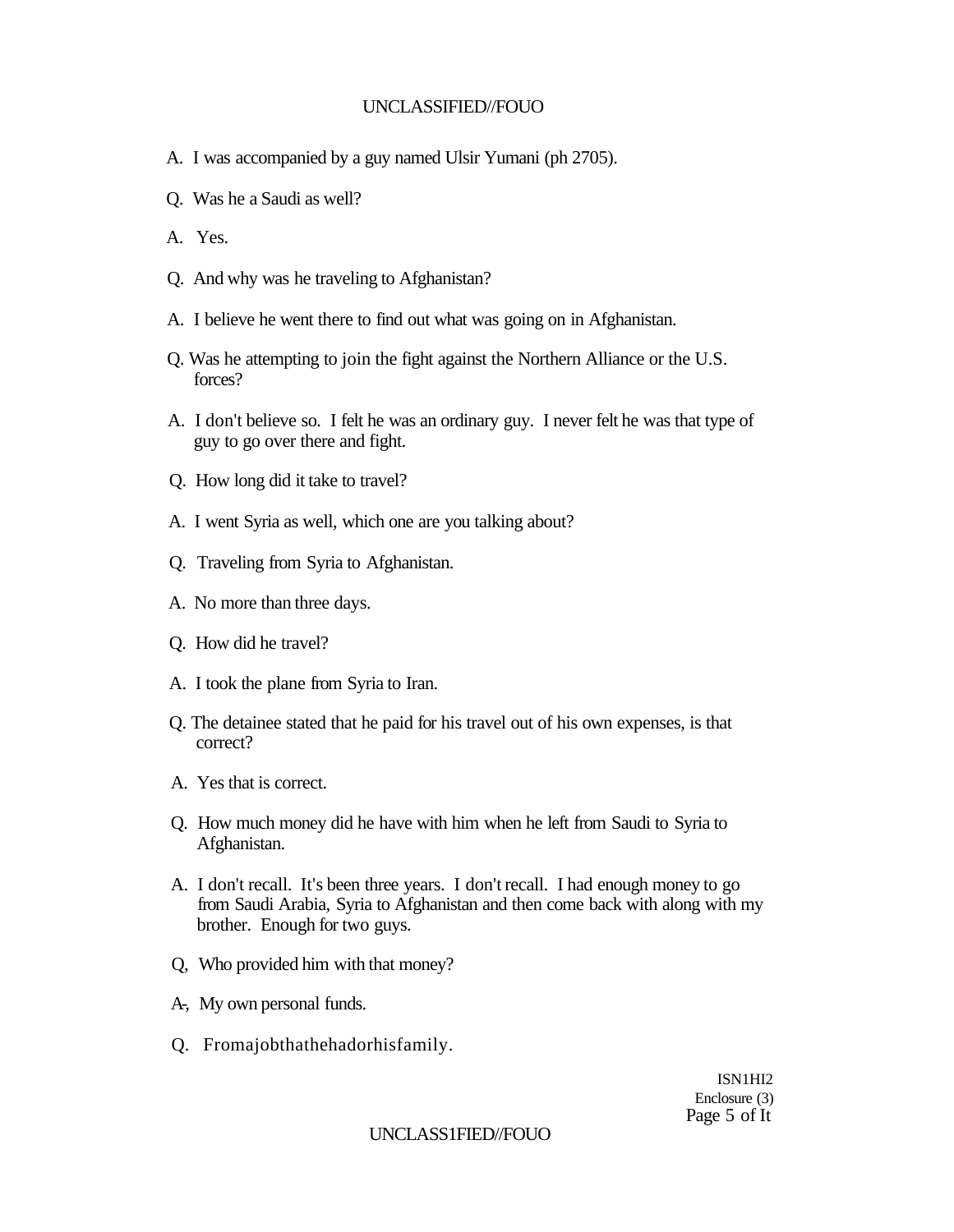### A. Yes.

- Q. He denies knowledge of al Qaeda. Has he ever met al Qaeda members or (audio)(3189) al Qaeda associates ?
- A. Never. I never met anybody that said to me he was from the al Qaeda.
- Q. In the guest house that he was staying in, were any of the other guests in that house in possession of weapons?
- A. Earlier I saw an Afghani guy with a (audio)(3239) Kalishnakov AK47. In Afghanistan, any place you go, houses, market you will find people are carrying guns.
- Q. How much did he pay to stay at this house?
- A. As I indicated earlier, everything that 1 paid for my food my stay came from my own funds. I was buying my food and cooking there and coming and going, it's open to anybody.
- Q. Did he find his brother in Afghanistan?
- A. Yes I did.
- Q. What was he doing when he found him?
- A. I went to Khawajah Ghar and my brother was informed that I was there and he came to see me.
- Q. What was your brother doing?
- A. I do not know. When he came to me he did not have any weapons on him or anything.
- Q. When his brother came to him; what did they then do?
- A. We talked about the two of us going back to Saudi Arabia. My brother agreed with me, our decision was to go back to Saudi Arabia.
- Q. When did they leave for Saudi Arabia?
- A. When we were captured, arrested, our plan was to by Ramadan to be in Saudi Arabia.

ISN#112 Enclosure (3) Page 7 of 11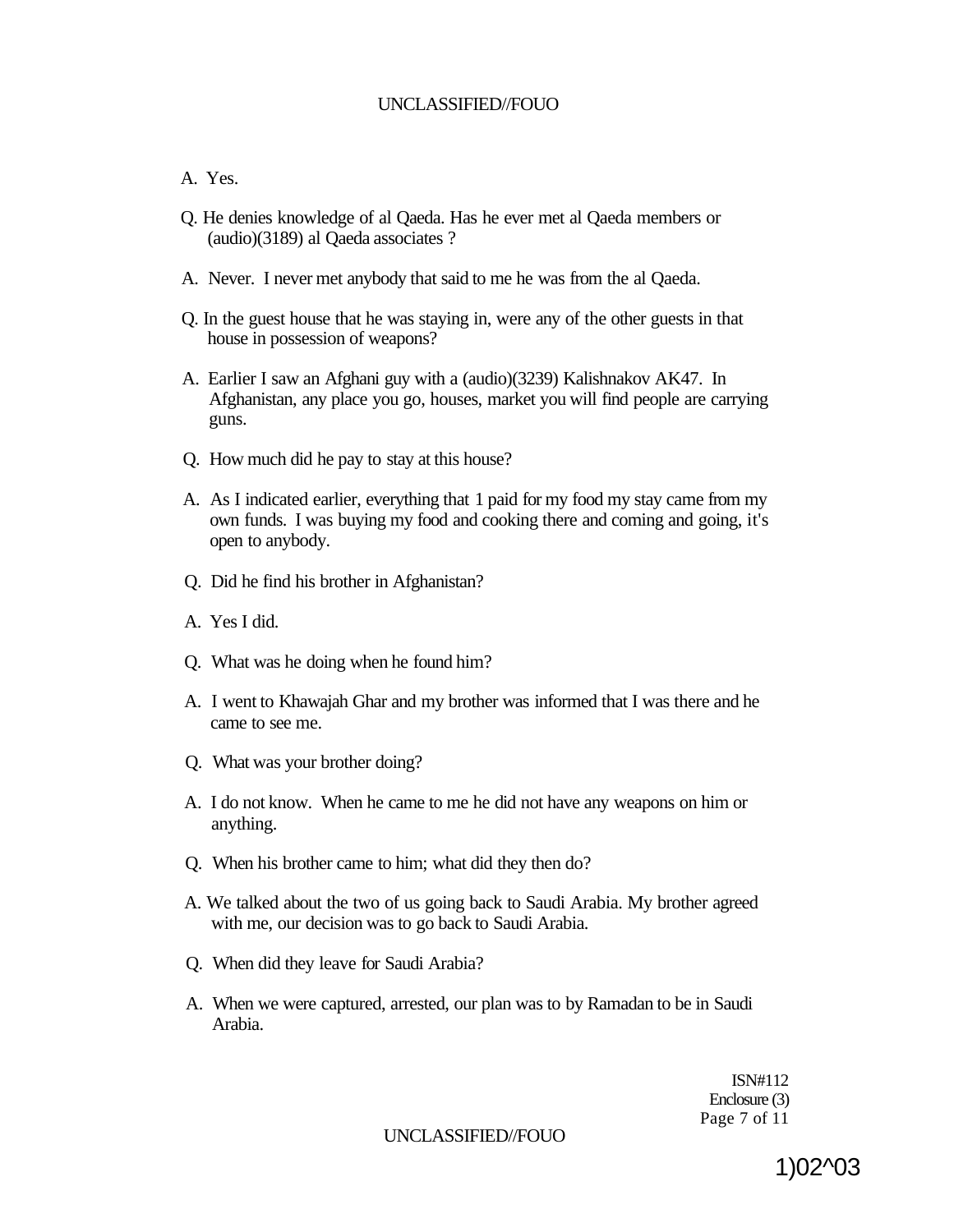- Q. So you convinced you brother to return with to Saudi Arabia with you when you first met with him?
- A. Yes I did. I explained to him lhat we should go back to Saudi Arabia and I felt that my brother was in agreement with me.
- Q. Was his brother free to go at that time?
- A. Yes he was ready to go.
- Q. You told us that you turned yourself over to the Northern Alliance?
- A. I did so they could take me back to Saudi Arabia.
- Q. And his brother was with him?
- A, There was a whole bunch of people there and I thought my brother was there but I did not see him.
- Q. Was the man he traveled with, Ulsir (ph 3577), still with him?
- A. I believe so.
- Q. And again, he has no explanation as why his brother was in Afghanistan? Is he unable to tell us.
- A. He left Saudi Arabia, I didn't even know he left Saudi Arabia to go to Afghanistan. I say I believe I believe because I want to give you an accurate picture of what my statements are. I cannot say my brother went to Afghanistan unless I was sure that's why he went there. So I do not know why he went there.
- Q. I'm trying to understand why he wanted his brother to return to Saudi from Afghanistan? Why did he want him to return?
- A. Because the whole family, my Mom and Dad and everybody else were sad that my brother had left the country and went to Afghanistan so I wanted to mediate his return to bring peace to the family.
- Q. How did you communicate with your brother prior to your arrival in Afghanistan?
- A. My brother used to call and speak with the family.
- Q. Is your brother younger or older than you?
- A. Younger.

ISN# 112 Enclosure (3) Page 8 of 11

UNCLASSIPIED//FOUO

002^04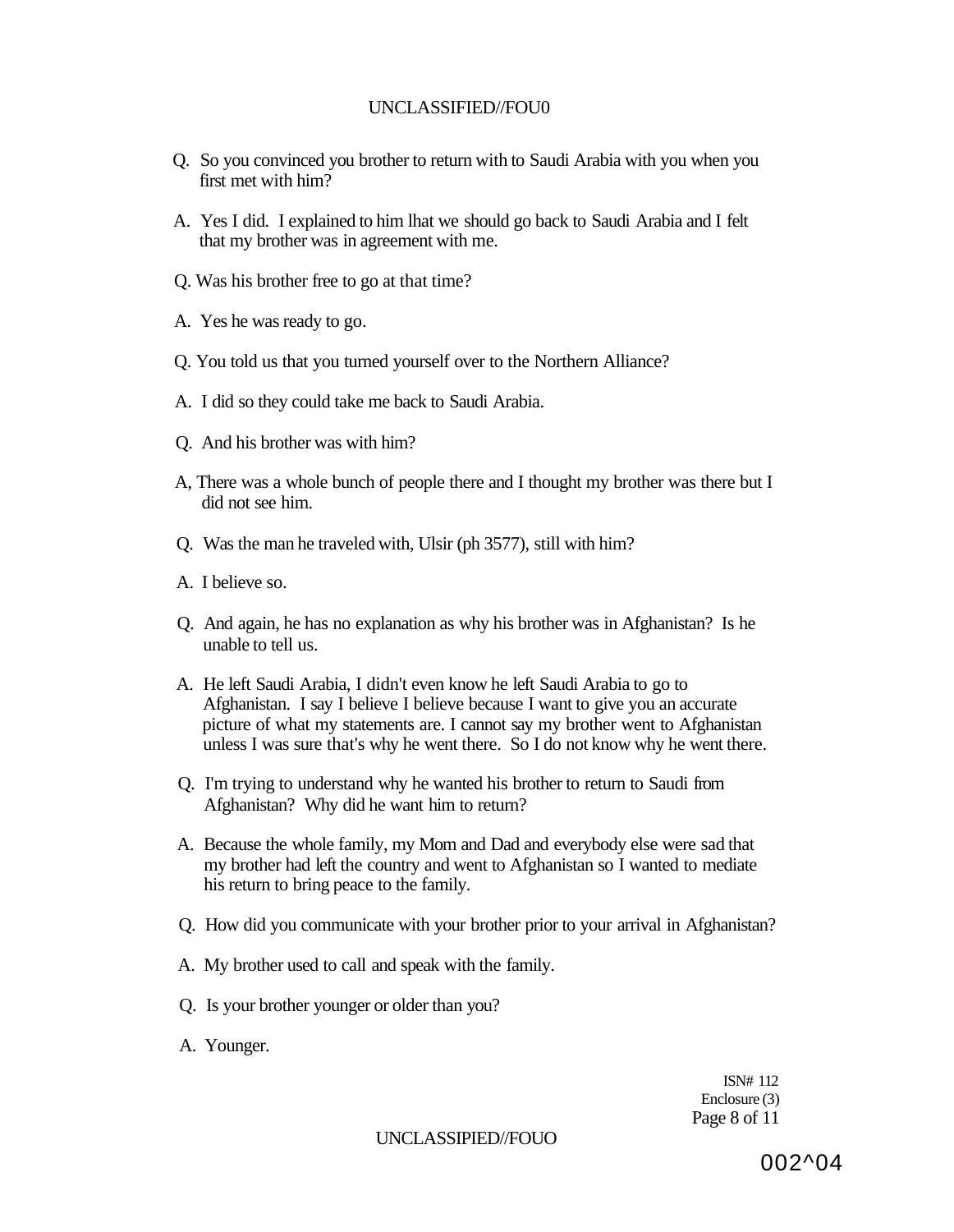- Q. How long was your brother in Afghanistan before you arrived in Afghanistan?
- A. I can tell you when he left Saudi Arabia but when he went to Afghanistan, I don't know. How long he stayed there, I don't know. Before I left from Saudi Arabia I believe it was about a year and a half.
- Q. To clarify, you had stated that your brother had gone to Afghanistan, because why?
- A. I don't know. He never told me.
- Q. While studying in school, were you aware of the Taliban and al Qaeda?
- A. At the university there was nothing there that discussed al Qaeda or Taliban. From what I read in the paper, magazines, radio, T.V. I have an idea that there is something called al Qaeda and Taliban.

#### Tribunal President questions

- Q. The only thing I have to ask you is, since you raised the issue of being tortured. Can you tell us who? Who tortured you?
- A. During torture I had my eyes masked.
- Q. Was that since you arrived in Cuba?
- A. Yes. I don't understand. When I was first captured; it was the Afghani police there. They were threatening me and torturing me. If I didn't say that I was from al Qaeda or Taliban I was tortured. I went to Khandarhr and was tortured there. The guy was speaking English saying al Qaeda? Taliban? al Qaeda? Taliban? Evidence of the torture is that they broke my tooth which was fixed here.
- Q. And your treatment here, physically, you have been treated fairly well?
- A. Once I arrived here, things were a little bit better. There was no torture or things like that but, because of what happened in the past I was dwelling on the fact that, are these people treating me good and they are going to come back and torture me . again? I was thinking that anything I told the interrogator in Khandarhar and Afghanistan to just save myself torture. If that's what's going to happen here, I will lie to these people as well. When I spoke the truth here, I was subjected to physical torture which I mentioned earlier in the Tribunal.
- Q. Let me clarify, he was subjected to physical torture here?

ISN#U2 Enclosure (3) Page 9 of 11

002^05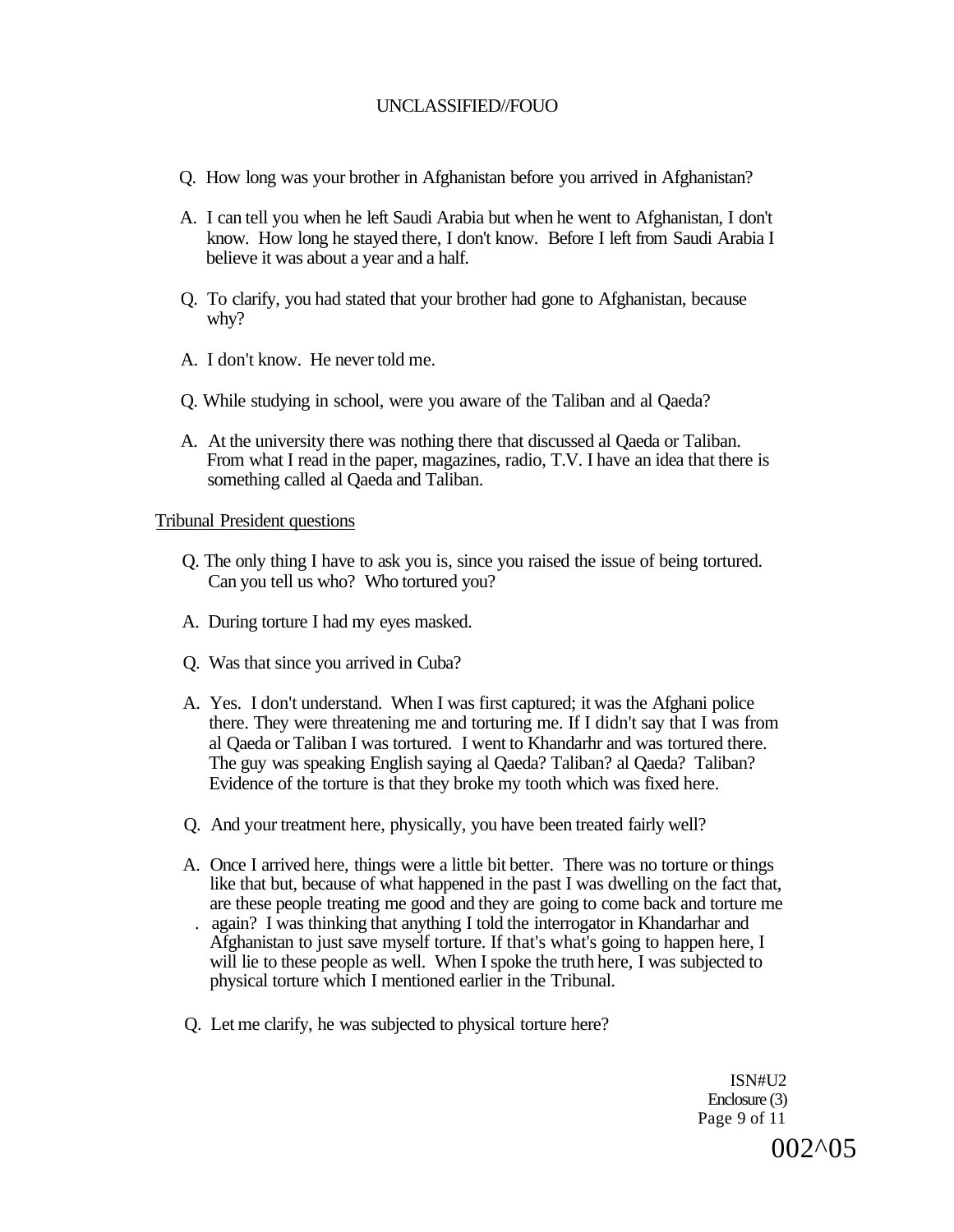- A. Physical torture didn't happen to me. There was threatening and psychological affect, by parting me from my brother which is not any less than physical torture.
- Q. I havejust one question about his travel to Afghanistan. Were you not concerned about your own personal safety going there?
- A. 1 didn't have any fear whatsoever because the way that went to Afghanistan was all legal, I had my passport which was stamped and there was nothing to fear.
- Q. Could you not leave Afghanistan the same way you entered Afghanistan since you had your passport? Or was it because your brother was with you? What was the problem?
- A. I wanted to go back the same way, but the area was in such an uproar and everybody was fighting, we go to turn ourselves in so we could be assured safe return to Saudi Arabia.
- Q. So the circumstances prevented you from doing that?
- A. The reason is because we werecapturedandputinjail. I wanted to spend Ramadan with my family but ended up spending it in jail.

#### *The Tribunal President confirms that the Detainee had no other evidence.*

The Detainee states that if you check back in Saudi Arabia and check you will find that there is nothing to classify me as an Enemy Combatant. You can check my file at the university where I was studying to find that all the dates I told you about... I was there and doing my final exam on September 23rd .

*The Tribunal President thanks the Detainee for his participation in the Tribunal The Personal Representative had no other evidence and the Detainee had no previously approved witnesses to present to the Tribunal.* 

All that I said is very plain and very clear. Anyone who wants to accuse me otherwise is the one who is supposed to be here. What you brought for Unclassified these are not accusations or evidence. Looking at paragraph three, the first word on the third line where it says "indicates", means that there is no evidence.

### *The Tribunal President determines that all the Unclassified evidence has been presented and concludes the session.*

About the Classified information, what if there some that are not true? Maybe you got it from unreliable sources.

> ISN# 112 Enclosure (3) Page 10 of 11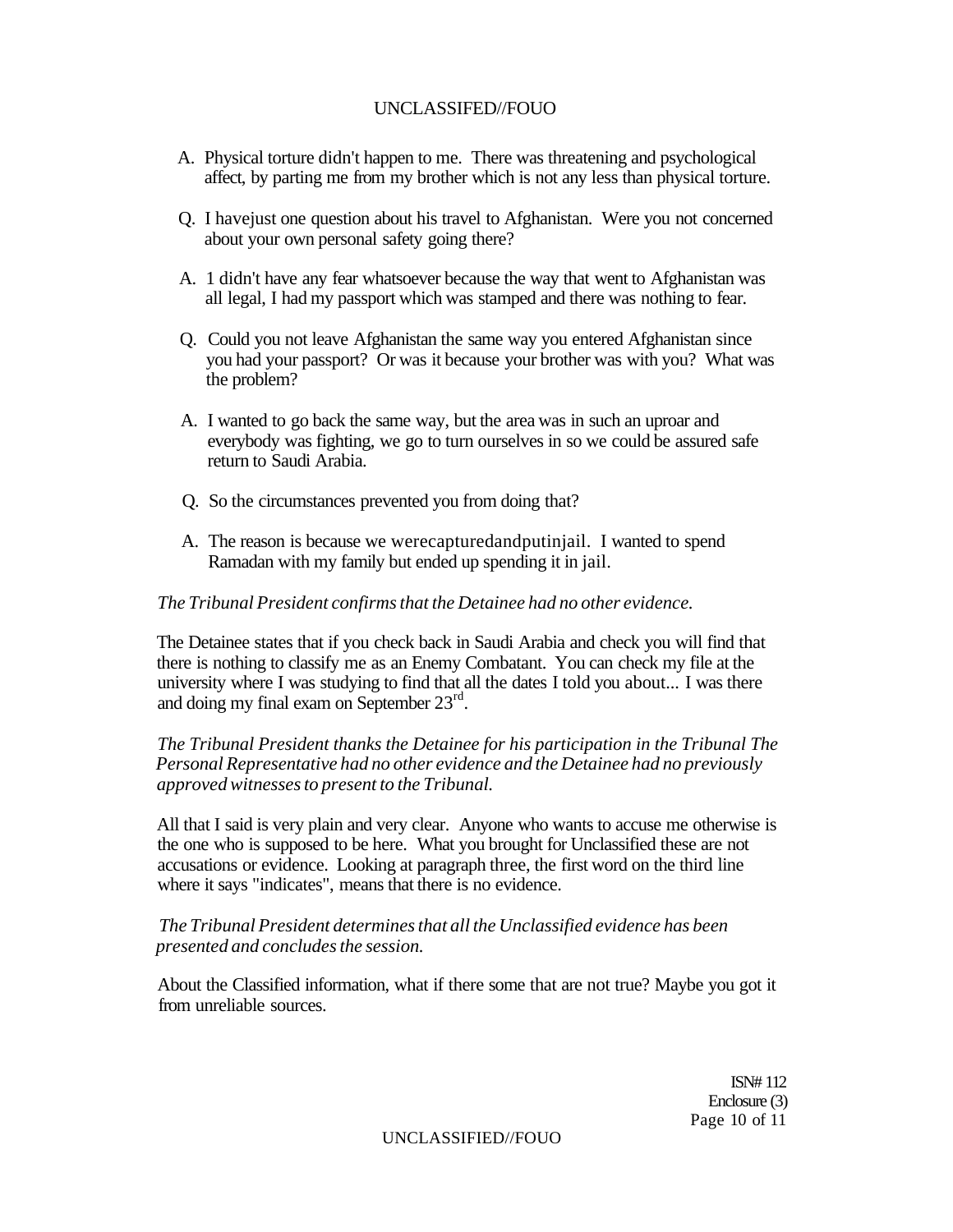*The Tribunal President confirms that the Tribunal has yet to view the Classified evidence and that all evidence will be considered.* 

I suggest that any individual that you talk to, with information about me, is to go back and speak to individual because there was a mix up.

*The Tribunal President explains the remainder of the Tribunal process to the Detainee and adjourns the Tribunal.* 

# AUTHENTICATION

I certify the material contained in this transcript is a true and accurate summary of the testimony given during the proceedings.

Colonel, United States Army

Tribunal President

ISN#112 Enclosure (3) Page 11 of 11

UNCLASSIFIED//FOUO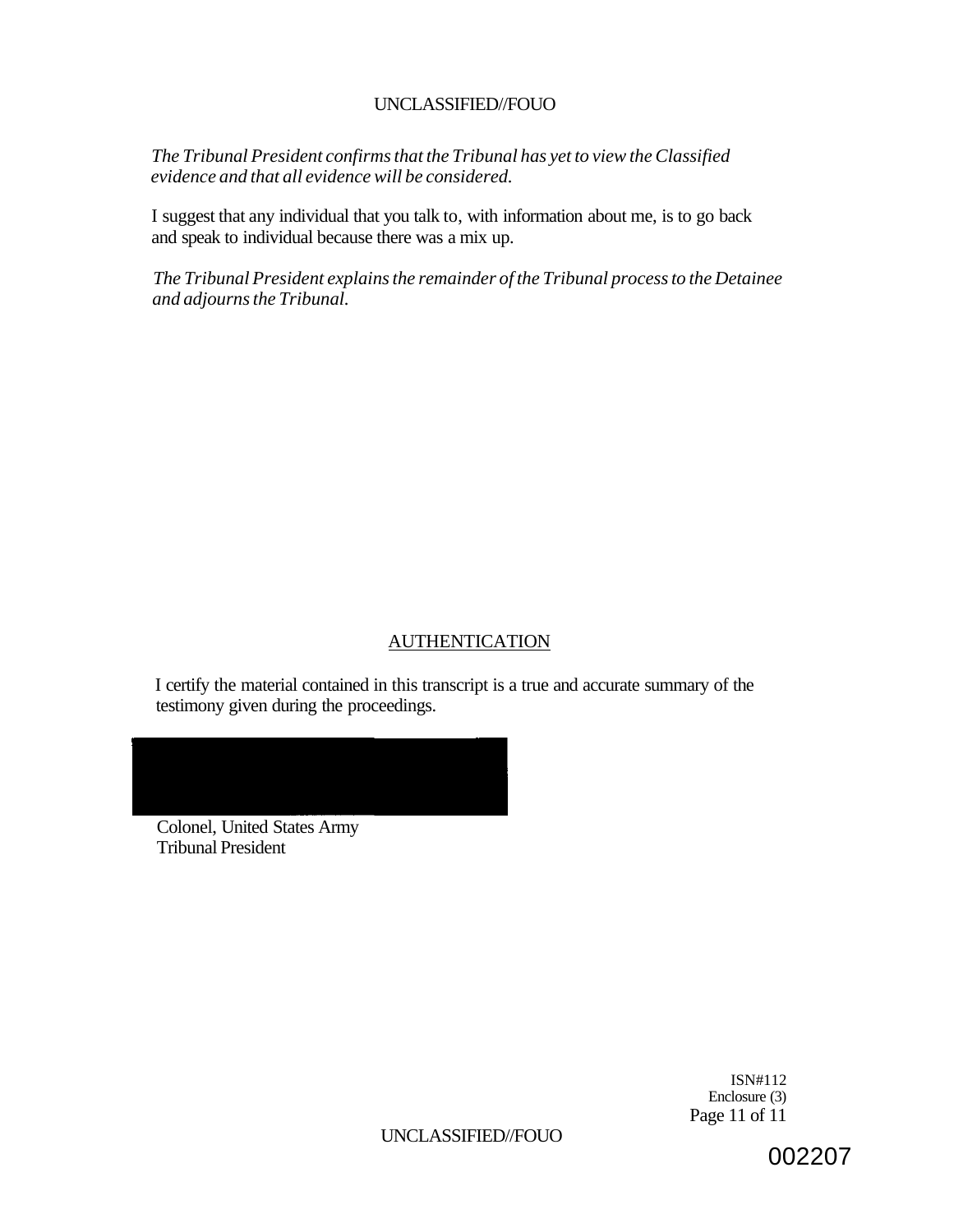#### **Summarized Detainee Statement**

### **The Detainee indicated that he did not wish to be sworn. The following is a summary of his unsworn testimony before the Tribunal:**

Tribunal President: Muhibullah, you may now present any evidence you have to the Tribunal. You have the assistance of your personal representative in doing so. Do you want to present any information to this Tribunal?

Detainee: Right now or later?

Tribunal President: This is his time right now. We have already discussed the fact that he is going to make a statement without taking the oath. So that's fine.

Detainee: Can I start my speech?

Tribunal President: Yes. Ifhe would like to clarify the dates, he may do so now.

**[Earlier in the proceeding, when the Recorder went over the Unclassified Summary of Evidence (Exhibit R-1), the Detainee indicated he did not understand the western dates used in the exhibit. The Tribunal President informed the Detainee at that time that he would have the opportunity to clarify the dates when it came time for the Detainee to present evidence. The Tribunal President's statement -** *"Ifhe would like to clarify the dates, he may do so now" -* **refers to that earlier discussion with the Detainee.]** 

Detainee: 1 do not know the months from this month to that month. All I can verify is the number of months, like if I was with the Taliban for two months or three months. I know how many months I was there. I can't tell you if a specific month is wrong - but I can tell you if 1 was there for less than or more than that time.

Tribunal President: I am sure that will come out in your statement.

Personal Representative: I am providing the Detainee with the translated portion of the unclassified evidence.

**The Personal Representative handed a copy of the Unclassified Summary of Evidence, translated into the Pashtu language, to the Detainee for reference during his testimony.** 

Detainee: Shall I start answering your questions OT how can I start?

Tribunal President: You can give your statement any way you wish. If it is easier to do it one by one following the unclassified summary, then by all means go ahead.

> ISN #546 Enclosure (3) Page 1 of 13

### **UNCLASSIFIED//FOTJO**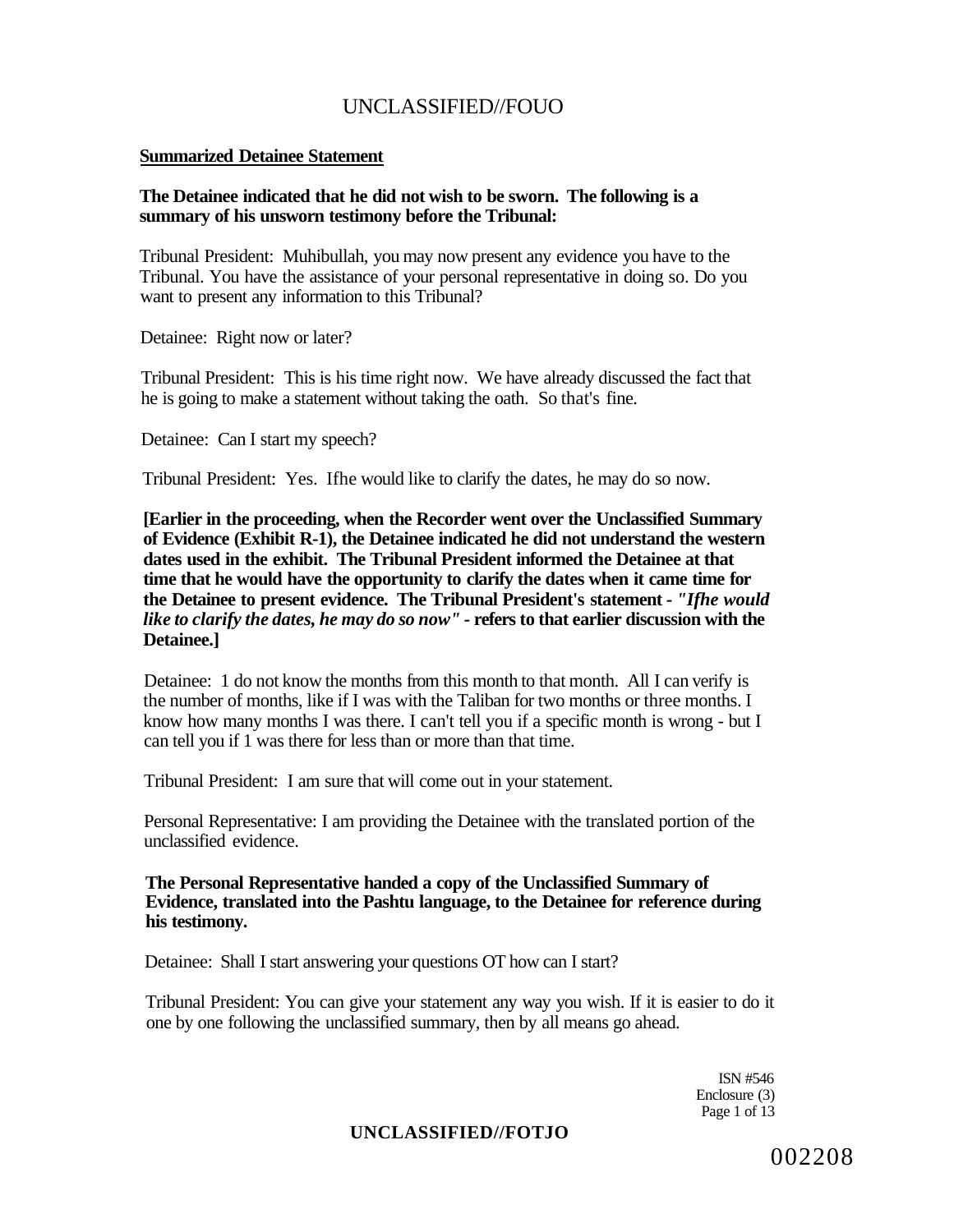Detainee: I will answer each question one by one.

**The Detainee proceeded to address each point on the Unclassified Summary of Evidence in order. To put his comments into context, the points from the Unclassified Summary of Evidence are provided below in italics. The detainee's comments follow each point (summarized).** 

#### *3.a. The Detainee is a member of the Taliban.*

*1. Detainee was recruited by Syed Sha Agha in late 1998/early 1999 to serve in the Taliban Security Force. The detainee worked in Kabul and carried a Kalashnikov rifle and ammunition for approximately one and a half years.* 

This statement is not true -1 disagree with that point. I did work with Syed Sha Agha. At that time, groups were fighting against each other in Afghanistan. It was not a fight against the US or its allies. At that time, the tribe would pick people to fight. I was against fighting, so I went to Syed Sha Agha and told him I would work with him instead of fighting with the other people. He told me he would work with me and they would leave my family alone.

I was with him the first time for two months. The second time I was with him for two months again, So it was like two months and two months. It was not for a year and a half. I did not carry a Kalashnikov during that time. Both times I went there with him, it was for a total of four months. I worked with Syed Sha Agha. Each time when I was with him, I was doing guard duty at nighttime in the street. I had to guard the house to make sure nobody went out at nighttime and robbed people or took their property. While I was doing guard duty, they did give me an AK-47. 1 would carry it for that one hour time period while I was doing the guard duty. Once I was done with my guard duty, I would bring the weapon back and give it to the next person doing guard duty. It was not my personal weapon. I would have it just for that one-hour time I was doing guard duty.

That year-and-a-halftime period is not true. I was there for four months total. Maybe I was there a week less or more. After the four months were done, I went home and stayed. My duties were just guard duty and helping in the kitchen and cleaning the house. That is all I did during that time. Once I was done, I went home. Ifyou have any questions, I can answer them now, or I can go on to the next question.

Tribunal President: Okay. We will move on then.

rSN #546 Enclosure (3) Page 2 of 13

# UNCLASSIFIED7/FOUO G0220<sup>\*</sup>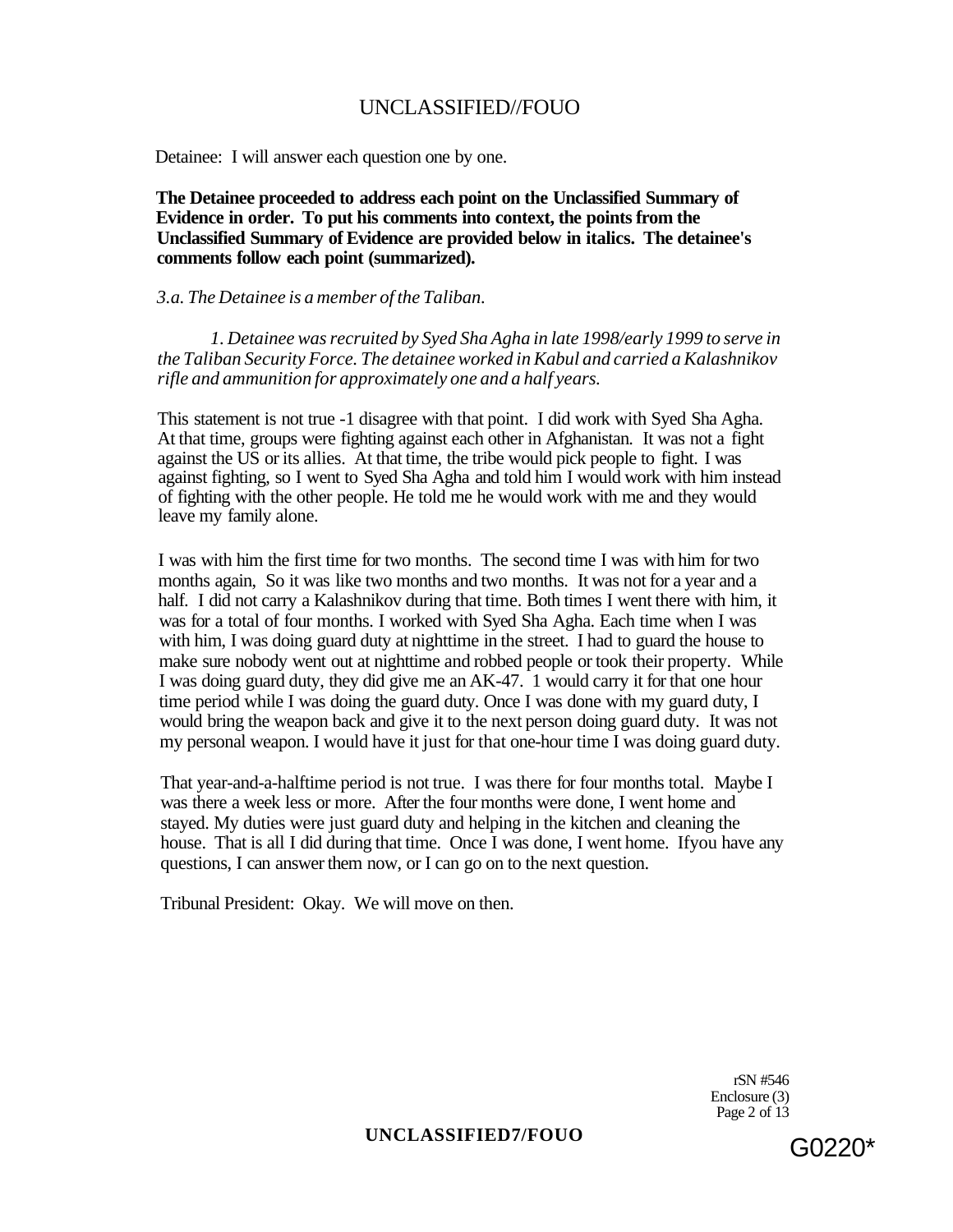*2. Detainee worked for Syed Shah Agha or Abdul Bari, an official in the Shebreghan region, in Shebreghan, AF,from November 2000 to February of 2001 and again from September 2001 to November 2001. The Detainee was responsible for civil dispute mediation.* 

I did work for Syed Sha Agha and Abdul Ban in the Shebreghan region for three months. I then went home for six months. Then I came back for three more months. So the total was six months I worked over there. I did not want to do it. I was picked for that job. I did not have a choice, The officials would come to the village and pick people to come with them and work with them. I did that twice for three months each time. Afterwards, I went home. The last time I was doing it, that was when the Americans came to Afghanistan. One thing I would like to add to that question is Syed Sha Agha got sick. Then his brother took over. He was in charge of the area and I worked with Abdul Bari.

The last part of the question stated I was responsible for civil dispute mediation. Yes, I was responsible for that there. Since I am from Kandahar, which is out of the area, I told them I would serve as the mediator for people with personal disputes, like fighting over land or water. Since I was from out of the area, I would tell them I would help them and I would do the best I could. 1 did this a couple of times. Sometimes they would accept my help because I was not one-sided. I did not know either party. So they would accept whatever I told them, although sometimes they would say no.

Tribunal President to the Interpreter: The Detainee is making some statements that are . very long. Are you sure you are not losing anything in the translation?

Interpreter: No Sir, I am fine.

Detainee: Should I answer any questions now or should 1 move to the next question?

Tribunal President: We will ask questions after you are completely done with your statement.

*3. Detainee attended a dinner hosted by Commandant Kamal at his home in Towraghondi, AF. Kamal was warlord for Ismail Khan.* 

I did attend this dinner, but I did not know Kamal. He is not my friend. When the war started I left Shebreghan. I went to his place because I did not want to go to Kandahar. There was a war was going on in Kandahar also. I was staying at Commander Kamal's place when the war started. People were coming and fighting each other. The Pashtu were fighting. Many people were coming and staying there.

I did not know if Kamal was working with Ismail Khan. Since all the Pashtu were coming to that area and staying, I stayed also. I went to Kamal's place because 1 have relatives in that area who know him. My relatives told me since they knew Kamal, we could ask him to see if he could help me get home without seeing or fighting anybody.

> ISN #546 Enclosure (3) Page 3 of 13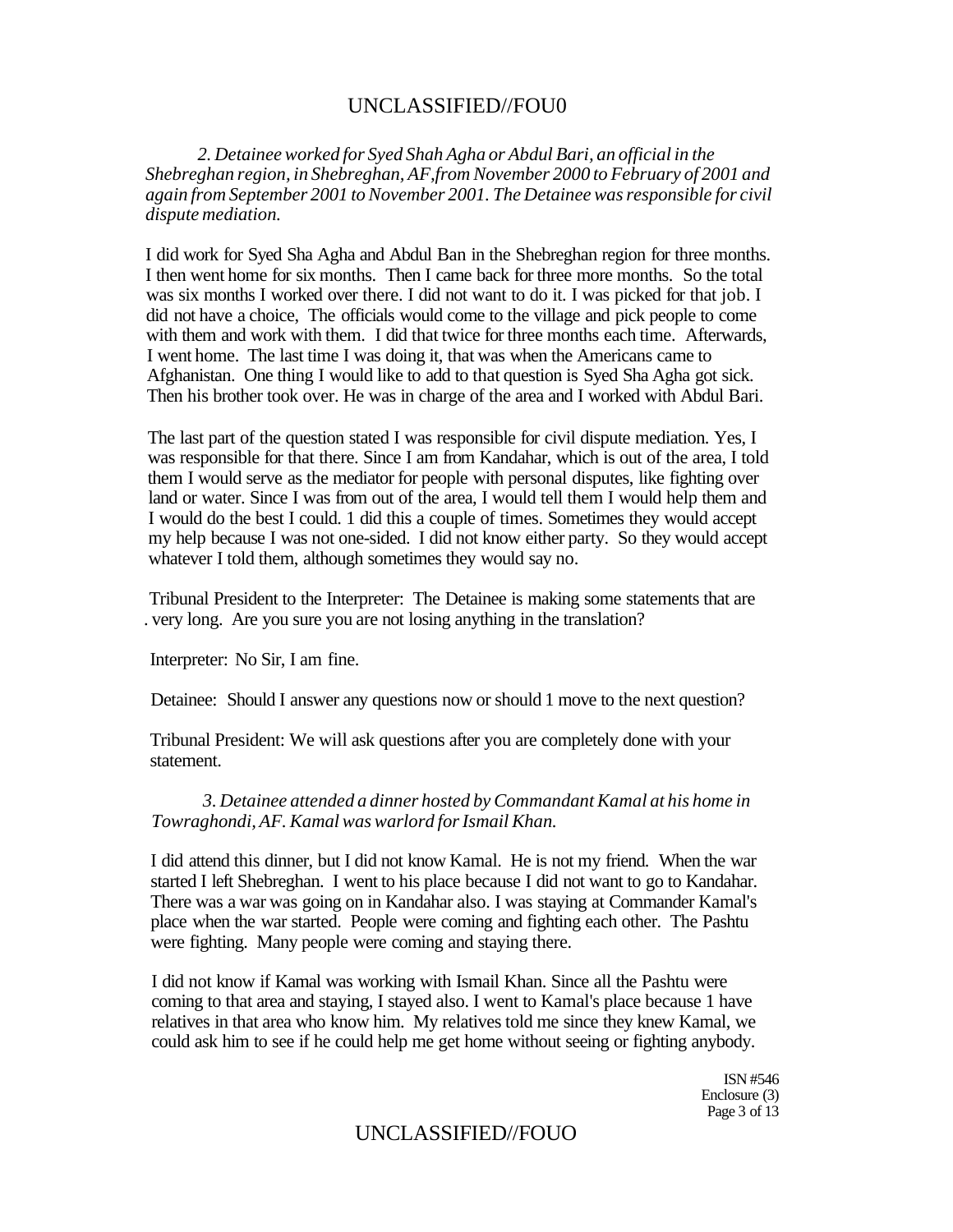Everybody was fighting at that time. I went with my relatives to Commandant Kamal's place to live there. Commandant Kamal stated it would not be a problem and he would help us. He also stated that he took money and property from many people coming from different areas to stay with him. But since I knew people living in his village, he said he would help me. I went there that evening to stay that night.

That night I stayed with Commandant Kamal. The next morning, Commandant Kamal was supposed to hand me over to some person he knew who was supposed to help me get back to my home. Instead, he took from me 300,000 Pakistani Rupees, my watch and everything I had in my pockets. Then he placed me in a jail for fifteen to sixteen days. After that I was handed over to Warlord Ismail Khan. Ismail Khan took me to Kandahar and 1 was placed in another jail. After the Kandahar jail, I was handed over to the American Government. I was then brought here, spending my life in Cuba.

The Detainee skipped to item 3.a,5 on the Unclassified Summary **of** Evidence.

### *5. Detainee surrendered to Northern Alliance forces in November of2001.*

I do not agree with this point. I did not surrender to the Northern Alliance. 1 did go to Commandant Kamal to stay with him that night on the promise that he would help me go back to my home village. I do not know if this was a surrender or not. I thought surrender meant you go to someone and say "take me with you," and you give everything to the person. I did not do that. I went there so Commandant Kamal could help me and send me back home. But instead Commandant Kamal put me in jail. I did not surrender.

After that, Commandant Kamal gave me to the Warlord Ismail Khan, It was not a surrender. What happened to me in jail, I am not sure if I should tell the Tribunal, but theybeatme. When Ismail Khan put me in jail, it was hard times. I don't know if it is important to the Tribunal, but I wanted to tell you that part.

### **After completing his response to item 3.R.5, the detainee went back to item 3.a.4, which he** had **previously overlooked.**

### *4. The Detainee acquired a rifle from a Mujahideen fighter, Abdul Ghqfar.*

I do not know this person. 1 do not know Abdul Ghafar. I do not know if he is working with the Americans or against the American Government. I did not have any rifle or any type of weapon from this person. If the Tribunal can explain this question to me in detail - who is this person, where or when - then I might know something. But with that point, I totally disagree because I cannot remember that person.

Tribunal President: That is fine. We have no further evidence.

ISN #546 Enclosure (3) Page 4 of 13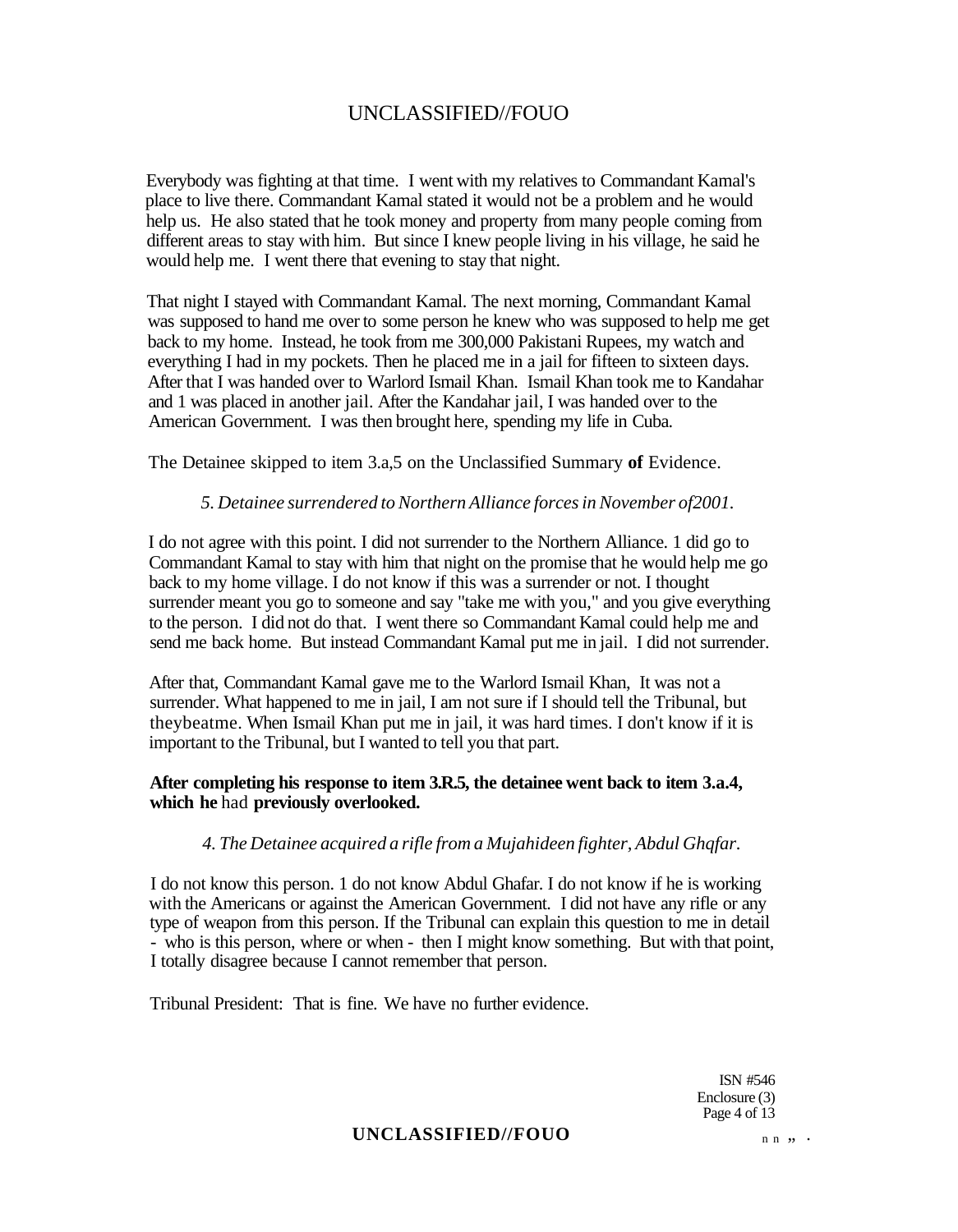Detainee: I did have one rifle at my house. It was my uncle's. I did use it sometimes to fire at a wedding or celebration. The rifle was not mine. I do not know where they got this accusation - that I got a rifle from Abdul Ghafar, a person I do not know. I know no person by this name. They said he was a Mujahideen fighter. At that time, that is when the Russians were there. Everybody was fighting the Russians. Look at my age. I was not in a position that I would go and get a weapon from somebody. That weapon was not mine. If they said I had a weapon at the house, then it belonged to my uncle. Can I say something else? I remember some more stuff.

Tribunal President: This is your time.

Detainee: One thing I can assure you of - and you can go back to Afghanistan to my village and find people that know me -1 did not fight Americans, or any of their allies. I have not fought with any other person before. Three years before the US came into Afghanistan, I may have used the weapon at the house to fire at a wedding or any other celebration. The whole time, no one can say I fought any person or any army, either the Americans or its allies or the Massoud. I did not fight

As for Al Qaida, Americans spied on us in Afghanistan and your people are here in the jail. They can find out that I had never seen an Arab in Afghanistan. I did not see an Arab until I came here. If they were with Al Qaida or working with them, I didn't see "them. The only time I've seen Arabs is here in jail. That was the first time I saw any Arabs. Before then, I'd never seen any Arabs in Afghanistan.

I am from Kandahar, Afghanistan. The only time I went to other places was when I was sick and I went to Pakistan. That is the only time, other than that, nobody can prove I went somewhere else. I was in Afghanistan, I was born in Afghanistan, and I grew up in Afghanistan. And as far fighting against somebody, I can assure the Tribunal - if anyone has any proof against me, any person who may have seen my picture and stated I was the person that fought with or against them -1 can take any punishment for that. I can go and take a polygraph if the US Government wants me to. It can prove that I am telling the truth. I am ready for that. Any person you can bring, if they have evidence against me, I will face them and answer those questions.

I like the Americans. I like the new Afghan Government I answered that before and I can answer it again now. If you cannot trust me, you can put me on any kind of machine. I can take a polygraph and you will see me answering the questions and that I am telling the truth. I liked Americans before. I did not even know when 1 was in Afghanistan which side was America; either north, west or east If I did not know them before, how could they be my enemies? Right now, they are not my enemies like some people in the cell are saying. They describe what the American Government did to them or what they are going to do. I am not like that. I am happy with Americans. They are good. They are helping our country. I can answer any questions at any time, and you can check that on the machine.

> ISN #546 Enclosure {3) Page 5 of 13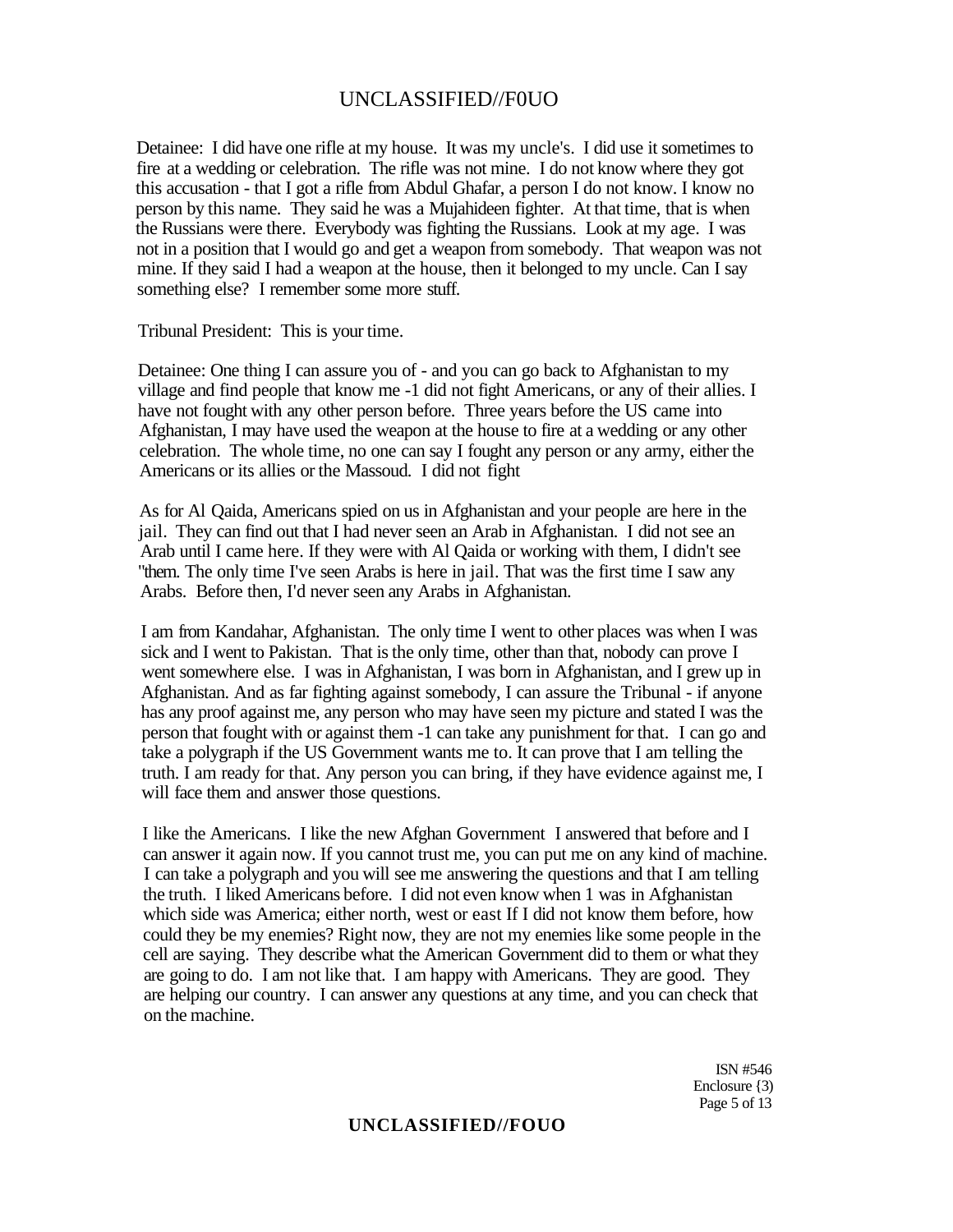The time I spent with Syed Sha Agha, the two months at a time twice; and then the second time, where it was three months at a time; I did that time but I did not volunteer. They picked me for that. At that time, the officials were coming to the villages and picking people to go with them to spend two to three months. Sometimes they would take one hundred and fifty to two hundred people from a village at a time for two to three months. If you lived there, you did not have any choice. Once the American Government came, all those people that did that time, they turned around and fought against the Taliban. Because they were tired of the Taliban, and the Taliban forced them to work for them.

I needed to go and work to support my family, Why should I go and fight or help the Taliban and fight for nothing, when I have a family? I don't think any wise person would go and fight while his family is starving. I did not volunteer. They came and took me by force. Like when I was in the jail in Afghanistan, 1 told my interrogator in the beginning what happened to me and what Ismail Khan did to me. I am sure he (Ismail Khan) is not a friend of the US and mayhe the US realizes it now. He is playing with them now, but at the time he was not. I told them everything along with stories of what happened in the jail. I told them how we were beaten and how we did not have any rights over there.

In Cuba, the way the American Government treats us, we like them. It is humane, they give us our rights. I trust the US Government and I trust this Tribunal. I am sure whatever decision you will make, I will accept it. I hope you will go by the truth and you will look at all the evidence. In Afghanistan, it was different than all of this. It is a lot different than what I was facing in Afghanistan. In Afghanistan in Ismail Kahn's jail, how they were treating us. They were asking us questions, but they would not listen to us. Over there, when the interrogator told me to answer all the questions, I did. When the time was done we would go back. But it is easier here than what we were facing in Afghanistan.

Tribunal President: Muhibullah, does that complete your statement?

Detainee: Yes, I am done now. I can answer questions. But after your questions, I would like to make one request, I told my Personal Representative, and he said I could make this request to the Tribunal.

Tribunal President: Okay, do you want us to do that after questions?

Detainee: Yes, I would like to do that after the questions. It is just a request

Tribunal President: Personal Representative, do you have any questions for the Detainee?

Personal Representative: No, Sir. I have no questions for the Detainee. Ijustrequest that he tell you what his request is now.

> ISN #546 Enclosure (3) Page 6 of 13

#### **UNCLASSIFIED//FOUO**

uoms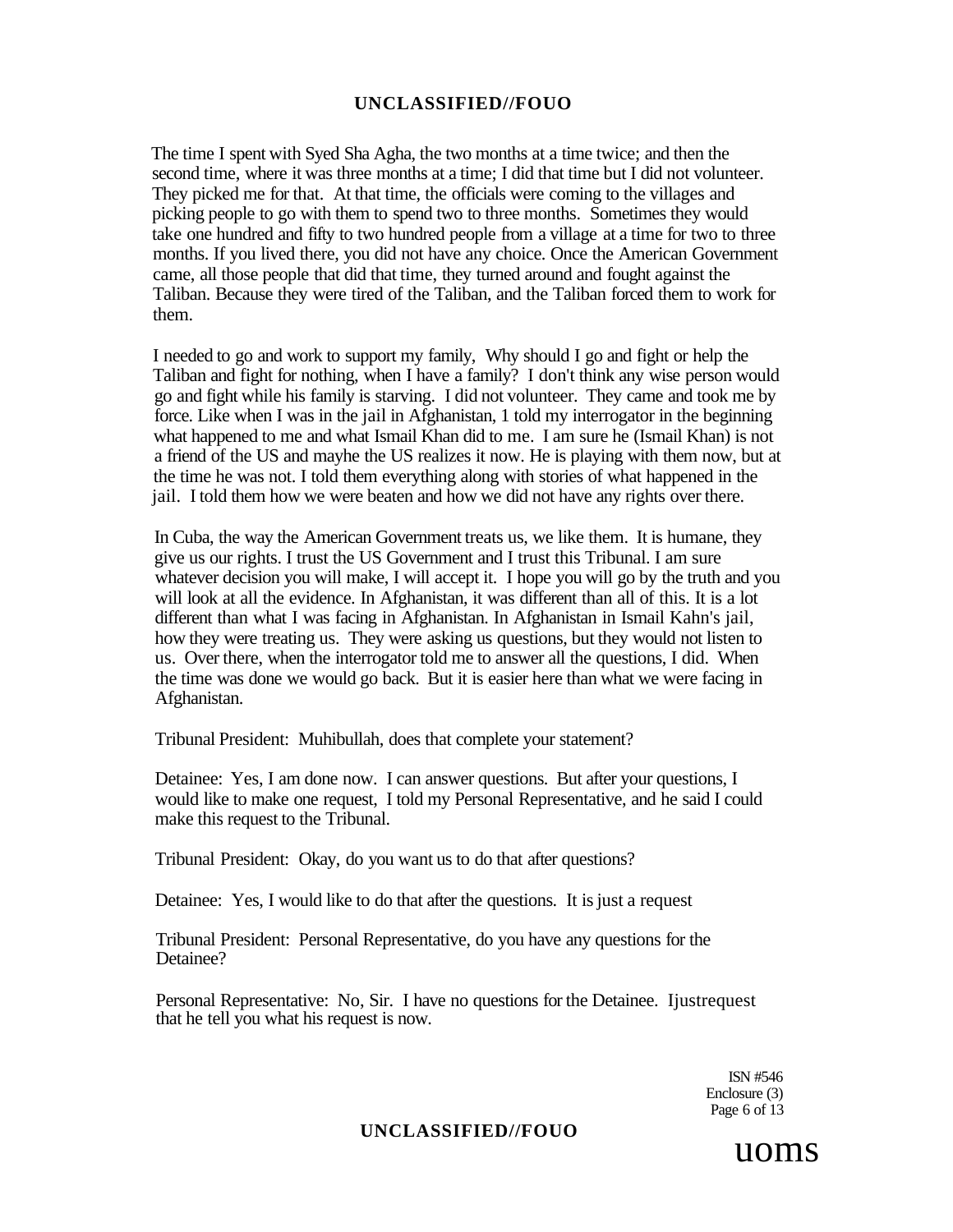Detainee: Should I make the request now?

Tribunal President: It's your choice. The Personal Representative recommended you make it now. I will give you an opportunity after all the questions to present any last evidence that you have. You will get another opportunity.

Detainee: Then I will say it at the end.

Tribunal President: Recorder, do you have any questions for the Detainee?

Recorder: No Sir, I do not.

Tribunal President: Do any Tribunal Members have any questions for the Detainee?

Tribunal Member: When you worked for Sha Agha or Abdul Bari after the September 11<sup>th</sup> attacks in the United States, what were your duties?

Detainee: I was doing the civil dispute mediation for them. The people told me what happened in the United States. I was helping people solve their problems when they brought their matters to me.

Tribunal Member: So that was the only duty you had, simply being a civil dispute mediator?

Detainee: That was the only thing I did.

Tribunal Member: Did you carry a weapon at all during that time period?

Detainee: No, I did not have any kind of weapon.

Tribunal Member: Was Syed Sha Aghad or Abdul Bari, at that time period, were they Taliban leaders?

Detainee: Abdul Bari was the brother of Syed Sha Aghad. Yes, they were working for the Taliban. They were not working for the Northern Alliance because they were in the Taliban area.

Tribunal Member: Were they military leaders, or were they some sort of Government leader in the village?

Detainee: They were Government officials in that area.

Tribunal Member: Did they control or command any Taliban military forces?

ISN #546 Enclosure (3) Page 7 of 13

UNCLASSIFTJSD//FOUO  $00^{0.214}$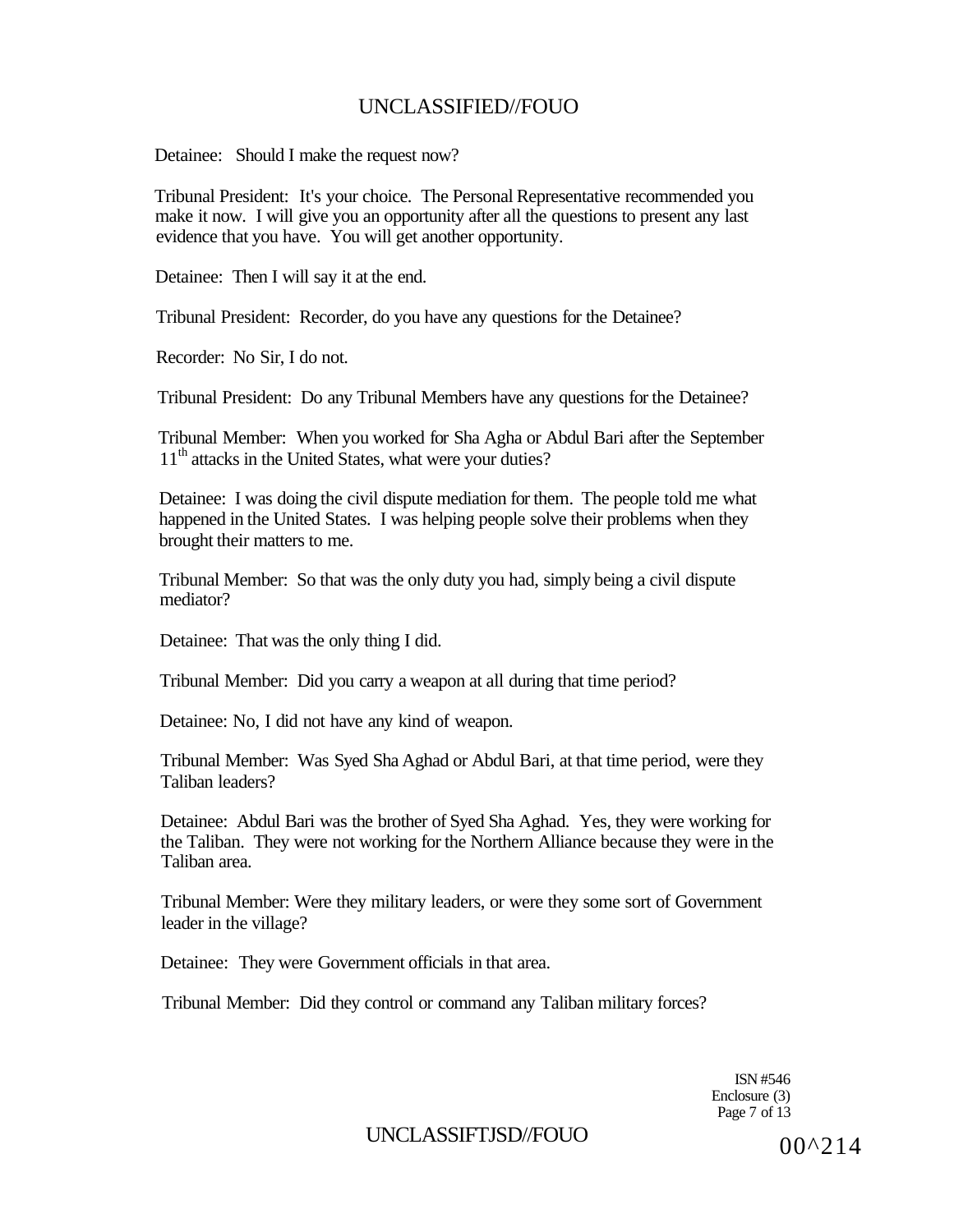Detainee: I was far from this area. They were in one area, and I was working in a different area which was under another commander, Mula Sattar. Abdul Bari was a government official, and I am sure he would have some people, like bodyguards, and use them. But I did not see them personally. 1 was not in that area under him, so I could not see.

Tribunal Member: In the area where you were working, were you a part of Taliban forces?

Detainee: I did that job because talking between two people, they would solve their dispute. It was a good thing in our village and that is why I did it. To help make peace between people fighting. The other thing I did, the guard duty, was because it was an easy job and I told them I could do that. Those are the two things I did.

Tribunal Member: When you did the guard duty, you were issued the Kalashnikov for the time you stood guard duty, then you would give it back at the end?

Detainee: The weapon did not belong to me. But 1 did that guard duty when I was in Kabul, not Shebreghan, My guard duty was not every night, but every second night. When I was doing guard duty, I would get the weapon. When I would finish my duty, then I would give the weapon to the next person. I was carrying the weapon during the guard duty time, but it was not assigned to me.

Tribunal Member: I want to make sure I am not confusing two time periods. Right now, I am only asking about after The September  $11<sup>th</sup>$  attacks. So it is your very last period when you were working with the Taliban officials. Were you doing guard duty at that time also?

Detainee: No. The guard duty, I did it in Kabul. After the September  $11<sup>th</sup>$ , 1 only did the civil dispute mediation.

Tribunal Member: During that time, were there Taliban soldiers with you?

Detainee: No, there were no soldiers with me at that time. And I was in a different area when I was doing this. This was so people could trust me, that I was not taking anyone's side.

Tribunal Member: Was Commandant Kamal a member of the Taliban?

Detainee: Kamal was working for Ismail Khan. Actually he was a thief. **[It is not clear whether "he" refers to Kamal or Ismail Kban.l** He is not a commander or anything anymore.

Tribunal Member: Was Ismail Kahn Taliban at the time?

ISN#546 Enclosure (3) Page 8 of 13

### **UNCLASSIFIED//FOUO**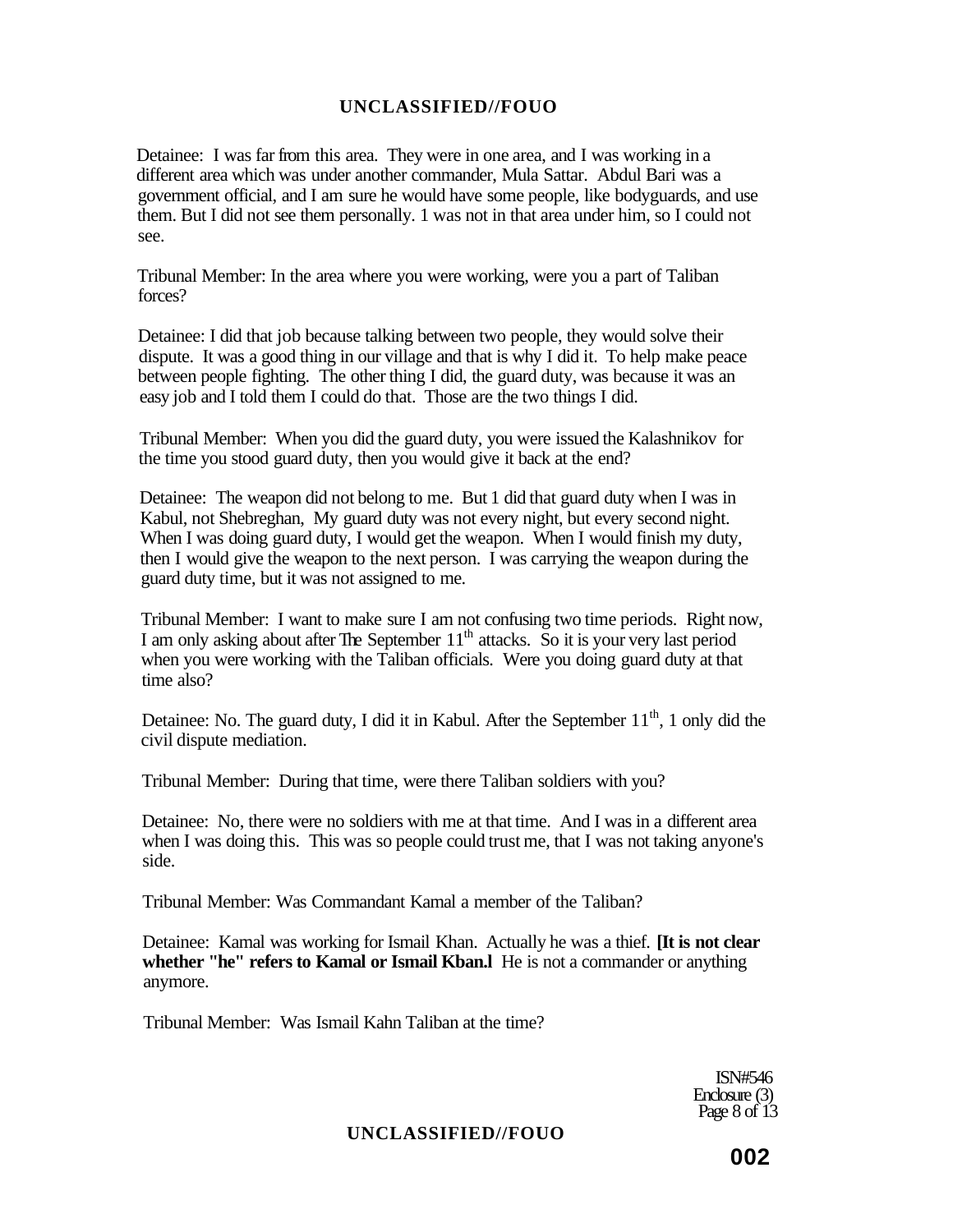Detainee: Ismail Kahn was against'the Taliban. He was not with the Taliban. The whole story with that is, in that time, the Taliban captured him. Then he got released. So Ismail Kahn started fighting against the Taliban. So basically he was against the Taliban.

Tribunal Member: So when you attended that dinner that was hosted by the Commandant, he was working for someone who was against the Taliban?

Detainee: Yes. They were against the Taliban because they were against the Pashtu speakers. Kamal and Ismail Kahn were catching the Pashtu speakers. Since the Taliban were Pashtu speakers, Kamal and Ismail Kahn were against the Taliban. They were thinking every Pashtu speaker is a Taliban.

Tribunal Member: Anytime after the September  $11<sup>th</sup>$  attacks in the United States, did you carry a weapon?

Detainee: No. Never. Even before that, the only time I carried a weapon was when I was doing guard duty in Kabul. When I was staying with Kamal, there were other people there. Those people were carrying AK-47s. I did not have any weapons.

Tribunal Member: In the area in Shebreghan, was there any fighting going on between Northern Alliance and Taliban forces? After September 11 ;\*

Detainee: I did not know anything about any fighting at that time. I did not see any fighting. The people there, they were not fighting or saying anything about fighting. I did not see any fighting. The question you had asked at that time, who was fighting who? Can I ask if it was the American bombers were fighting Taliban, or the Americans were fighting the Northern Alliance?

Tribunal Member: In Shebreghan, was there any fighting and if so, who was it between after September  $11^{\text{th}}$ ?

Detainee: No. I have not seen any fighting. Nobody said anything if there was a fight in that area. I do not know if any group was fighting.

Tribunal Member: I think that's all I have. Thank you.

Detainee: You are welcome.

Tribunal President: You mentioned at one point, you were not recruited. You were taken by force and that groups in Afghanistan were fighting. What were the groups that were fighting each other?

Detainee: I think there was no foreign Government at that time. So it must be Massoud or Dostum or from the Northern side. The Taliban were probably fighting those guys and needed people to help them. The Americans were not there at that time.

> ISN #546 Enclosure (3) Page 9 of 13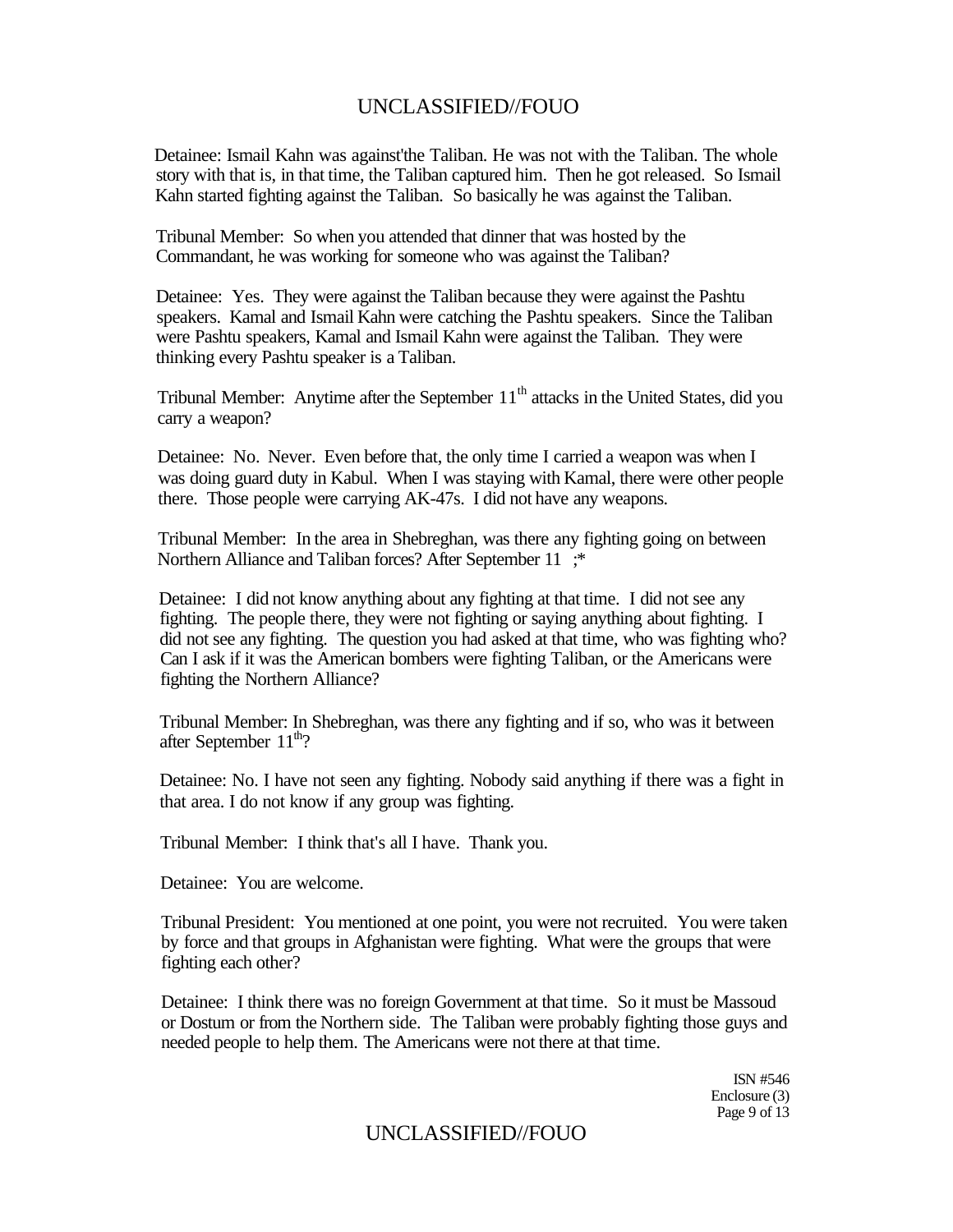Tribunal President: What group forced you from your village to work for them?

Detainee: It was the people working for the Taliban Government. Itwastheirjobtogo to different areas and pick people from villages. They would train them to help them.

Tribunal President: Did you receive any military type training from this Taliban support group?.

Detainee: No, I did not receive any kind of training. The only thing I did was work with Syed Agha in Kabul. I helped him with cooking and cleaning. In the nighttime, I helped him with guard duty. But I never received any kind of training.

Tribunal President: When you answered question three, you said you stopped with Kama! when the war started; and then in one point you said the fighting was all around you. Who was the war between?

Detainee: It was not a fight. I heard on the radio that those guys, those people were Pashtu speakers. They were going to different villages getting the Pashtu speakers. They were taking stuff from them and from their houses and making them prisoners or in the future using them as prisoners. Those guys - that group - actually were going to different locations and bringing people everyday from different areas and putting them in prison. Those people are Pashtu speakers.

Tribunal President: Who were the Farsi speakers and who were the Pashtu speakers? Are they from different countries? How do we separate them? By country? By religion? Are we talking Taliban verses Northern Alliance? Who are the Pashtu and who are the Farsi?

Detainee: At that time, Ismail Khan and Kamal were Farsi speakers. Not every Pashtu was working for the Taliban Government. Most people were Pashtu speakers in the Taliban Government. Those guys were just capturing the Pashtu speaking people. Just because they were from the north and spoke Farsi. That's why there was fighting between Farsi speakers and Pashtu speakers.

Tribunal President: So the Farsi speakers were from the north. Were they the Northern Alliance?

Detainee: Northern Alliance were Farsi speakers. That difference happened in President Najeeb's Government time period. People were divided on language based on who is Pashtu and who is Farsi speaker. From that time until now, people are fighting. The north is speaking Farsi, and other people from east are speaking Pashtu. They do not like each other.

> ISN #546 Enclosure (3) Page 10 of 13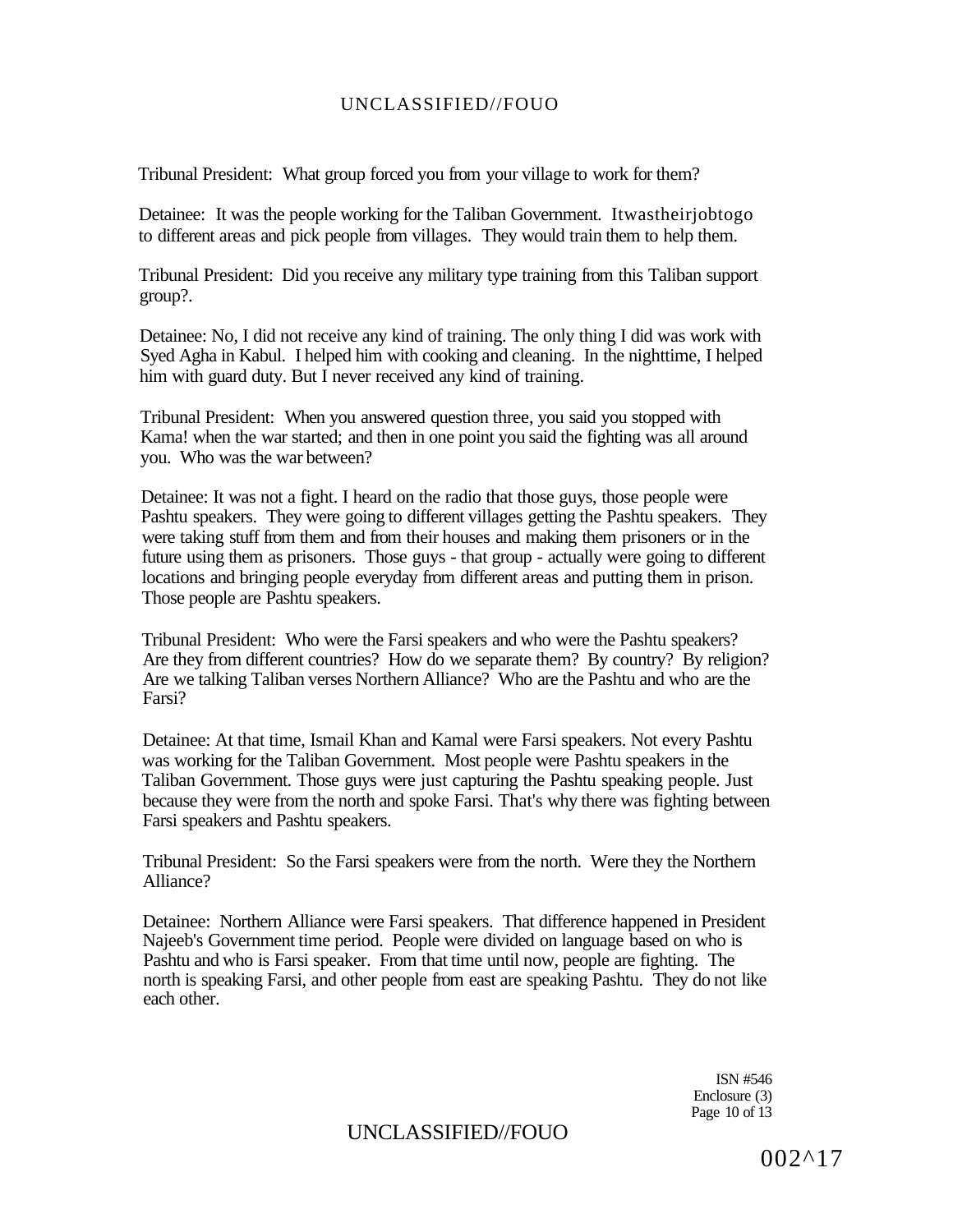Tribunal President: So when you said that the fighting was all around you, you meant the Northern Alliance came into your area to round up the Taliban or the Pashtu speakers?

Detainee: I did not see any Northern Alliance or Massoud or those kinds of people. But Ismail was also Farsi speaker, and 1 am sure he was helping the Northern Alliance. They were trying to catch the Pashtu speakers.

Tribunal Member: Were Ismail and Kamal from the area where you were assigned and working as a mediator? I think it was Shebreghan.

Detainee: Shebreghan is so far from Herat [Inaudible] in Afghanistan. Ismail Kahn and Kamal, that area of Herat was under them. When I was in the jail, that was the First time I'd seen that area of Herat, under their jail. But Herat is far from Shebreghan. Shebreghan was not under their control.

Tribunal Member: I just want to understand, if Kamal was a Farsi speaker and someone who would be hostile to Pashtu speakers, why would you and your relatives go to Kamal to ask for help?

Detainee: I knew Kamal was a Farsi speaker, hut my relatives were living in that area and said since they had been living in that area for a long time, they knew Kamal. Kamal was a Farsi speaker, but he could still help me because of my relatives. They knew each other. They took me over there to Kamal. When I went mere, Kamal took all my money and everything, and I ended up in jail.

Tribunal Member: Are your relatives Farsi speakers?

Detainee: My relatives are Pashtu speakers. In that area there were a lot of Pashtu speakers. They call it koochi. Koochi means they go in one season to one area, and when the season changes, they move to a different location.

Tribunal Member: When you said you did not voluntarily go to join those forces but were picked by force; by what means or force did they use? Did they threaten you or anything like that?

Detainee: They were in the Government They would ask that we had to provide one person out of every ten houses. This type of thing has been going on since King Zahir Shah died. When he was the king, he would ask people for service in the military. After that regime ended, the practice continued with President Najeeb, and into Taliban times. We know this is the rule. When a village is told they need so many people per house or from the village, we had to provide those people because they were the Government officials.

Tribunal President; Muhibullah, do you have any other evidence to present?

ISN #546 Enclosure (3) Page II of 13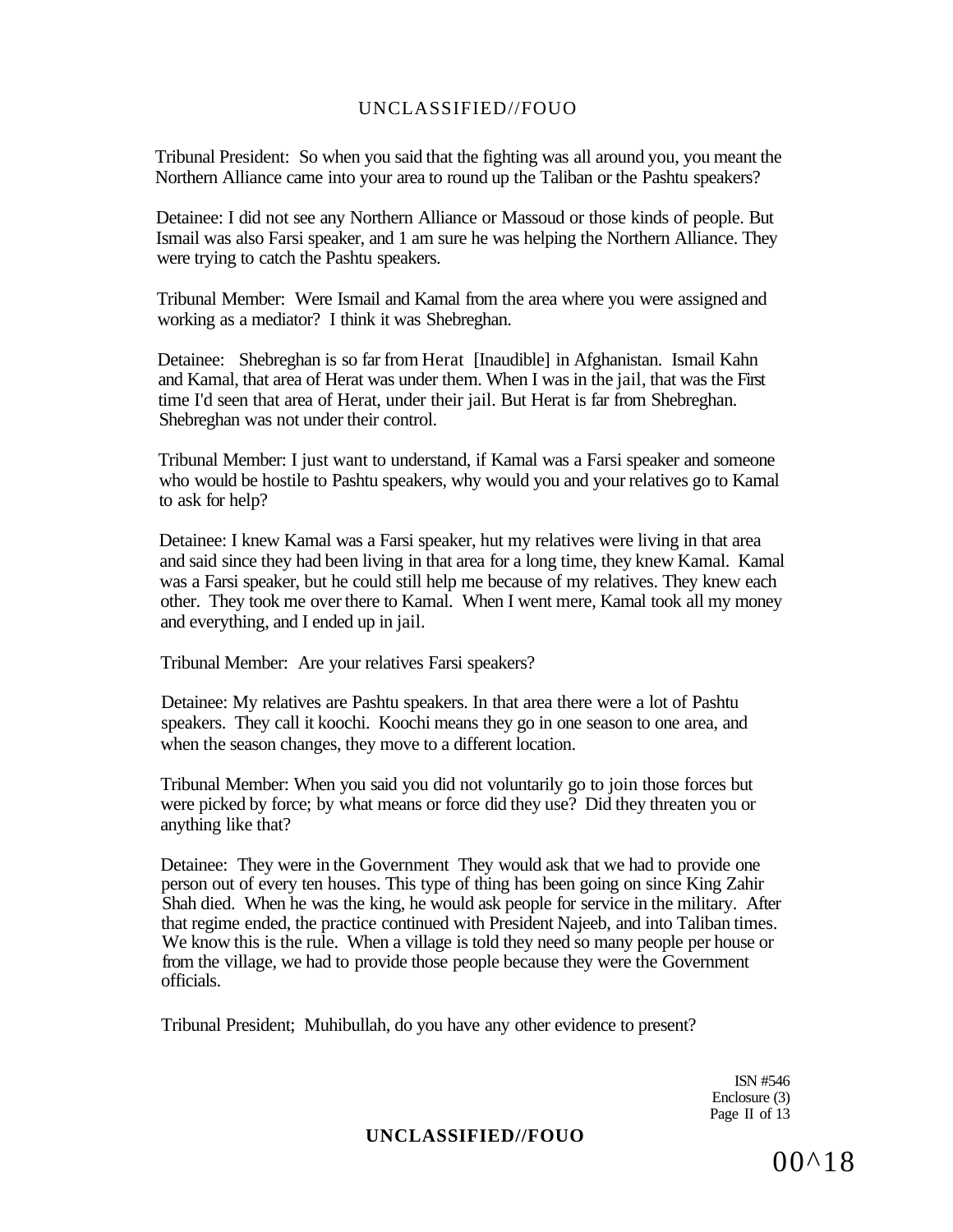Detainee: I answered those five questions. If any one has any other questions, I will be happy to answer those. I do not have any evidence here in Cuba, but I do know people back in my country, Afghanistan, that will tell you I went by force there. I did not volunteer. I did not fight in my life against anyone. You can bring them here. I cannot bring them here. But I can tell you a lot of people back home, and they can tell you all those things about me.

Tribunal President: Okay. You mentioned earlier that you had something more you wanted to say. Was that your statement there?

Detainee: No, but I do have another request It was just those five questions and I disagreed with the last two questions. They were wrong. I did not know Abdul Ghafar and (he Tribunal can ask me questions on it. Regarding the last question, I did not surrender to the Northern Alliance. You surrender when you are fighting and there is somebody behind you or you cannot fight anymore. You surrender yourself. There was no situation like that. That was not the case. So the last two questions, I do not agree with them. I agree with the other three but we already talked about those other three questions.

Tribunal President: Be sure to understand this is your last chance to speak. So if you have a statement, or more statements, they need to come out now.

Detainee: Those five questions, I answered them. If the Tribunal trusts me that I tell them the truth, it is good. If you want me to take an oath and answer questions again, I will say everything I said is true. I can do that to make sure the Tribunal knows I am telling them the truth. **[Offering to take the oath was the request the Detainee referred to earlier,** as **confirmed by the Personal Representative.]** Other than that, I do have people at home and they can tell you the same thing. That I am innocent. I have never done anything wrong. That is all I can say about those persons. I did not fight Americans or its allies. I did not even know before which side was American when I was living in my village. How could I not like Americans when I did not even know them?

Tribunal President: Okay. Personal Representative, did you discuss the witness process with the Detainee prior to this?

Personal Representative: I discussed the witness process with the Detainee prior to the proceedings.

Detainee: I know the whole process. But I just wanted to make sure that if the Tribunal needed names of people they may want to call, I can give you those names. Otherwise, I answered all those questions truthfully. If you accept my answers, that is fine. If you want me to swear, I can swear also.

Tribunal President: We will not swear you. You have already gone on the record saying you did not want to make a sworn statement. We have proceeded and gotten past that.

> ISN #546 Enclosure (3) Page 12 of 13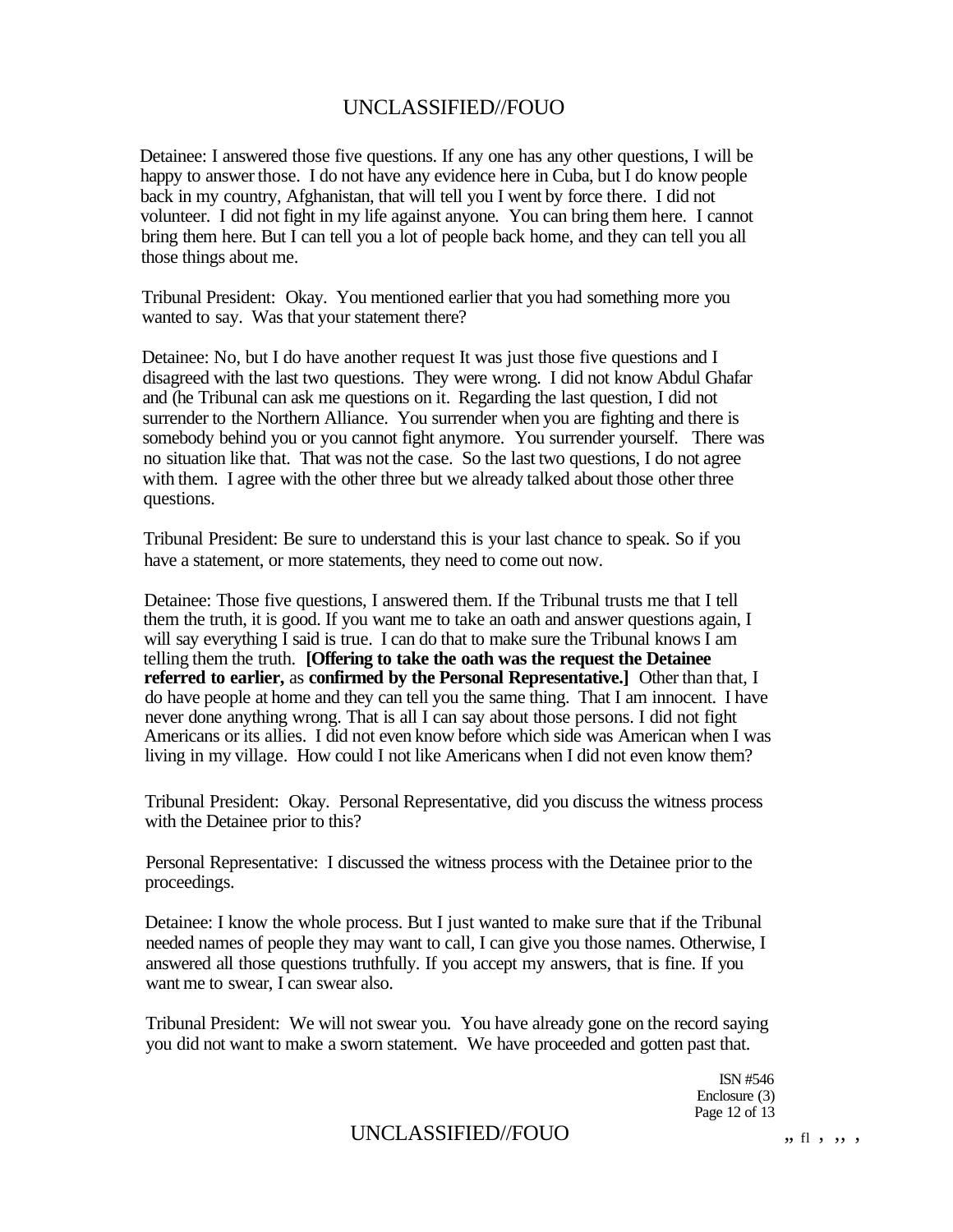We are not going to re-address that. The witness issue was discussed during the interview process, so we are not going to discuss that now. If you have more to add to your statement, then that is fine. But we understand what has been said so far. We have that on the record and we have taken good notes. We will use this in our deliberations.

Detainee: So the decision will be after the hearing and you will consider everything.

Tribunal President: Yes, and you will hear more about that as we continue on.

Detainee: Okay.

Tribunal President: Personal Representative, do you have any additional evidence to present?

Personal Representative: No, Sir. I have no other evidence to present to the Tribunal.

Tribunal President: Recorder do you have any final questions for the Detainee?

Recorder: No Sir, I do not.

Tribunal President: Any Tribunal Members have any final questions for the Detainee?

Tribunal Members: No, Sir.

Tribunal President: All evidence having been provided to this Tribunal, this concludes this Tribunal session.

### **AUTHENTICATION**

I certify the material contained in this transcript is a true and accurate summary of the testimony given during the proceedings.



ISN #546 Enclosure (3) Page 13 of 13

**UNCLASSIFIED//FOUO on aim**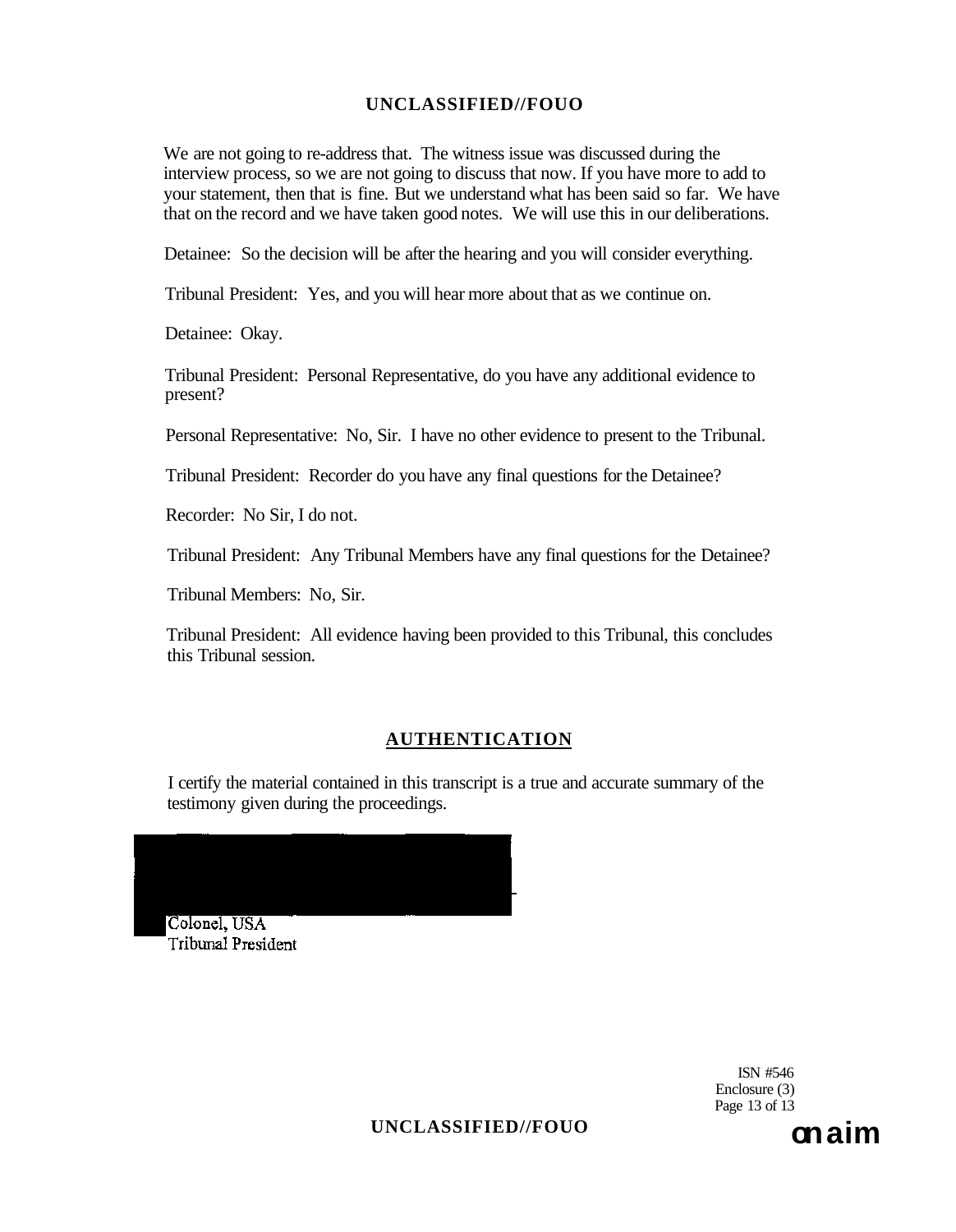#### **Summarized Sworn Detainee Statement**

*The Tribunal President advised the Detainee that one of his requested witnesses was not relevant to the Detainee's classification as an Enemy Combatant, and his other two witnesses were denied because they were not reasonably available.* 

Detainee: Why are the witnesses I requested not allowed?

Tribunal President: Two of them are considered not reasonably available.

Detainee: How can we get the truth if they are not here?

Tribunal President: They are not here, although we will be willing to hear your oral statement.

Detainee: How would you like me to start?

Personal Representative: The Detainee requested I state the evidence and his response to the evidence on the Unclassified Summary and then the Detainee will elaborate. If the Detainee has any corrections to his statement, he can make them at that time.

Paragraph 3, [The Detainee is a member of the Taliban and al Qaida.] First of all I am not a member ofthe Taliban and I'm not a member of al Qaida. I'm a businessman, Ihave two stores. In one store, I seil plastic flowers. In the other store, I rent furniture and dishes for special occasions. I am a missionary; I go house-to-house, village-to-village spreading my religion.

Detainee: Americans attacked Afghanistan ten days before my year in the mosque was complete. If I would have been home when the Americans attacked my village, I would have been actively involved against them, but I was away from my village. Three months prior to the Americans arrival, the missionaries had a big meeting in our village. The Taliban came in and tore down our tents and speakers. They didn't want us to have the meeting. Right now the Americans are there and we can now do those types of things. The Taliban told us we were not strong because we weren't fighting against Americans. Therefore, the Taliban gave us a hard time. The Taliban was upset because no one attended their meeting and people from all over attended our missionary meeting.

I have never been a part of or had ties with the Taliban or al Qiada. You will have to show me that you have proof that I am a member ofthe Taliban.

Regarding paragraph 3.a.l, [Detainee was possibly identified as an al Qaida associate, planning landmine attacks in Khost, Afghanistan.] This is not true. On this allegation, there is one prisoner named Obaidullah that can refute this allegation. The authorities found landmines in his house, The authorities didn't find any landmines in my possession. I have not laid any mines. J have nothing to do with mines. Obaidullah was my business partner for two months about seven months before my capture. I am not at

> ISNS975 Enclosure (3) Page 1 of 7

# UNCLASSIFIED / FOUO  $A/\gamma n$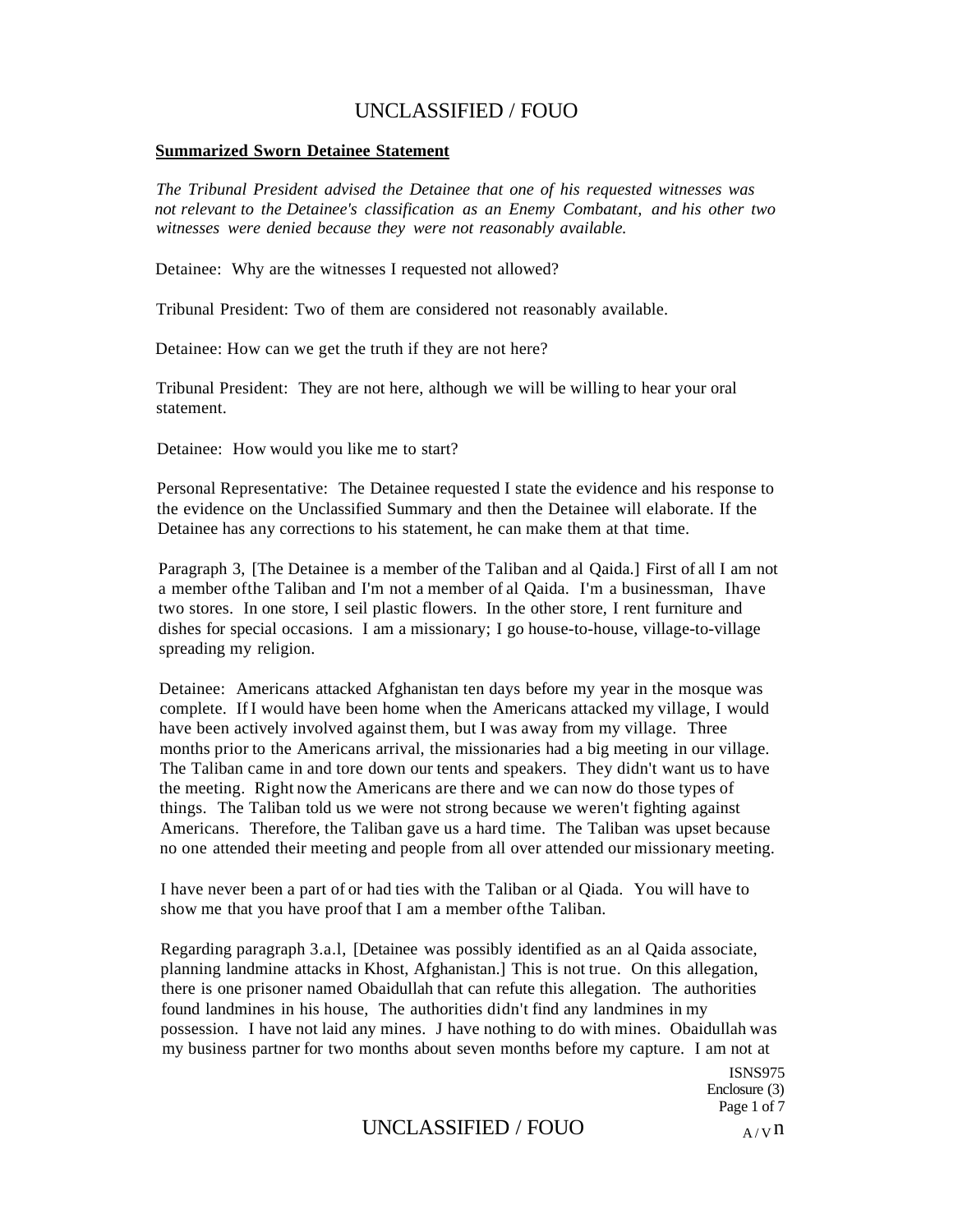all responsible for that and had nothing to do with it. If I can get him at the Tribunal, we can clear this up once and for all. We broke our partnership because of a dispute over money. He owes me 80,000 rupees and claims to owe me only 60,000 rupees, so we broke off our partnership.

Detainee: Obaidullah has been unfair to me. The court should have him here so I could talk to him face-to-face. I would ask him questions on what he had and how he got it and why I had it. He could answer my questions. I will go to any camp. I just want the tram about what he has said. I would be happy if Obaidullah came in here and told the truth and it satisfied you. I again ask the court to bring Obaidullah here. Without him, the truth will not come out. Afghani people are use to getting someone in trouble over nothing.

Paragraph 3.a.2, [Detainee was possibly identified as a person likely to have communicated with Arab al Qaida members operating in Peshawar, Afghanistan, and working directly for Arab al Qaida in the Khost province.] This is nonsense. I'm as far from this thing as the ground from the sky. I never knew any Arab, never talked to any Arab, I have no association with any Arab. I'm shocked to hear the allegation. It is totally false.

Detainee: If you are associated with or work for someone of course you have a title, such as a cook. I was always busy with my business and didn't have time to become involved with al Qaida. 1 was never part of al Qaida. Al Qaida is gone; it isn't in Afghanistan anymore. This allegation is totally false. You don't have any proof that shows I was part of al Qaida, because I wasn't.

I went to Peshawar to take merchandise. The shopkeepers name was Momtaz.

Paragraph 3.a,3, [The Detainee recruited others to lay mines that would harm American and Afghan forces.] I'm so far from this thing. When the Americans came to Afghanistan, I was in Jalalabad for almost one year to do my duty to bring people to the religion. I went to the Lalpora district, Gushta District, Batikud District, Kuth District, and Kanikhil District to spread the religion.

Detainee: I wasn't in Khost for almost a year because I was out spreading religion. You can ask anyone in Khost.

[Detainee requested the Personal Representative re-read the allegation {3.a.3} from the Unclassified Summary.]

Detainee: This is totally false. I was a missionary and I don't deny that. As far as I know, it is not illegal over there and it's not illegal in the United States. The United States has rules and principles that you can. preach anywhere you want to. I am uneducated and haven't gone to school. The only thing I have learned was from the Koran and that is what I preached. There are six principles I preach. It has nothing to do

> ISN #975 Enclosure (3) Page 2 of?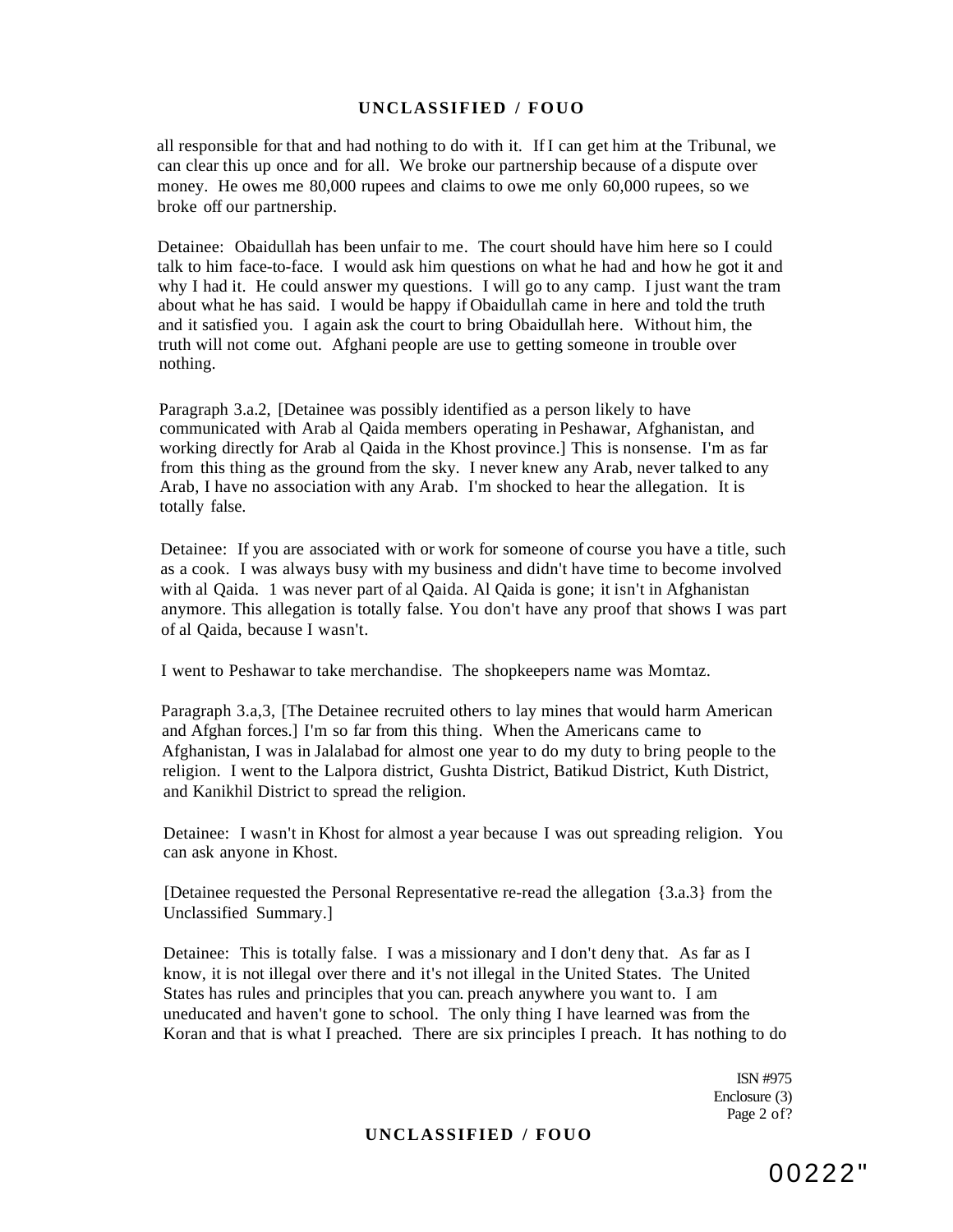with terrorism or Jihad. I told people to pray and read their Koran. If I talked against the United States, show me the proof.

Paragraph 3.a.4, {The Detainee offered to pay others to lay mines that would harm Americans and Afghan forces.] This is totally incorrect. Find one person I paid or offered to pay to plant a mine. There are none. There is no proof.

Detainee: Four months prior to my capture, 1 borrowed 78,000 in Pakistani currency from my cousin. I wanted to use the money for business. I borrowed the money to go to Pakistan to buy goods to sell in Afghanistan. Twice 1 bought merchandise for my shop with that money. I made a profit of 9,000 in Pakistani currency. I gave my cousin 4,500 rupees of the profit. If I had so much money to give to people, why did I go to my cousin and ask for money to make money? I worked very hard earning the money by traveling around buying the merchandise and bringing it back to sell. My cousin sold land. After he sold the property, he gave me additional money so I could work with the money and split the profit with him. My cousin didn't do anything but sit at home and make a profit. My cousin is (inaudible). Before I was captured, I had his money in my shop. I'm not sure if it is still there or if it was given back to him. 1 don't know what the story is. My nephew can verify my story and if the money is still there. I'm not stupid. I didn't have money for food. I wasn't going to go over there and give people money to do something. If you tell me I did that, then provide me the proof. I can give you the address of my nephew,

Paragraph 3.a.5, [The Detainee was arrested by the Pakistan Police authorities on 13 August 2002 at the Khurgi, Pakistan checkpoint. In the Detainee's possession was a Thuraya Satellite telephone, 2700 United States Dollars, 3,600 Pakistan Rupees, and 70,000 Afghan Rupees.] I have a store in Khost. I was going to Peshawar, Pakistan. On my way to Peshawar, there was a small city named Miramshaw. I met a person named Abdullah Wazir. I knew him six years ago. We were in the same van from Miramshaw to Peshawar and I was in the front seat. My friend, Abdullah Wazir»was in the middle of the van. Between the two cities, there was a checkpoint with the Pakistani police. We stopped at the checkpoint and then they opened the door and asked three people to come down and be checked. My friend Abdullah Wazir was one of the three chosen that was checked. As he was getting out of the van, he handed me something, I didn't know what it was, I thought it was a camera. The police saw him do this so they told me to get out of the van as well. The satellite phone was not mine. When they searched Abdullah Wazir, the money was with him, not me. It was all his money, not mine. I had 3500 Rupees with me.

Detainee: 1 wish Abdullah were here so he could tell you what happened. I didn't know about the satellite phone, even a minute prior (inaudible), I wasn't aware of anything. I didn't know he had those things or that he was going to give them to me. You should ask Abdullah the questions regarding the cell phone.

Paragraph 3.a.6, [A doctors examination of Detainee's hands indicated that extant scaring appeared to be caused by explosives.] I burned myself when I was two years old on a flat

> ISN #975 Enclosure (3) Page 3 of 7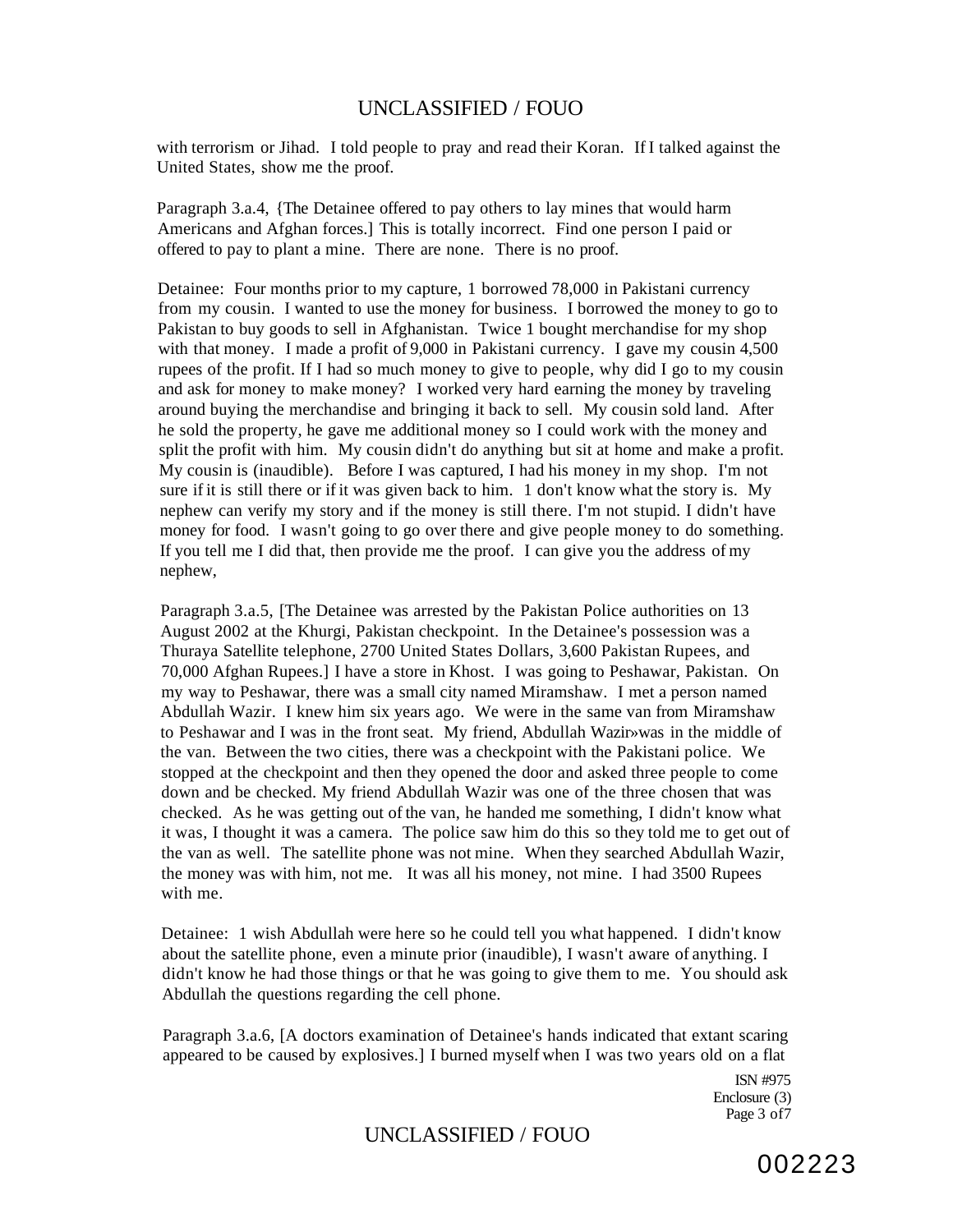stove, not with explosives. My aunt, my cousins, my brother can verify this. If it were with explosives, I wouldn't have a hand.

Detamee: I know you would not punish me or take me to court if I had fought against the Russians. What I have told you is the truth. What I told you about my scars was according to what my mother told me. I was too young to remember exactly what happened to my hands. My mother told me I was crawling while she was cooking on the stove. She left for a minute then, she heard me scream. Part of my knee and band were on the stove. My skin was stuck on the stove. I haven't seen an injury caused by a bomb that only damaged your knee and hand. That is impossible. Most people injured by bombs lose their legs or hands. You can verify this with my family, If you can prove this was done other than by the stove, such as explosives, you can cut off both my hands. Not just my brother, thirty or forty people can verify what happened to my hands. This allegation was made based on what Obaidullah had said. There is no truth to it. When I was doing business with Obaidullah, had never asked me what happened to my hands and he doesn't know what happened to my hands. Whatever he said was a lie. You can verify this by asking Obaidullah if he knew what happened to my hands before he was captured?

I have been waiting for this court to tell about all the injustice that has occurred. I didn't see the sky for six months when I was in Pakistan or Bagram, Afghanistan. The first time in six months I saw the sky was in Cuba. I have been waiting for the day of this court so I could talk freely about what I have to say and tell the truth. I request you bring Obaidullah and Abdullah here, so I can talk to them in front of you. You have no evidence against me, The carpets and money were found with (inaudible) Wazir had the money and the cell phone with him. The only thing you found was a gun from my house and my identity from this house. Bring those people involved in front of me. How will we get to the truth if they are not brought here? If you bring them here, they have to tell the truth because they cannot lie. The truth will come out. If you bring them here, I will accept whatever they say, even if it is a lie. Why has so much injustice been done to me? My nephew was in prison, and my brother was given a hard time. I was brought to Cuba and wasn't allowed to sleep.

In Peshawar there is a proverb, prove it and kill me. You haven't done anything. At one time my weight was 156 and now I weigh 120. There is so much injustice and cruelty.

The two most important things are those two people (Obaidullah and Abdullah). They should sit in front of me and answer questions. They won't hide anything from you. All the items were found on them, not me. AH the truth lies with them, not with me. I have no questions, but if you have questions I will answer them.

Tribunal President: It is not within the power of this Tribunal to bring the witnesses before you, but we have listened to your oral statement. The only information we have right now is the things presented to us in the Unclassified Summary. We do have questions and I appreciate your willingness to answer them.

> ISN #975 Enclosure (3) Page 4 of7

002224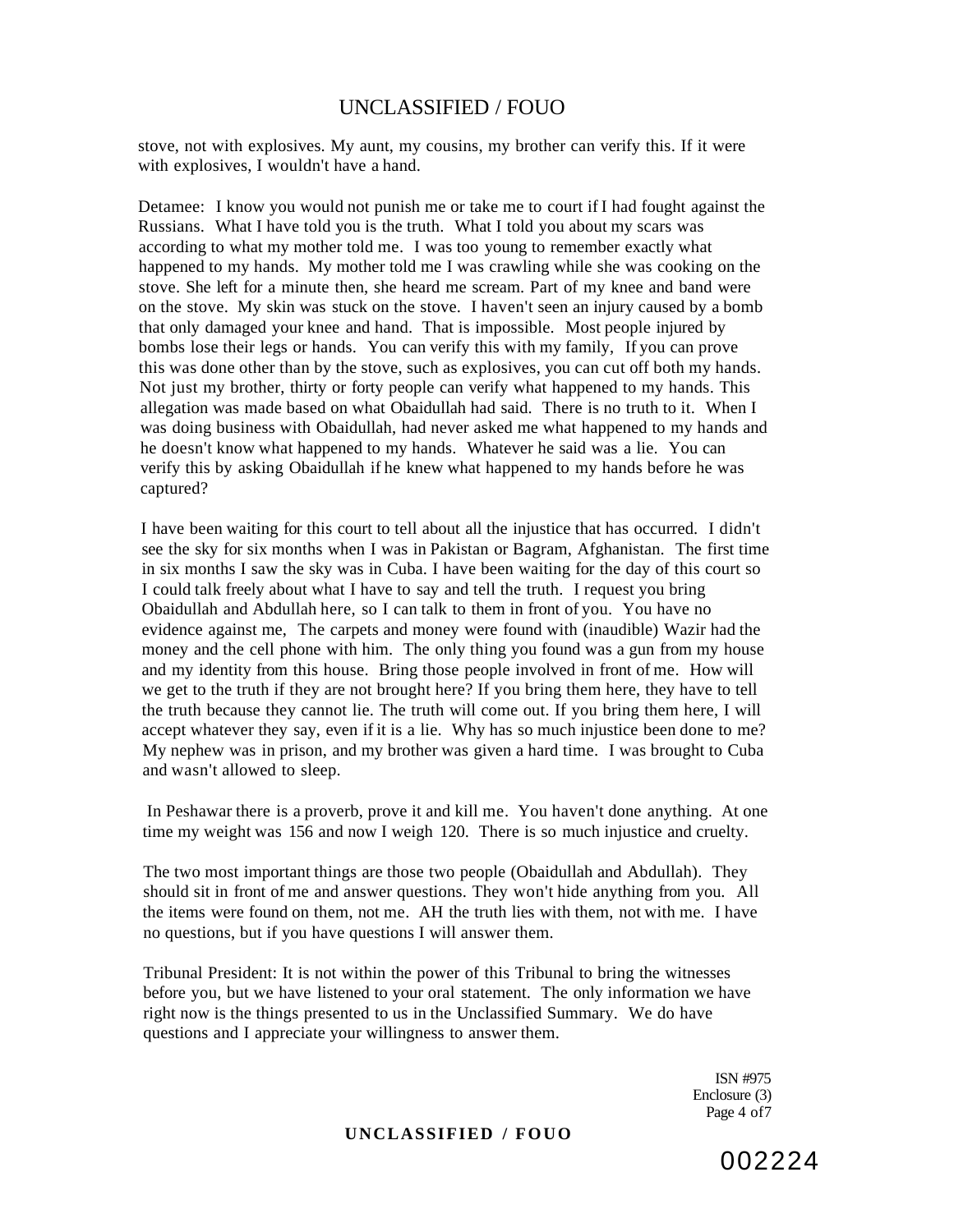#### **Summarized Answers** in **Response to Questions by the Tribunal Members**

Q. You told us you were a missionary. Would you tell us the difference between the religion you taught and the religion of the Taliban?

A. We talk about six things. First when you are Taliban you say you are Taliban, when you are Muslim, you say you are Muslim. We are very calm and soft. We don't want to cause any problems or be harsh to anyone. We treat Muslims and non-Muslims the same, we are not mean to them. Our purpose is not to harm anyone from different countries. We only preach our purpose and our cause. We don't have any plans or ideas about getting power and having a military, or obtaining weapons. We preach Islam.

Q. When the Taliban destroyed your tent at the meeting you were having, explain why they did that.

A. One reason they gave us was because we didn't participate in Jihad. They told us if we were good Muslims we would not walk in America or London. They told us we were weak Muslims..

Q. Would you take your missionary work outside of Afghanistan or only in Afghanistan?

- A. Pakistan and Afghanistan.
- Q. Were you part of a group of missionaries or did you act by yourself?
- A. Eight or nine people altogether.
- Q. You mentioned your partner, Obaidullah. Was he Taliban or al Qaida?
- A. When he was my partner, he wasn't Taliban or al Qaida.
- Q. How long did you know him?

A. He was my partner for three months. I knew him for six years prior to the time I was captured.

Q. Do you have a family? If so, how many (wife and children)?

A. I have one wife and six children.

Q. You mentioned something about not being punished if you fought the Russians. Did you fight the Russians and have you had any military training?

A. I have not fought against the Russians.

1SN#975 Enclosure (3) Page 5 of7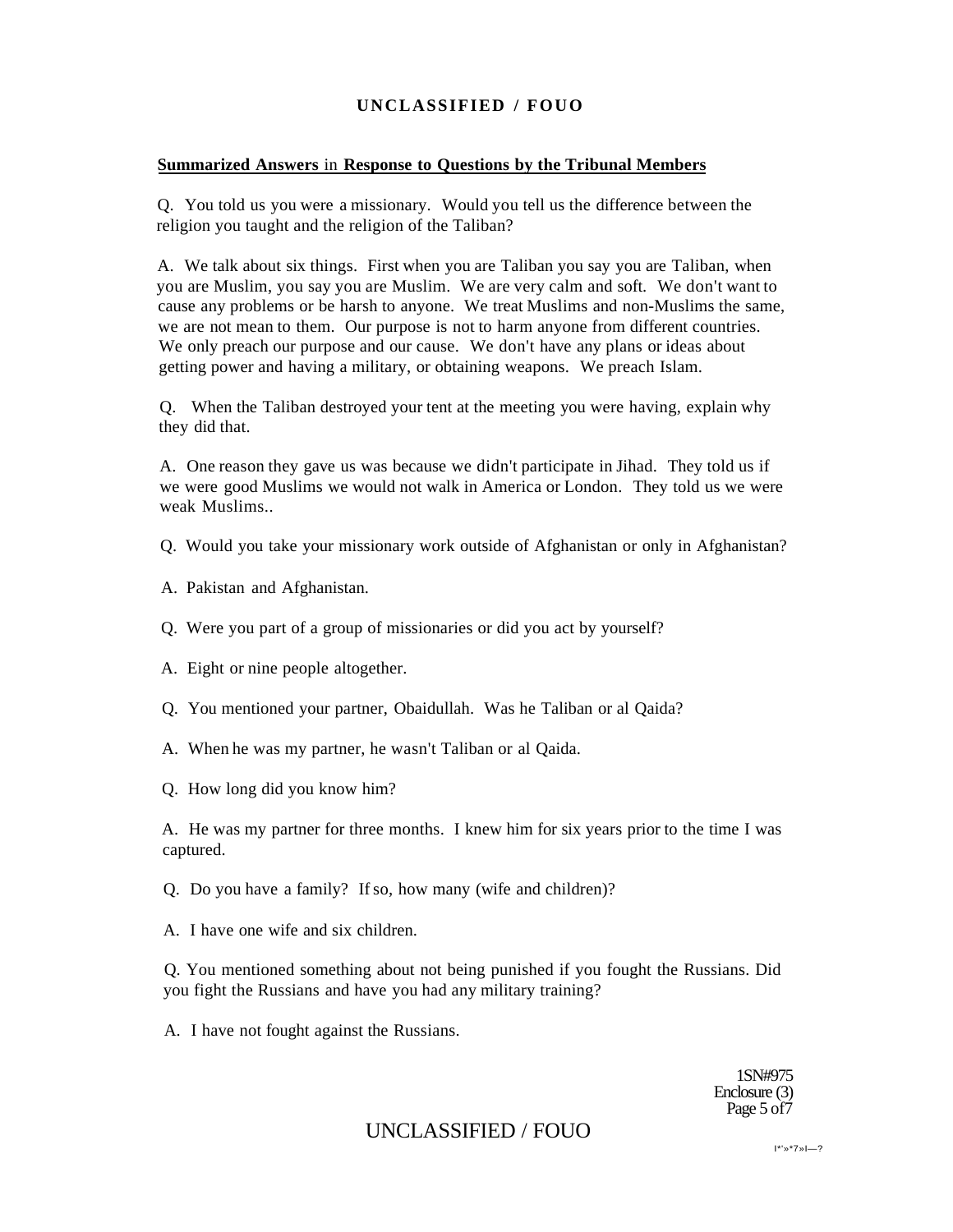- Q. And no military training?
- A. No.
- Q. Is your business partner and Abdullah Wazir the same person?
- A. They are different people.
- Q. How many people were you arrested with at the Pakistani checkpoint?
- A. Two people.

Q. You have confirmed that your business partner was not part of Taliban or al Qaida, but was Abdullah Wazir part of Taliban or al Qaida?

Tribunal membei: To clarify the question asked earlier by the other Tribunal member, he asked if his business partner was al Qaida or Taliban, I am trying to verify if Abdullah Wazir was Taliban or al Qaida.

A. I have no idea.

- Q. Do you know what Abdullah Wazir was doing with the satellite phone?
- A. He was a businessman with a shop.
- Q. Have you received any physical abuse since you have been in captivity?
- A. For fifteen days in Bagram, 1 wasn't allowed to sleep.
- Q. Was this in U.S. custody?
- A. Yes.
- Q. How about since coming here to Cuba?

A, When they brought me from the airport they tied me very tight and put me in a big truck. I almost lost my life because I was getting pulled every which way for a long time. I yelled and told them I was dying. They told me I was almost there. My hands were tied very tight and I was getting pulled back and forth. If it lasted ten more minutes, I would have died. When we reached our destination, they took me to the hospital. They had a hard time finding my veins. They cleaned up my wounds and they were finally able to put in an I.V.

Tribunal President: Thank you for participating in this Tribunal today.

Detainee: (Inaudible).

ISN #975 Enclosure (3) Page 6 of7

UNCLASSIFIED / FOUO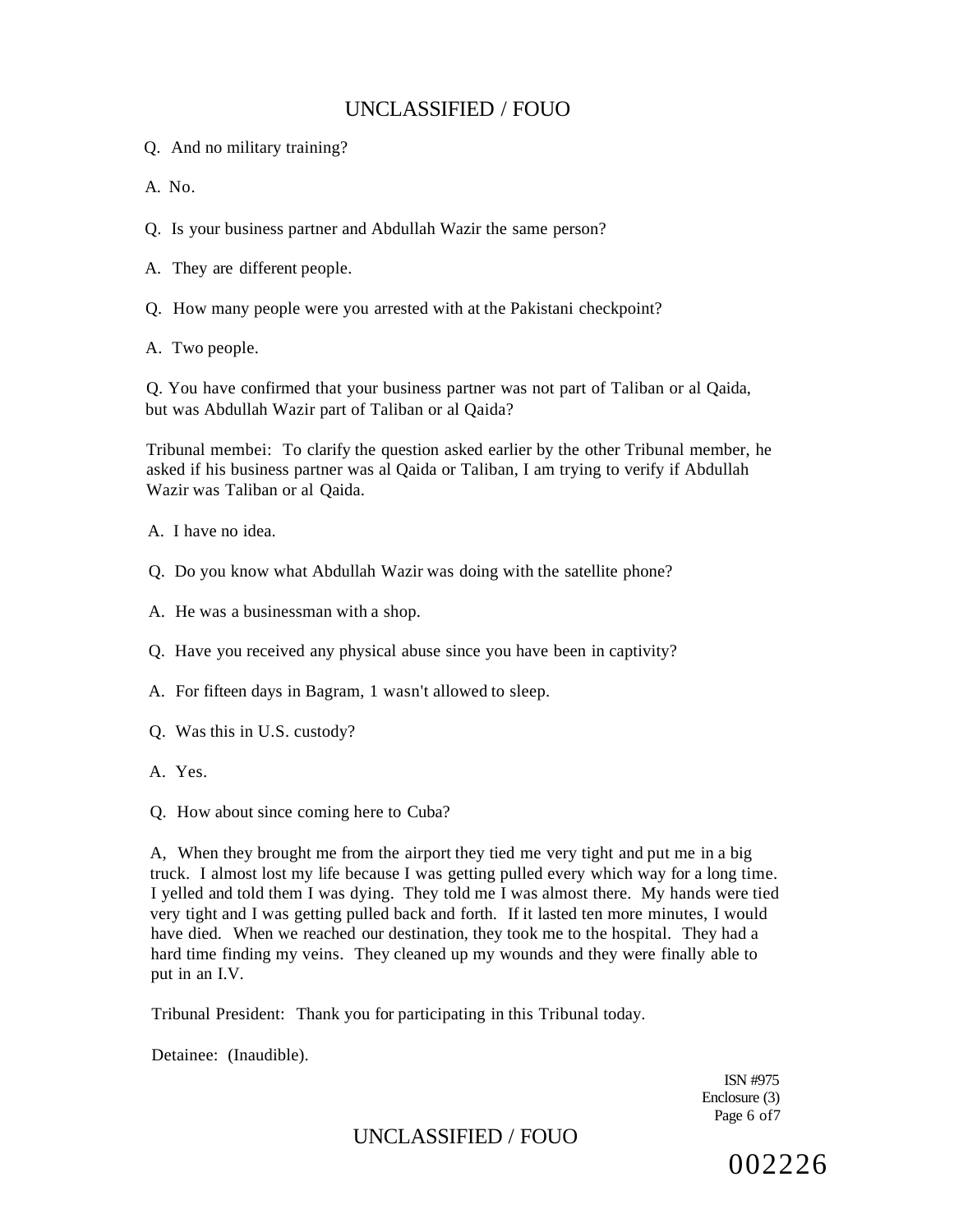Tribunal President: We will certainly make note of that.

Detainee: t have been waiting for this day for a long time so you could hear my case. I ask that you pay close attention to my case.

## AUTHENTICATION

I certify the material contained in this transcript is a true and accurate summary of the testimony given during the proceedings.

Colonel, United States Army Tribunal President

> ISN #975 Enclosure (3) Page 7 of7

UNCLASSIFIED / FOUO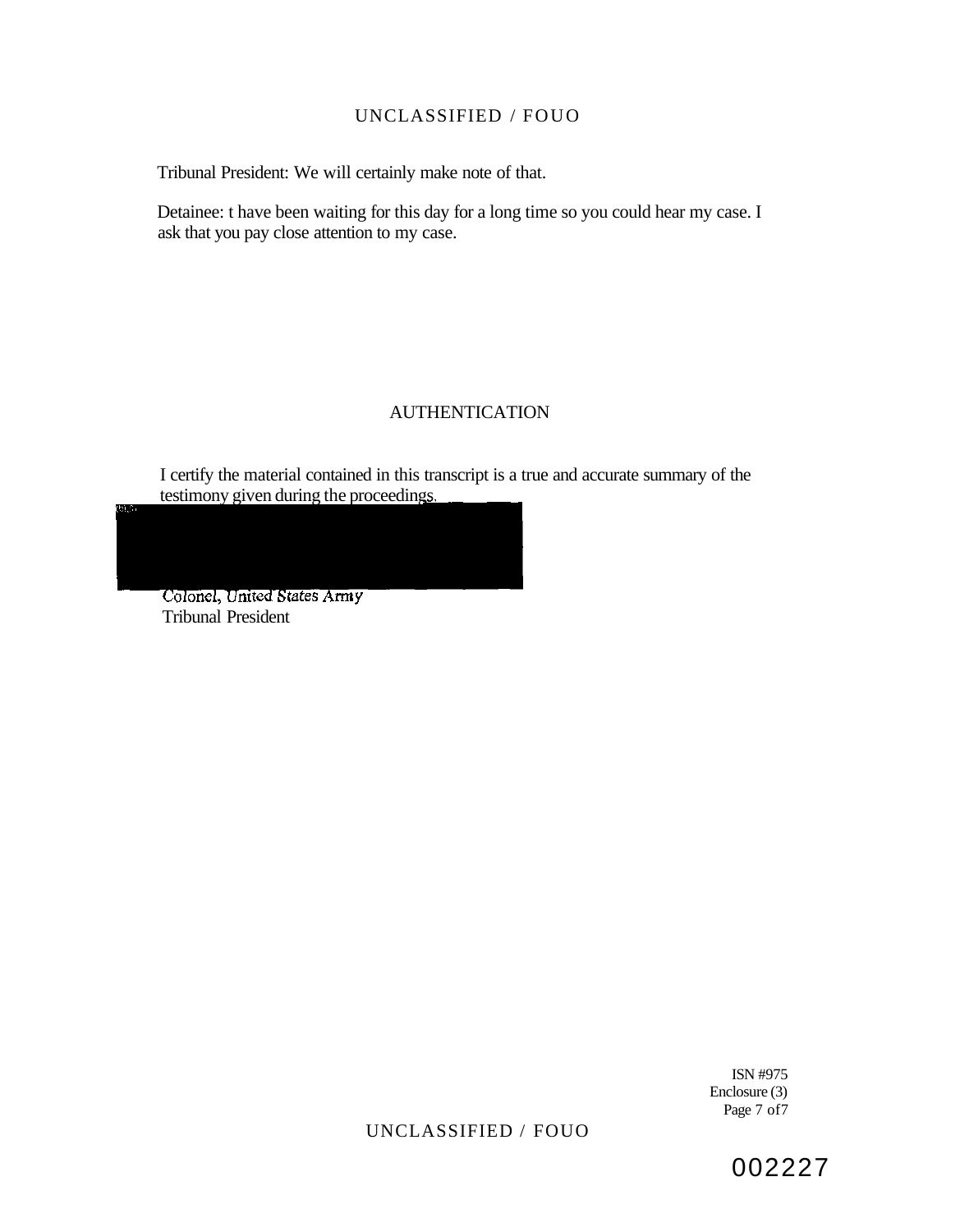#### **Snmmarized Sworn Detainee Statement**

*The Tribunal President read the hearing instructions to the detainee. The detainee confirmed that he understood the process and had no questions.* 

*The Recorder presented Exhibits R~l and R-2 into evidence and gave a brief description of the contents of the Unclassified Summary of Evidence (Exhibit R-l).* 

*The Recorder confirmed that he had no further unclassified evidence or witnesses and requested a closed Tribunal session to present classified evidence.* 

*The Recorder administered the Muslim oath to the detainee.* 

*The Personal Representative read the accusations to the detainee so that he could respond to the allegations. The allegations appear in italics, below.* 

*a. The detainee is associated with Al Qaida and the Taliban.* 

Detainee: I heard of Al Qaida when I came to this camp. I was never with the Taliban.

*a. I. The detainee worked for Samoud Khan as a bodyguard and cook in his Mousauwal Compound in Zormal, Afghanistan in December 2001.* 

Detainee: Yes, I was very poor and I worked as a cook to support my family. I was paid three to four thousand per month.

*a.2. A senior Taliban commander, and Al Qaida supporter, in Gardez frequently visited Samoud at the Mousauwal Compound.* 

Detainee: I have no such information because I have not worked with him very long. Ask Samoud. He'sinBagram.

*a.3. Samoud Khan has claimed to be on a jihad against the United States and instructed his men they must do the same.* 

Detainee: No. It's impossible to fight the Americans with just Kalashnikovs. Samoud had lots of personal enemies and was fighting against **them.** 

*b. The detainee engaged in hostilities against the United States or its coalition partners.* 

Detainee: I never fought against the Americans. I was a poor person working as a cook and I don't know anything.

Personal Representative: In addition to that, the detainee made statements to me earlier. Can I remind him of those?

> ISN# 907 Enclosure (3) Page 1 of6

UNCLAS SIFIED//FOUO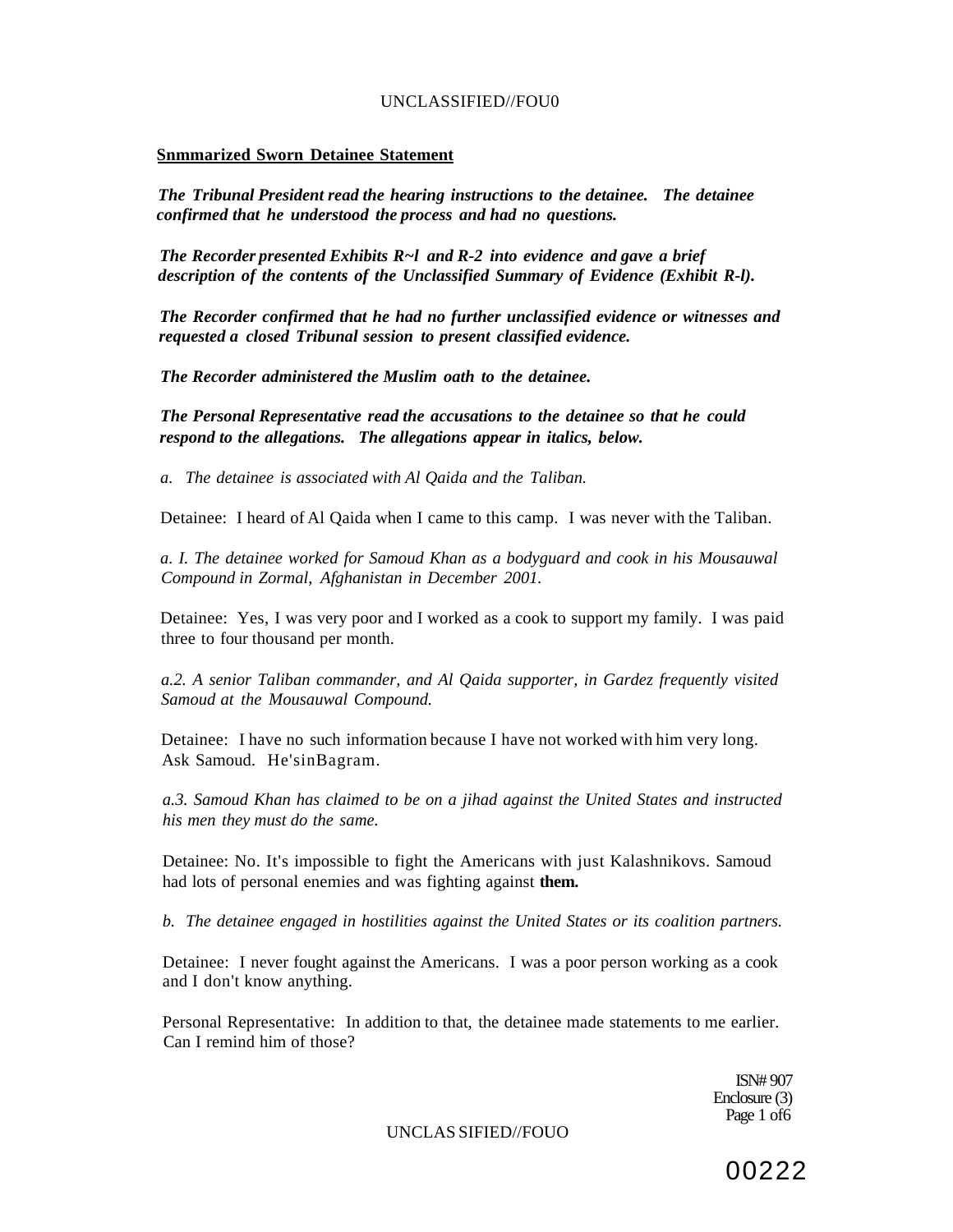Tribunal President: Yes

*Personal Representative: the detainee also said people worked for Americans, in fact the detainee worked for a general his name it's just in the detainee's files. The detainee worked for the general but does not know how long.* 

Detainee: There was an American there. The head of the campaign, I was working for him.

Tribunal President: Let me just clarify, those are statements Habib made to you during an interview.

Personal Representative: Correct

Detainee; Yes

*b.!, The detainee admitted to being on a jihad.* 

Detainee: No, I didn't do it.

*b.2. Samoud Khan, with the assistance of others, was responsible for rocket attacks against United States forces from firing positions on Laywan Mountain.* 

Detainee: Yes, I made the statement, but I am not sure if those people were Samoud's enemies or if they were Americans.

*b. 3. The detainee was instructed to fight to the death when American forces raided the Mousauwal Compound on 11 December 2002, but surrendered instead.* 

Detainee: No, I didn't want to fight with Americans. Totally 1 surrendered I never fought.

*b.4. Just prior to the U.S. forces raid on the Mousauwal compound, the detainee instructed his compatriots to all provide the same false story if captured.* 

Detainee: I have never lied. If 1 have lied, what kind of proof do you have? Show me proof that I have lied.

Tribunal President; Habib would you like to add anything else to the allegations or your responses to the allegations?

Detainee: I don't have anything else to say. My commander is detained. You should refer any questions to him.

> 1SN# 907 Enclosure (3) Page 2 of 6

UNCLASSMED//FOUO

G02£S3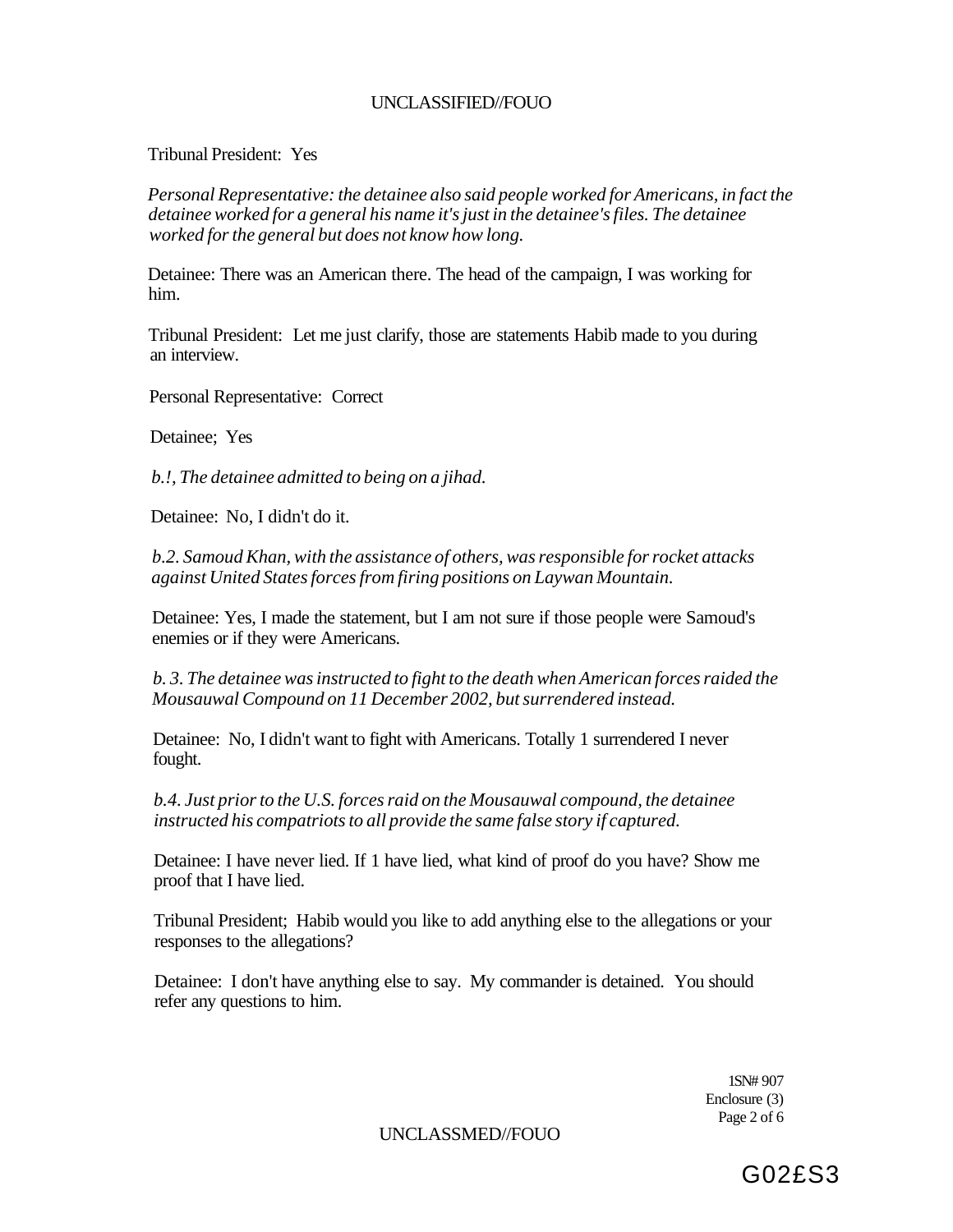Tribunal President: Habib, this is your opportunity to speak. We don't have the commander here in front of us now. We may not have the opportunity to talk to the commander. This is your opportunity to tell your story.

Detainee: I told you I was a poor person, and that I was working over there to support my mom and my dad to support them financially. I was just working for money. I never worked for Al Qaida or the Taliban.

*The Personal Representative and the Recorder had no questions.* 

#### Tribunal Members' questions

Q. When you worked for the American General, what did you do?

A. One of our village's representatives, named Abdul, was working for Americans and I was working for him.

Q. Doing what?

A. I was a guarding and also cooking.

Q. What village was that?

A. Zormat

Q. I understand you said you are not Taliban or Al Qaida, but is Samoud Khan associated?

A. Samoud -1 don't know about him being with Al Qaida, but he was against the Taliban. He had killed a Taliban and ran to Pakistan to hide.

Q. Why do you think the U.S. attacked the compound atMousauwal?

A. 1 don't know; maybe someone spied on us.

Q. When the rocket attacks took place, where were you? What were you doing? Cooking?

A. I wasn't with him at that time. I hadn't been with him for a long time, like 2 months or so.

- Q. So you stopped working for him before the attacks?
- A, No, I wasn't with him.
- Q. So you joined him after the rocket attacks?
- A. After the fight, I started working with him.
- Q. How did you learn about the attacks?
- A. He himself had told me, and also people from the village.

Q. So didhe tell you they were attacks on U.S. forces?

A. Who?

ISN# 907 Enclosure (3) Page 3 of 6

### UNCLASSIFIED//FOUO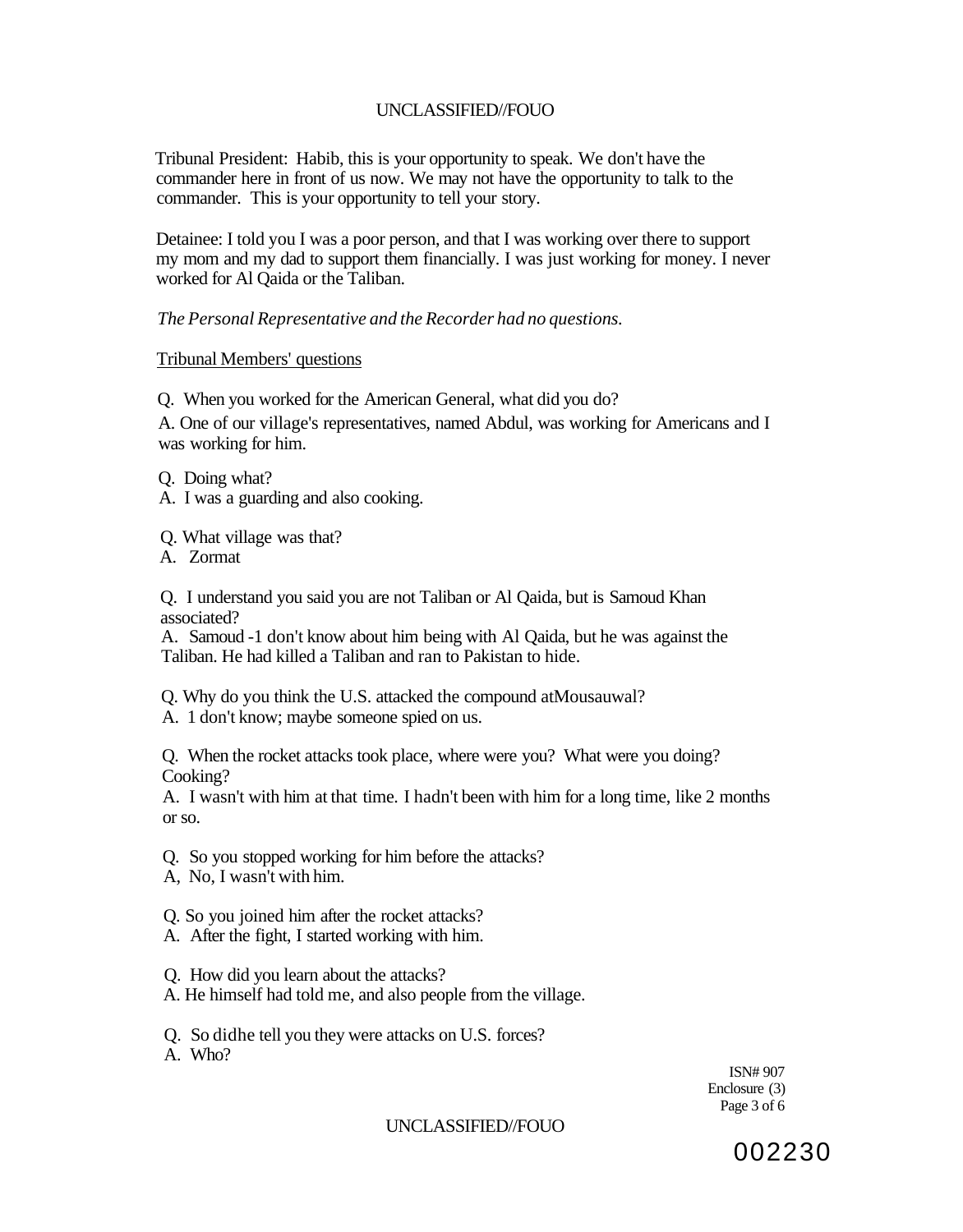### UNCLASSIF1ED//F0U0

Q. SamoudKhan?

A. Samoud Khan had told me so, and also the people of the village. They said it was on Gardez people.

Q. Initially you were told it was on U.S. forces?

A. Yes.

Q. How long did you work for Samoud Khan?

A. Two months, or so maybe a little less.

Q. Were you given instructions to fight to the death?

A. By whom?

Q. The allegation reads that you were instructed to fight to the death when American forces raided the Mousauwal compound on 11 December.

A. No. Why would I fight because Americans came in to search, so there was no reason to fight.

Q. Were you given instructions to fight to the death?

A. If I wanted to fight, no, the Americans were standing in front of us, we would have fought. But we didn't fight.

Q. lam not asking if you fought or surrendered. I am asking you if you were given instructions to fight to the death? A. By who?

Q. SamoudKhan.

A. He had told me to tell the Americans we are people of Hafiz Zula (phonetic). I work for him. First, when we were in Gardez, they had taken all our clothes off. I was naked with 8 other people with us when I made that statement at that time. Americans were beating us really hard, and they had dogs behind us and they said if we didn't say this, they would release the dogs. After that, an American grabbed me by the throat and said, "Has this happened to you?" and then I said "yes," and that is why I made the statement "Samoud told me to fight."

Tribunal President's questions.

- Q. Where were you born?
- A. What do you mean?

Q. Where were you born? Where were you raised?

A. I was raised in Pakistan.

Q. Why did you go to Afghanistan?

ISN#907 Enclosure (3) Page 4 of6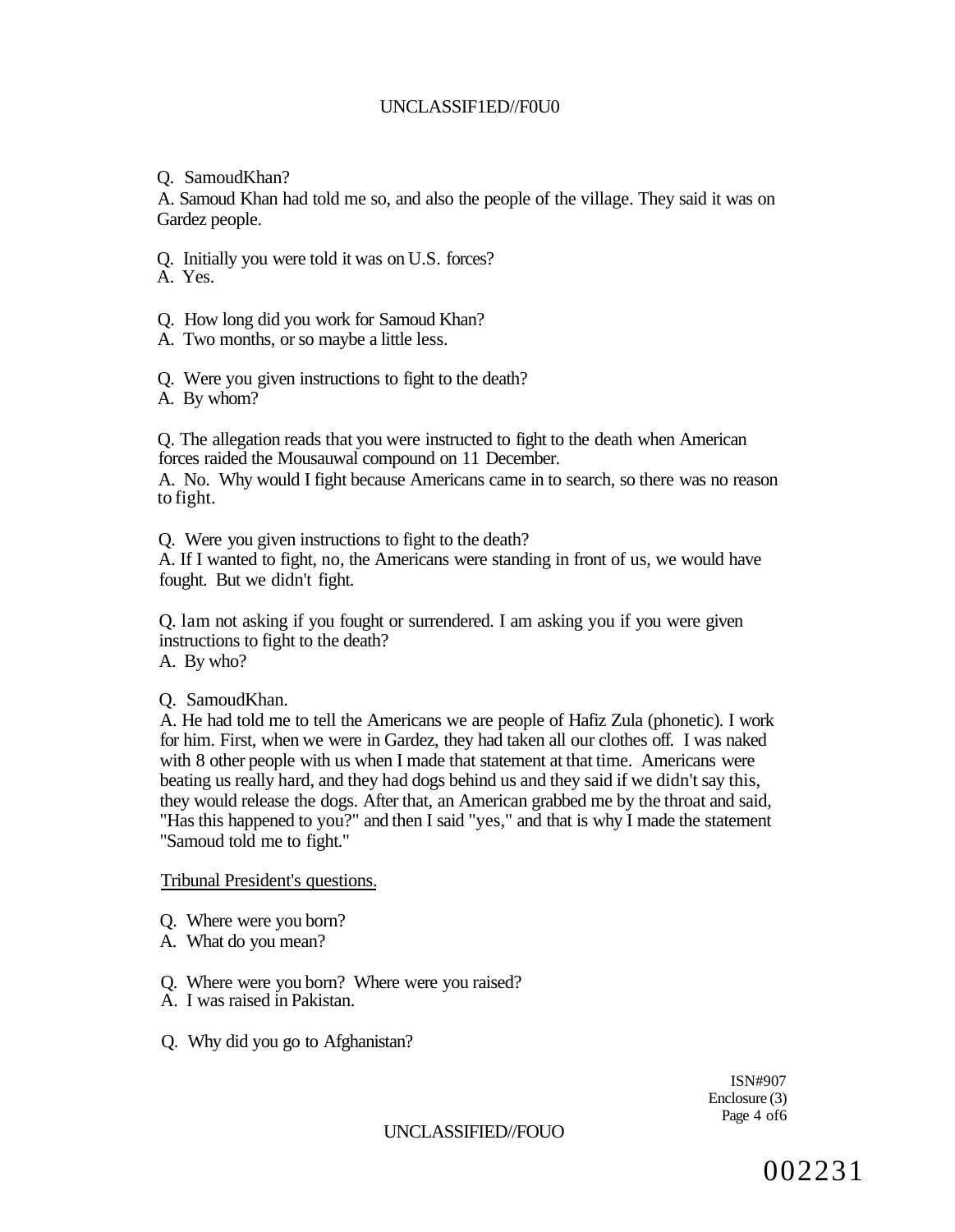A. That is my place. That is my homeland. My mom and dad are there. My house is there.

- Q. Were you born in Afghanistan or Pakistan?
- A. I am not sure. Maybe Pakistan.
- Q. Then your famiiy moved back to Afghanistan?
- A. Yes.
- Q. Where was your family living?
- A. Zormat.
- Q. Where was the compound located?
- A. Zormat.
- Q. What type of compound was Mousauwal?
- A. It was a region with a lot of houses over there.
- Q. Help me to understand. Is Samoud Khan the ruler or the governor of this compound?
- A. He was the commander.
- Q. So there were military troops at this compound?
- A. Yes. They were our friends.

## Q. It was a training camp?

- A. What do you mean?
- Q. Military training?
- A, There were just some Kalashnikovs there.
- Q. So was it a supply compound?
- A. It was a house.
- Q. Did they store weapons in the house?
- A. Rockets.
- Q. Did you also work as a bodyguard?
- A. I was a cook.
- Q. Did you also have to carry a weapon as a cook?
- A. Yes, totally. I had a Kalashnikov.
- Q. You were protecting yourself and the compound from who?

A. I am telling you, Samoud had personal enemies in Zormat. That caused us to fear for our own lives, so we carried the Kalashnikovs.

> ISN# 907 Enclosure (3) Page 5 of *6*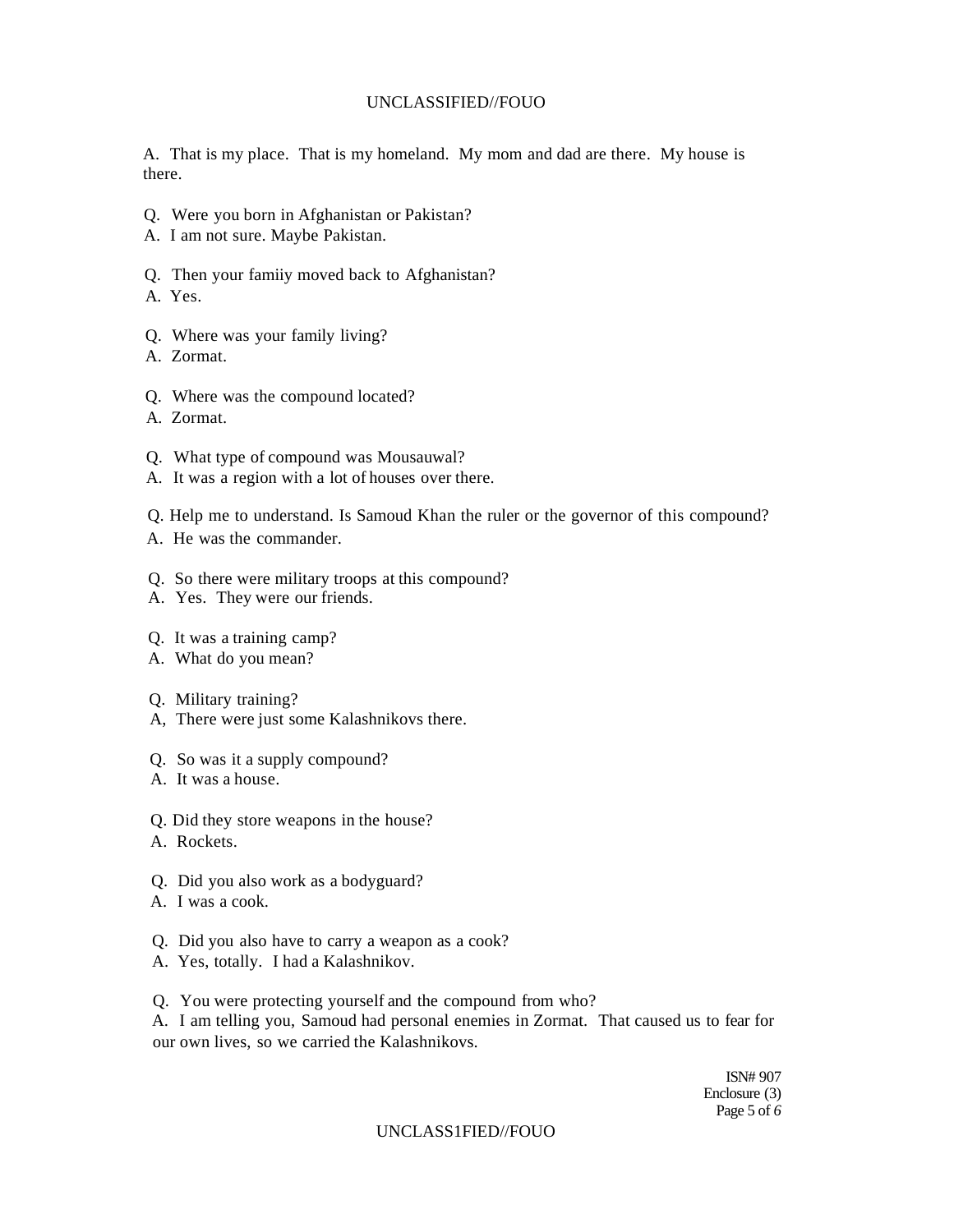## UNCLASSIF1ED//F0U0

Q. Did you have to receive any training to use the AK-47? A. I don't even know how to use the Kalashnikov properly. 1 used it at weddings and during the Eid festival. I just shot the Kalashnikov up in the air.

Q. My question is, did you have to receive any training? Is that yes or no? A. No, I don't know how to use the Kalashnikov properly. If I have a target right there, and this point, E don't know how to fire at that taTget properly.

Q. Have you ever worked with any Al Qaida or Taliban soldiers or fighters? A. No.

*The Tribunal President confirms that the detainee had no further evidence or witnesses to present to the Tribunal. The Tribunal President explains the remainder of the Tribunal process to the detainee and adjourns the Tribunal* 

## **AUTHENTICATION**

I certify the material contained in this transcript is a true and accurate summary of the testimony given during the proceeding.

Colonel, U.S. Army Tribunal President

> 1SN# 907 Enclosure (3) Page 6 of6

**CO**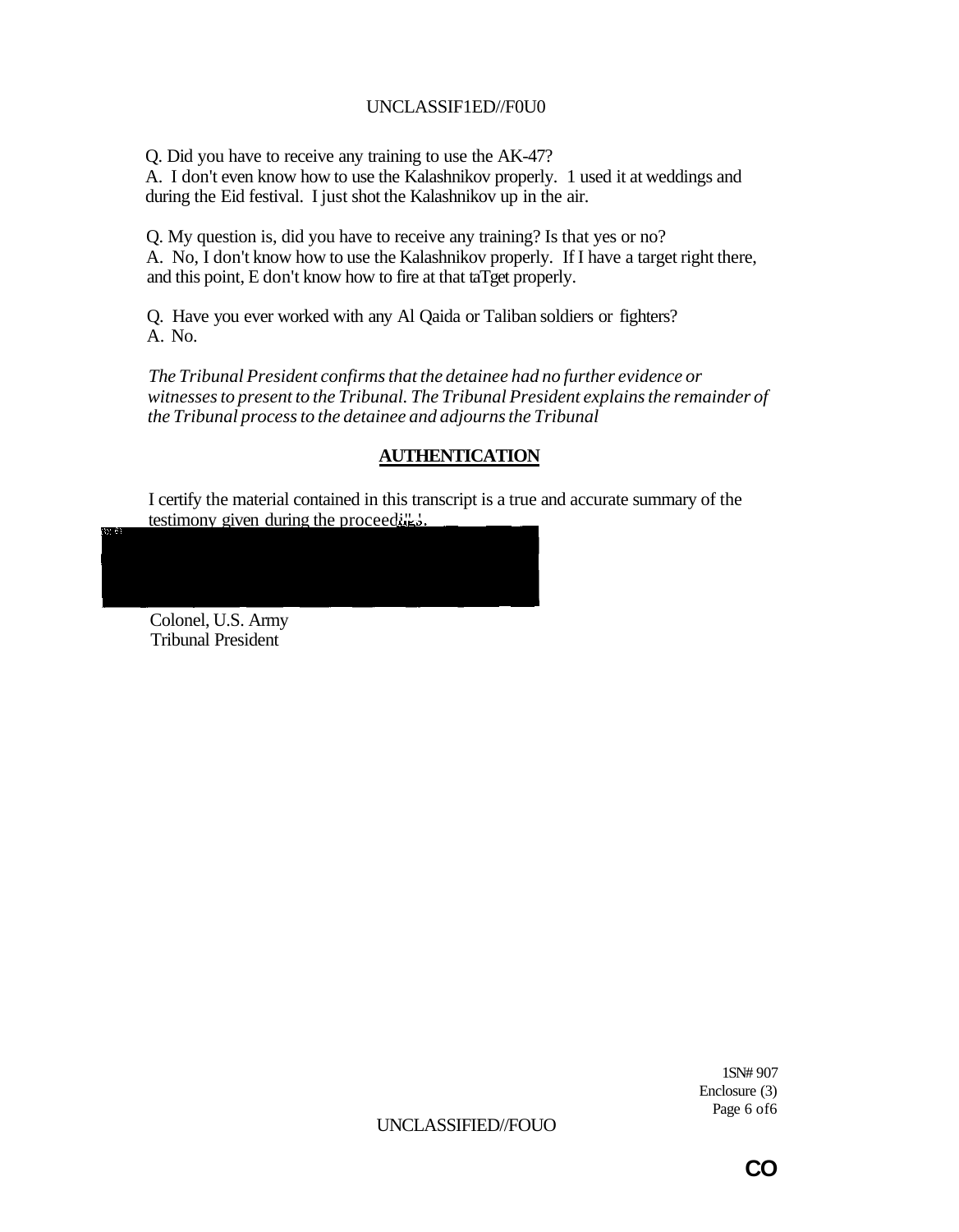### **Summarized Detainee Statement**

Tribunal President: Ismat, as you remember we met on 13 October 2004,

Detainee: Yes.

Tribunal President: We recessed the Tribunal because we felt all of your comments were not being translated properly. We also felt our comments were not being translated properly. We want to make sure that you understand the process. So I will review the process with you again this morning. Forgive me if I repeat myself from the other day.

Detainee: That is okay.

Tribunal President: We previously swore the Tribunal and the Personal Representative. Today we swore in a new translator and reporter.

Detainee: Okay.

Tribunal President informs the detainee of his rights during the Tribunal hearing.

The Detainee stated he understood the Tribunal process.

Tribunal President: Everything that you said to us on 13 October 2004 is still on record. Please feel free to repeat anything you said to the Tribunal on that day.

Detainee: Okay.

The Recorder reviews the Unclassified Summary of Evidence (exhibit R-l) with the Tribunal and the detainee.

Tribunal President: Ismat, you made a request for witnesses?

Detainee: I did not want to present anybody or bring anybody in as a witness because I did not have anybody here, But when I talked to my P/R and he asked me if I had any witnesses, I told my P/R I had my cousin with me here. You can bring in my cousin and ask him for whatever information he has regarding the evidence you have on me. My cousin will give you that information, if he knows anything.

Tribunal President: Ismat, you also asked for....

Detainee: May I finish my sentence?

Tribunal President: Yes, I am sorry.

ISN #888 Enclosure (3) Page 1 of 17

## **UNCLASSIFIED//FOUO**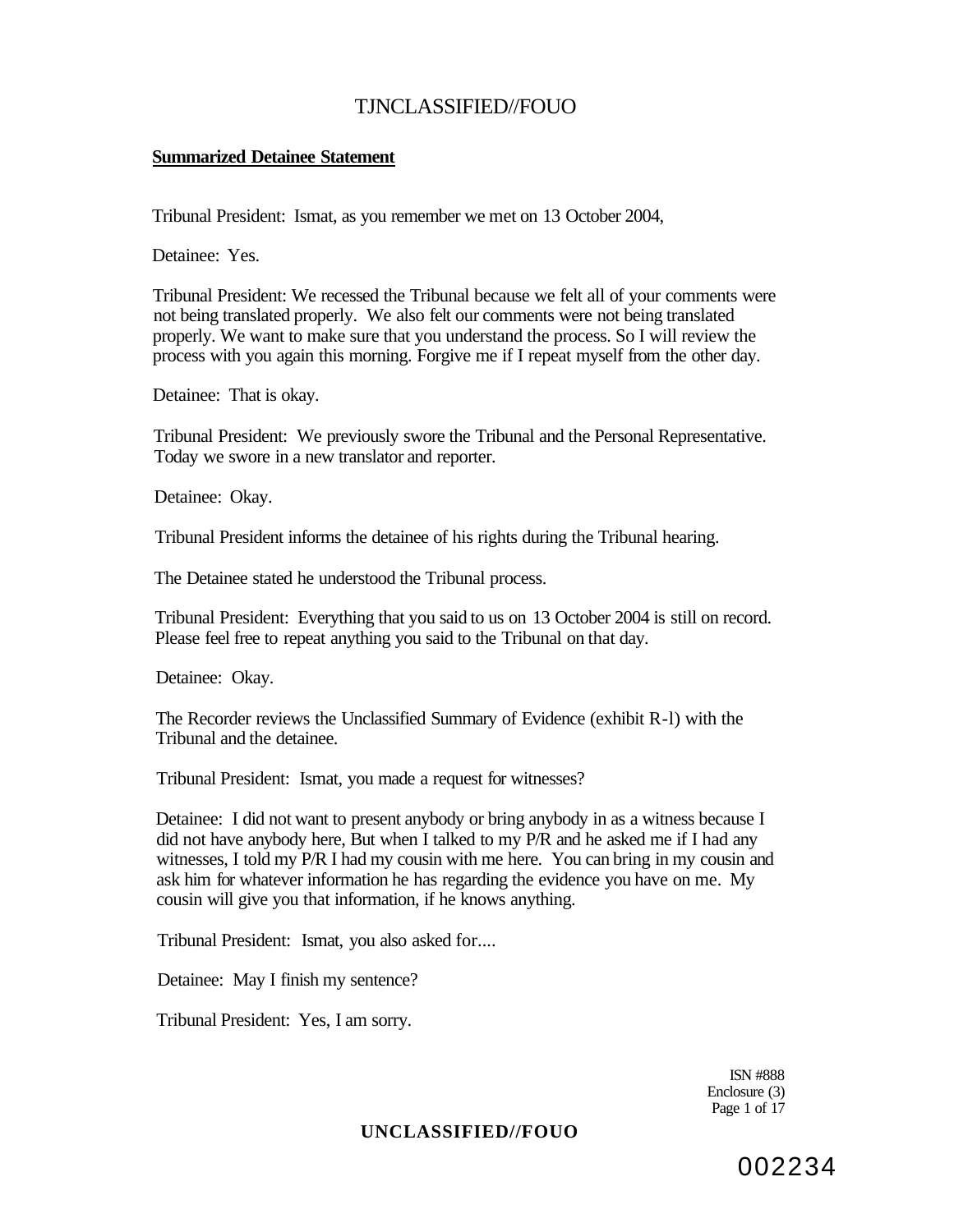Detainee: I did tell my P/R there were two people in Afghanistan I wanted as my witnesses. I gave my P/R the names. They can testify why I was in the Taliban and the reasons I served. These witnesses would tell you most of the things in the unclassified summary are not true. I do have evidence to provide to you, or I can explain to you my reasons for doing it? But most of the summary, I do not agree with it.

Tribunal President: Ismat, I do understand that you did ask for your cousin to appear as a witness at this Tribunal.

Detainee: You can ask my cousin about whatever he knows and he will tell you. Also form Bagram all the way to Cuba, I did tell my interrogators the truth. It is in my file. You can look at my file and find it. Most of the things in the classified files are not true and I do not agree with it. I can tell you why 1 did it, what I did not know about Also, there are a lot of people in Afghanistan that could tell you I did not do the things I am accused of in the Unclassified Summary. The American Government is wise and they should do justice by reviewing my file and my statements, then they should do justice with me. America should know, that is why America is a great power today.

Tribunal President: We will have the opportunity to hear your comments. We will also have the opportunity to hear the comments from your cousin, who is a witness appearing today. But, I wanted to let you know that the State Department attempted to make contact with your uncle and brother-in-law. The State Department was unable to contact these individuals.

Detainee: I am a detainee here. I cannot bring any witnesses to the Tribunal. Your Government or the Tribunal can try to bring the witnesses. When you do make a decision, you should keep in mind whatever I say, plus my witnesses. Don't make a decision without actually looking into the whole matter. What 1 can do, you can explain each question to me one by one. I will answer if it is true or not true. I want to go briefly, one by one, each bullet on the Unclassified Summary and explain to the Tribunal.

Tribunal President: Yes, Ismat. The Tribunal will look at all of the evidence we have before us. We will listen to your statement, which we will go into after we finish talking here. And, we will also listen to and consider the statement from your witness before we make a decision.

Detainee: Okay.

Tribunal President: Ismat, you may now present any evidence you have to the Tribunal, and you have the assistance of your Personal Representative in doing so, Would you like to present information or make a statement to this Tribunal?

Detainee: Yes.

JSN #888 Enclosure (3) Page 2 of 17

#### **UNCLASSIFIED//FOUO**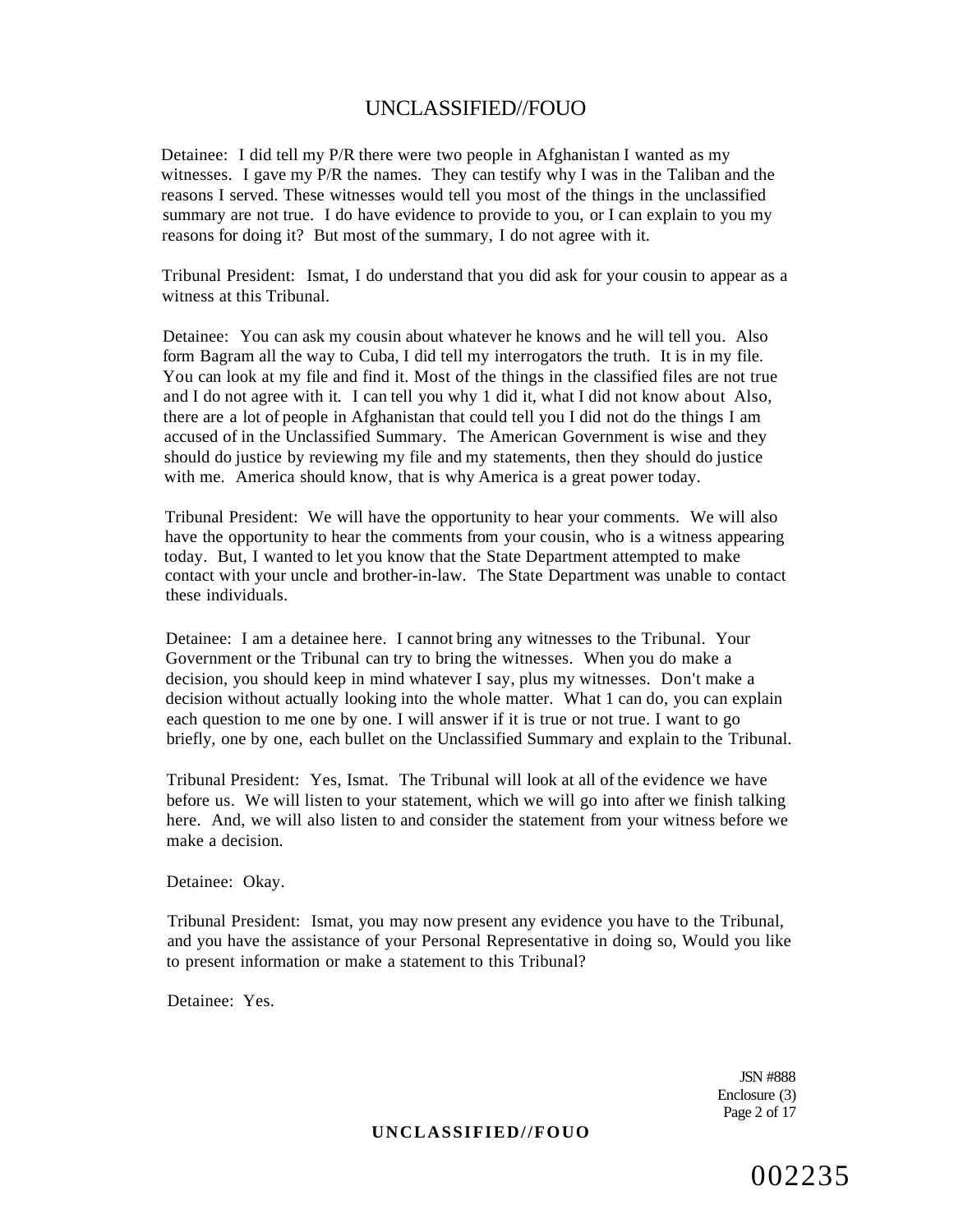Tribunal President: Ismat, would you like to make ycur statement under oath?

Detainee: Yes.

Tribunal President; Recorder, would you please administer the Muslim oath.

#### **The Detainee was sworn using the Muslim oath. The Detainee testified to the Tribunal in substance as follows:**

Tribunal President: Ismat would you like to make a statement or would you like to respond to the allegations?

Detainee: I can make my own statement, but it's been two and a half years and it's in my file. It has been a long time and I forgot some of the stuff. But I would like to go over each question and answer each one whether it is true or not Then the Tribunal or anyone else can ask me any question on that. I would like to answer each question.

Tribunal President: Ismat, we do not have your file here today, so it is important for you to say as much as you would like to. Then we will go over each of the statements.

Detainee: I can tell you the whole details of when I left the house, where I stayed, where I was and where I had been. But it is a long story and I don't want the Tribunal to get frustrated with me.

Tribunal President: We won't be frustrated.

Detainee: I was asked questions from my childhood and about what I did as I was growing up. I can start from there, but it is *&* long story. I can tell you from the beginning from my childhood or I can start from the place in Pakistan when I was handed the letter to give to that person. The time I was serving as a soldier. So where should I start?

Tribunal President: I think for this Tribunal it would be better for you to start when you were in Pakistan and you were handed the letter. Your childhood information will not help the Tribunal in determining whether you are an enemy combatant or not. Ismat, we could just start with the allegations that are on the Unclassified Summary, if that would help you with your story.

Detainee: We can do that, We can answer each question.

ISN #888 Enclosure (3) Page 3 of 17

#### **UNCLASSIFJED//FOUO**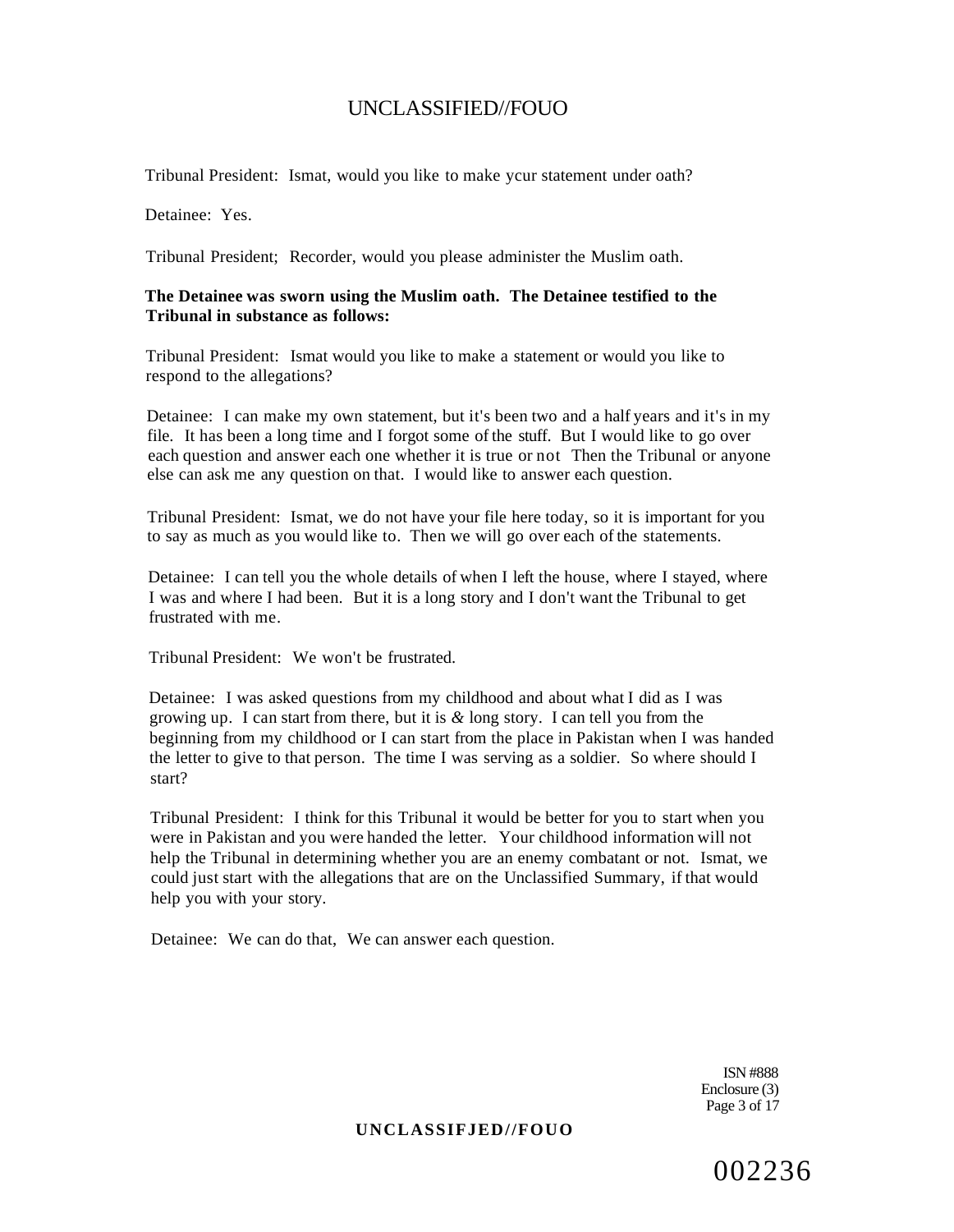Tribunal President: P/R, would you like to read those please?

Personal Representative: Yes, Ma'am. 3-a, "the Detainee is a member of the Taliban and associated with Al Qaida."

Detainee: I did serve in Taliban for a year as a soldier. I did so for a reason, but not as a volunteer. The reason was I had a guesthouse in Kandahar. People were trying to take my guesthouse. Since I did not have anything, the way I saw it, I joined the Taliban and they gave me a letter allowing me to keep my guesthouse. Then I was a soldier with the Taliban, but I was an ordinary soldier. I stayed with them in small places or houses. It was not like staying with them in the city or the bazaars. I was in that area, Dara Sufe, with the Taliban soldiers. I was not a commander or anything like that. I was a soldier with Commander Abdull Razzaq. One time he did have almost forty soldiers under his command. I worked with him for three and a half to four months, then I would go back home, then I would go back with the soldiers. So the entire time I served with the soldiers and spent time at home was about a one-year period. I don't know the exact date, but when Commander Massoud, a leader of the Northern Alliance died, then our commander told us we were going home. So we left and we went back home. After two months after Commander Massoud's death, the Americans came. Their coming was announced everywhere over the loud speaker throughout the bazaar and we were told to move our families elsewhere. So that is what I did. I moved my family to Dara Woo, another place in Uruzgan. When the war was over, I moved my family back to Khandahar and began living with my father-in-law. I sold the guesthouse I had in Uruzgan,  $l \wedge$  was winter time, so I moved my family to Pakistan for six months. It was not a good time to buy another guesthouse or start a new business.

I forgot something. Before I left for Pakistan, I bought a taxi car for my uncle on my mother's side. My uncle said he would take care of the taxi service for me and send me the money from the taxi service. I bought myself a motorcycle and took it to Pakistan. When I was living in Pakistan after some time I went to the government park. I saw Commander Razzaq sitting in the park with a few other people. I recognized Commander Razzaq and introduced myself, but he did not recognize me. I told Commander Razzaq that I was serving for another Commander, Akhund Zada, under him (Razzaq). Then Commander Razzaq remembered me. I left, then I saw him again one month later by the park. Razzaq asked me if I knew if anyone was going to Afghanistan. I told him that I was leaving for Afghanistan a few days later to check on my taxi. I had not received any money from the taxi service and two or three months had passed. If ray business was not turning a profit, I was going to sell the taxi. Razzaq told me he had a letter he needed to send to Afghanistan to a person named Sangar Rihad. Razzaq said he would give me money to pay for my fare from Pakistan to Afghanistan in order to deliver the letter. I asked Razzaq what was in the letter because I could not read it. Razzaq said the letter was asking Sangar Rihad to come to Quetta. I did show the letter to other people to read, and they told me the same thing. After that, I went grocery shopping for my house and I put the letter in my pocket. The next day, I had gotten the money to go to Afghanistan.

> ISN #888 Enclosure (3) Page 4 of 17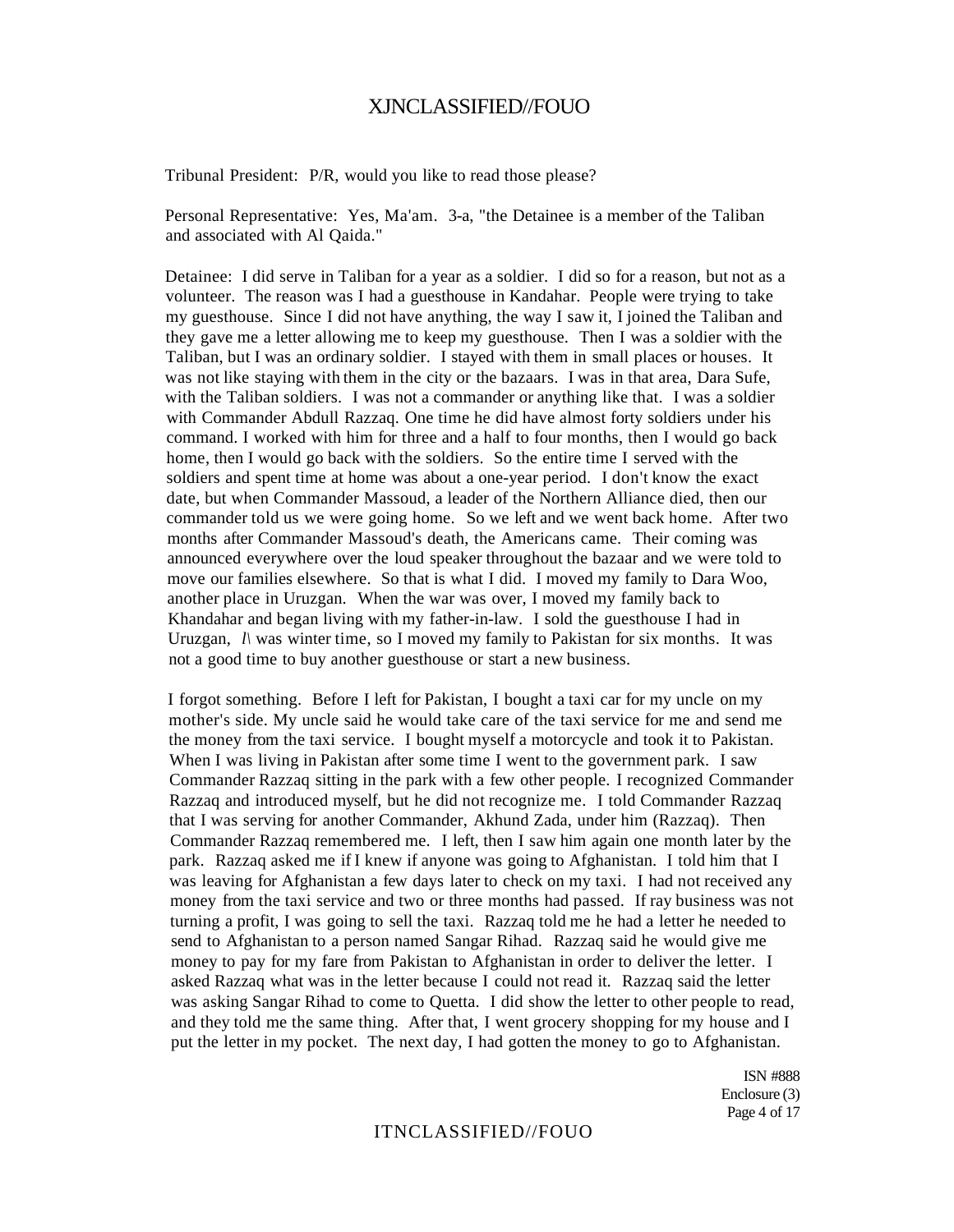Detainee: Since I had nothing else planned and I had received the money to go to Afghanistan, I plained on leaving the next morning. I still had the letter in my pocket. I did not know the letter had anything related to the Taliban in it If I had known delivering that letter was going to be dangerous for me, I would not have taken it. Razzaq told me Sanger REhad was a well-known person and everyone in the tribe knew who he was. I did not know of any relation between Rihad and the Taliban. I was thinking Commander Razzaq left after the death of Commander Massoud. I was thinking Razzaq was against the Taliban. Why would he write to someone who dealt with the Taliban. That day I left my house in Chaman and I went to Waeji, another city in Pakistan by the border. I spent the night there with some relatives. The next morning, I rode my motorcycle to Kandahar. I was thinking about selling both my car and motorcycle. I asked my uncle about the taxi service and how much money was made. My uncle said only one thousand Pakistani Rupees. So we decided to sell the car because there was no profit. My uncle was a passenger in the car and he went to Dara Woo in Uruzgan. I drove my motorcycle to Dara Woo. The next day, my uncle's son brought the car to Dara Woo. Since 1 had not seen my cousin in a long time, my cousin wanted to visit me in Dara Woo. I asked another friend to go with me to show me how to get to the place I had to deliver the letter to. So the next morning the three of us [detainee, cousin and detainee's friend] left together in the car and went to deliver the letter to Sangar Rihad. We stopped only once to fix the car. When we got to Sangar Rihad, it was late afternoon or early evening time. Since it was late, we would not make it back on the same day, so we spent the night at Rihad's. Rihad was fixing his house. That night I gave Razzaq's letter to Rihad. It was Ramadan time. I saw the letter on the ground. I read it and saw it said Allah, the name of God written on it. I picked up the paper. In our religion it is bad if you throw such papers on the ground and do not properly dispose of it You either have to burn it or place it in water. So I picked up that paper and I gave my car keys to my friend. I told my friend to start the car. We left that morning right after the sun came up. We were headed back home. Midway of out trip we stopped in a bazar area, Chinartoo. When we got there, the Governor and five other guards turned on their headlights to stop us. I did have an AK-47 in the car for personal safety. I was going to sell the car, but I thought when the car was sold I would keep the money in my pocket. It is not safe to keep any money in your pockets without having a weapon on your person. That was why we had the weapon and why they found the AK-47 with me in the car. They authorities searched the car and found the AK-47. The Governor told us to go with him and the guards. I tried to explain to the guards the AK-47 was for my personal safety and it was just one weapon, so it was not a big deal. The guards told us to go with them. So we left with the guards. They guards were staying with the person I sold my guesthouse to. The Governor asked me who the car belonged to, and I told him it was mine. The Governor asked me when I bought the car, and I told him after I sold the guesthouse. The Governor asked those people owning the guesthouse, and they verified they did buy the guesthouse from me. Then the Governor asked me where I came from and where did I stay the night before. I told the Governor me, my friend and my cousin stayed and Sangar Rihad's.

> ISN #888 Enclosure (3) Page 5 of 17

002238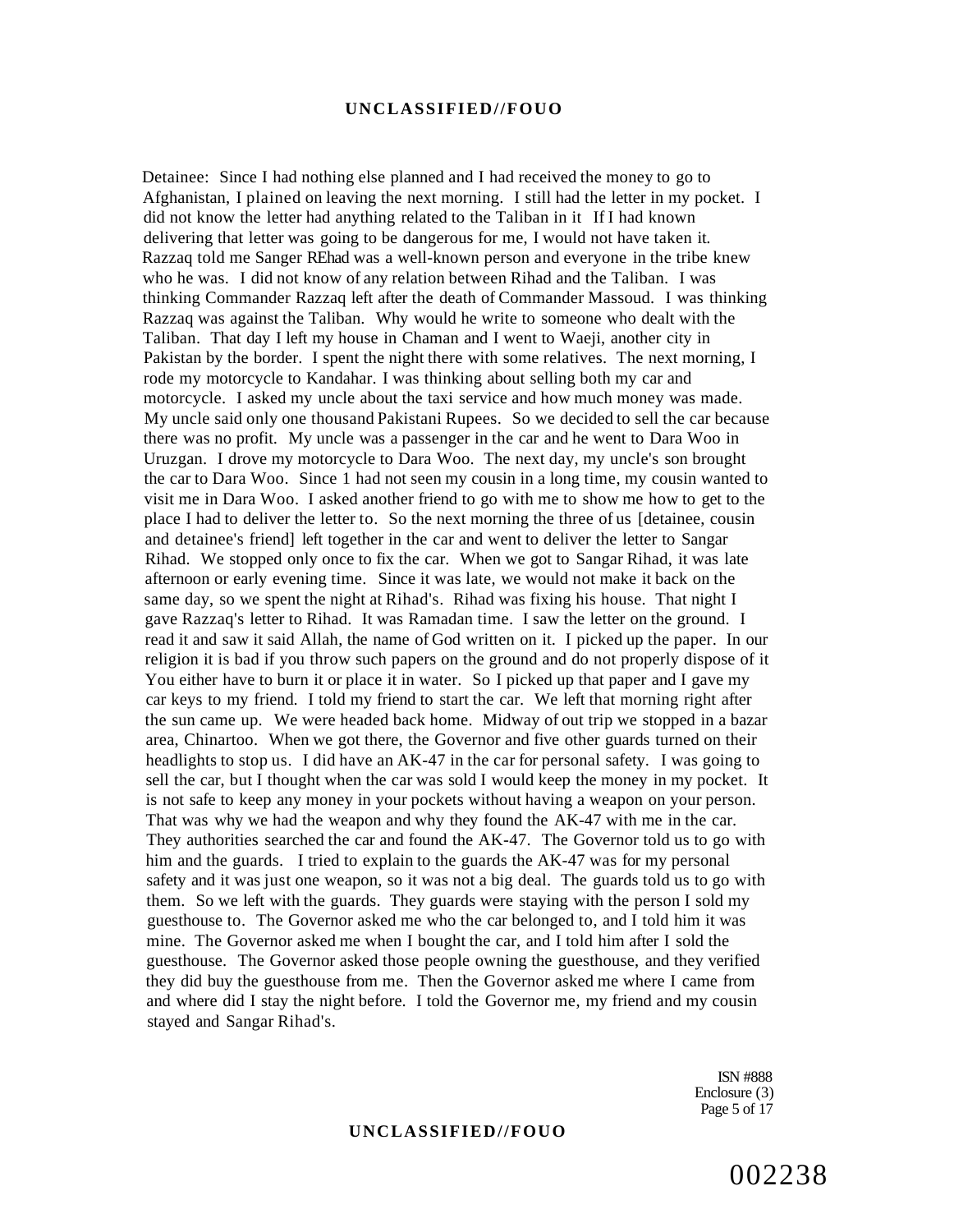Detainee: I guess Sangar Rihad was either an enemy or did not have good relations with the Governor because soon as the Governor heard the name, he got upset, The Governor took us back to Sangar Rihad's house. When we got back, they brought all of us and Sangar Rihad to Khandahar. We were there for three days. After that, I never saw the Governor again. No one came and talked to u& They took my car keys from me on the first day and I never saw my car again. After three days, we all were handed over to the Americans. I was asked what happened and I told them the whole story about the letter, the Governor and how we all were arrested. At the end of my story, they told me to tell them the truth. I told them I was telling the truth, but they did not believe me. So that night they handcuffed me. The Americans were telling me, or the interrogator with a linguist told me to tell them the truth so I can go home. So I was telling them okay and I would tell them the whole story. The Americans did not find out about my being a soldier with the Taliban in Dara Sufe until I told them about it. They did not find any papers or weapons on me. I told them about how I was in Pakistan and I was given the letter that I delivered. I told them all this because they said they would set me free and I would go home. After a day or two in Kandahar, I was brought to Bagram, In Bagram I was asked the same questions. I told the same story and I was telling the truth, but they did not believe me. Finally an interrogator shook my hand and told me I was going home. I did not see this interrogator again. After two months in Bagram, I was brought here to Cuba. In Cuba, it is the same thing again, I tell them the same story, which is the truth. Now all this in my Unclassified Summary, I did not do. Whatever I told my interrogators, it was voluntary. No one had any evidence on me. Everything in that Unclassified Summary, the Americans had no evidence on that 1 swear to the Tribunal that I am telling you the truth and most of the things in that Unclassified Summary, I did not do.

Tribunal President: Ismat, will you allow us to ask you question?

Detainee: Yes.

Tribunal President: Personal Representative, do you have any questions for the Detainee?

Personal Representative: No, Ma'am.

Tribunal President: Recorder, do you have any questions for the Detainee?

Recorder: No, Ma'am.

Tribunal President: Do any of the Tribunal Members have questions for the Detainee?

Tribunal Member: Yes, Ma'am.

ISN #888 Enclosure (3) Page 6 of 17

# UNCLASSIFIED//FOUO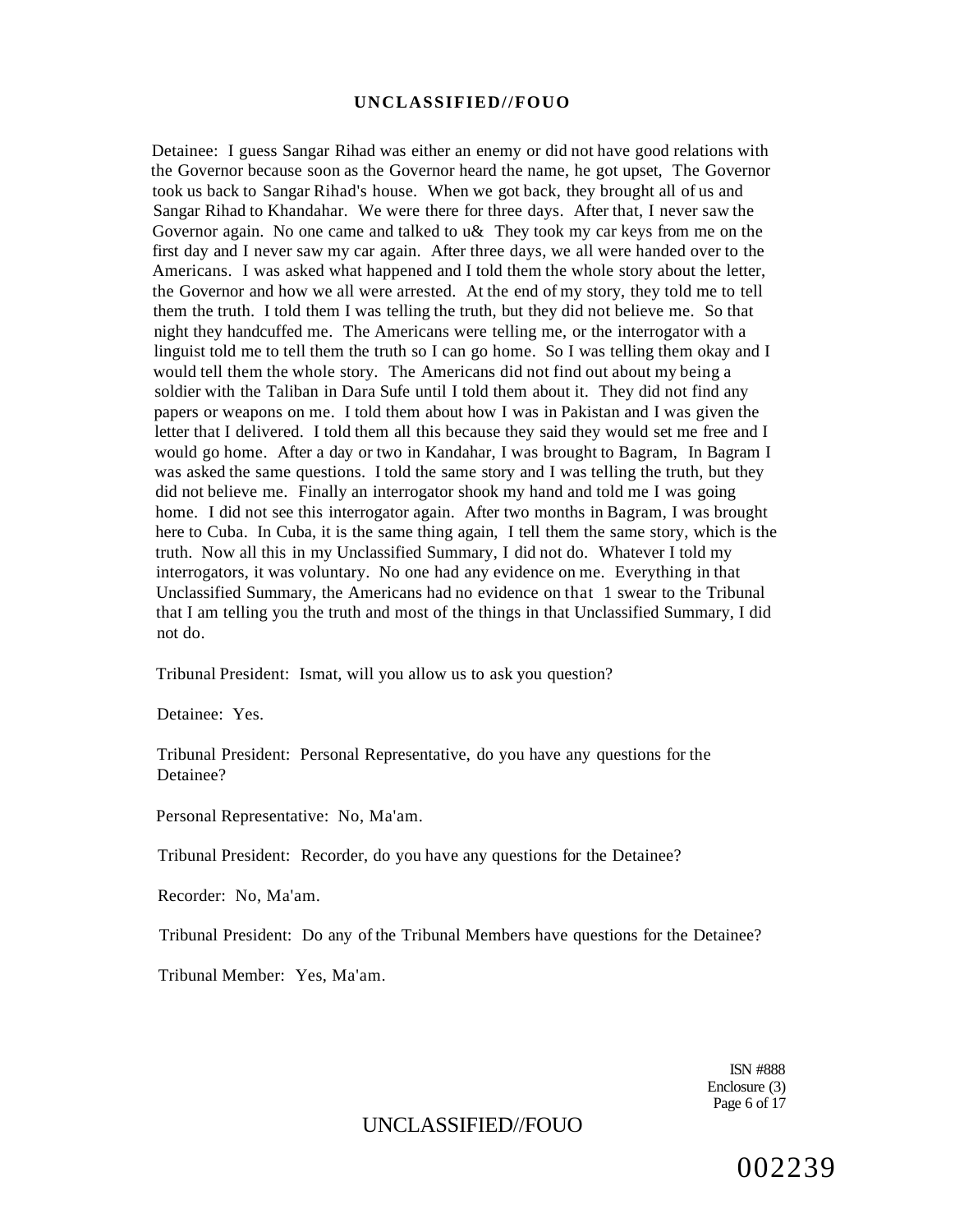Tribunal Member: Ismat, where did you receive your military training?

Detainee: 1 never received any training from the Taliban. The only thing I knew before joining the Taliban as a soldier was how to fire my AK-47. I joined the Taliban without any training. I was just spending my time with them and wearing the clothes like they were wearing.

Tribunal Member: When you crossed the border from Pakistan to Afghanistan, how did you get across the border? Did you have to present papers? How did you cross?

Detainee: With the border between Kandahar and Quetta, there was no problem. A lot of Afghans live on each side and they just go freely from one side to the other. Maybe in other parts of the country you might need papers, but not in that part. One time, when America was fighting in Afghanistan, the borders were sealed, They were checking papers. But at the time when I was coming back there was no checking. No problems.

Tribunal Member: When was that? You said during Ramadan, but what year?

Detainee: When I got captured?

Tribunal Member: Yes.

Detainee: I don't know the exact year, but I got captured two years ago. So it was the twentieth day of Ramadan, and today is the first day of Ramadan.

Tribunal Member: The AK-47 you had with you when you traveled, whose gun was that?

Detainee: A person names IssaMuhammed or Issa Ahmed. It was his gun and we borrowed it from him. Actually, my friend borrowed it from this person because they were friends.

Tribunal Member; Ismat, to clarify the date you were captured when you said it was two years ago, was that the same year that Massoud was killed?

Detainee: Massoud died before that. I was captured after his death.

Tribunal Member: Was it the same year?

Detainee: I do not know the year or month, but it was after Massoud was dead.

ISN #888 Enclosure (3) Page 7 of 17

## UNCLASSIFIED//FOUO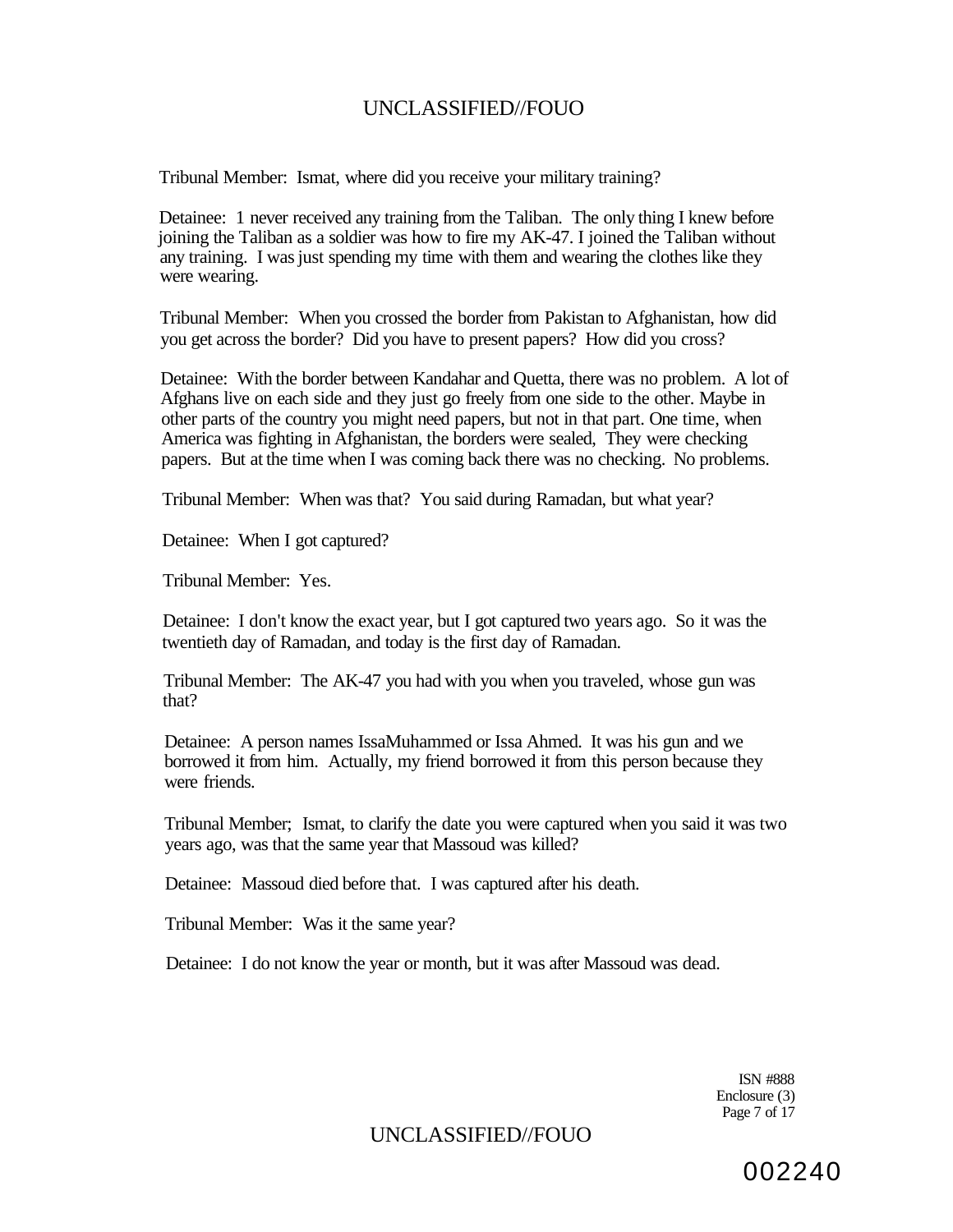Tribunal Member: Did you ever fight in the Tora Bora area?

Detainee: I never saw Tora Bora in my life. The only time I saw it was on TV in Pakistan. The TV was showing the fighting going on there. 1 never personally had been there. I am fasting and I was wondering if the Tribunal was going to take a break,

Tribunal President: No, we can't take a break. We have a lot of questions we need to ask you. We also still have the witness to come in and you will be allowed to ask the witness questions. So we have to move on.

Detainee: Okay. 1 drank too much water because 1 have been fasting. May I use the restroom.

Tribunal President: Certainly. We will take a brief recess to allow the detainee to go to the restroom.

Recorder: All rise.

*Tribunal Hearing recessed and re-opened. Alt parties present prior to recess were again present.* 

Tribunal President: Do you remember what year you were a soldier?

Detainee: I never kept track of the year and month. 1 do not know. 1 was with them almost a year, close to the year before Commander Massoud died. So if you have the date for Massoud's death, then it was a year before that

Tribunal President: Was that prior to the US bombings?

Detainee: At that time, I was at my house in Dara Woo. They announced there was going to be fighting with the Americans. We were told to get our families out of the area. That was why 1 took my family from Khandahar to Dara Woo.

Tribunal President: Was that during one of the breaks that you took from being a soldier? You said you were a soldier for three to four months, then you took a break and then you went back. Or was that after you completed being a soldier?

Detainee; No. I was in my house and I was done with being a soldier. When I left it was two months before Massoud died. My Commander had quit so I went home also. The Americans came after Massoud died.

> $1SN \# m$ Enclosure (3) PageS of 17

*60Z7M±*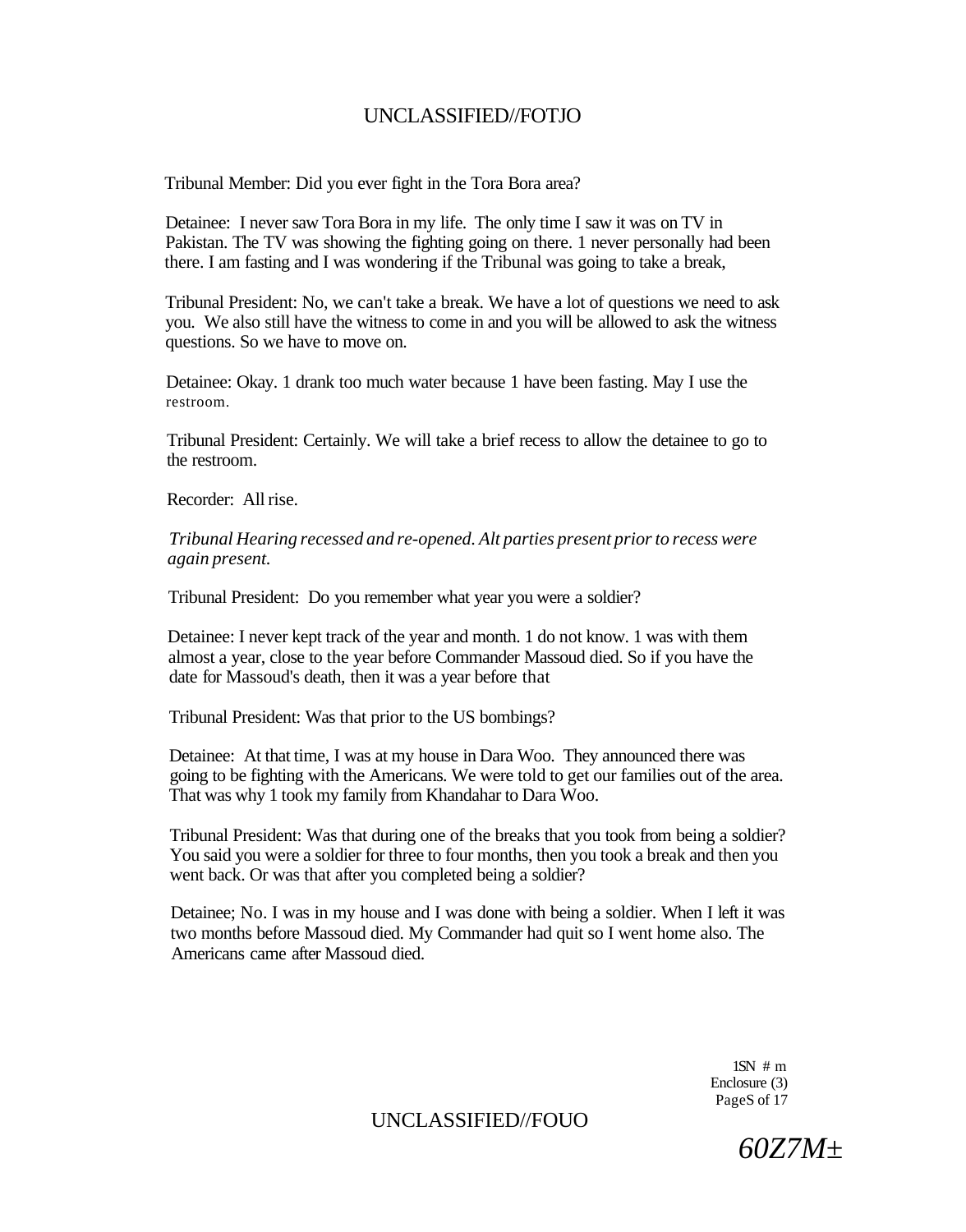Tribunal President: Where were you when 9/11 or the attacks on the twin towers in New York happened?

Detainee: I was in ray house.

Tribunal President: Earlier you said someone was going to take your guesthouse from you. Can you explain that please?

Detainee: People were saying the guesthouse was built on government land. The people working for the government were soldiers or worked in the Taliban offices. They would come and bother me, threatening to take my land. So 1 got tired of that, so I went and got a letter from Abdul Razzaq, the Commander, Once I got that letter, I was bound to work withhim. So that is what I did. I went and worked for him.

Tribunal President: You said the Taliban claimed they owned the land, So in order for you to keep the guesthouse, you had to work for the Taliban. How does Commander Razzaq fit in there?

Detainee: Most of my time I spent it in Pakistan. For fifteen to seventeen years. I went to Khandahar and I had been there about three years. I was looking to buy property like the guesthouse. This guesthouse had belonged to another person. I asked the owner if I could buy the property. I paid him some money and the owner left it for me, The people that came to ask me about moving were regular soldiers. They would come and bother me by asking for the land because it belonged to the government. The person who owned the guesthouse before me was named Gul Muhammed. I told Gul Muhammed that people were bothering me about the guesthouse. Gul Muhammed told me he would take me to someone to fix the problem. Gul Muhammed took me to Commander Abdull Razzaq. Gul Muhammed told Commander Razzaq 1 was a poor person and people were bothering me about the guesthouse. Gul Muhammed asked Razzaq if he could help me out. Abdull Razzaq asked me if I had any people in the house that could work for him and I told him I was the only person. Razzaq asked if I wanted to be one of his soldiers and 1 told him I wasn't ready and would think about it; but in the future if 1 felt 1 could, I would go and work for him, So Razzaq wrote me a letter for the guesthouse so people would not bother me anymore. Then 1 was in the guesthouse for two years. Things were changing and it was hard to run the house. My uncle came and joined me. I left the guesthouse for him to run. At that time 1 decided to go and work for Commander Razzaq. That is how I joined the Taliban in Dara Sufe and I worked as a soldier.

Tribunal President: Who stayed in the guesthouse? Were they soldiers? Were they Taliban members?

Detainee: It was not a nice building. It was an old building. The people with money did not stay in a place like that. The soldiers were coming and staying in the guesthouse. The building was so old that there were snakes in the roof.

> 1SN #888 Enclosure (3) Page 9 of 17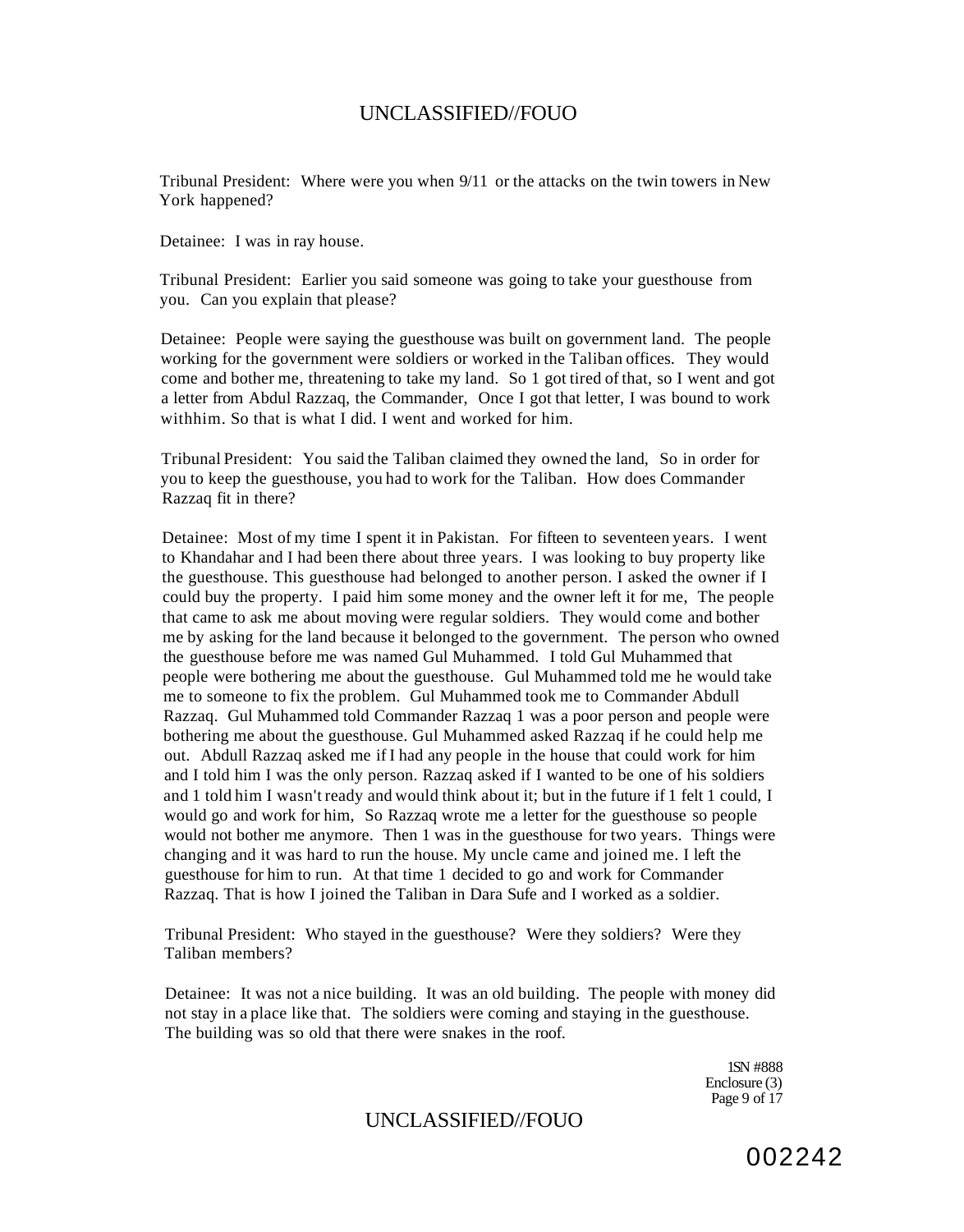Detainee: People were scared to live in that house. That is why the big people did not come and stay there in a place like that

Tribunal President: When the letter was written for you by the Commander, did the Commander take the letter to the Taliban Government? Or did you have to take the letter to the Taliban government?

Detainee: I took that letter with me and I kept it. It was written on Taliban letterhead. It said the Government of the Taliban. So every time people would come and bother me, I would show them the letter. When they saw the letter, they would leave and not bother me again.

Tribunal President: What did the letter say?

Detainee: I don't remember the whole thing, but it said I was a soldier. I was a member. I was a poor man and not to bother me. If there were any questions to see the Commander. Usually people would come on a bicycle or motorcycle, or walking without weapons. I knew those people were soldiers or working for another commander. Then there were people coming in cars with bodyguards. I knew that was a Commander. Always there would be just one or two people. The way you would know, they were wearing a white or black turban.

Tribunal President: Were there any weapons in the guesthouse?

Detainee: No, I did not have any weapons with me.

Tribunal President: Did any of the soldiers carry weapons with them into the guesthouse?

Detainee: Sometimes the soldiers would carry it, but not all the time. Not everyone.

Tribunal President: When you were fighting with the Taliban, who did you fight against? Was it the Northern Alliance?

Detainee: It was the area of Rashid Dostom, the Northern Alliance Commander. He was operating in that area. I never went to fight with them. I was a guard. Whenever we heard gunfire in the daytime, we would tell people at nighttime there was gunfire and people were coming. Like one time, I got wounded and a bullet hit me in the leg. But I never went with them specifically to fight.

Tribunal President: What were you guarding?

Detainee: It was one house with two or three rooms in it. We were doing guard duty there.

> ISN #888 Enclosure (3) Page 10 of 17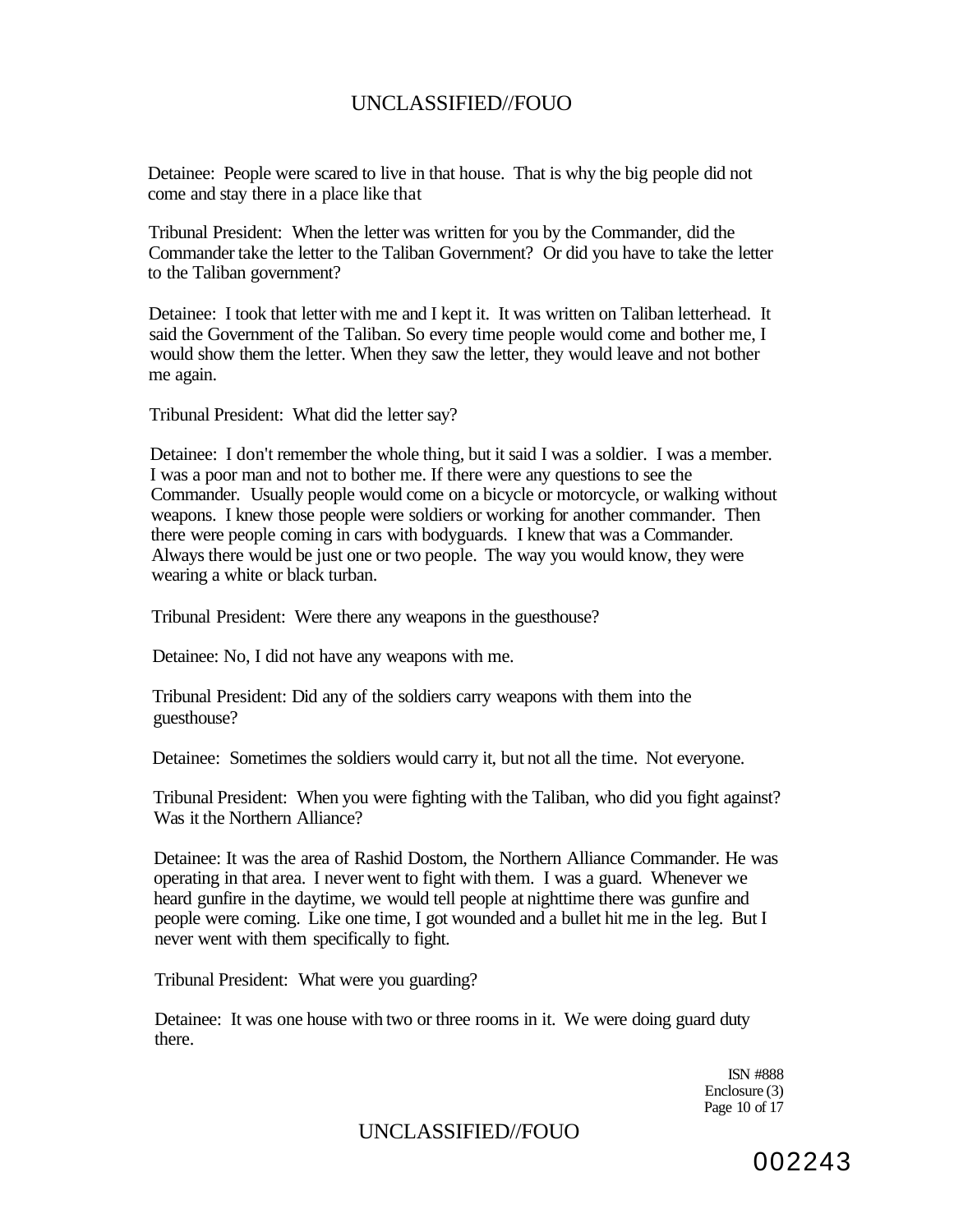Tribunal President: Do you know what was in the house?

Detainee: Soldiers and all our friends were staying in that house. Some of the people would be on guard duty, Some were sleeping. Some were watching for the enemy to make sure the enemy did not come and fight us.

Tribunal President: We will bring in the witness. Ismat, you will have the opportunity to ask the witness questions. Then we will also have the opportunity to ask the witness questions. The P/R would like to ask one more question.

Personal Representative: On the unclassified evidence, paragraph B-3, it says the Detainee and another Taliban member planned to kidnap the son of the Uruzgan Governor. Did you plan to do this?

Detainee: No, that is not true. I never did this before. Even when and if I go back, I am not planning to do things like that. You can ask the witness. He was with me and he can tell you that we were not planning something like that. The witness will tell you the truth when he makes his statement under oath.

Tribunal President: Any other questions?

Personal Representative: No, Ma'am.

*Tribunal Hearing recessed and re-opened. Alt parties present prior to recess were again present* 

Tribunal President: I'd like to identify that we have another witness or Detainee here as a witness. Please give us your full name.

Witness: Nasrullah.

Tribunal President: Is that a first name or last name?

Witness: That is my full name.

Tribunal President: Nasrullah, we are here for the tribunal of Ismat. We would like to be able to ask you some questions. Ismat will ask you questions, this Tribunal will ask you questions. Would you like to make your statement under oath or not under oath?

Witness: Any information I have, I would like to take an oath for it.

1SN#888 Enclosure (3) Page 11 of 17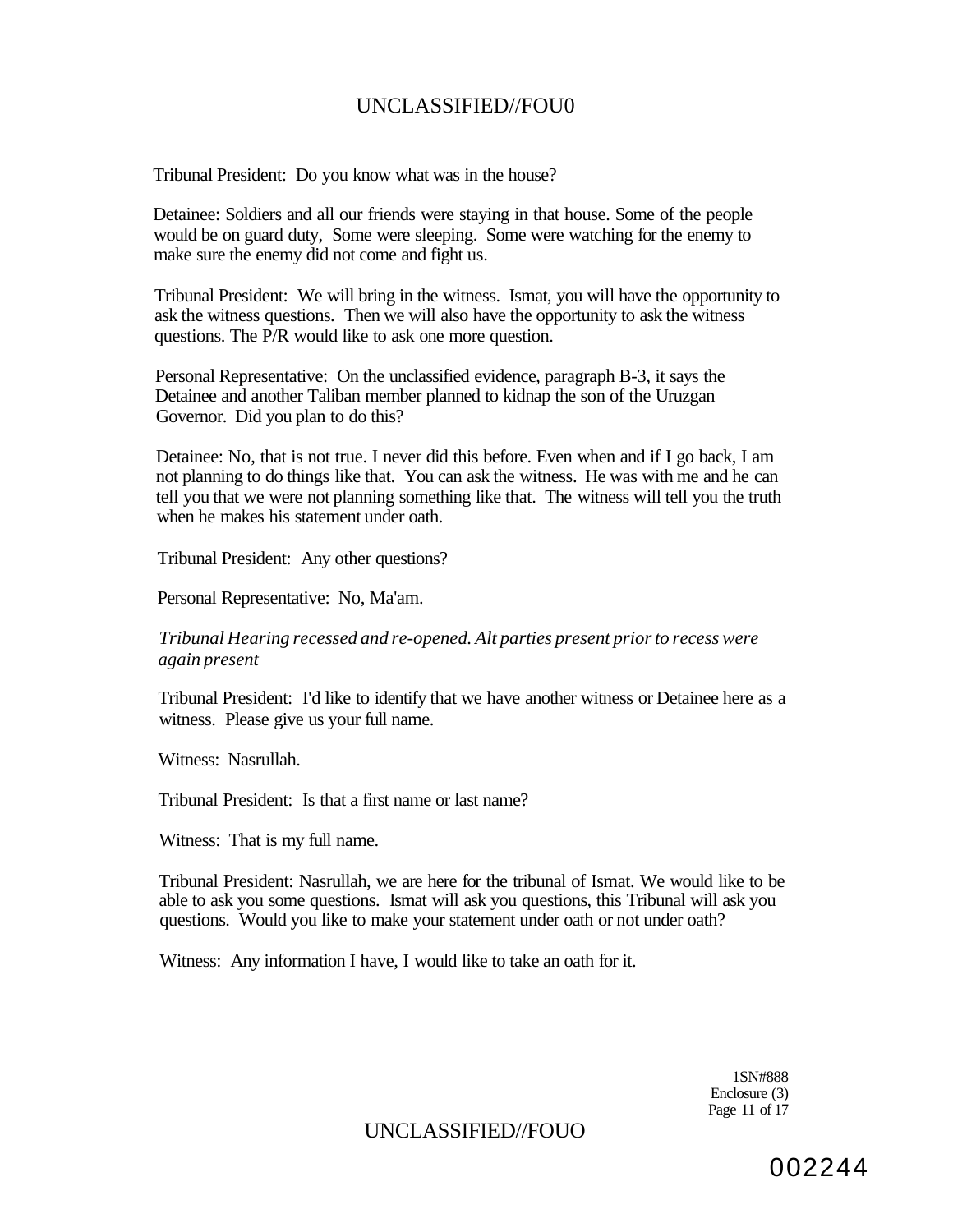Tribunal President: Recorder, would you please provide the Muslim oath for Nasrullah.

Recorder: Muslim oath.

#### **The Witness was sworn using the Muslim oath. The Witness testified to the Tribunal in substance as follows:**

Tribunal President: Personal Representative, do you have any questions for the witness?

Personal Representative: Yes, Ma'am. Doyouknowof any plans to kidnap Jan Muhammed's son?

Witness: I never heard that before and I never had any idea of somebody saying that Also, that person [pointing to Ismat] never told me of any such kind of plan before.

Personal Representative: Can you tell me what happened to the car that you were traveling in when you were stopped by the Governor?

Witness: They stop us. They searched us and the vehicle. Then they told us to follow them. So we got back into our car and went and followed them.

Personal Representative: Then what happened?

Witness: They told us to follow them. They said they were taking us to meet some people we were going to meet and stay with. They asked us so politely, so we went with them. Then after that, they asked us questions.

Personal Representative: Can you tell us anything about your cousin's whereabouts prior to the Americans coming to Afghanistan?

Witness: He is my cousin. Whatever you heard about him is all wrong. He did not do anything. Ifhe did anything, he was with me and I should know. Or somebody would have told me. When we were in the country, no one told us of such things before. There is no witness that my cousin actually did all those things.

Personal Representative: I have no further questions.

Tribunal President: Recorder, do you have any questions for the witness?

Recorder; Yes, Ma'am. Were you with your cousin when he delivered the letter?

Witness: When I heard that my cousin was in the town or province, I went to see him. I spent the night and the next morning with him. He told me he was going to a different district to sell his car. We left.

> ISN #888 Enclosure (3) Page 12 of 17

UNCLASSIFIED//FOUO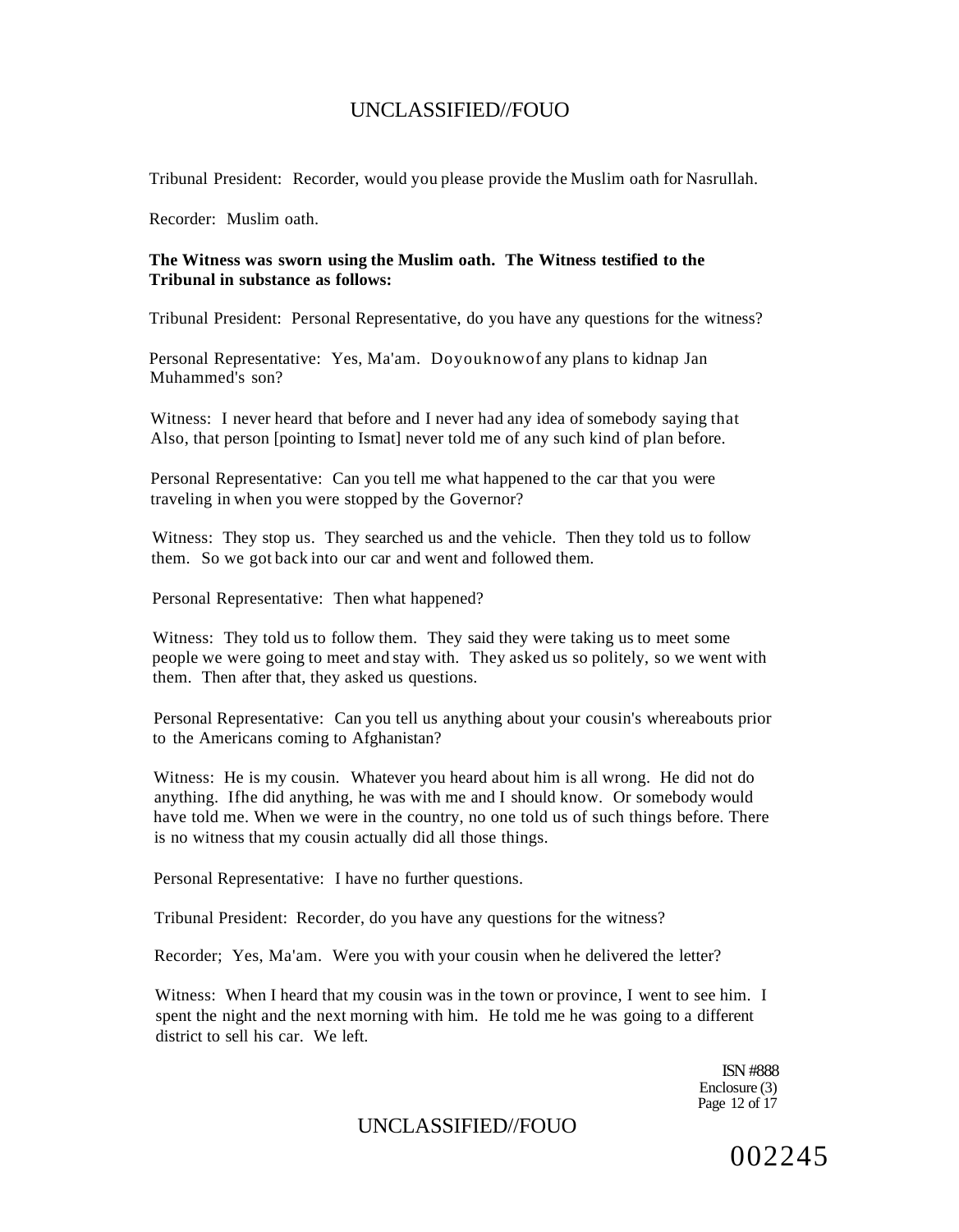Witness (continued): He told me on the way to sell the car, he had to deliver a letter. He asked me to read it and tell him what the letter said because he was not able to read the letter by himself. So I looked at the letter and there was not anything in the letter. I did not know who gave my cousin the letter or where he got it from. When we got to the place, I did not know the person and I did not know who my cousin gave the letter to. That is all I know about this letter.

Recorder: Was there more than one letter.

Witness: There was only one letter.

Recorder: No further questions.

Tribunal President: Do any of the Tribunal Members have any questions for the witness?

Tribunal Member: When you were stopped, did you have any weapons in the car?

Witness: I did not see the weapon myself. Since I was not with my cousin that long, I did not know what he had in the car. But he did tell me there was an AK-47 in the car for personal safety. I told the interrogators also that I did not personally see any weapon in the car.

Tribunal Member: Did Ismat fight with the Taliban at all?

Witness: Against the Taliban or with the Taliban fighting against somebody else?

Witness: No, I do not know if Ismat has been in or to a fight. The only thing I knew was he was with the Taliban. I did not know where he was working with them. I did not know anything about the fight.

Tribunal Member: Was Ismat a soldier with the Taliban?

Witness: I do not know. The only thing that I knew, he was working with the Taliban. I did not know if he was a soldier or a commander.

Tribunal Member: When was Ismat with the Taliban?

Witness: I don't know the time or how long Ismat was with the Taliban. The only thing I knew was one of my uncles on my mother's side was telling me that Ismat was working with the Taliban.

> ISN #888 Enclosure (3) Page 13 of 17

## UNCLASSIFIED//FOUO

*OtfZ&%>*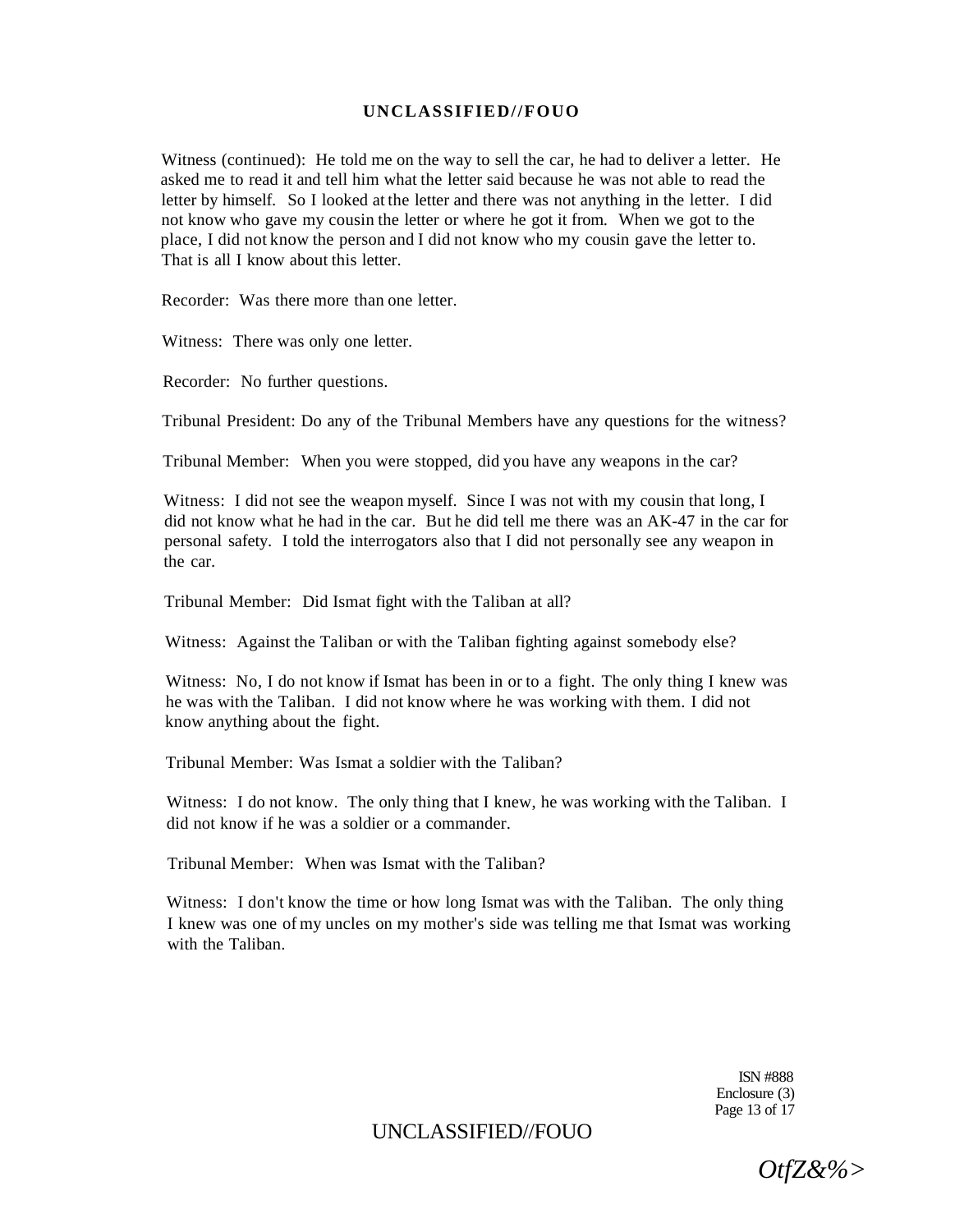Tribunal Member: Do you recall when the attacks occurred in the United States on the World Trade Centers on September 11<sup>th</sup>, 2001?

Witness: Yes, I heard about it on the radio and I heard about it from the people.

Tribunal Member: Do you know if Ismat was working for the Taliban before or after that time?

Witness: Ismat told me that he went home before that happened. So he was in the house way before that, I never heard from anybody if Ismat was still working with the Taliban. That's all I know about that.

Tribunal Member: When were you arrested?

Witness: We got arrested at the same time.

Tribunal Member: What year was that?

Witness: I don't know the year, but it was Ramadan time. The twentieth day of Ramadan. So starting today the twentieth of this month will be two years. We got captured by Afghans. Then later on, they handed us over to the Americans.

Tribunal Member: Thank you.

Tribunal President: What did the both of you have on you when you were arrested?

Witness: What kind of stuff are you talking about?

Tribunal President: Passports, IDs, and weapons?

Witness: We did not have any passports. The only weapon I knew about was the AK-47. Other than that, just the money in our pockets, but I don't remember the amount. Just enough to travel on, not a lot of money.

Tribunal President: Was a letter from the government or a Commander on you or with Ismat?

Witness: No.

ISN #888 Enclosure (3) Page 14 of 17

#### **UNCLASSIFIED//FOUO**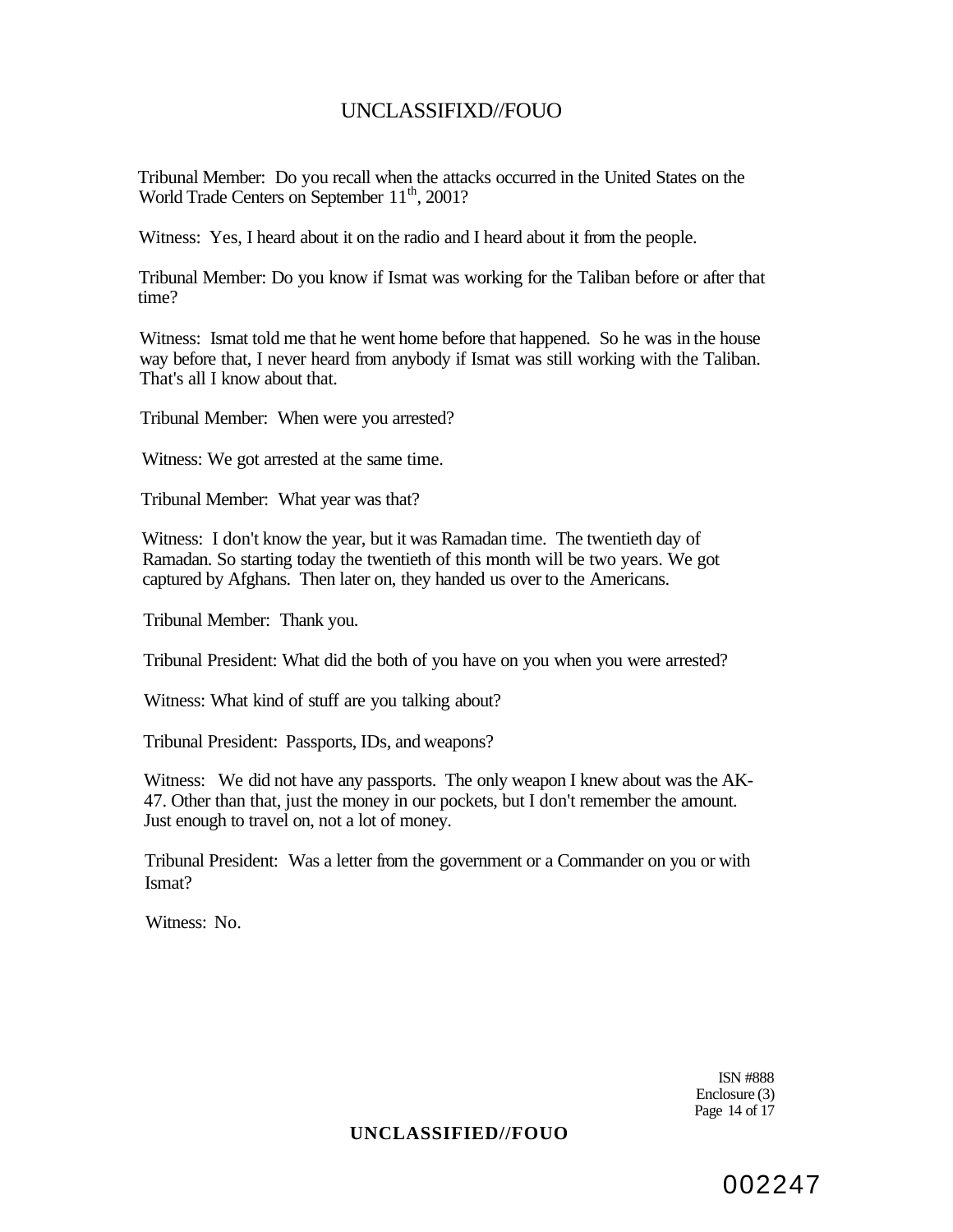Tribunal President: How long were you with Ismat before you were arrested?

Witness: When I heard Ismat was in the district, I went to see him. I spent that day and night with Ismat. The next morning we left to deliver that letter to the person and spent the night over there. So that was two nights total.

Translator: The witness asked the Detainee how many days exactly they were together. Whether it was one day before the letter or it was two days. The Detainee said he did not remember how many days before the letter.

Tribunal President: Where were you when you were stopped and arrested?

Witness: There is a place called Chinartoo. There was a bazaar by this place and we got stopped there.

Tribunal President: Do you know why you got stopped?

Witness: We did not know why we were stopped. There must have been some people who didn't like us, like our enemies. In Afghanistan everyone has enemies. There was always clashing between each other. So it must have been some people like that. I am not sure why we were stopped.

Tribunal President: Did they accuse you of doing anything?

Witness: No, they didnotaccuse us of anything. They did not say anything about what we did or why they stopped us. They did not tell us what we did wrong. When they took us to the place later on, they asked questions about who we were, our parent's names, what villages we were from, what tribe we are. They did not tell us why they were doing this or what we did wrong.

Tribunal President: What were you doing when you were arrested?

Witness: We were traveling on the road.

Tribunal President: You said you stopped. Why did you stop and what were you doing when you stopped?

Witness: I did not know why they stopped us. I can ask you why we were handed over to the Americans? I don't have any answers for that. They stopped us. They asked us questions. The next day they handed us over to the Americans. We had no idea why they did that and what we did wrong.

> ISN #888 Enclosure (3) Page 15 of 17

### UNCLASSIFIED//FOUO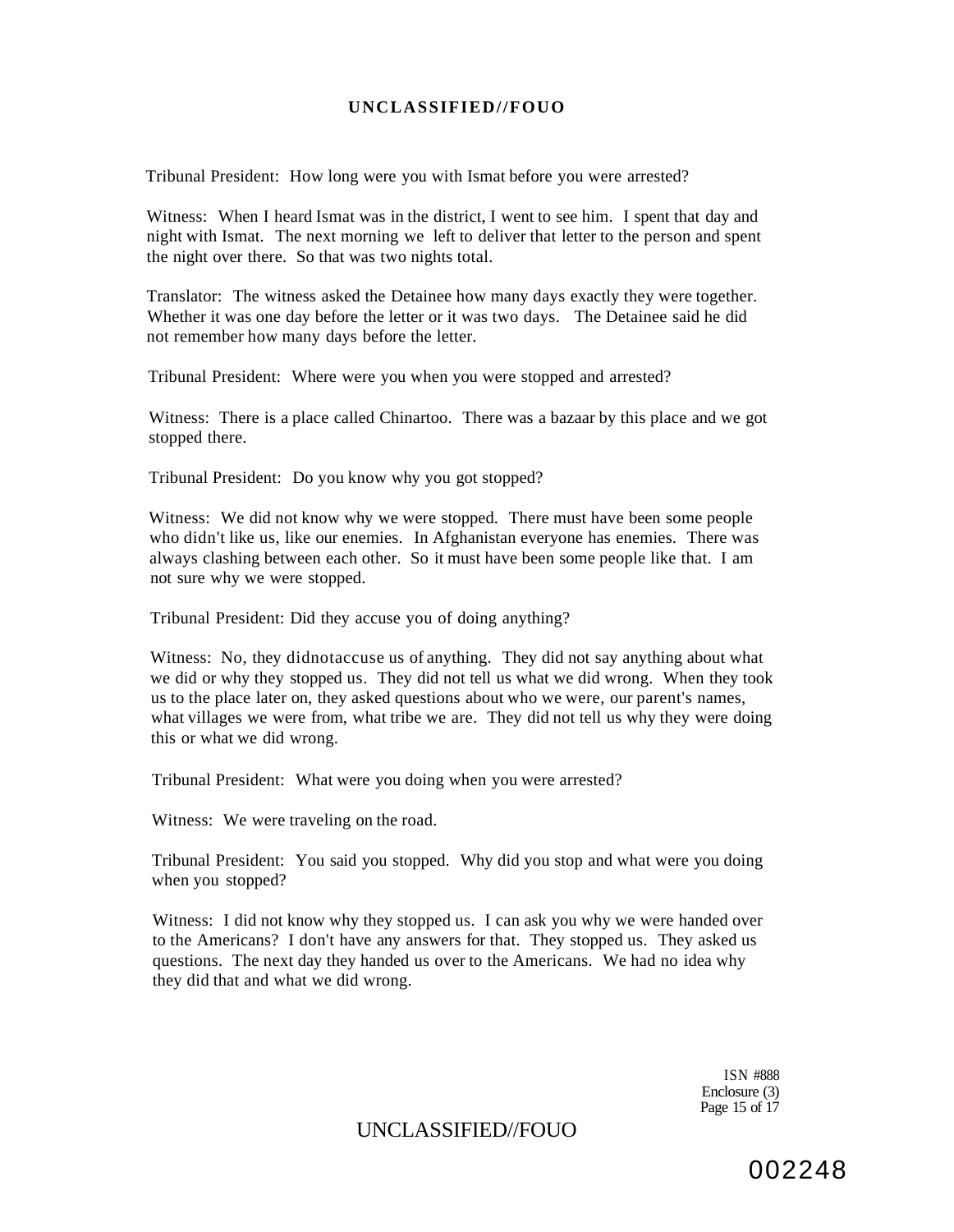Tribunal President: I was under the impression you stopped in the bazaar and you were doing something. Then they stopped you?

Witness: No. We were not doing anything like that. Maybe some enemies told mem and gave some wrong information on us or accused us of doing something. But no, we were not doing anything. We were traveling on the way. They stopped us. They asked usquestions. Then they handed us over to the Americans. Wedidnotknowifthey were with or against the government. We were not doing anything when they stopped us.

Tribunal President: Ismat, you have the opportunity now to ask your cousin any questions. Please allow each question to be translated first before you answer. Then your answer will be translated.

Witness: Am I going to ask Ismat questions?

Tribunal President: Ismat will ask you the questions if he'd like.

Detainee: I do not have any questions. What questions can I ask? But if the Tribunal has seen something in the summary, you can ask me or ask the witness. But I do not have anything for the witness.

Witness: I do not have any questions, but if anyone has any more questions for me, please ask them.

Tribunal President: Personal Representative, anymore questions?

Personal Representative: No, Ma'am.

Tribunal President: Recorder, do you have any other questions?

Recorder: No, Ma'am.

Tribunal President: Tribunal Members, do you have any other questions for the detainee or the witness.

Tribunal Members: We will take a brief recess while the witness is escorted out.

Recorder: All rise.

## *Tribunal Bearing recessed and re-opened. All parties present prior to recess were again present*

1SN #888 Enclosure (3) Page 16 of 17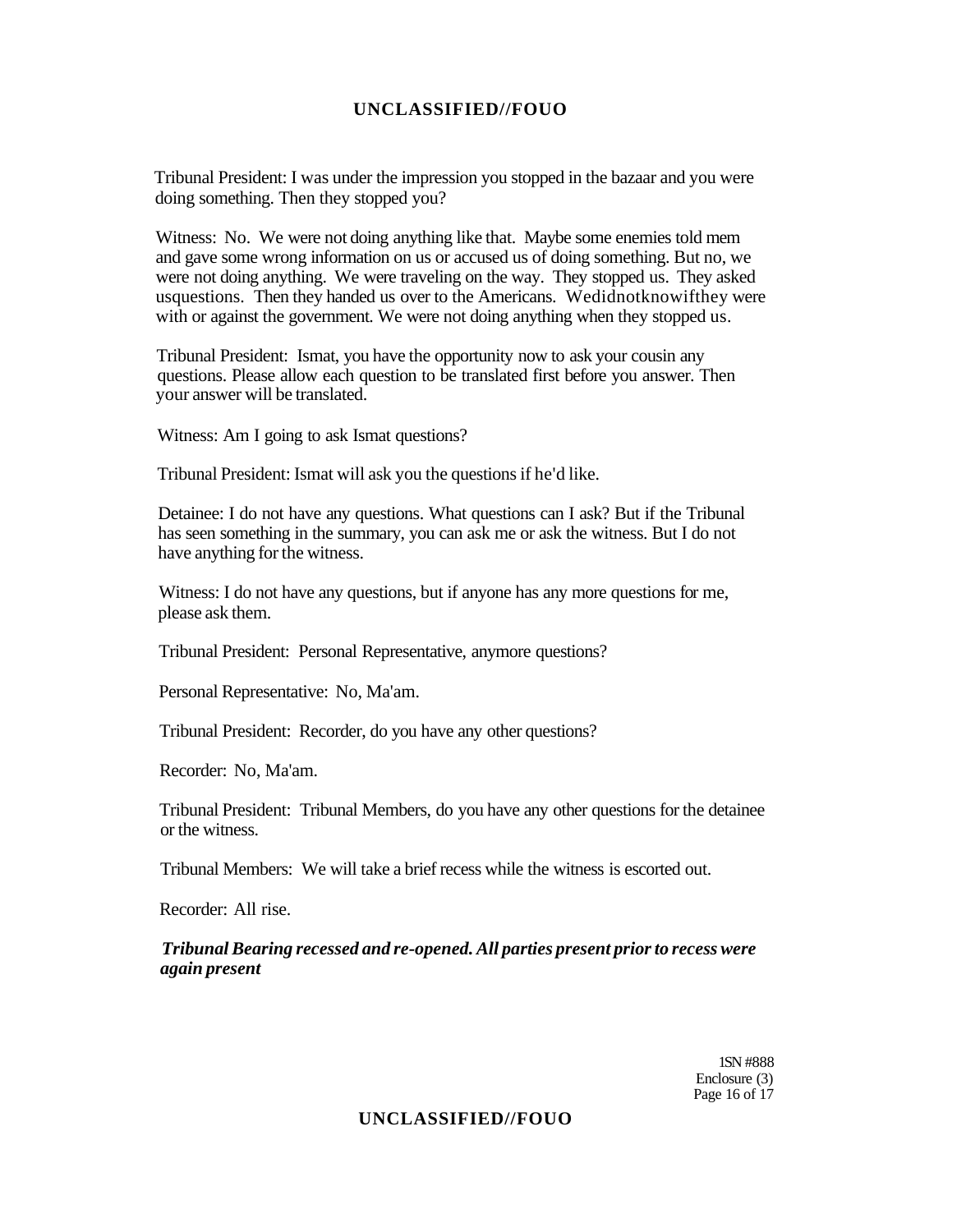Tribunal President: Ismat, do you have any other evidence to present to us or any other comments?

Detainee: No, I cannot think of anything else to say. Butifanyonehasany questions for me, they can ask me and 1 would like to answer them. The only question I have is everything on my unclassified summary, most of it is wrong. I never did this. I told you and you asked my witness some questions. You can ask questions from the people in Afghanistan if I did these things. If you can find out why they put all of this on me. That is all I have.

Tribunal President: All unclassified evidence having been provided to the Tribunal, this concludes this Tribunal session.

## **AUTHENTICATION**

**I** certify the material contained in this transcript is a true and accurate summary of the testimony given during the proceedings.

Colonel, US Army Tribunal President

> ISN #888 Enclosure (3) Page 17 of 17

## **UNCLASSIFIED//FOUO**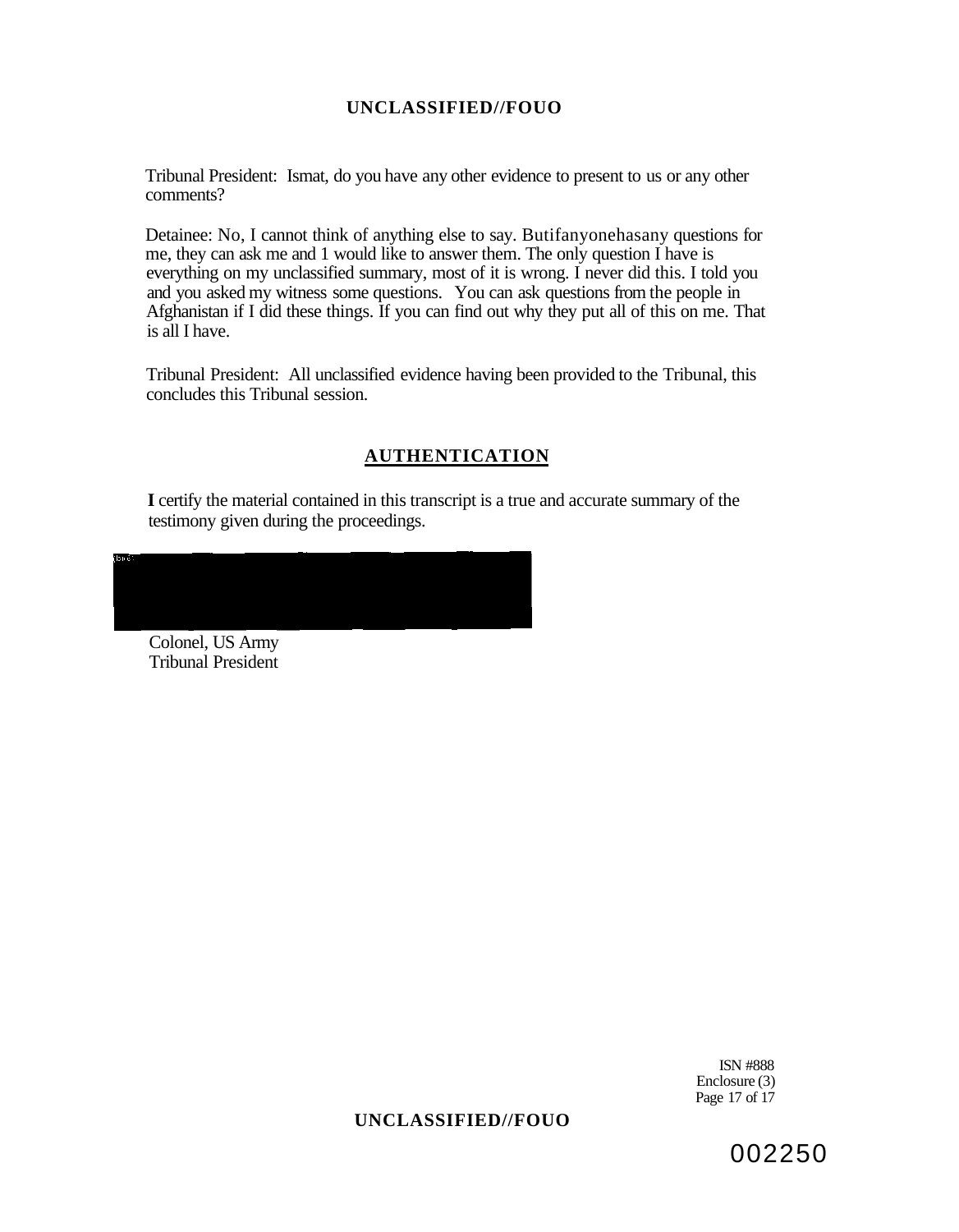### **Summarized Detainee Sworn Statement**

*The Tribunal President read the Hearing Instructions to the Detainee and confirmed that the Detainee understood and had no questions.* 

*The Personal Representative presented the Detainee Election Form (Exhibit D-a) to the Tribunal.* 

*The Recorder presented the Unclassified Summary of Evidence (Exhibit R-l) to the Tribunal.* 

*The Recorder presented Exhibit R-2 into evidence and gave a brief description of the contents of the Unclassified Summary of Evidence (Exhibit R-l).* 

*The Recorder confirmed that he had no further unclassified evidence or witnesses and requested a closed Tribunal session to present classified evidence.* 

*The Tribunal President, referring to the Detainee Election Form, made the following statement:* 

Tribunal President: At this time I would like to make reference to the Detainee Election Form, which indicates that the Detainee has chosen to participate in this Tribunal, which is also evident because ofhis presence today. He would like to respond to each of the allegations on the Unclassified Summary. He is willing to take a non-Muslim oath. He would like to tell his story and then respond to questions. He has requested that no documentary evidence to be produced and he has requested no witnesses. Abdul Majid Muhammad, you may now present any evidence or information you have to this Tribunal and you have the assistance of your Personal Representative in doing so. Do you still wish to present information to this Tribunal?

Detainee: I wasn't a Taliban.

Tribunal President: Would you like to make your statement under oath as you indicated on the Detainee Election Form?

Detainee: Yes.

Tribunal President: Very well, Recorder, would you please administer a non-Muslim oath?

*The Recorder administered a non-Muslim oath to the Detainee.* 

*The Tribunal President opened the Tribunal to the Detainee to make his statement* 

ISN# 555 Enclosure (3) Page 1 of 15

UNCLASSIFIED//FOUO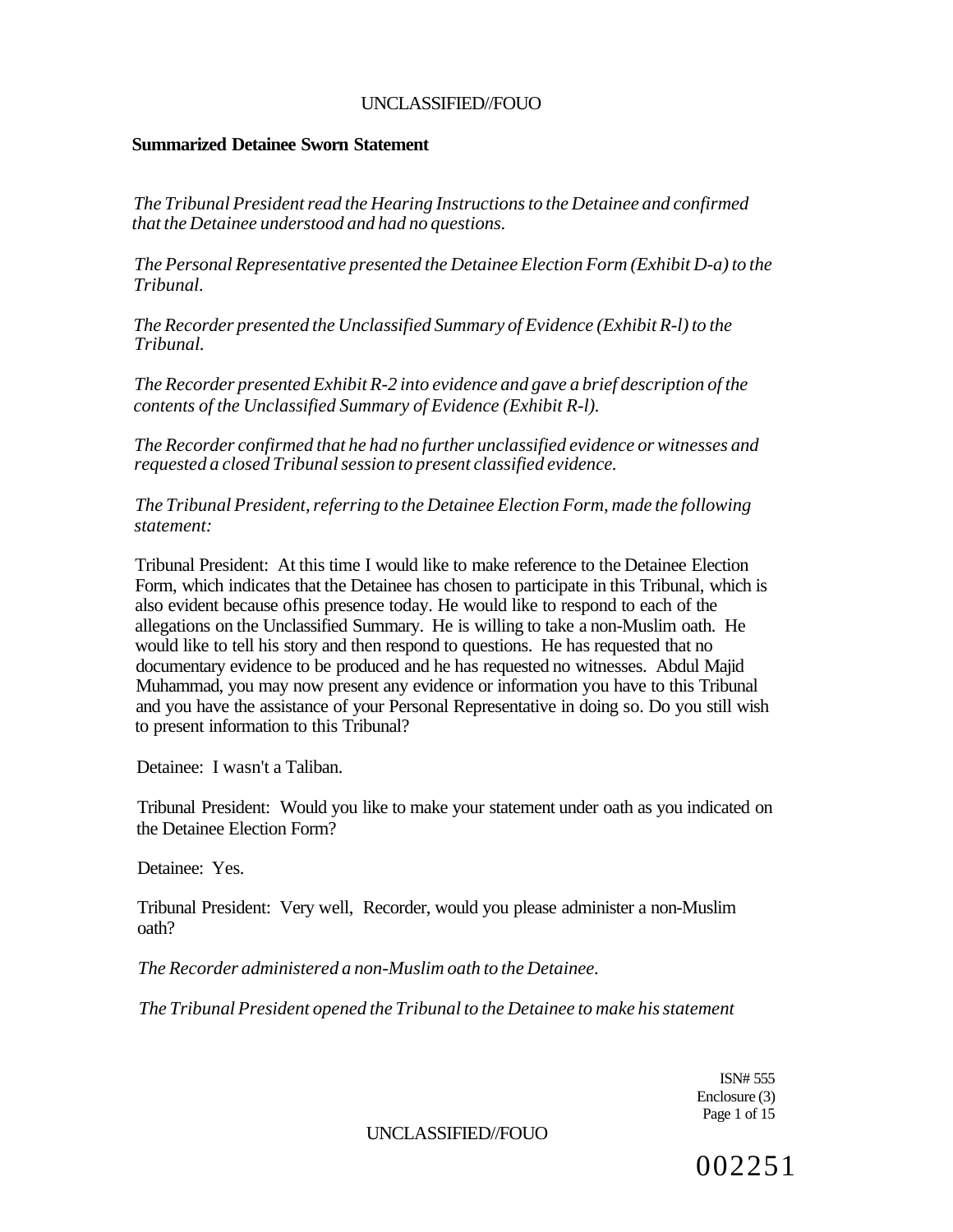Tribunal President: With the assistance of your Personal Representative, as necessary, you may begin.

#### *3.1. The Detainee traveled to Afghanistan after 11 September 2001.*

Detainee: In 20011 traveled from Iran to Afghanistan. After the month of Ramadan, because of my dreams to become rich fast, I went there to trade narcotics. I am a very poor, poor person. I only went there because of the money and to make some money not for fighting or anything else. I wanted to serve myself, That was the only time I traveled by myself. I swear to God that I have no animosity against Americans or anybody else, I have not seen Taliban and I have not worked for the Taliban. All my life I never fought with anybody and I never picked up a gun. I was also serving in the Iranian military and I fled from there, so they were after me too, the Iranian government, and I wanted to obtain some money so I could pay my debts and buy my way out. You can buy your way out if you have money.

#### *3.2. The Detainee was identified as a "Watchman" for the Taliban.*

Detainee: All my life I've never done such a thing for the Taliban. Because the Taliban did not like Iranians and there was sixteen Iranians in Afghanistan that was captured by Taliban and were killed by the Taliban. That is why they do not like us. Iran has Shiite Muslims, Catholic Muslims and also Sunni Muslims. If the Taliban had known that I was Catholic, they would have killed me because the time when I was in Afghanistan things were kind of quiet. There was no problem or anything in that nation. Because there was no war there, I went to Afghanistan. That's it.

#### *3.3. As a "Watchman, " the Detainee was on patrol for the Taliban.*

Detainee: No.

### *3.4. The Detainee was captured by the Northern Alliance in the vicinity ofGhazni, Afghanistan.*

Detainee: Yes. I wascapturedinthatarea, I don'tknow if thename is Ghazni or notbutl was captured there. I had Afghan clothes on and I was really dirty, so I went by the river to clean myself up. I took a swim and I came out. I put my Iranian clothes on and I pulled a cigarette out of my cigarette pack and I started smoking a cigarette. While I was smoking I saw four or five vehicles coming towards me they were all armed and one of them came a put a gun to my neck and said Arabi, Arabi, Arabi. They said that because the color of my skin was darker, usually Arabs have darker skin. They started speaking to me in Pashtu and they were also speaking a little bit of Farsi, they asked me if I was Arab and I told them, no, I'm from Iran. They told me that they would take me to Kandahar. On the way they showed me to everybody and they would say "He is Arab" and them some people would say "No he's not Arab, he's Iranian." When they brought me to Kandahar, they blindfolded me and they tied my hands and feet. They didn't give me any water or food. After two days they took me to the Americans.

> ISN# 555 Enclosure (3) Page 2 of 15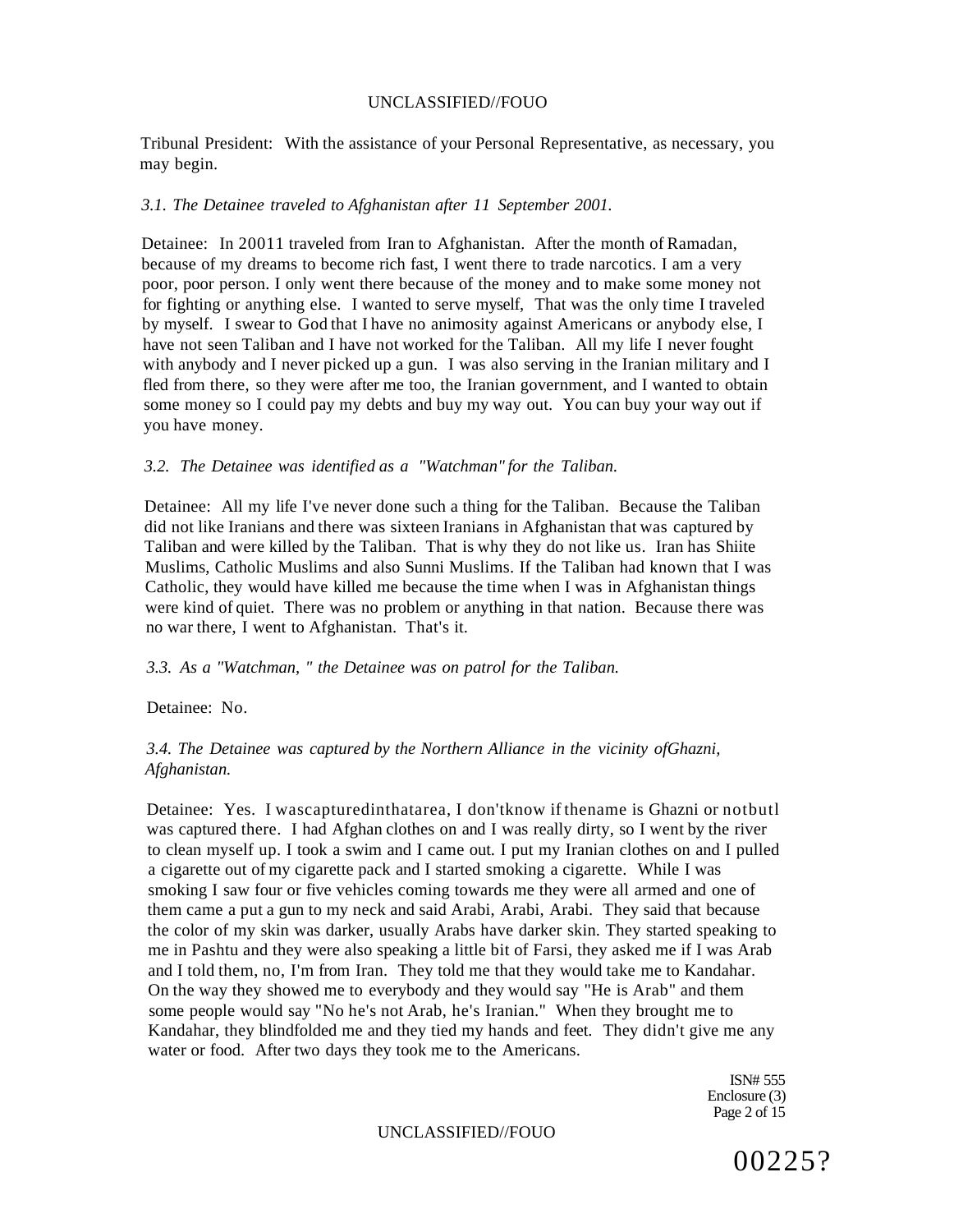Tribunal President: We may have some questions for you but does this conclude your statement?

Detainee: No, I have more things to say. Since I've been here for four years, I should talk. Since I've been here, nobody likes roe here; everybody is against me here. All the Arabs don't like me and all of the other detainees do not like rae because I am a Catholic. They tried to kill me a couple of times. I have some scars on my hands. I have been nice ever since I've been here. I have not harmed anybody, none of the detainees, and I have not done anything against the guards or anything like that. Living conditions are very hard here for me. I have nowhere to turn; it is kind of hard because they pressure me a lot. I humbly ask you to help me. I did not kill anybody, 1 did not do anything wrong, I just need your help.

Tribunal President: We have come here with an open mind to make a determination of whether or not you have been properly classified as an enemy combatant. Using your statement and all of the evidence, only then after we have reviewed everything will we make our determination, and we will make it in a just and fair manner. If we determine that you should not be classified as an enemy combatant, you will be released to your home country as soon as arrangements can be made, or to another country yet to be determined. If we do confirm your status as an enemy combatant I will explain what would follow after that. Basically you would be eligible for an Administrative Review Board here. So we can learn more about you and your situation, we do have some questions for you.

Detainee: Today.

Tribunal President: Yes. If we may we will start with the Personal Representative. Do you have any questions for the Detainee?

Personal Representative: No, sir.

Tribunal President: Recorder, do you have any questions for the Detainee?

Recorder: No, sir.

Tribunal President: I think the Tribunal Members do have some questions, though.

#### Tribunal Member's questions

- Q. Good afternoon. Thank you for coming to speak with us today. Ifyourplanto travel to Afghanistan from Iran had gone exactly how you wanted it, what should have happened?
- A. I haven't thought about it.

ISN# 555 Enclosure (3) Page 3 of 15

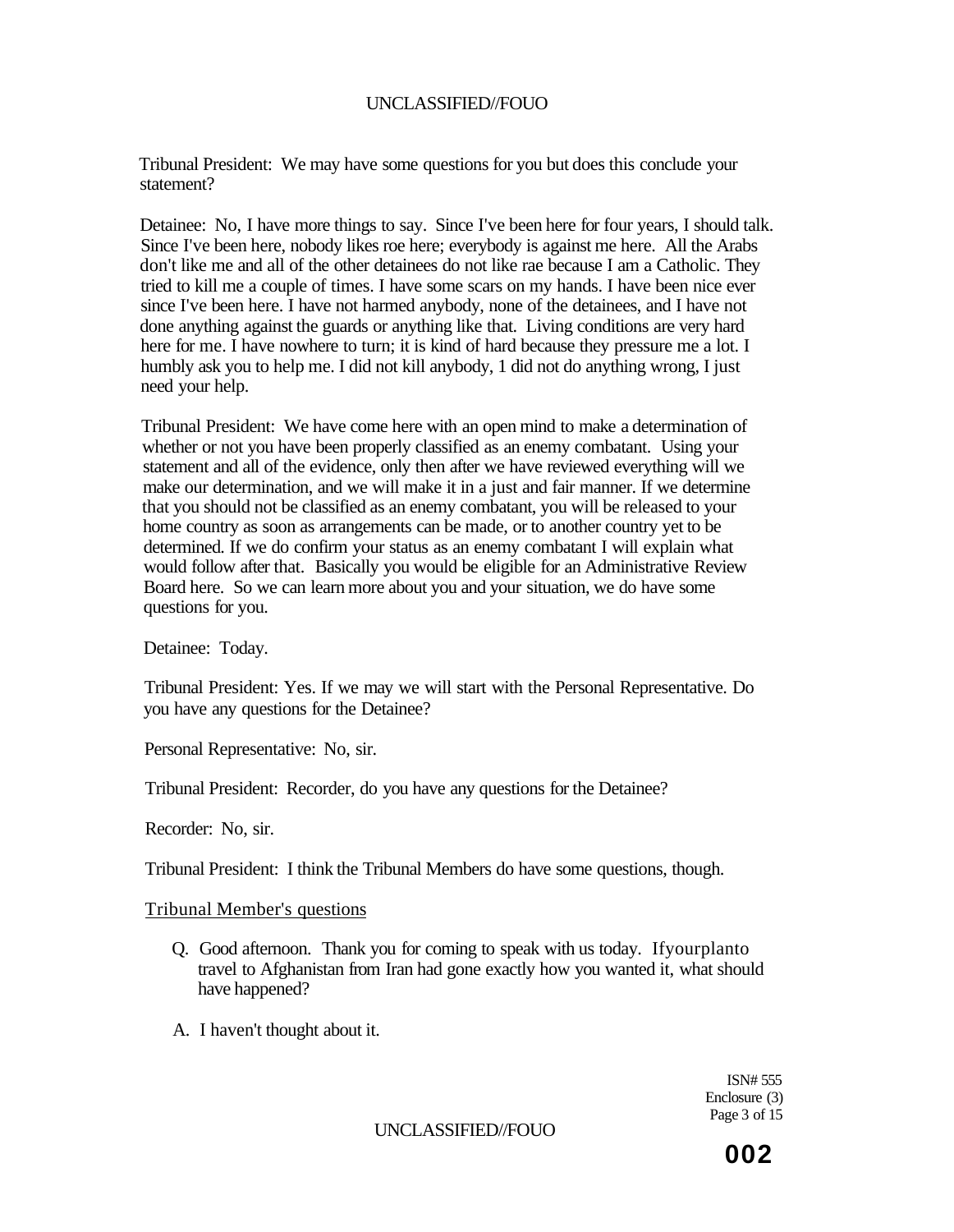#### UNCLASS1FIED//F0U0

- Q. Did you have a goal? You were going to go to Afghanistan for a period of time and then go back to Iran? What was your plan?
- A. I only went there to work and to make some money. I was trying to go back to Iran because I have a family, a wife and kids back home in Iran.
- Q. Did you have a job before you left Iran?
- A. Yes, I was a well digger. It was very hard, tough job. A couple of times I went under the water and got scared so I thought about starting some other kind of work.
- Q. Were you hired by a local government to dig wells? Is that how you got the job?
- A. No, I did it on ray own. I did it to put food on the table because I had four or five people to feed.
- Q. There was somebody who would pay you for that?
- A. Yes. Not a lot, just a little. Just enough to eat and survive for a while.
- Q. How long did you work as a well digger?
- A. For about seven or eight years.
- Q. Did you do anything else to support yourself? Do you have any other skills?
- A. Before mat I used to work in somebody's house as a server. He was a drug dealer.
- Q. Is that how you first got involved in the drug situation?
- A. It started when I was working for a bad guy and I took a vacation from home and my mother passed away. When my mom passed away they took me to a psychiatric hospital because I was abnormal. When I got out of the hospital I found a friend and he told me that he was working in narcotics trading and stuff like that. He told me that he would work with me, since it was the first time that I found a friend, at the age of eighteen.
- Q. How old are you now?
- A. Twenty-eight.
- Q. You were doing that for also seven to eight years?
- A. Yes.
- Q. Was it just buying and selling or did you have a problem with using it also?

ISN# 555 Enclosure (3) Page 4 of 15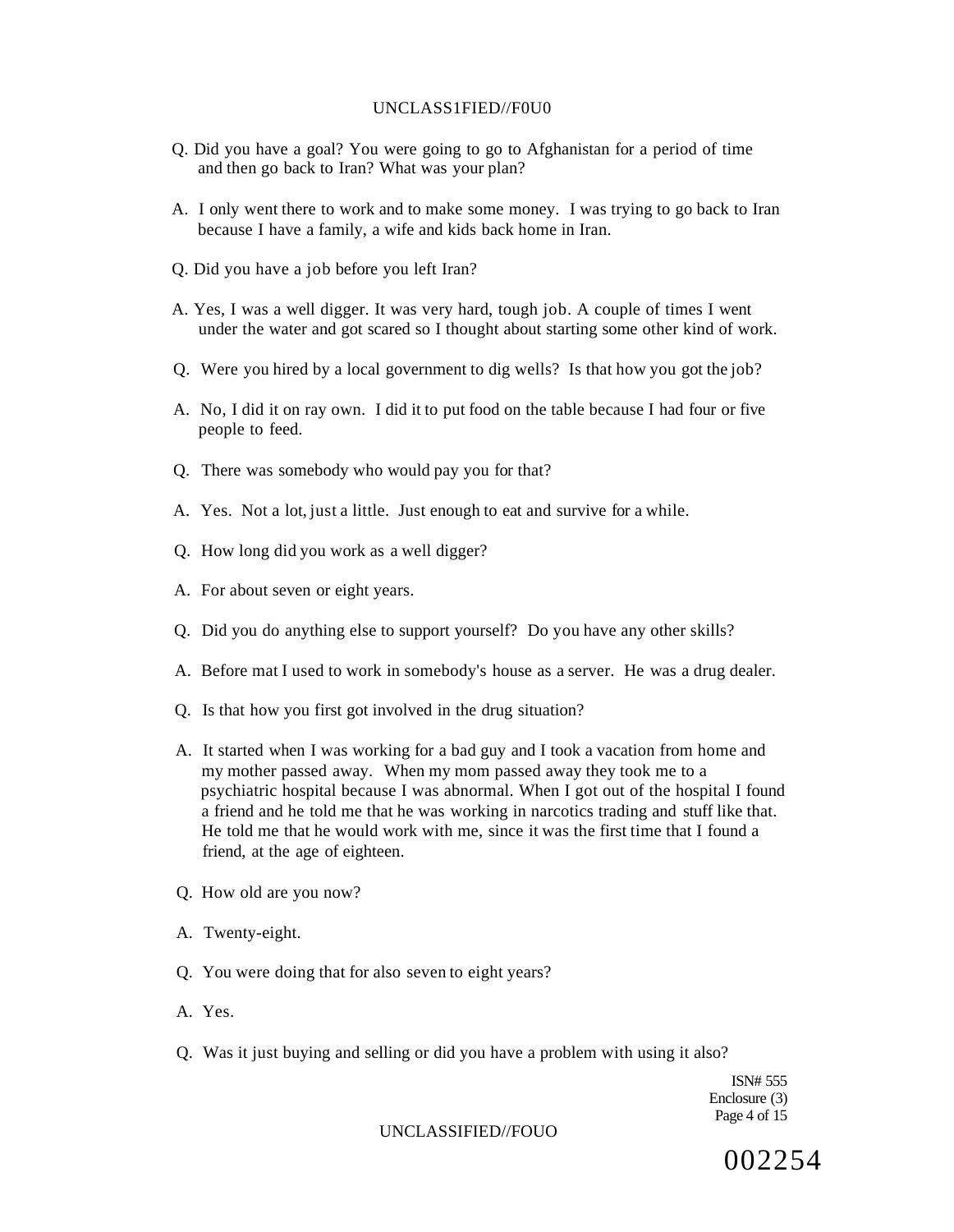- A. I was selling and sometimes I was using it myself. Theyjust gave me small amounts so I could distribute. Like in the parks or by the theatres. Because of this I was arrested two times.
- Q. Did you get to go to jail for that?
- A. Yes, in Iran.
- Q. What kind of drugs were these?
- A. Opium and...

Translator: There are two other ones. I don't have the proper English names for them. It was Hashish and Opium and there was one more.

- Q. Does he know the English word for it, maybe?
- A. Opium and Hashish.

Translator: And what else?

- A. Opium and Hashish.
- Q. That's all?
- A. That's all.
- Q. Before coming here did you consider yourself addicted to using drugs, as in you couldn't stop, or wasn't it that bad?
- A. A little bit. My plan was to get rich and then I would put it behind me and leave it aside. I would not touch it anymore. I didn't want anything else, just money. I just wanted to make a good life for myself.
- Q. Before going to Afghanistan when you did, had you ever been there before?
- A. No.
- Q. Did someone help you to figure out how to get there without getting caught by the border guards and things like that?

A. Before that, yes, I used to have some Afghan friends and they were Afghans in Iran and they told me about Afghanistan. They told me that I could go to Afghanistan and work there and make money and all these things. I was a simple person; I fell for their stories and I went there.

> ISN# 555 Enclosure <3) Page 5 of (5

UNCLASSIFIED//FOUO

002Z5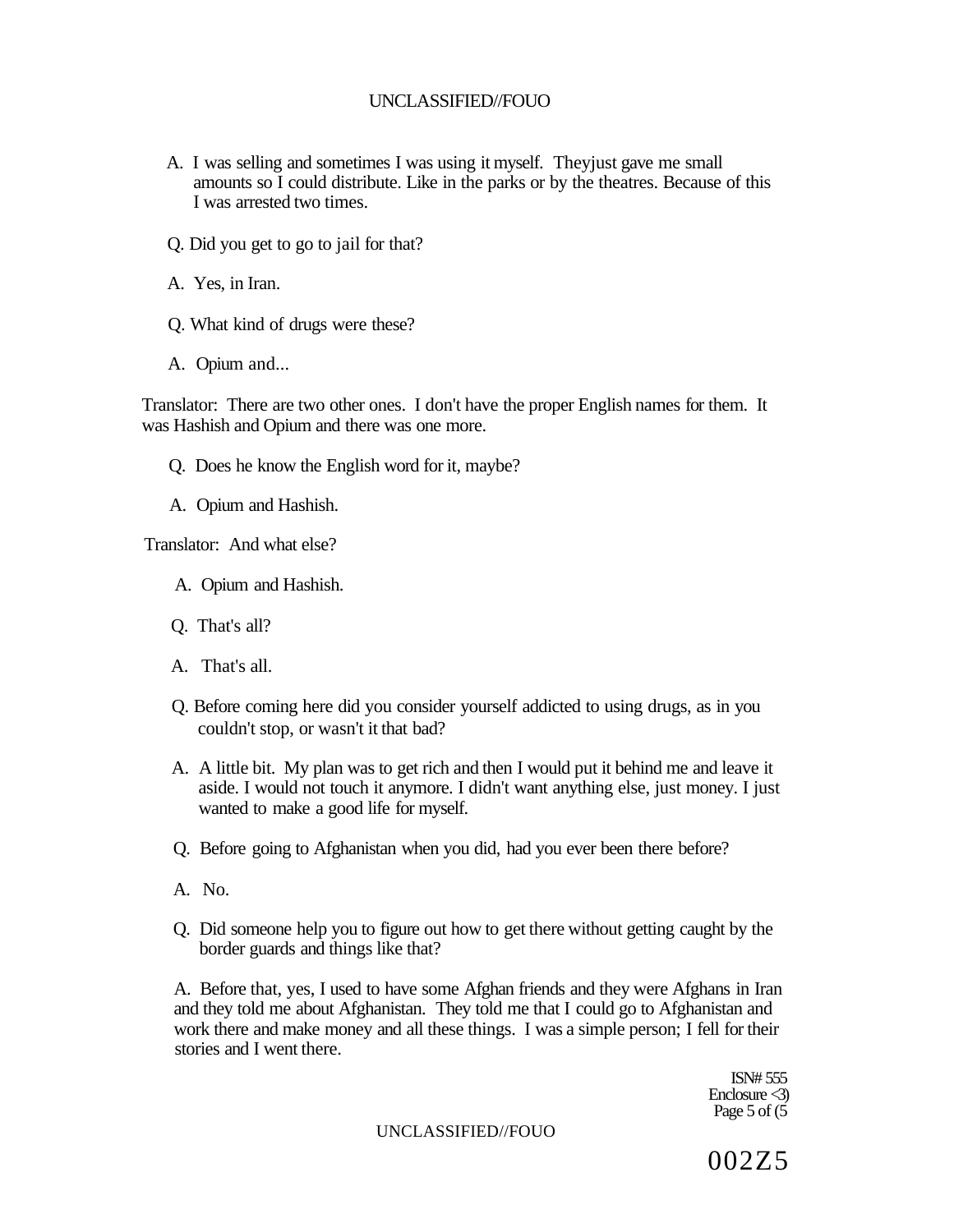- Q. Is Ghazni a place near the border or kind of far away from there?
- A. It is close to Baluchistan.
- Q. You went from your home city or village in Iran to Ghazni, Afghanistan? That was your travel?
- A. I was passing through Ghazni from Herat, which is a city in Afghanistan. I was traveling and I wasn't staying in one place for a long time.
- Q. You said earlier that you were traveling by yourself?
- A. Yes.
- Q. How long were you in Afghanistan before you got captured?
- A. Fifteen days. One five.
- Q. One five? Fifteen days? During the time you were there, did you meet people and start your drug business or did you plan to buy and sell drugs?
- A. No, I did not see anyone,
- Q. What did you do for fifteen days?
- A. I was with the driver, he was waiting for his car and I was with him. I was just waiting for work.
- Q. During that whole time you never saw any Taliban people? They never came to confront you or ask you who you were and where were you going and things like that?
- A. No I did not come across any Talibs. I didn't know anything about the Talibs until I came here. So 1 learned here more about Talibs and Osama Bin Laden. Prior to that I did not have too much knowledge about them. 1 didn't know what Talibs looked like, what kind of people they were or who Osama Bin Laden was.
- Q. Did you know there was a war going on in Afghanistan when you were traveling there?
- A. I knew, but from what 1 heard from the Afghans they told me that the fighting had stopped and that there was not too much fighting going on. That is why I started my travel.

ISN# 555 Enclosure (3) Page 6 of 15

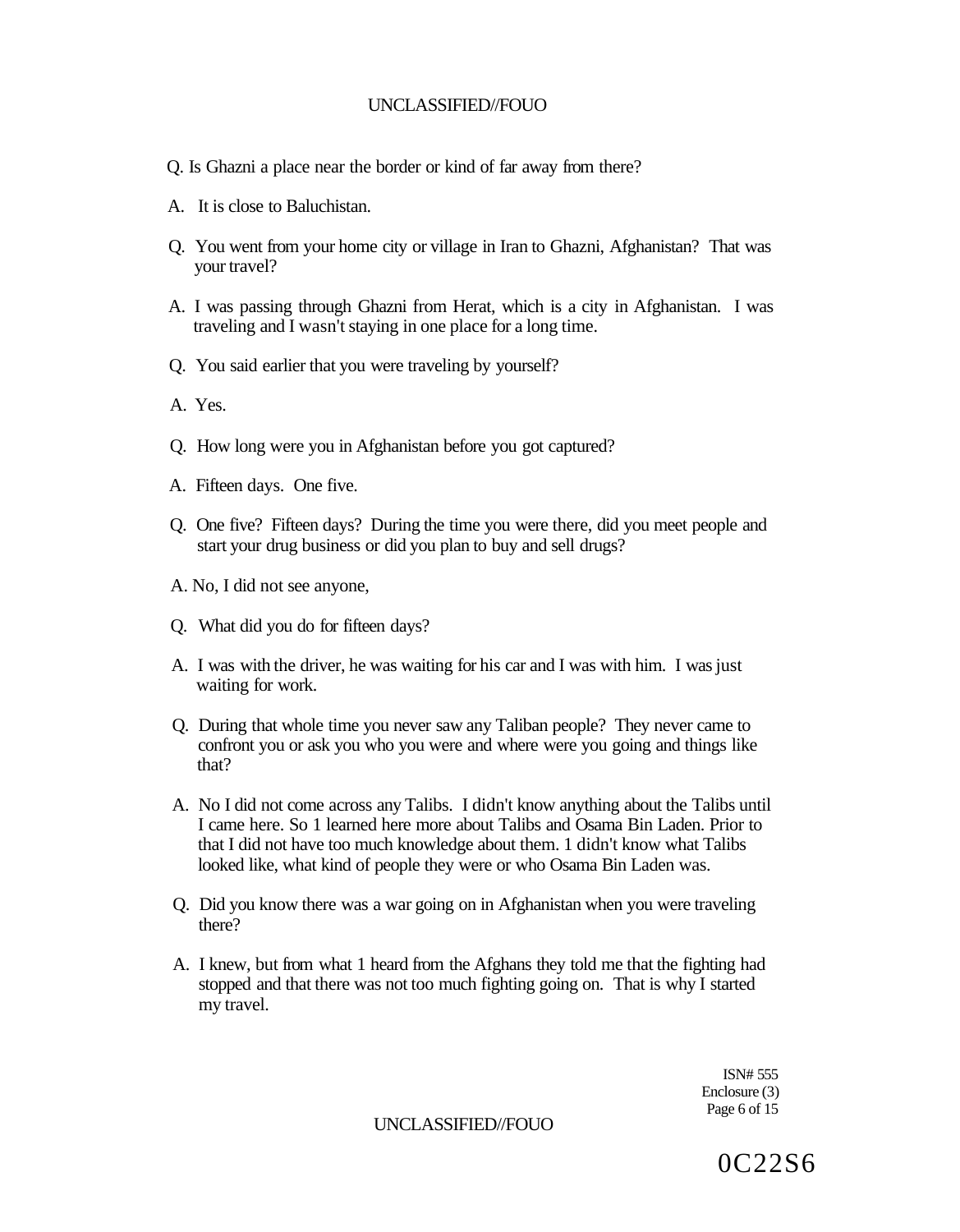- Q. For the two weeks that you were there, did you have money to support yourself? How did you eat, how did you find lodging?
- A. I had a little money. I wasjust buying bread. Only bread and nothing else and 1 was sleeping in the car.
- Q, This was money you brought with you from Iran?
- A. Yes.
- Q. Did you travel with a passport when you were in Afghanistan?
- A. No I only had a letter from the HiG group, which is Hezb-e-Islami Gulbuddin.
- Q. What did that letter say?
- A. That was just to pass through the border. That was to show the guards on the border so they would let me go through the border.
- Q. From Iran to Afghanistan?
- A. Yes.
- Q. How does one get a HiG card to do that?
- A. 1 did not obtain it myself; an Afghan person did it for me. I just went to their office and gave them my picture with five thousand in Iranian money, which is not too much in dollars, I don't know exactly, and they will give it to you. He told them he was getting it for himself, the Afghani person, and all you have to tell them is that you're Afghani, living in this place and basically give them the money and they will give it to you.
- Q. Did the letter have your real name or real picture on it or not?
- A. Yes, it was my real name on the letter.
- Q. But not the picture?
- A. Yes, my picture. He told them that he was my brother.
- Q. So, the name and the picture were correct but your reason for going there was not correct? Am I right?
- A. Yes, I was going in the wrong direction.
- Q. Was the letter supposed to be for going out of Afghanistan?

ISN# 555 Enclosure (3) Page 7 of 15

#### UNCLASSIFIED//FOUO

0022S7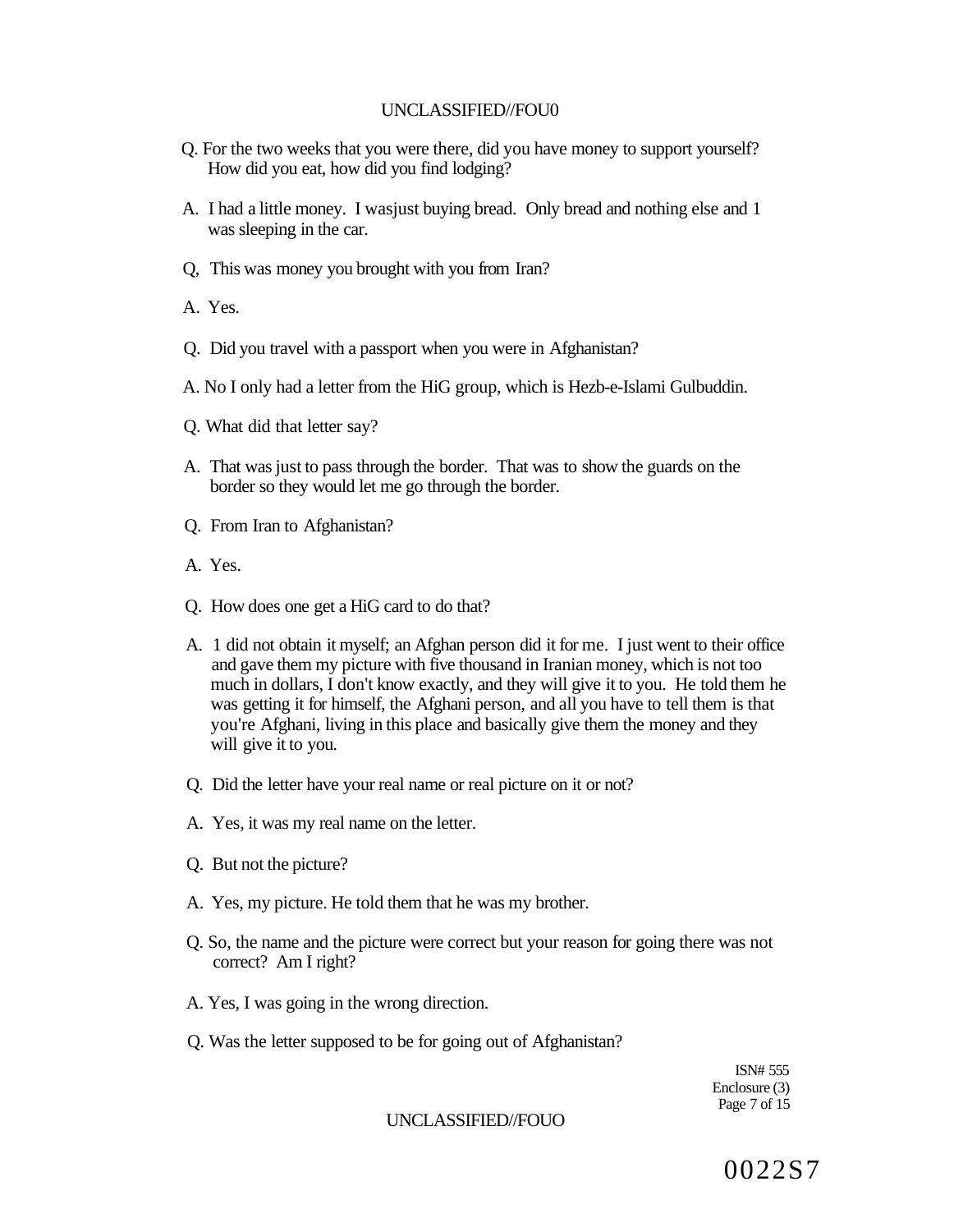- A. Thatwasjusttoget into Afghanistan. From Iran to Afghanistan.
- Q. Did it say how long you would be allowed to stay?
- A. No it does not have an indication or anything saying that you are an Afghan and that you are going to Afghanistan. Afghanistan is not like other countries where they ask you questions. Where are you going, why are you going?
- Q. Did you have to use the letter at the border to get by the guards or you didn't even really need it?
- A. Noljust gave the guard a little money and he letme pass. A little bribery.
- Q. You were in Afghanistan for two weeks. You're going from Herat to Kabul and you're with a driver and you're eating bread and your sleeping in your car. What else are you doing during this time?
- A. Yes, because I didn't have too much money and I couldn't stay in a guesthouse or eat good food. That would have cost me more money and I didn't have the money, so I was trying to do whatever I could to survive.
- Q. You said you went in the month after Ramadan?
- A. Yes, it was after Ramadan.
- Q. That means it was pretty cold. Correct?
- A. Yes, There was still snow on the ground. I had warm clothes with me. A jacket and everything.
- Q. It was okay to sleep in the car like that?
- A. It wasn't comfortable but I had to do it. I had no choice.
- Q. You said earlier that you did not serve as a "Watchman" for the Taliban. Do you know what a "Watchman" is?
- A. Yes, somebody who watches and somebody who guards maybe watch over something. Since I had served the military of Iran for ten months prior.
- Q. In the time you left Iran to go to Afghanistan, were you still in your period of service to the Iranian military?
- A. After my mom passed away I ran away from the service. I did not serve anymore after that The Iranian government is still after me.

ISN# 555 Enclosure (3) Page 8 of 15

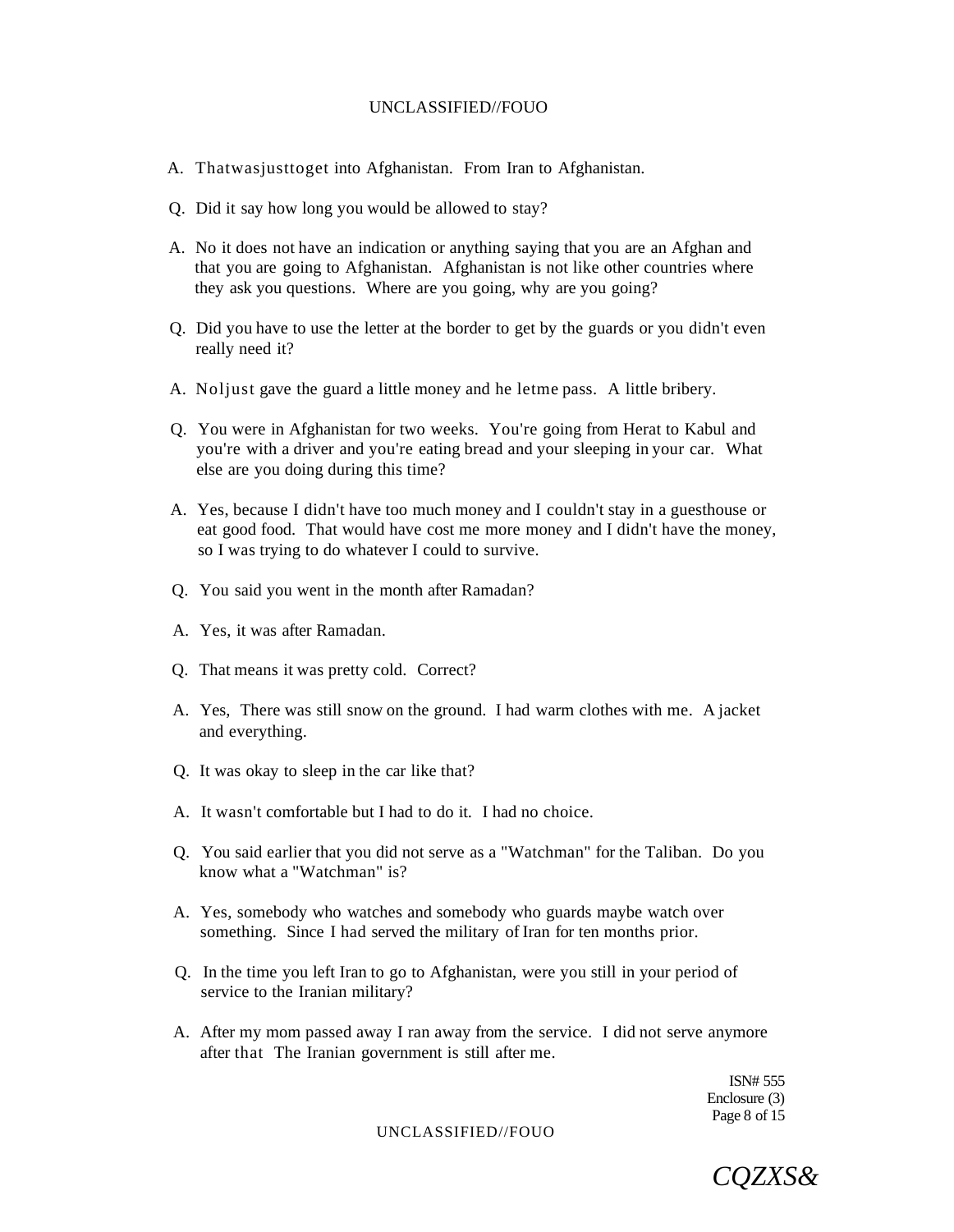# UNCLA3SIFIED//F0U0

- Q. Because of that?
- A. I don't have an older brother and anyone else in my family.
- Q. How much longer were you supposed to have served with the Iranian military?
- A. Eighteen months.
- Q. Eighteen and you served ten out of eighteen or you have eighteen more to go?
- A. Yes that's true. I served for ten months and I only had eight more months. Since my mother passed away I couldn't do it anymore. If that situation didn't happen then maybe I would have finished my term.
- Q. You were serving in the Iranian military when your mother passed away?
- A. Yes.
- Q. How long after she passed away did you run away from the military?
- A. I served for ten months and when my mother passed away then I didn't go anymore.
- Q. How much time was there in between the time you ran away from the military and the time you went to Afghanistan?
- A. About three or four years.
- Q. So they didn't come and get you during that whole time?
- A. Yes they sent me a couple of letters to my home address and whenever I saw a police car or something I used to hide myself around. They were sending me letters all the time from the court.
- Q. What kind of military training have you had?
- A. Simple stuff How to use a weapon, how to march and also some security work and stuff like that.
- Q. What kind of weapons did they teach you to use?
- A. AK-47.
- Q. Did you ever have to fight in combat?

1SN# 555 Enclosure (3) Page 9 of 15

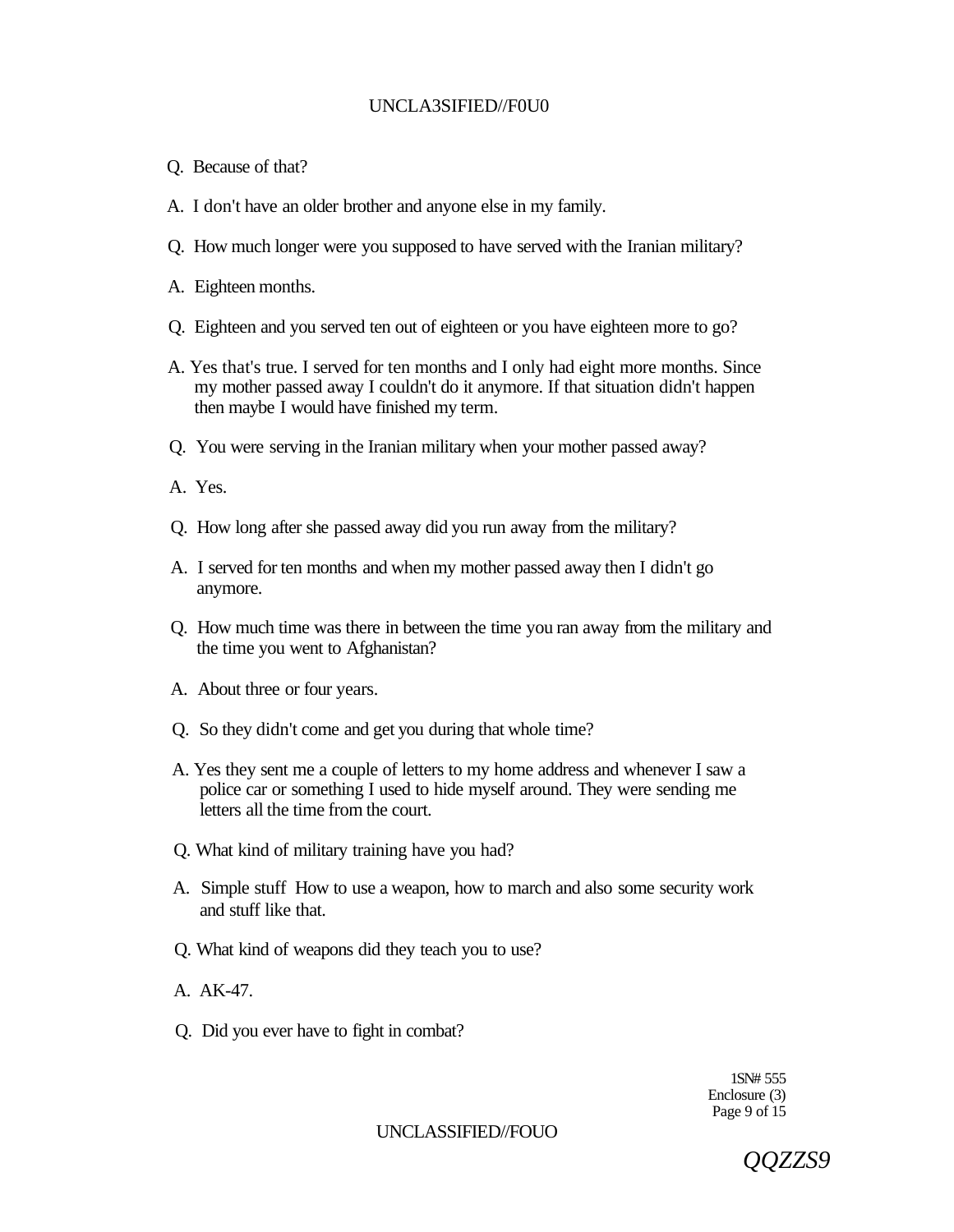- A. No. I don't like it, I wasn't a good soldier. T was always getting punished for not being a good soldier. They were punishing me because I didn't like it, that's why I'm not good at it. I was working in (inaudible). In the island of Abulzadfph), Iran.
- Q. Is that in the Persian Gulf somewhere?
- A. No, it was a very peaceful and quiet place there. There was no fighting or anything going on there. We were just working and getting (inaudible). The only reason I joined the service was because I like the military clothing and I went for the clothing.
- Q. Did you get promoted in rank?
- A. No, I was just zero.
- Q. So\* you were in Afghanistan and you said you were washing your clothes in a river the day you were captured? Is that right?
- A. Yes.
- Q. In the snow? In the freezing cold?
- A. Yes. I guess if you have to when you're stinking pretty bad, then you have no other choice and you have to do it.
- Q. That was when the soldiers came up to you. Was that the fust time you had seen soldiers while you were in Afghanistan?
- A. I was out of the water.
- Q. I know. When they were coming towards you and you saw soldiers with weapons, was that the first time since you had been in Afghanistan that you had seen soldiers?
- A. Yes, it was my first time. I didn't know who they were, who they belonged to or what they wanted to do with me. I wasn't bothering anybody; they just came and arrested rae.
- Q. Do you speak any other language besides Farsi?
- A. Just Farsi.
- Q. And English too.
- A. Yes a little bit.

ISN#555 Enclosure (3) PagelOoflS

UNCLASSIFIED//FOUO

002ZG0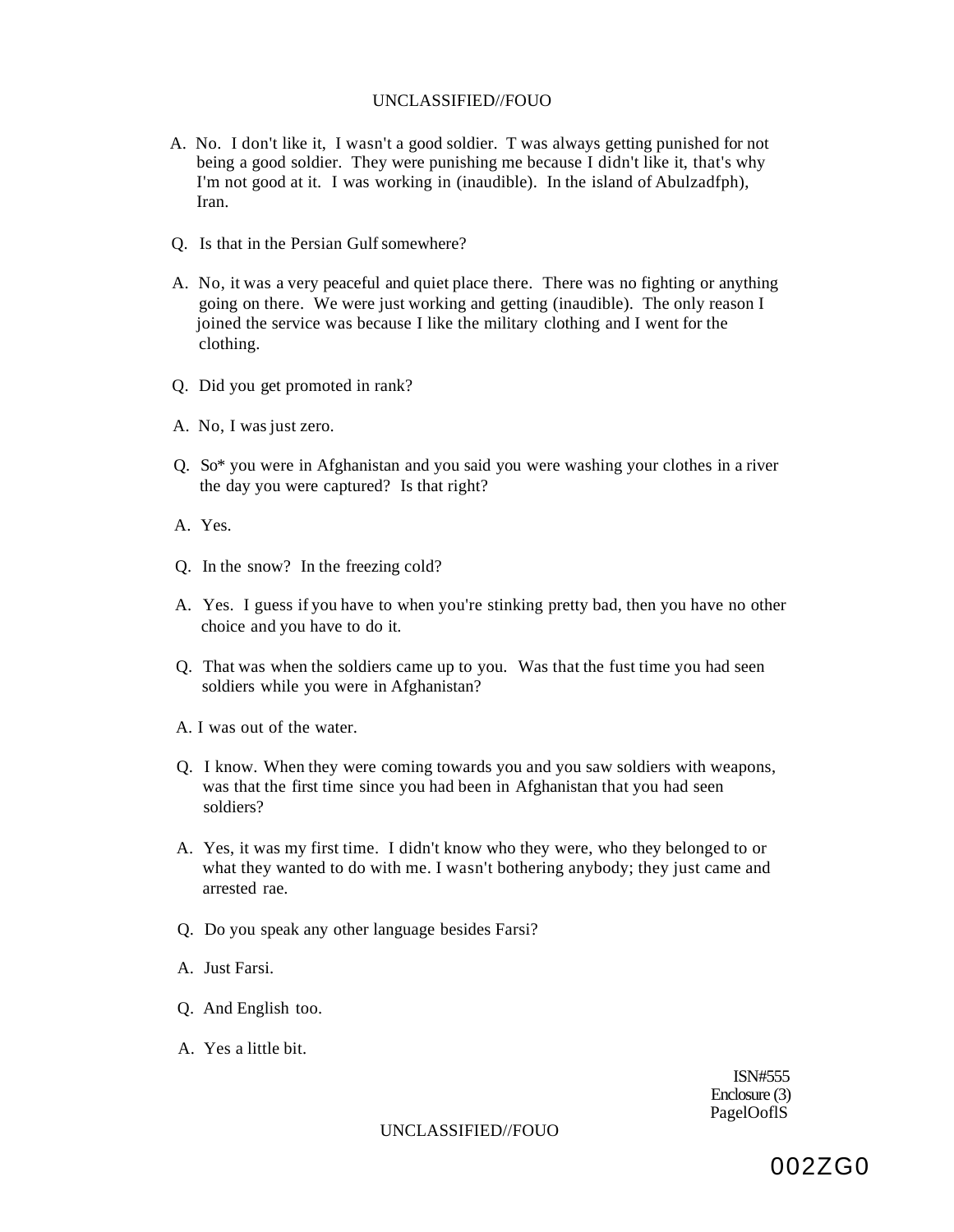- Q. Which language did the soldiers speak to in?
- A. A little hit of Farsi and a little bit of Pashtu.
- Q. When you talked back to them in Farsi, they must have realized you were not an Arab.
- A. (Inaudible) all they cared about was the money they were getting for selling me. For five dollars.
- Q. For five dollars?
- A. Yes.
- Q. Did they try to make you pay them money also?
- A. No.
- Q. How did they treat you during the time they had you?
- A. They tied my hands behind me. They picked me up and they threw me in the car. They weren't treating me good. They didn't give me food and they didn't give water. They beat me a lot. They hit me with a weapon on my lip.
- Q. You're pointing to a scar on your Up? Is that what you're trying to show us?
- A. My hands were tied. When they hit me I had a cut on my lip.
- Q. Why did they hit you?
- A. I asked for food and they told me there was no food for rae.
- Q. Did they ever try to get you to perform duties for them, to be a soldier for them?
- A. No.
- Q. Did they ask you to be a guard?
- A. They didn't ask me any other questions. Nothing else.
- Q. They didn't want you to stand watch over their camp or anything like that?
- A. No, my hands were tied and I was blindfolded.
- Q. How long was that for? Was that on the way to Kandahar?

ISN# 555 Enclosure (3) Page 11 of 15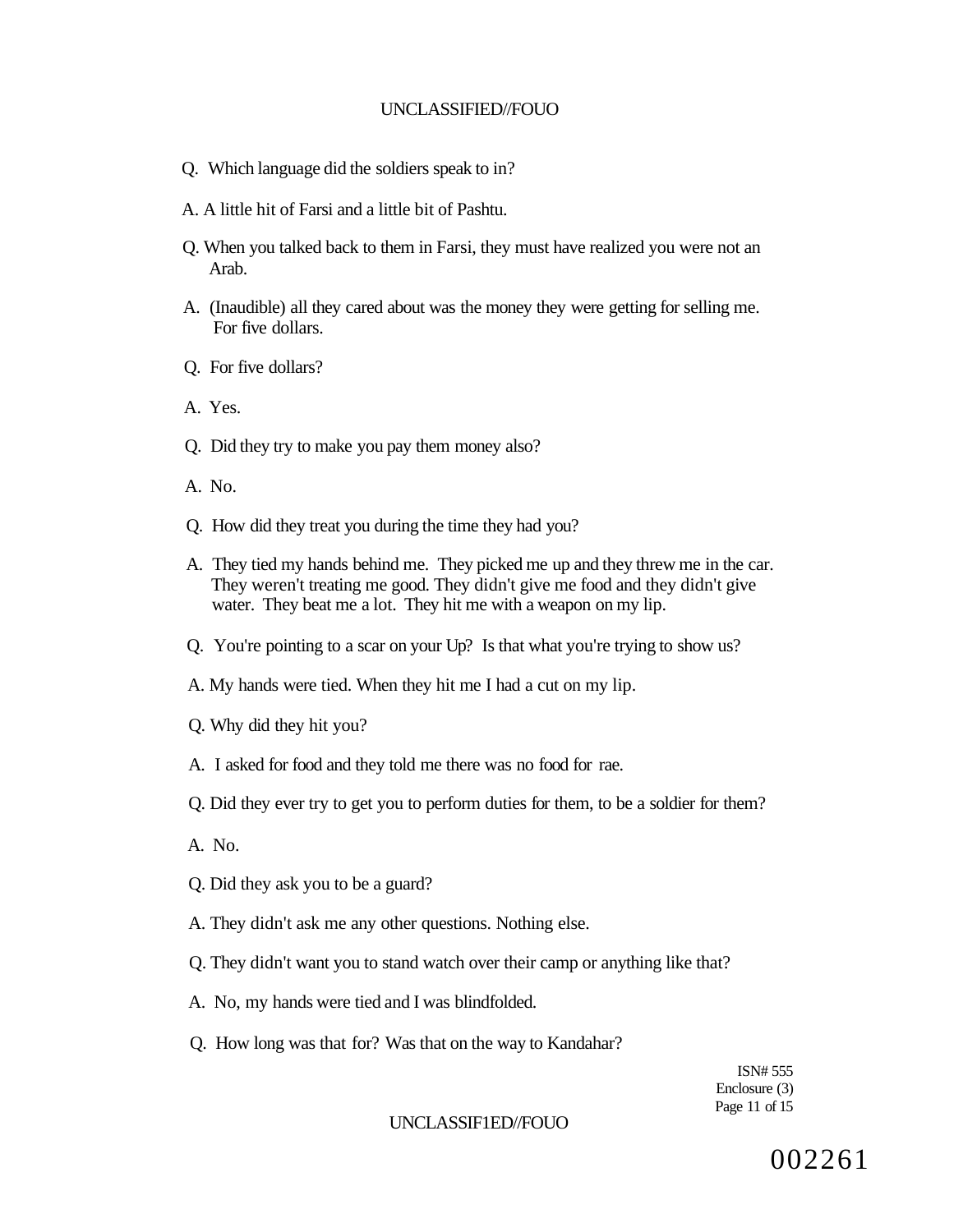- A. Four or five days.
- Q. That's when you went to the Americans?
- A. Yes. When I got to Kandahar then I got things because Americans treated me better. All the time that I've been here nobody has done anything bad to me here. I'm good with everybody. I treat everybody like family. Only the detainees treat me bad.
- Q, Even here in this camp?
- A. Yes in camp one, two, three, and in camp four they tried to kill me.

Tribunal Member: Let the record show the Detainee is showing scars on bis chest.

- Q. How did you get those scars?
- A. Four or five people jumped me at night at camp four. They were wearing white clothes.
- Q. They were detainees?
- A. Yes. In camp four they are tree to walk around. They got me in here so nobody will bother me too much because before they use to bother me a lot. They used to spit at me, throw urine at me and say bad things to me and that's why they brought me here.
- Q. Are there any other Catholic detainees that you know or you the only one that you know of?
- A. I'm the only one. They don't like it because I shave my beard and when I pray I do it kneeling down.
- Q. Has anyone ever talked to you about being with the Taliban or working with the Taliban before?
- A. No, nobody.
- Q. During all the time you were interrogated no one accused you or asked you about being with the Taliban?
- A. Yes, they did ask me a couple of times but since 1 wasn't a Taliban and didn't know anything or anybody (inaudible). I don't know anybody and nobody knows me.

ISN#555 Enclosure (3) Page 12 of 15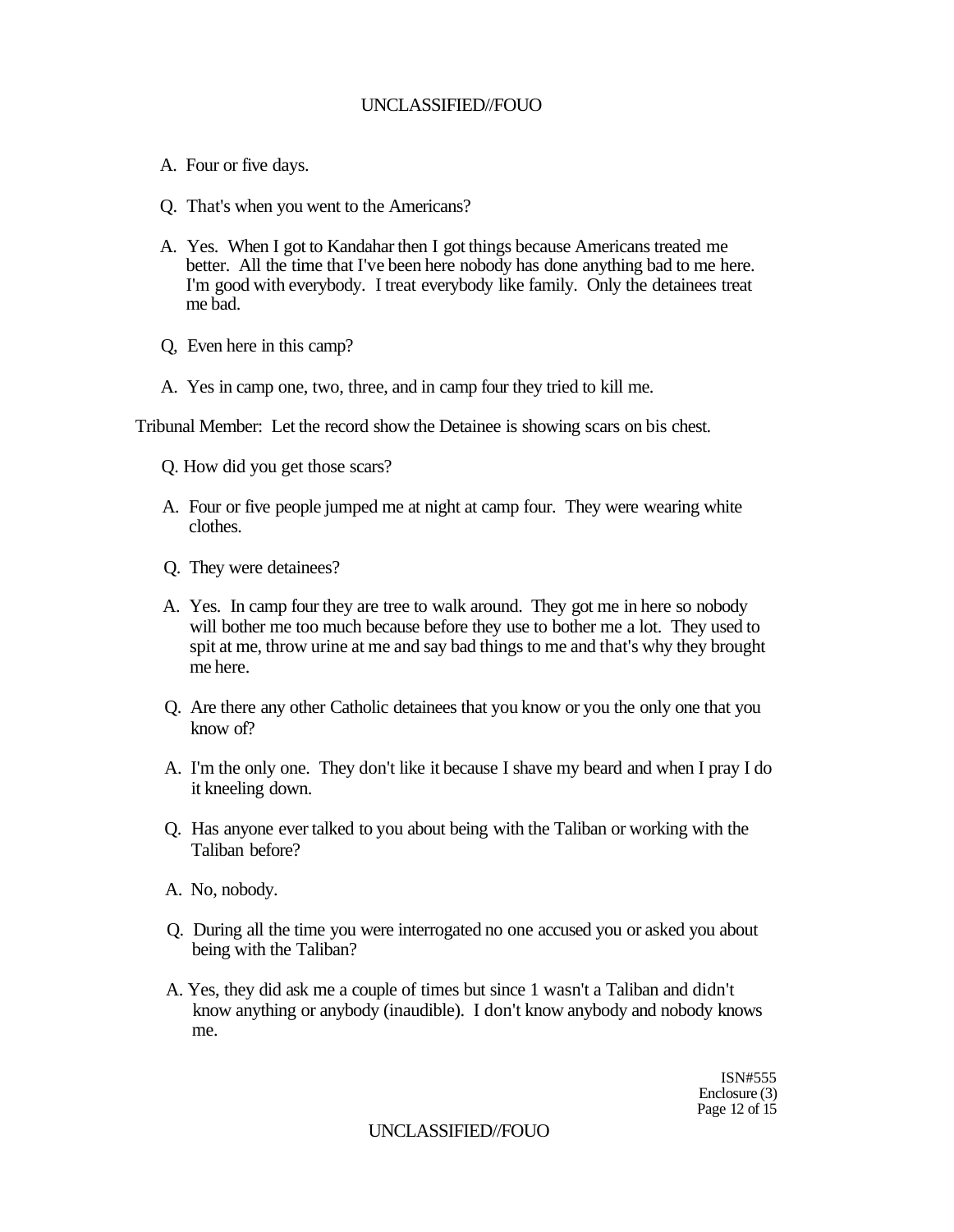- Q. Have you been visited by the Iranian delegation since you've been here?
- A. No.
- Q. If you were to be released where would you want to go and what would you want to do?
- A. Anywhere as long as I can be free, I just don't want to be in jail because I'm very tired.
- Q. How long have you been Catholic?
- A. All my life.
- Q. Your family is Catholic also?
- A. My mother.
- Q. Do you remember when you received First Communion and Confirmation?
- A. I go to the church.
- Q. You get all the sacraments at the church?
- A. I didn't go a lot maybe once or twice a month something like that.
- Q. Do you have a Godfather?
- A. Yes.
- Q. What is your Confirmation name?
- A. I do not understand that question. I am Catholic.
- Q. You have a Godfather?
- A. Godfather. (Inaudible)
- Q. No Godfather, someone who stands, a regular human being that stands with you, to help you, protect you?
- A. InFarsithey callitKashish. In English I guess they would call it a minister.
- Q. What was the name of the Catholic Priest in your church?
- A. His name was Issa.

ISN# 555 Enclosure (3) Page 13 of 15

#### UNCLASS1F1ED//FOUO

0022&3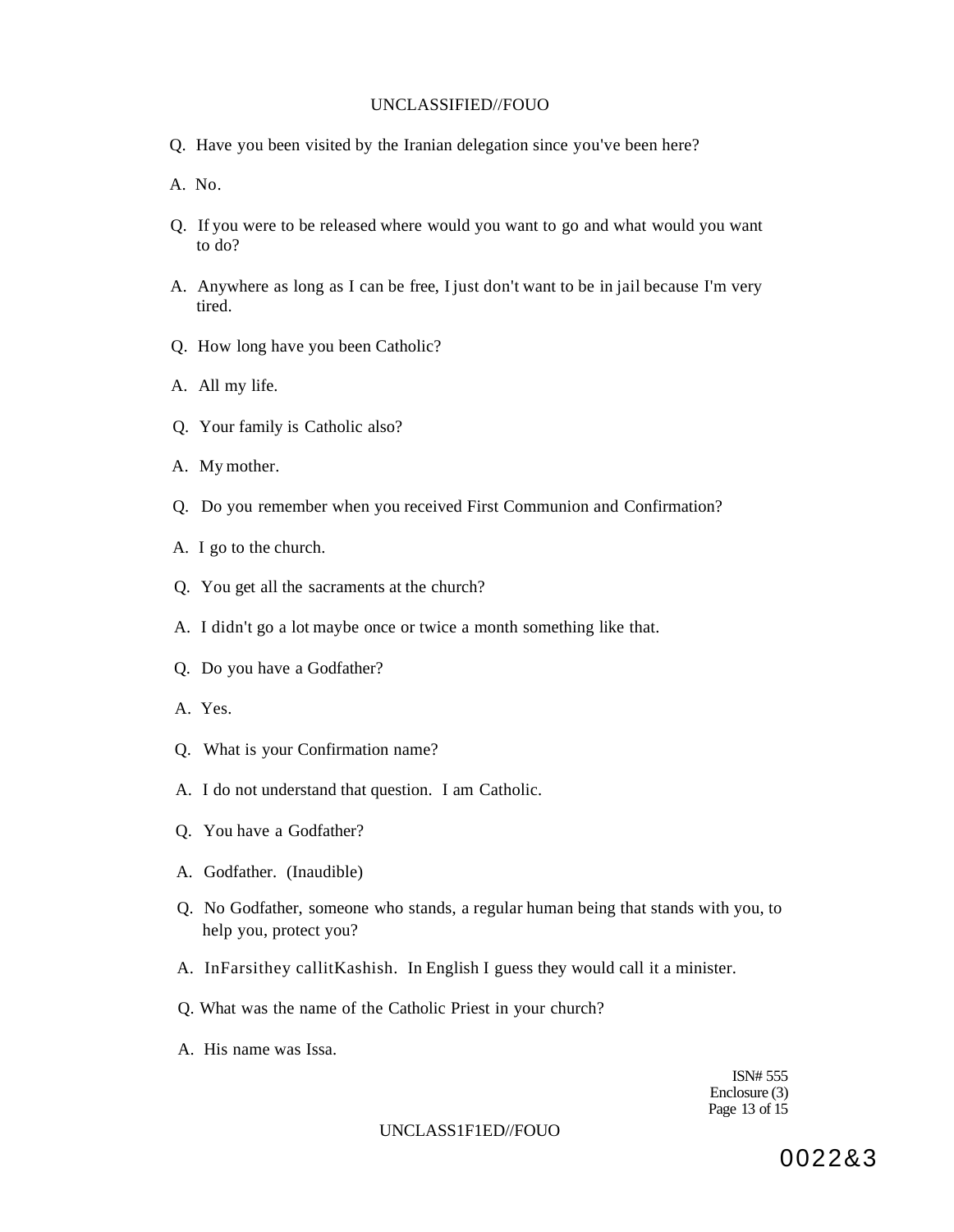- Q. The time that you spent here, three plus years, you have been through a lot of interrogations, you have said many things, you've been asked a lot of questions. Is there anything that you have said in those past interrogations that you would like to change or to clarify?
- A. No I don't have anything to change. 1 don't want to change anything.
- Q. Okay, so whatever we read pretty much in the classified portion will be pretty much the way it is then?
- A. Yes.

# Tribunal President's questions

- Q. Through your travels in Afghanistan did you have any encounters with the Taliban?
- A. No.
- Q. Had you heard of the al Qaida organization?
- A. Not in Afghanistan but after I was captured and brought here to Cuba then 1 found out about it and knew what it was.
- Q. What is your attitude toward the United States?
- A. America has no problem with me and I don't have any problem with them.
- Q. Is there anything else that you feel is important that you would like to bring to our attention today?
- A. No, I don't have anything.

*The Tribunal President confirmed with the Personal Representative that he had no further evidence and that the Detainee had no previously approved witnesses to present to the Tribunal* 

*The Tribunal President explained the remainder of the Tribunal process to the Detainee and adjourned the open session.* 

> ISN# 555 Enclosure (3) Page 14 of 15